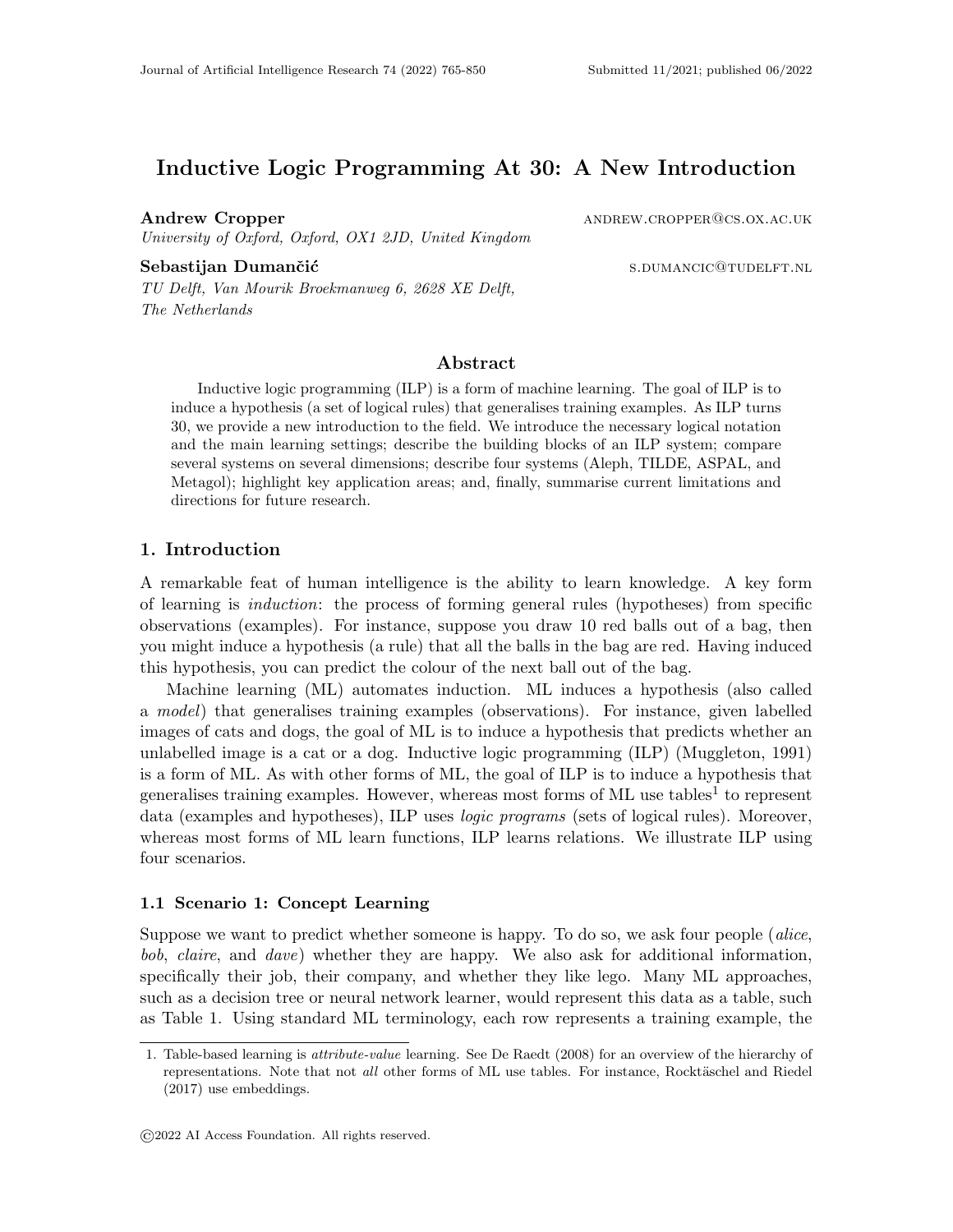first three columns (*name*, *job*, and *enjoys lego*) represent *features*, and the final column  $(happy)$  represents the *label* or *classification*. Given this table as input, the goal is to induce a hypothesis that generalises the training examples. For instance, a neural network learner would learn a table of numbers that weight the importance of the features (or hidden features in a multi-layer network). We can then use the hypothesis to predict labels for unseen examples.

| Name   | Job                         | Enjoys lego Happy |     |
|--------|-----------------------------|-------------------|-----|
| alice  | lego builder                | yes               | yes |
| bob    | $\blacksquare$ lego builder | no                | no  |
| claire | $\rm{estate}$ agent         | yes               | no  |
| dave   | estate agent                | no                | no  |

Table 1: A table representation of a ML task.

Rather than represent data as tables, ILP represents data as logic programs, sets of logical rules. The main building block of a logic program is an atom. An atom is of the form  $p(x_1, \ldots, x_n)$ , where p is a predicate symbol of arity n (takes n arguments) and each  $x_i$ is a term. A logic program uses atoms to represent data. For instance, we can represent that *alice* enjoys lego as the atom enjoys lego(alice) and that *bob* is a lego builder as lego builder(bob).

An ILP task is formed of three sets  $(B, E^+, E^-)$ . The set B is background knowledge (BK). BK is similar to features but can contain relations and information indirectly associated with the examples. We can represent the data in Table 1 as the set B:

$$
B = \left\{ \begin{array}{c} \text{lego_buider(alice).} \\ \text{lego_buider(bob).} \\ \text{estate-agent(claire).} \\ \text{estate-agent(dave).} \\ \text{enjoys_{lego(alice).} \\ \text{enjoys_{lego(claire).} \end{array} \right\}
$$

ILP usually follows the closed world assumption (Reiter, 1977), so if anything is not explicitly true we assume it is false. With this assumption, we do not need to explicitly state that enjoys lego(bob) and enjoys lego(dave) are false.

The sets  $E^+$  and  $E^-$  represent positive and negative examples respectively. We can represent the examples in Table 1 as:

$$
E^{+} = \left\{ \begin{array}{c} \mathsf{happy}(\mathsf{able}) \, . \\ \mathsf{happy}(\mathsf{claire}) \, . \\ \mathsf{happy}(\mathsf{dave}) \, . \end{array} \right\}
$$

Given these sets, the goal of ILP is to induce a hypothesis that with the BK logically entails as many positive and as few negative examples as possible. A hypothesis  $(H)$  in ILP is a set of logical rules, such as:

$$
\mathsf{H} = \left\{ \begin{array}{l} \forall A. \ \texttt{lego_builder(A)} \land \texttt{enjoys\_lego(A)} \rightarrow \texttt{happy(A)} \end{array} \right\}
$$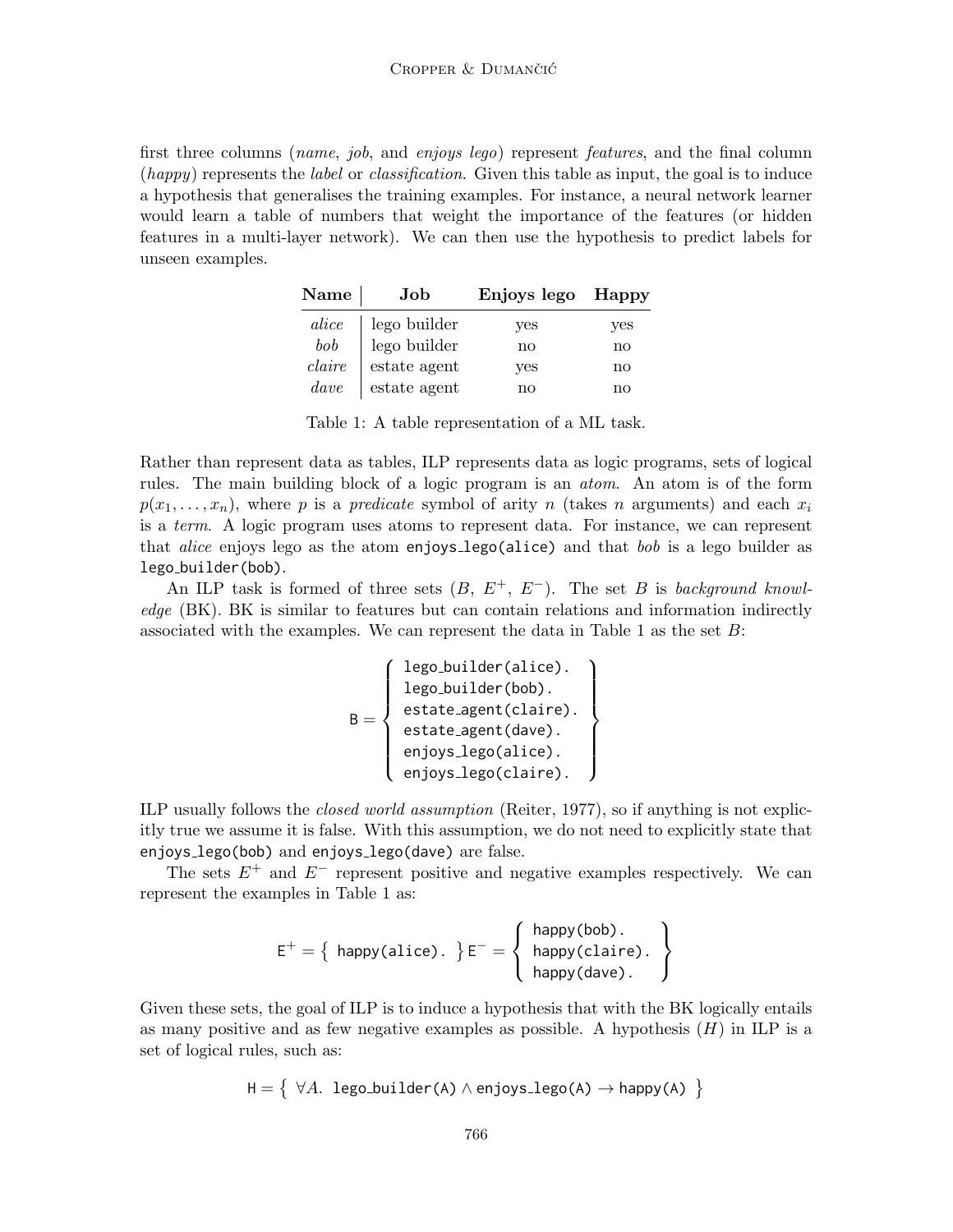This hypothesis contains one rule that says that for all  $\mathsf{A}$ , if  $\mathsf{A}$  is a lego builder (lego-builder(A)) and enjoys lego (enjoys lego(A)), then A is happy (happy(A)). Having induced a rule, we can deduce knowledge from it. For instance, this rule says if lego builder(alice) and enjoys lego(alice) are true then happy(alice) must also be true.

The above rule is written in a standard first-order logic notation. We usually write logic programs in reverse implication form:

head:-  $\text{body}_1, \text{body}_2, \ldots, \text{body}_n$ 

A rule in this form states that the head atom is true when every  $body_i$  atom is true. A comma denotes conjunction. In logic programming, every variable is assumed to be universally quantified, so we drop quantifiers. We also flip the direction of the implication symbol  $\rightarrow$  to  $\leftarrow$  and often replace it with :- because it is easier to use when writing computer programs. Therefore, in logic programming notation, the above hypothesis is:

$$
H = \{ \text{ happy}(A): - \text{ lego_builder}(A), \text{enjoys\_lego}(A). \}
$$

Logic programs are declarative which means that the order of atoms in a rule does not change its semantics<sup>2</sup>. For instance, the above hypothesis is semantically identical to this one:

 ${\sf H}=\left\{ \begin{array}{l} \mathsf{h} \mathsf{apply}(\mathsf{A}) \colon \text{-} \; \mathsf{enjoys\_lego(\mathsf{A})} \text{, lego\_builder(\mathsf{A})} \,. \end{array} \right\}$ 

### 1.2 Scenario 2: Data Curation

Suppose we want to learn a string transformation programs from  $input \rightarrow output$  examples, such as program that returns the last character of a string:

| Input     | Output |
|-----------|--------|
| machine   | е      |
| learning  | g      |
| algorithm | m      |

Many forms of ML would represent these examples as a table, such as using a *one-hot*encoding technique<sup>3</sup>. By contrast, ILP represents these examples as atoms, such as:

$$
E^+ = \left\{ \begin{array}{ll} \text{last}([\texttt{m},a,c,h,i,n,e],\ e). \\ \text{last}([\texttt{l},e,a,r,n,i,n,g],\ g). \\ \text{last}([\texttt{a},\text{l},g,o,r,i,t,m],\ m). \end{array} \right\}
$$

The symbol last is the *target predicate* that we want to learn (the relation to generalise). The first argument of each atom represents an input list and the second argument represents an output value. To induce a hypothesis for these examples, we need to provide suitable BK, such as common list operations:

<sup>2.</sup> This statement about the declarative nature of logic programs is imprecise. The order of rules often matters in practice, such as in Prolog. We discuss this issue in detail in Section 2.3.

<sup>3.</sup> Using the simplest binary one-hot-encoding approach, we would have a feature for every letter and an example would have the value 1 for that feature if the letter appears in the example; otherwise, the value will be 0.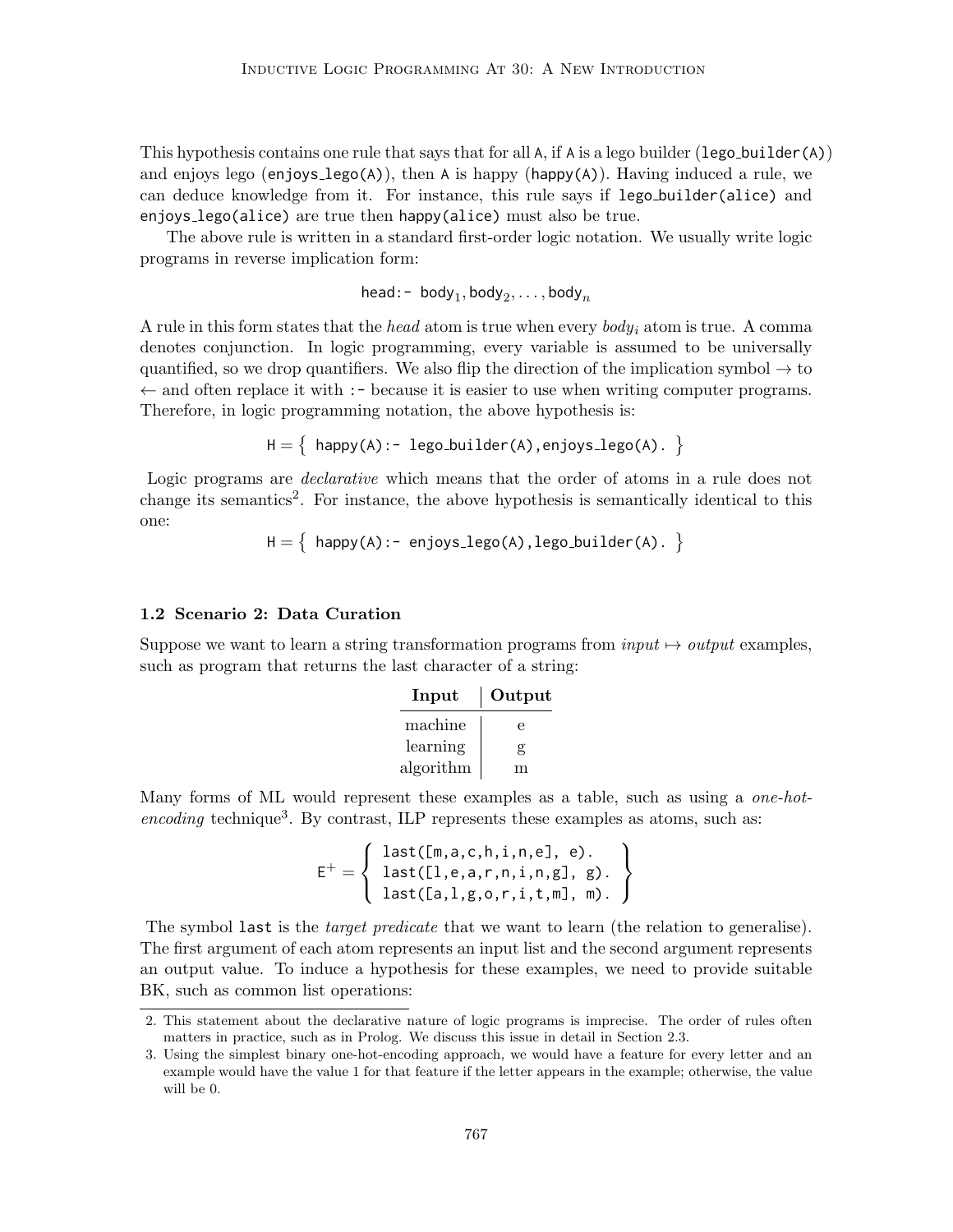| Name Description                                                  | <b>Example</b>     |
|-------------------------------------------------------------------|--------------------|
| $empty(A)$   A is an empty list                                   | $\vert$ empty([]). |
| head(A,B)   B is the head of the list A   head([c,a,t],c).        |                    |
| tail $(A,B)$   B is the tail of the list A   tail([c,a,t],[a,t]). |                    |

Given the aforementioned examples and BK with the above list operations, the goal is to search for a hypothesis that generalises the examples. At a high level, an ILP system builds a hypothesis by combining information from the BK and examples. The set of all possible hypotheses is called the *hypothesis space*. In other words, the goal of an ILP system is to search the hypothesis space for a hypothesis that generalises the examples.

In this data curation scenario, an ILP system could induce the hypothesis:

$$
H = \left\{ \begin{array}{ll} last(A,B):& \texttt{head}(A,B), tail(A,C), empty(C).\\ last(A,B):& \texttt{tail}(A,C), last(C,B). \end{array} \right\}
$$

This hypothesis contains two rules. The first rule says that B is the last element of A when B is the head of A and the tail of A is empty. The second rule says that B is the last element of A when B is the last element of the tail of A.

## 1.3 Scenario 3: Program Synthesis

Suppose we have the following positive and negative examples, again represented as atoms, where the first argument is an unsorted list and the second argument is a sorted list:

$$
E^{+} = \left\{ \begin{array}{c} sort([2,1], [1,2]) \cdot \\ sort([5,3,1], [1,3,5]) \cdot \end{array} \right\} E^{-} = \left\{ \begin{array}{c} sort([2,1], [2,1]) \cdot \\ sort([1,3,1], [1,1,1]) \cdot \end{array} \right\}
$$

Also suppose that as BK we have the same empty, head, and tail relations from the string transformation scenario and two additional relations:

| Name                      | Description                                                                                                                                       | Example                                   |
|---------------------------|---------------------------------------------------------------------------------------------------------------------------------------------------|-------------------------------------------|
| partition(Pivot, A, L, R) | L is a sublist of A containing ele-<br>ments less than or equal to Pivot<br>and R is a sublist of A containing<br>elements greater than the pivot | $pivot(3, [4, 1, 5, 2], [1, 2], [4, 5]).$ |
| append(A,B,C)             | true when C is the concatenation<br>of A and B                                                                                                    | append([a,b,c],[d,e],[a,b,c,d,e]).        |

Given these sets, an ILP system could induce the hypothesis:

$$
H = \left\{ \begin{array}{l} sort(A,B):= empty(A), empty(B). \\ sort(A,B):= head(A,Pivot), partition(Pivot,A,L1,R1), \\ sort(L1,L2), sort(R1,R2), append(L2,R2,B). \end{array} \right\}
$$

This hypothesis corresponds to the *quicksort* algorithm (Hoare, 1961) and generalises to lists of arbitrary length and elements not seen in the training examples. This scenario shows that ILP is a form of *program synthesis* (Shapiro, 1983), where the goal is to automatically build executable programs.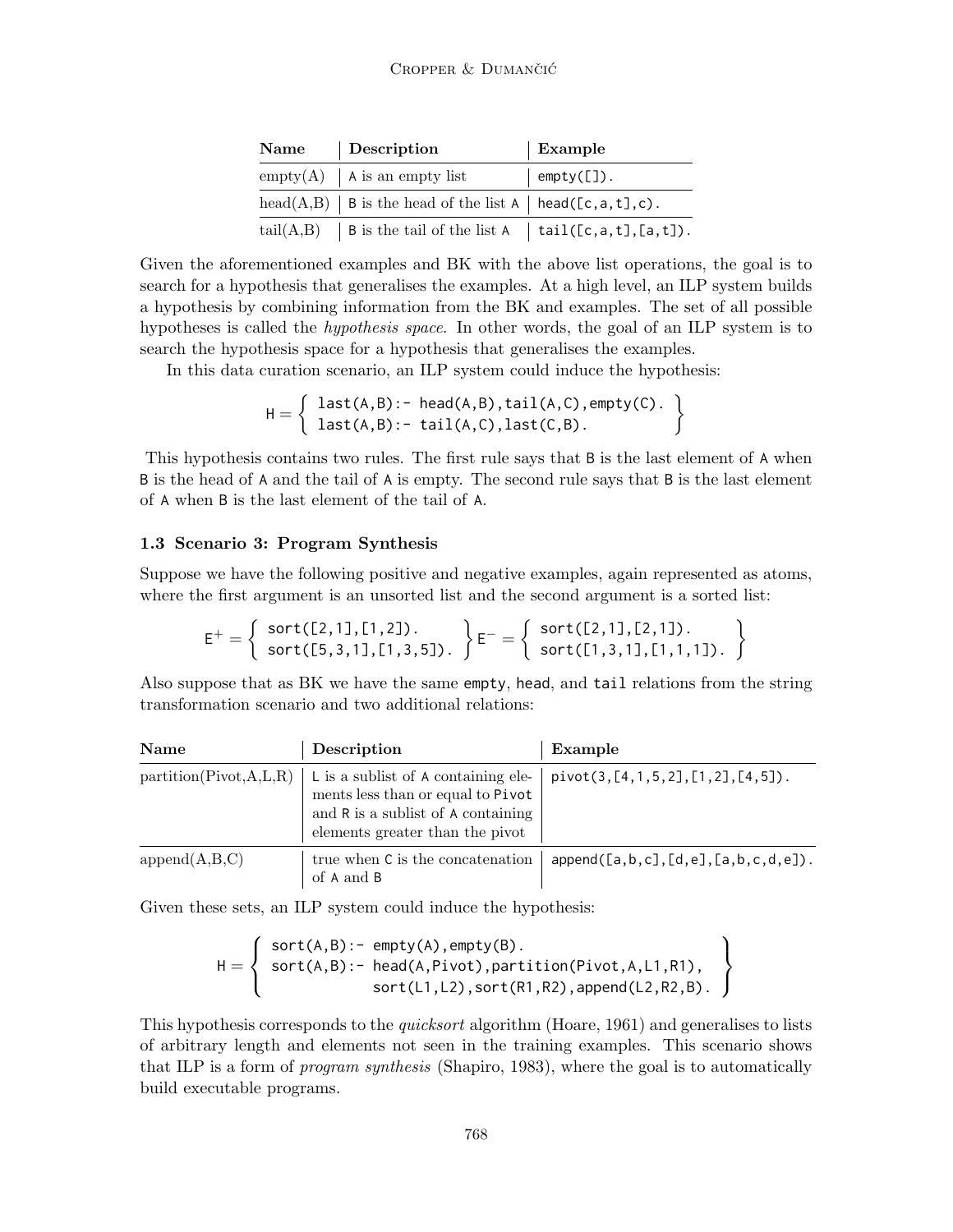### 1.4 Scenario 4: Scientific Discovery

As Srinivasan et al. (1994) state, "There is more to scientific theory formulation than data fitting. To be acceptable, a theory must be understandable and open to critical analysis". For this reason, ILP has been widely used for scientific discovery. For instance, King et al. (1992) use ILP to model structure-activity relationships for drug design. In this work, an ILP system takes as input positive and negative examples and BK. The positive examples are paired examples of greater activity. For instance, the positive example  $\text{great}(d20, d15)$  states that  $drug 20$  has higher activity than  $drug 15$ . Negative examples are examples of drug pairings with lower activity. The BK contains information about the chemical structures of drugs and the properties of *substituents*<sup>4</sup>. For instance, the atom  $struc(d35, no2, nhcoch3, h)$ states that *drug* 35 has no2 substituted at position 3, nhcoch3 substituted at position 4, and no substitution at position 5, and the atom  $\text{flex}(no2,3)$  states that  $no2$  has flexibility 3. Given such examples and BK, the ILP system Golem (Muggleton & Feng, 1990) induces multiple rules to explain the examples, including this one:

> $\text{great}(A,B):$  -  $\text{struc}(A,C,D,E)$ ,  $\text{struc}(B,F,h,h)$ ,  $h$  donor(C,  $hd$ onO), polarisable(C,polaril),flex(F,G),flex(C,H), great\_flex(G,H), great6\_flex(G).

This rule says that Drug A is better than drug B if drug B has no substitutions at positions 4 and 5, and drug B at position 3 has flexibility  $>6$ , and drug A at position 3 has polarisability  $= 1$ , and drug A at position 3 has hydrogen donor  $= 0$ , and drug A at position 3 is less flexible than drug B at position 3.

As this scenario illustrates, ILP can learn human-readable hypotheses. The interpretability of such rules is crucial to allow domain experts to gain insight.

#### 1.5 Why ILP?

Most ML approaches rely on statistical inference. By contrast, ILP relies on logical inference and uses techniques from *automated reasoning* and *knowledge representation*. Table 2 shows a simplified comparison between ILP and statistical ML approaches. We briefly discuss these differences.

|                    | <b>Statistical ML</b>   | ILP                           |
|--------------------|-------------------------|-------------------------------|
| <b>Examples</b>    | Many                    | Few                           |
| Data               | <b>Tables</b>           | Logic programs                |
| <b>Hypotheses</b>  | Propositional/functions | First-/higher-order relations |
| Explainability     | Difficult               | Possible                      |
| Knowledge transfer | Difficult               | Easy                          |

Table 2: A simplified comparison between ILP and statistical ML approaches based on the table by Gulwani et al. (2015).

<sup>4.</sup> An atom or group other than hydrogen on a molecule.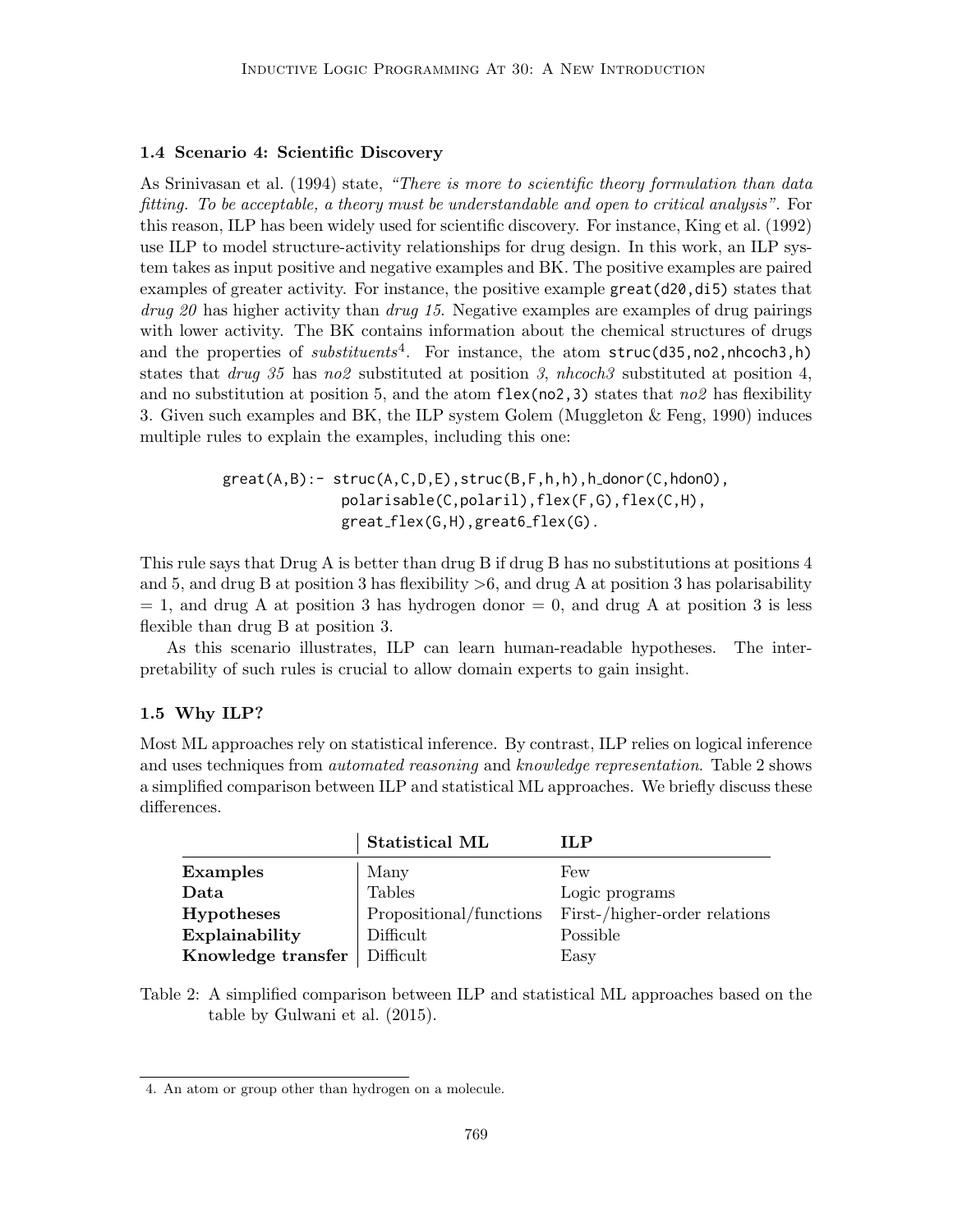Examples. Many forms of ML are notorious for their inability to generalise from small numbers of training examples, notably deep learning (Marcus, 2018; Chollet, 2019; Bengio et al., 2019). As Evans and Grefenstette (2018) point out, if we train a neural system to add numbers with 10 digits, it can generalise to numbers with 20 digits, but when tested on numbers with 100 digits, the predictive accuracy drastically decreases (Reed & de Freitas, 2016; Kaiser & Sutskever, 2016). By contrast, ILP can induce hypotheses from small numbers of examples, often from a single example (Lin et al., 2014; Muggleton et al., 2018). This data efficiency is important when we only have small amounts of training data. For instance, Gulwani (2011) applies techniques similar to ILP to induce programs from user-provided examples in Microsoft Excel to solve string transformation problems, where it is infeasible to ask a user for thousands of examples. This data efficiency has made ILP attractive in many real-world applications, especially in drug design, where large numbers of examples are not always easy to obtain.

Data. Using logic programs to represent data allows ILP to learn with complex relational information and for easy integration of expert knowledge. For instance, if learning causal relations in causal networks, a user can encode constraints about the network (Inoue et al., 2013). If learning to recognise events, a user could provide the axioms of the event calculus (Katzouris et al., 2015). Relational BK allows us to succinctly represent infinite relations. For instance, it is trivial to define a summation relation over the infinite set of natural numbers  $(\text{add}(A,B,C))$ : - C = A+B). By contrast, tabled-based ML approaches are mostly restricted to finite data and cannot represent this information. For instance, it is impossible to provide a decision tree learner (Quinlan, 1986, 1993) this infinite relation because it would require an infinite feature table. Even if we restricted ourselves to a finite set of  $n$  natural numbers, a table-based approach would still need  $n^3$  features to represent the complete summation relation.

Hypotheses. Because they are closely related to relational databases, logic programs naturally support relational data such as graphs. Because of the expressivity of logic programs, ILP can learn complex relational theories, such as cellular automata (Inoue et al., 2014; Evans et al., 2021), event calculus theories (Katzouris et al., 2015), and Petri nets (Bain & Srinivasan, 2018), and various forms of non-monotonic programs (Bain & Muggleton, 1991; Inoue & Kudoh, 1997; Sakama, 2001). Because of the symbolic nature of logic programs, ILP can reason about hypotheses, which allows it to learn optimal programs, such as minimal time-complexity programs (Cropper & Muggleton, 2019) and secure access control policies (Law et al., 2020). Moreover, because induced hypotheses have the same language as the BK, they can be stored in the BK, making transfer learning trivial (Lin et al., 2014).

Explainability. Because of logic's similarity to natural language, logic programs can be easily read by humans, which is crucial for explainable  $AI^5$ . Because of this interpretability, ILP has long been used for *scientific discovery*<sup>6</sup> (King et al., 1992; Srinivasan et al., 1996,

<sup>5.</sup> Muggleton et al. (2018) (also explored by Ai et al. (2021)) evaluate the comprehensibility of ILP hypotheses using Michie's (1988) notion of ultra-strong ML, where a learned hypothesis is expected to not only be accurate but to also demonstrably improve the performance of a human when provided with the learned hypothesis.

<sup>6.</sup> Muggleton (1999b) provides a (slightly outdated) summary of scientific discovery using ILP.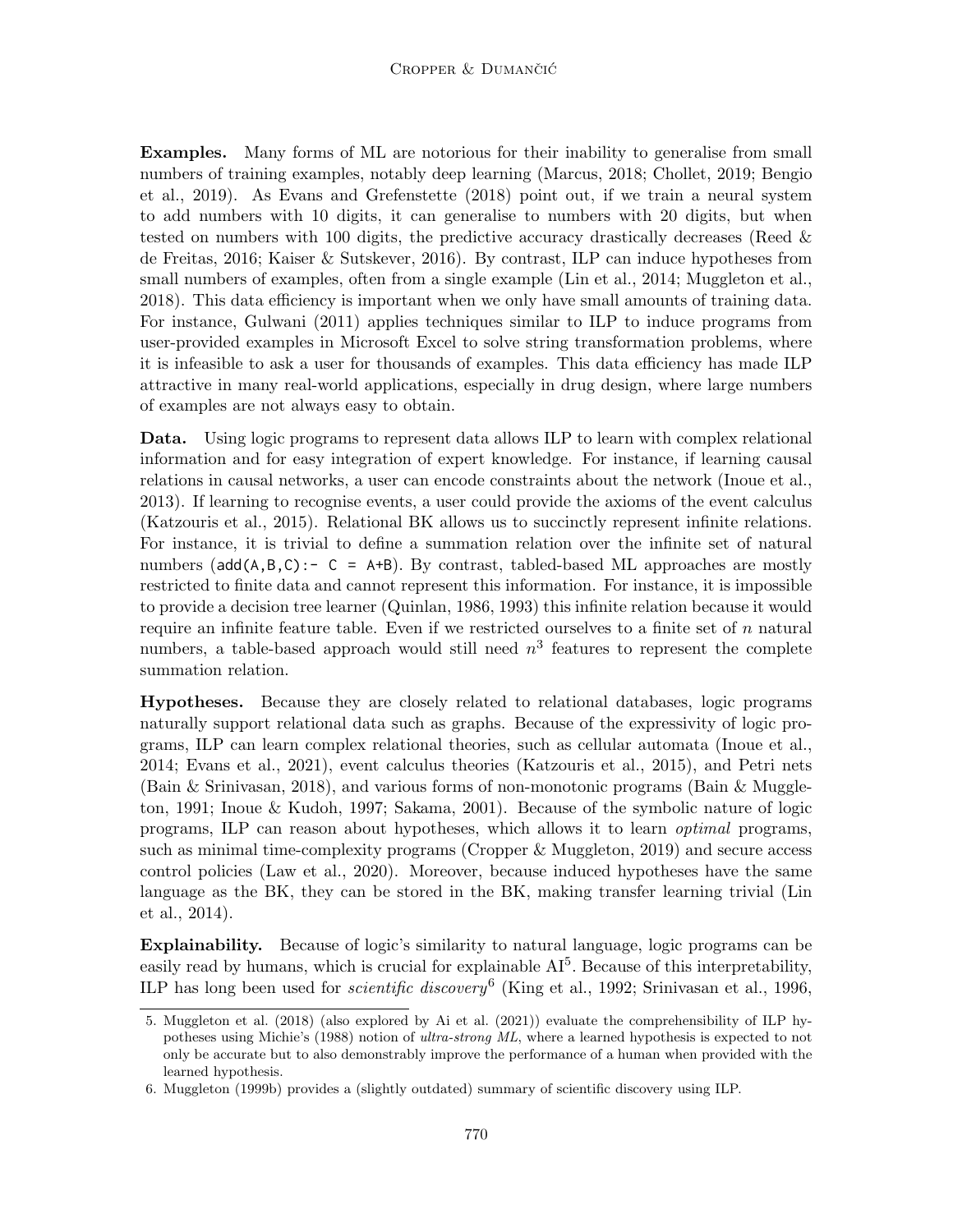1997, 2006; Kaalia et al., 2016). For instance, the Robot Scientist (King et al., 2004) is a system that uses ILP to generate hypotheses to explain data and can also automatically devise experiments to test the hypotheses, physically run the experiments, interpret the results, and then repeat the cycle. Whilst researching yeast-based functional genomics, the Robot Scientist became the first machine to independently discover new scientific knowledge (King et al., 2009).

Knowledge transfer. Most ML algorithms are single-task learners and cannot reuse learned knowledge. For instance, although AlphaGo (Silver et al., 2016) has super-human Go ability, it cannot reuse this knowledge to play other games, nor the same game with a slightly different board. By contrast, because of its symbolic representation, ILP naturally supports lifelong and transfer learning (Torrey et al., 2007; Cropper, 2019), which is considered essential for human-like AI (Lake et al., 2016). For instance, when inducing solutions to a set of string transformation tasks, such as those in Scenario 2, Lin et al. (2014) show that an ILP system can automatically identify easier problems to solve, learn programs for them, and then *reuse* the learned programs to help learn programs for more difficult problems. Moreover, they show that this knowledge transfer approach leads to a hierarchy of reusable programs, where each program builds on simpler programs.

### 1.6 How Does ILP Work?

Building an ILP system (Figure 1) requires making several choices or assumptions. Understanding these assumptions is key to understanding ILP. We discuss these assumptions in Section 4 but briefly summarise them now.



Figure 1: An ILP system learns programs from examples and BK. The system learns by searching a space of possible programs which are constructed from BK.

Learning setting. The central choice is how to represent examples. The examples in the scenarios in this section include boolean concepts  $(lego\_builder)$  and input-output examples (string transformation and sorting). Although boolean concepts and input-output examples are common representations, there are other representations, such as interpretations (Blockeel & De Raedt, 1998) and transitions (Inoue et al., 2014). The representation determines the learning setting which in turn defines what it means for a program to solve the ILP problem.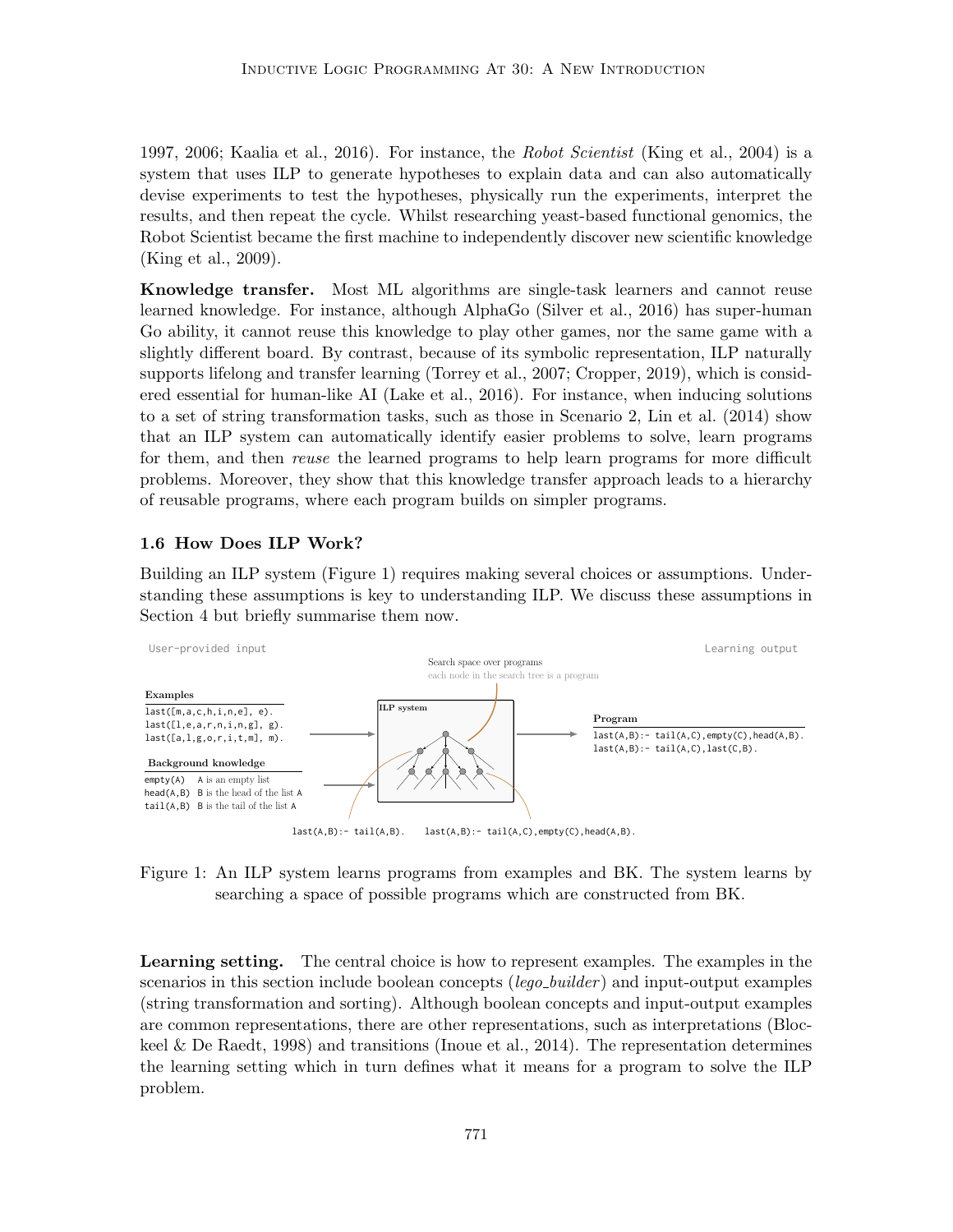Representation language. ILP represents data as logic programs. There are, however, many logic programming languages, each with strengths and weaknesses. For instance, Prolog is a Turing-complete logic programming language. Datalog is a syntactical subset of Prolog that sacrifices features (such as data structures) and expressivity (it is not Turingcomplete) to gain efficiency and decidability. Some languages support non-monotonic reasoning, such as answer set programming (Gebser et al., 2012). Choosing a suitable representation language is crucial in determining which problems a system can solve.

Defining the hypothesis space. The fundamental ILP problem is to search the hypothesis space for a suitable hypothesis. The hypothesis space contains all possible programs that can be built in the chosen representation language. Unrestricted, the hypothesis space is infinite, so it is vital to restrict it to make the search feasible. As with all ML techniques, ILP restricts the hypothesis space by enforcing an inductive bias (Mitchell, 1997). A language bias enforces restrictions on hypotheses, such as how many variables or relations can be in a hypothesis. Choosing an appropriate language bias is necessary for efficient learning and is a major challenge.

**Search method.** Having defined the hypothesis space, the problem is to efficiently search it. The traditional way to categorise approaches is whether they use a top-down or bottomup search, where *generality* orders the search space<sup>7</sup>. Top-down approaches (Quinlan, 1990; Blockeel & De Raedt, 1998; Bratko, 1999; Muggleton et al., 2008; Ribeiro & Inoue, 2014) start with an overly general hypothesis and try to specialise it. Bottom-up approaches (Muggleton, 1987; Muggleton & Buntine, 1988; Muggleton & Feng, 1990; Inoue et al., 2014) start with an overly specific hypothesis and try to generalise it. Some approaches combine the two (Muggleton, 1995; Srinivasan, 2001; Cropper, 2022). A third approach has recently emerged called meta-level ILP (Inoue et al., 2013; Muggleton et al., 2015; Inoue, 2016; Law et al., 2020; Cropper & Morel, 2021). This approach represents an ILP problem as a meta-level logic program, i.e. a program that reasons about programs. Meta-level approaches often delegate the search for a hypothesis to an off-the-shelf solver (Corapi et al., 2011; Muggleton et al., 2014; Law et al., 2014; Kaminski et al., 2018; Evans et al., 2021; Cropper & Morel, 2021) after which the meta-level solution is translated back to a standard solution for the ILP problem.

## 1.7 A Brief History

That ILP is a form of ML surprises many researchers who only associate ML with statistical techniques. However, if we follow Mitchell's (1997) definition of ML<sup>8</sup> then ILP is no different from other ML approaches: it improves given more examples. The confusion seems to come from ILP's use of logic as a representation for learning. However, as Domingos (2015) points out, there are generally five areas of ML: symbolists, connectionists, Bayesian, analogisers, and evolutionists. ILP is in the symbolic learning category.

<sup>7.</sup> A hypothesis  $h_1$  is more general than  $h_2$  if  $h_1$  entails at least as many examples as  $h_2$ . A hypothesis  $h_1$ is more specific than  $h_2$  if  $h_1$  entails fewer examples then  $h_2$ .

<sup>8.</sup> According to Mitchell's (1997), an algorithm is said to learn from experience E with respect to some class of tasks T and performance measure  $P$ , if its performance at tasks in T, as measured by  $P$ , improves with experience E.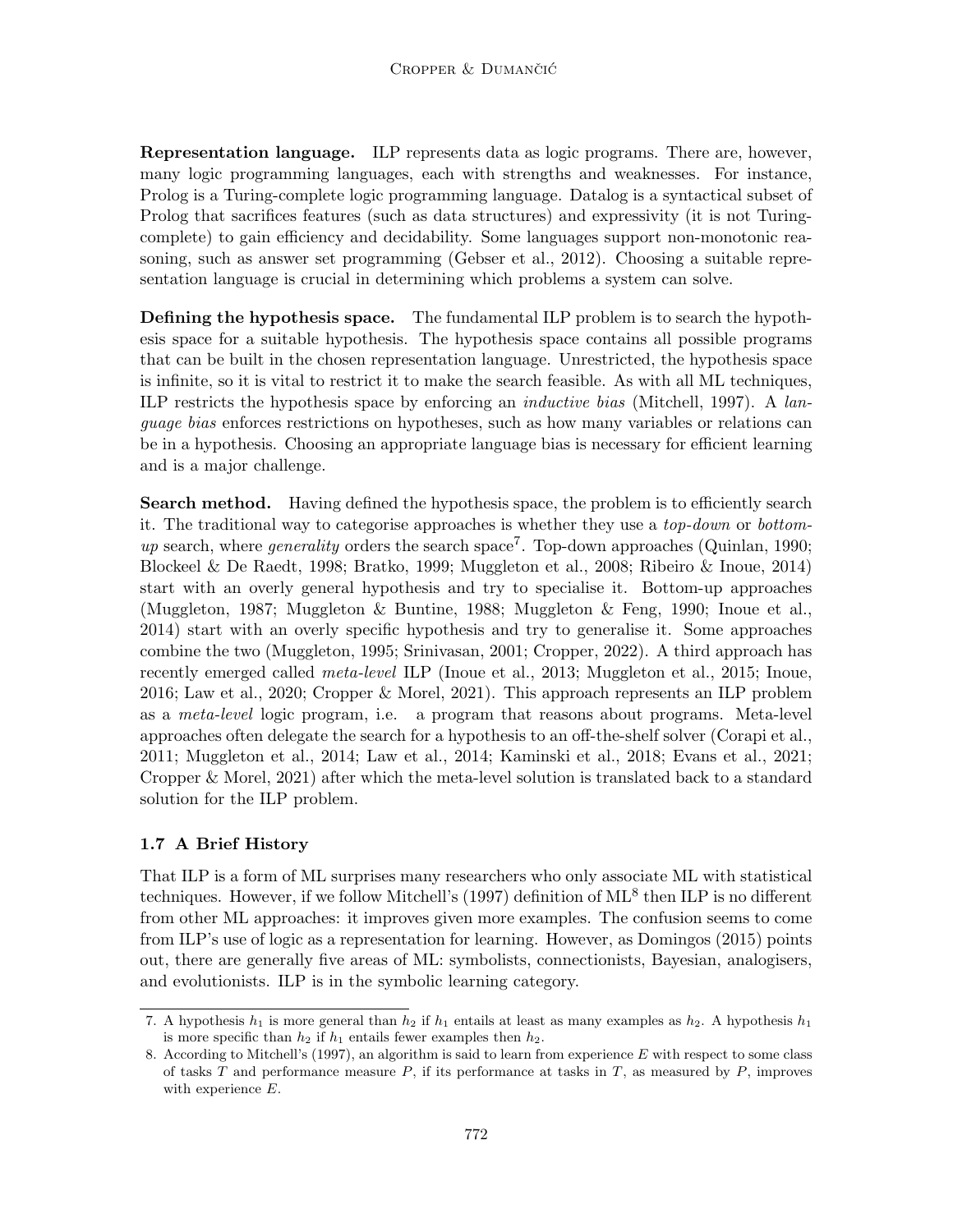Turing can be seen as one of the first symbolist, as he proposed using a logical representation to build thinking machines (Turing, 1950; Muggleton, 1994a). McCarthy (1959) made the first comprehensive proposal for the use of logic in AI with his *advice seeker*. Much work on using logic for ML soon followed. Recognising the limitations of table-based representations, Banerji (1964) proposed using predicate logic as a representation language for learning. Michalski's (1969) work on the AQ algorithm, which induces rules using a set covering algorithm, has greatly influenced many ILP systems. Plotkin's (1971) work on subsumption and least general generalisation has influenced nearly all of ILP, especially theory. Other notable work includes Vera (1975) on induction algorithms for predicate calculus and Sammut's (1981) MARVIN system, one of the first to learn executable programs. Shapiro's (1983) work on inducing Prolog programs made major contributions to ILP, including the concepts of backtracking and refinement operators. Quinlan's (1990) FOIL system is one of the most well-known ILP systems and is a natural extension of ID3 (Quinlan, 1986) from the propositional setting to the first-order setting. Other notable contributions include inverse resolution (Muggleton & Buntine, 1988), which was also one of the earliest approaches at predicate invention. ILP as a field was founded by Muggleton (1991), who stated that it lies at the intersection of ML and knowledge representation.

#### 1.8 Contributions

There are several excellent ILP survey papers (Sammut, 1993; Muggleton & De Raedt, 1994; Muggleton, 1999a; Page & Srinivasan, 2003; Muggleton et al., 2012) and books (Nienhuys-Cheng & Wolf, 1997; De Raedt, 2008). In this paper, we want to provide a new introduction to the field aimed at a general AI reader interested in symbolic learning. We differ from existing surveys by including, and mostly focusing on, recent developments (Cropper et al., 2020a), such as new methods for learning recursive programs, predicate invention, and meta-level search. Although we cover work on inducing Datalog and answer set programs, we mostly focus on approaches that induce definite programs, and in particular Prolog programs. We do not detail work that combines neural networks with ILP, to which there are already suitable survey papers (d'Avila Garcez et al., 2019; Raedt et al., 2020).

The rest of the paper is organised as follows:

- We describe necessary logic programming notation (Section 2).
- We define the standard ILP learning settings (Section 3).
- We describe the basic assumptions required to build an ILP system (Section 4).
- We compare many ILP systems and describe the features they support (Section 5).
- We describe four ILP systems in detail (Aleph, TILDE, ASPAL, and Metagol) (Section 6).
- We summarise some of the key application areas of ILP (Section 7).
- We briefly survey related work (Section 8).
- We conclude by outlining the main current limitations of ILP and suggesting directions for future research (Section 9)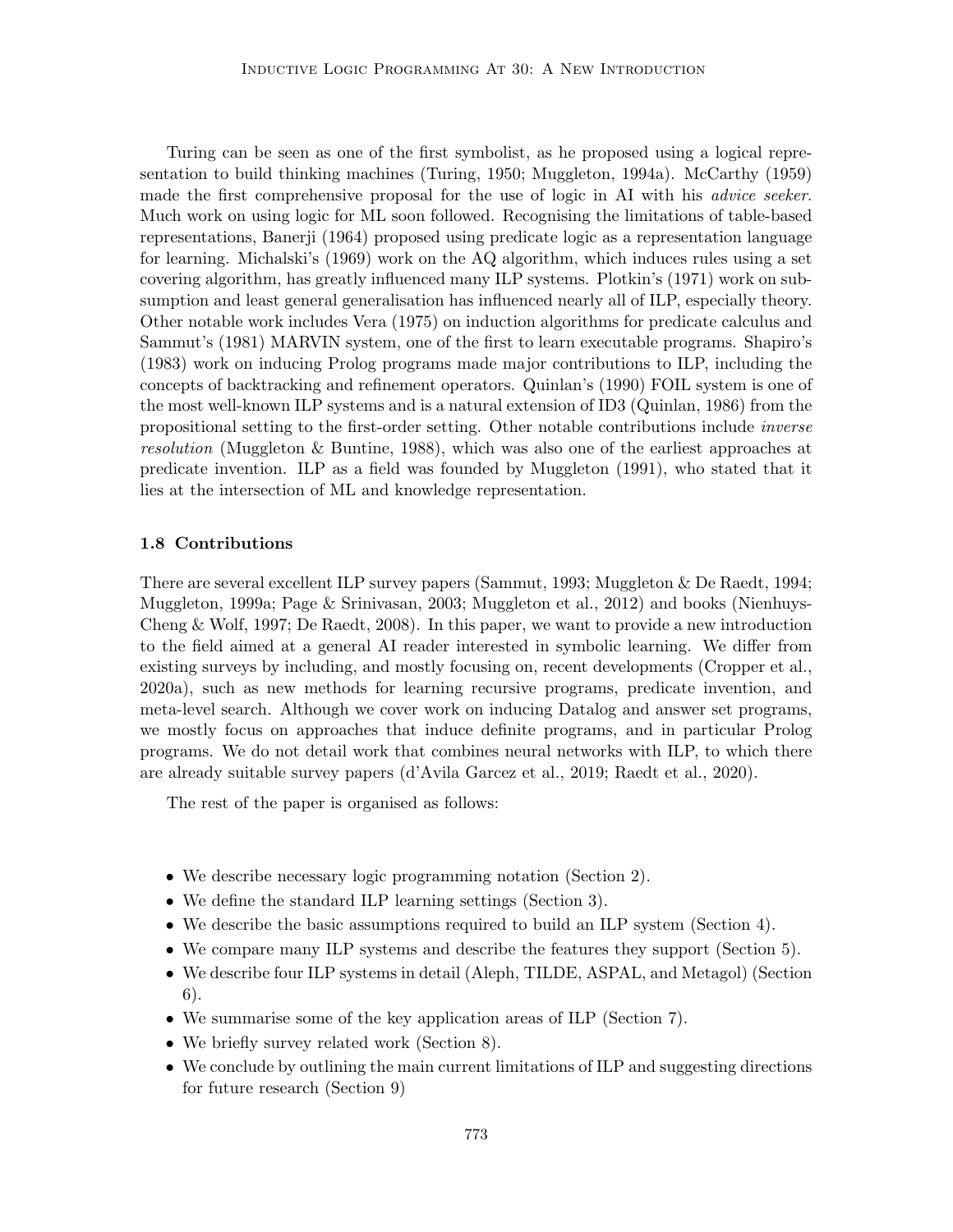## 2. Logic Programming

ILP uses logic programs (Kowalski, 1974) to represent BK, examples, and hypotheses. A logic program is fundamentally different from an imperative program (e.g. C, Java, Python) and very different from a functional program (e.g. Haskell, OCaml). Imperative programming views a program as a sequence of step-by-step instructions where computation is the process of executing the instructions. By contrast, logic programming views a program as a logical theory (a set of logical rules) where computation is various forms of deduction over the theory, such as searching for a proof, refutation, or a model of it. Another major difference is that a logic program is declarative (Lloyd, 1994) because it allows a user to state what a program should do, rather than how it should work. This declarative nature means that the order of rules in a logic program does not (usually) matter.

In the rest of this section, we introduce the basics of logic programming necessary to understand the rest of this paper. We cover the syntax and semantics and briefly introduce different logic programming languages. We focus on concepts necessary for understanding ILP and refer the reader to more detailed expositions of logic programming (Nienhuys-Cheng & Wolf, 1997; De Raedt, 2008; Lloyd, 2012), Prolog (Sterling & Shapiro, 1994; Bratko, 2012), and ASP (Gebser et al., 2012) for more information. We, therefore, omit descriptions of many important concepts in logic programming, such as stratified negation. Readers comfortable with logic can skip this section.

## 2.1 Syntax

We first define the syntax of a logic program:

- A variable is a string of characters starting with an uppercase letter, e.g. A, B, and C.
- A function symbol is a string of characters starting with a lowercase letter.
- A predicate symbol is a string of characters starting with a lowercase letter, e.g. job or happy. The *arity*  $n$  of a function or predicate symbol  $p$  is the number of arguments it takes and is denoted as  $p/n$ , e.g. happy/1, head/2, and append/3.
- A constant symbol is a function symbol with zero arity, e.g. alice or bob.
- A term is a variable, or a constant/function symbol of arity  $n$  immediately followed by a tuple of  $n$  terms.
- A term is ground if it contains no variables.
- An *atom* is a formula  $p(t_1, \ldots, t_n)$ , where p is a predicate symbol of arity n and each  $t_i$  is a term, e.g. lego\_builder(alice), where lego\_builder is a predicate symbol of arity 1 and alice is a constant symbol.
- An atom is *ground* if all of its terms are ground, e.g. lego\_builder(alice) is ground but lego builder(A), where A is a variable, is not ground.
- The symbol not denotes *negation as failure*, where an atom is false if it cannot be proven true.
- A literal is an atom A (a *positive literal*) or its negation not A (a *negative lit*eral). For instance, lego\_builder(alice) is both an atom and a literal but not lego builder(alice) is only a literal because it includes the negation symbol not.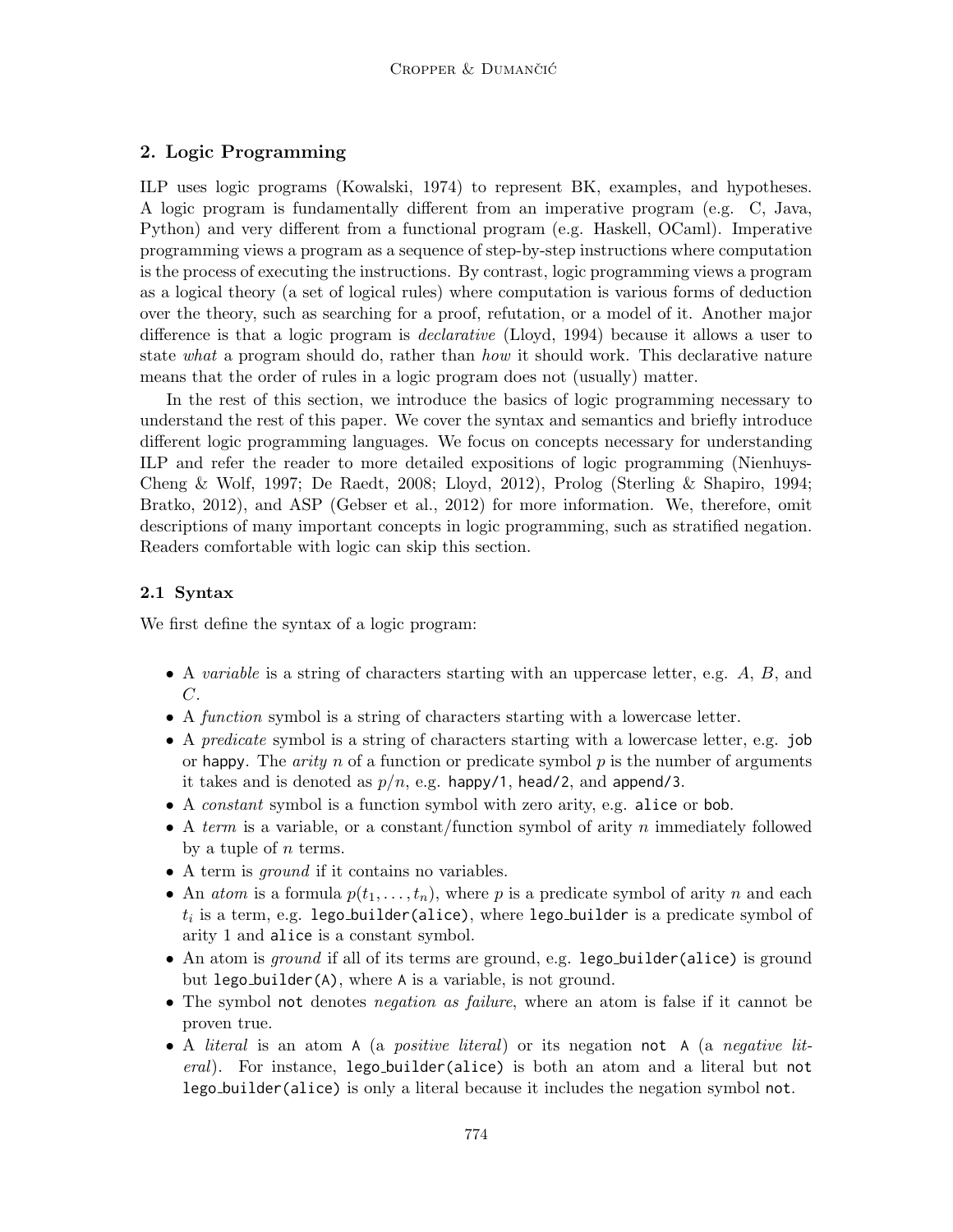- A clause is of the form  $h_1, \ldots, h_n : b_1, \ldots, b_m$  where each  $h_i$  and  $b_j$  is a literal and the symbol, denotes conjunction. The symbols  $h_i$  are called the head of the clause. The symbols  $b_i$  are called the *body* of the clause. We sometimes use the name *rule* instead of clause.
- A Horn clause is a clause with at most one positive literal.
- A definite clause is clause of the form  $h : -b_1, b_2, \ldots, b_n$ , i.e. a clause with only one head literal, e.g.  $qsort(A,B)$ :- empty(A), empty(B). Informally, a definite clause states that the head is true if the body is true, i.e. all of the body literals are proven true. For instance, the rule happy $(A)$ : - lego builder $(A)$ , enjoys lego $(A)$  says that happy(A) is true when both lego\_builder(A) and enjoys\_lego(A) are true.
- A clause is *ground* if it contains no variables.
- A clausal *theory* is a set of clauses.
- A goal (also called a *constraint*) is a clause of the form :-  $b_1$ ,  $b_2$ , ...,  $b_n$ , i.e. a clause without a head, e.g. : - head( $A, B$ ), head( $B, A$ ).
- A *unit* clause is a clause with no body. For unit clauses, we usually omit the :symbol, e.g. loves(alice,X).
- A  $fact$  is a ground unit clause loves (andrew, laura).
- Simultaneously replacing variables  $v_1, \ldots, v_n$  in a clause with terms  $t_1, \ldots, t_n$  is called a substitution and is denoted as  $\theta = \{v_1/t_1, \ldots, v_n/t_n\}$ . For instance, applying the substitution  $\theta = \{A/bob\}$  to loves(alice,A) results in loves(alice,bob).
- A substitution  $\theta$  unifies atoms A and B in the case  $A\theta = B\theta$ . Note that atoms A and B need to have a distinct set of variables, i.e., they should not have a variable with the same name, for unification to work properly.

### 2.2 Semantics

 $\sqrt{ }$  $\int$ 

 $\overline{\mathcal{L}}$ 

The semantics of logic programs is based on the concepts of a Herbrand universe, base, and interpretation. All three concepts build upon a given vocabulary  $\mathcal V$  containing all constants, functions, and predicate symbols of a program. The Herbrand universe is the set of all ground terms that can be formed from the constants and functions symbols in  $\mathcal V$ . For instance, the Herbrand universe of the lego builder example (Section 1.1) is

```
{alice, bob, claire, dave}
```
If the example also contained the function symbol age/1, then the Herbrand universe would be the infinite set:

```
{alice, bob, claire, dave, age(alice), age(bob), age(age(alice)), \dots }
```
The Herbrand base is the set of all ground atoms that can be formed from the predicate symbols in  $V$  and the terms in the corresponding Herbrand universe. For instance, the Herbrand base of the lego builder example is:

```
happy(alice), happy(bob), happy(claire), happy(dave),
lego builder(alice), lego builder(bob), lego builder(claire), lego builder(dave),
estate agent(alice), estate agent(bob), estate agent(claire), estate agent(dave),
enjoys lego(alice), enjoys lego(bob), enjoys lego(claire), enjoys lego(dave)
                                                                                           \mathcal{L}\overline{\mathcal{L}}\int
```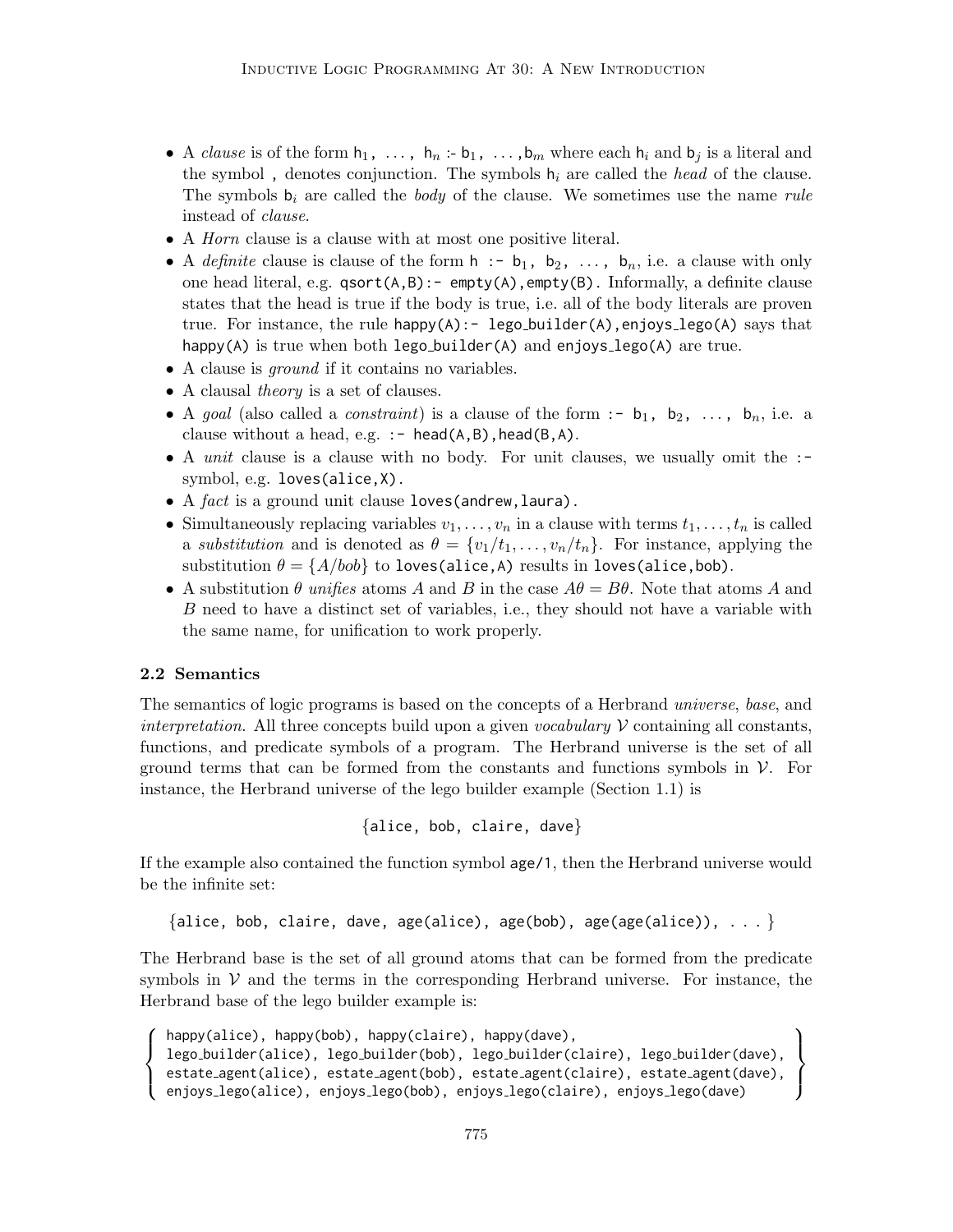A Herbrand interpretation assigns truth values to the elements of a Herbrand base. By convention, a Herbrand interpretation includes true ground atoms, assuming that every atom not included is false. For instance, the Herbrand interpretation corresponding to the example in Section 1.1 is:

happy(alice), lego builder(alice), lego builder(bob), estate agent(claire), estate agent(dave), enjoys lego(alice), enjoys lego(claire)

A Herbrand interpretation  $I$  is a Herbrand model for a set of clauses  $C$  if for all clauses  $h_1;\ldots;h_n:-b_1,\ldots,b_m\in C$  and for all ground substitutions  $\theta\colon\{b_1\theta,\ldots,b_m\theta\}\subset I\to I$  $\{h_1\theta,\ldots,h_n\theta\} \cap I \neq \emptyset$ . That is, a Herbrand interpretation I is a Herbrand model of a clause if for all substitutions  $\theta$  for which the body literals, after applying the substitution  $\theta$ , are true in  $I$ , at least one of the head literals is also true in  $I$ . For instance, the Herbrand interpretation from the previous paragraph is a model for the clause:

happy(A):- lego\_builder(A), enjoys\_lego(A).

because every substitution that makes the body  $(\theta = \{A/\text{alice}\})$  true also makes the head true. By contrast, the following interpretation is not a model of the clause because the substitution  $\theta = \{A/\text{dave}\}\$  makes the body true but not the head:

enjoys lego(A):- estate agent(A).

A definite clause c is a logical consequence of a theory T if every Herbrand model of T is also a model of c.

This brings us to one of the core concepts in ILP *entailment*. When a clause c is a logical consequence of a theory T, we say that c is *entailed* by T, written  $T \models c$ . The concept of entailment will reappear throughout this text, most prominently when we discuss various learning settings in ILP (Section 3). It is therefore important to have a firm grasp of its meaning.

## 2.3 Logic Programming Languages

There are various logic programming languages. We now cover some of the most important ones for ILP. Logic programming is based on clausal logic. Clausal programs are sets of clauses. Robinson (1965) showed that a single rule of inference (the resolution principle) is both sound and refutation complete for clausal logic. However, reasoning about full clausal logic is computationally expensive (Nienhuys-Cheng & Wolf, 1997). Therefore, most work in ILP focuses on fragments of clausal logic, such as Horn programs: clauses with at most one positive literal. All programs mentioned in the introduction are Horn programs, such as the program for extracting the last element of the list:

```
last(A,B): tail(A,C), empty(C), head(A,B).
last(A,B):- tail(A,C), last(C,B).
```
One reason for focusing on Horn theories, rather than full clausal theories, is SLD-resolution (Kowalski & Kuehner, 1971), an inference rule that sacrifices expressibility for efficiency. For instance, the clause  $p(a) \vee p(b)$  cannot be expressed in Horn logic because it has two positive literals. Horn logic is, however, still Turing complete (Tärnlund, 1977).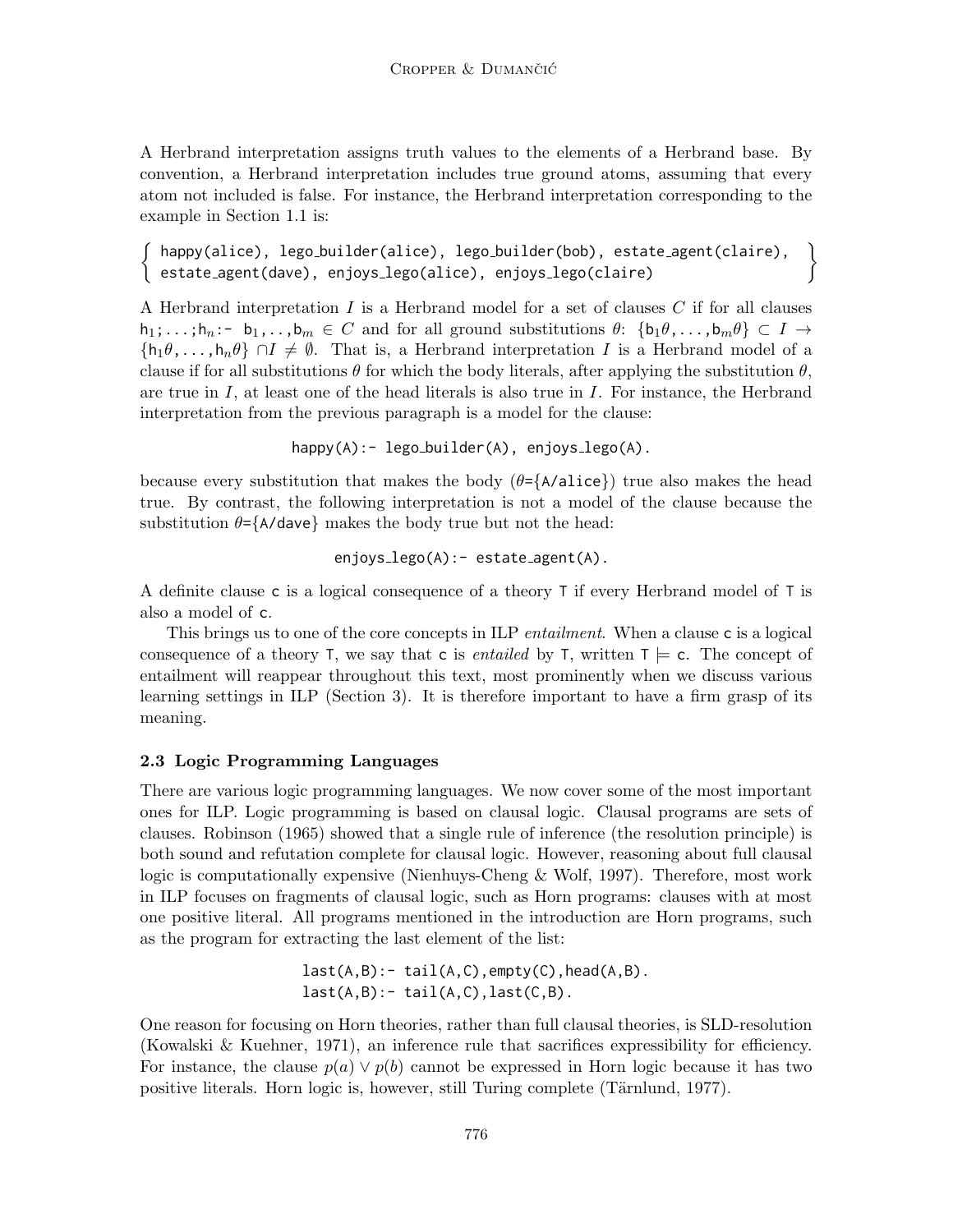Prolog (Kowalski, 1988; Colmerauer & Roussel, 1993) is a logic programming language based on SLD-resolution and is therefore restricted to Horn clauses. Most Prolog implementations (Wielemaker et al., 2012; Costa et al., 2012) allow extra-logical features, such as cuts. Prolog is not purely declarative because of constructs like cut, which means that a procedural reading of a Prolog program is needed to understand it. In other words, the order of clauses in a Prolog program has a major influence on its execution and results.

Datalog is a fragment of definite clausal theories (clausal theories that contain only definite clauses). The main two restrictions are (i) every variable in the head literal must also appear in a body literal, and (ii) complex terms as arguments of predicates are disallowed, e.g.  $p(f(1), 2)$  or lists. Therefore, the list manipulation programs from previous sections cannot (easily) be expressed in Datalog<sup>9</sup>. Datalog is, however, sufficient for the *happy* Scenario because structured terms are unnecessary. Compared to definite programs, the main advantage of Datalog is decidability (Dantsin et al., 2001). However, this decidability comes at the cost of expressivity as Datalog is not Turing complete. By contrast, definite programs with function symbols have the expressive power of Turing machines and are consequently undecidable (Tärnlund, 1977). Unlike Prolog, Datalog is purely declarative.

2.3.1 NON-MONOTONIC LOGIC

A logic is monotonic when adding knowledge to it does not reduce the logical consequences of that theory. A logic is non-monotonic if some conclusions can be removed/invalidated by adding more knowledge. Definite programs are monotonic because anything that could be deduced before a (definite) clause is added to it can still be deduced after it is added. In other words, adding a (definite) clause to a definite program cannot remove the logical consequences of the program. For instance, consider the following propositional program:

> sunny. happy:- sunny.

This program states it is sunny and that I am happy if it is sunny. We can therefore deduce that I am happy because it is sunny. Now suppose that we added another rule:

> sunny. happy: - sunny. happy:- rich.

This new rule states that I am also happy if I am rich. Note that by the closed world assumption, we know I am not rich. After adding this rule, we can still deduce that I am happy from the first rule.

The logic of definite clauses with negation as failure (NAF) (Clark, 1977) is nonmonotonic, which brings us to the special class of *normal logic programs*, which take the following form:

h :-  $b_1,\ldots,b_n$ , not  $b_{n+1},\ldots$ , not  $b_m$ .

Informally, a normal rule states that the head is true if all  $b_1,\ldots,b_n$  are true and all  $b_{n+1},\ldots,b_m$  are false. That is, an atom is false if it cannot be proven true. That an atom

<sup>9.</sup> It is possible to represent lists as a set of facts.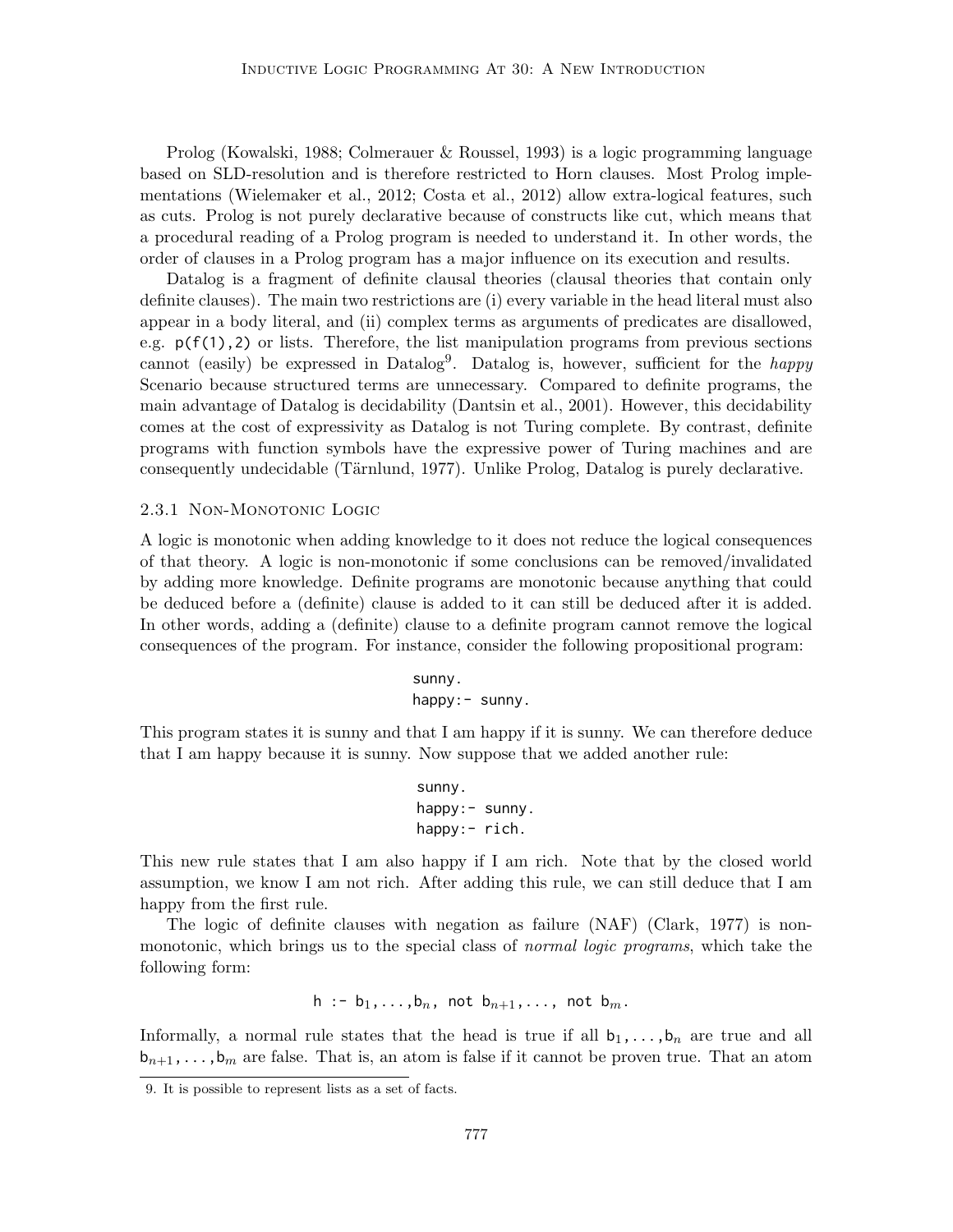cannot be proven true does not mean that it is missing from a knowledge base. Instead, it additionally means that there no rule can prove it true. Assuming that a logical statement is false if it cannot be proven true is known as following the closed world assumption.

Now consider the following non-monotonic program:

sunny. happy:- sunny, not weekday.

This program states it is sunny and I am happy if it is sunny and it is not a weekday. By the closed world assumption, we can deduce that it is not a weekday, so we can deduce that I am happy because it is sunny and it is not a weekday. Now suppose we added knowledge that it is a weekday.

> sunny. happy:- sunny, not weekday. weekday.

Then we can no longer deduce that I am happy. In other words, by adding knowledge that it is a weekday, the conclusion that I am happy no longer holds.

There are many different semantics ascribed to non-monotonic programs, including completion (Clark, 1977), well-founded (Gelder et al., 1991), and stable model (answer set) (Gelfond & Lifschitz, 1988) semantics. Discussing the differences of these semantics is beyond the scope of this paper.

Answer set programming. Answer set programming is a form of logic programming based on stable model (answer set) semantics (Gelfond & Lifschitz, 1988). Whereas a definite logic program has only one model (the least Herbrand model), an ASP program can have one, many, or even no models (answer sets). This makes ASP particularly attractive for expressing common-sense reasoning (Law et al., 2018). Similar to Datalog, an answer set program is purely declarative. ASP also supports additional language features, such as aggregates and weak and hard constraints. Computation in ASP is the process of finding models. Answer set solvers perform the search and thus generate models. Most ASP solvers (Gebser et al., 2012), in principle, always terminate (unlike Prolog query evaluation, which may lead to an infinite loop). We refer the reader to the excellent book by Gebser et al. (2012) for more information.

## 2.4 Generality

A key concept in ILP is the generality order over hypotheses (logic programs). A generality order helps structure the search over the hypothesis space by reasoning about the relative properties of two programs. A generality ordering tells us whether a program  $p_1$  is more general than a program  $p_2$ , i.e., whether all logical consequence of  $p_2$  are also logical consequences of  $p_1$ . Equivalently, if  $p_1$  is more general than  $p_2$ , then  $p_2$  is more specific than  $p_1$ .

Most approaches reason about the generality of programs syntactically through  $\theta$ subsumption (or subsumption for short) (Plotkin, 1971). To understand subsumption, we need to understand that a clause can be seen as a finite (possibly empty) set of literals, implicitly representing their disjunction. For instance, the clause: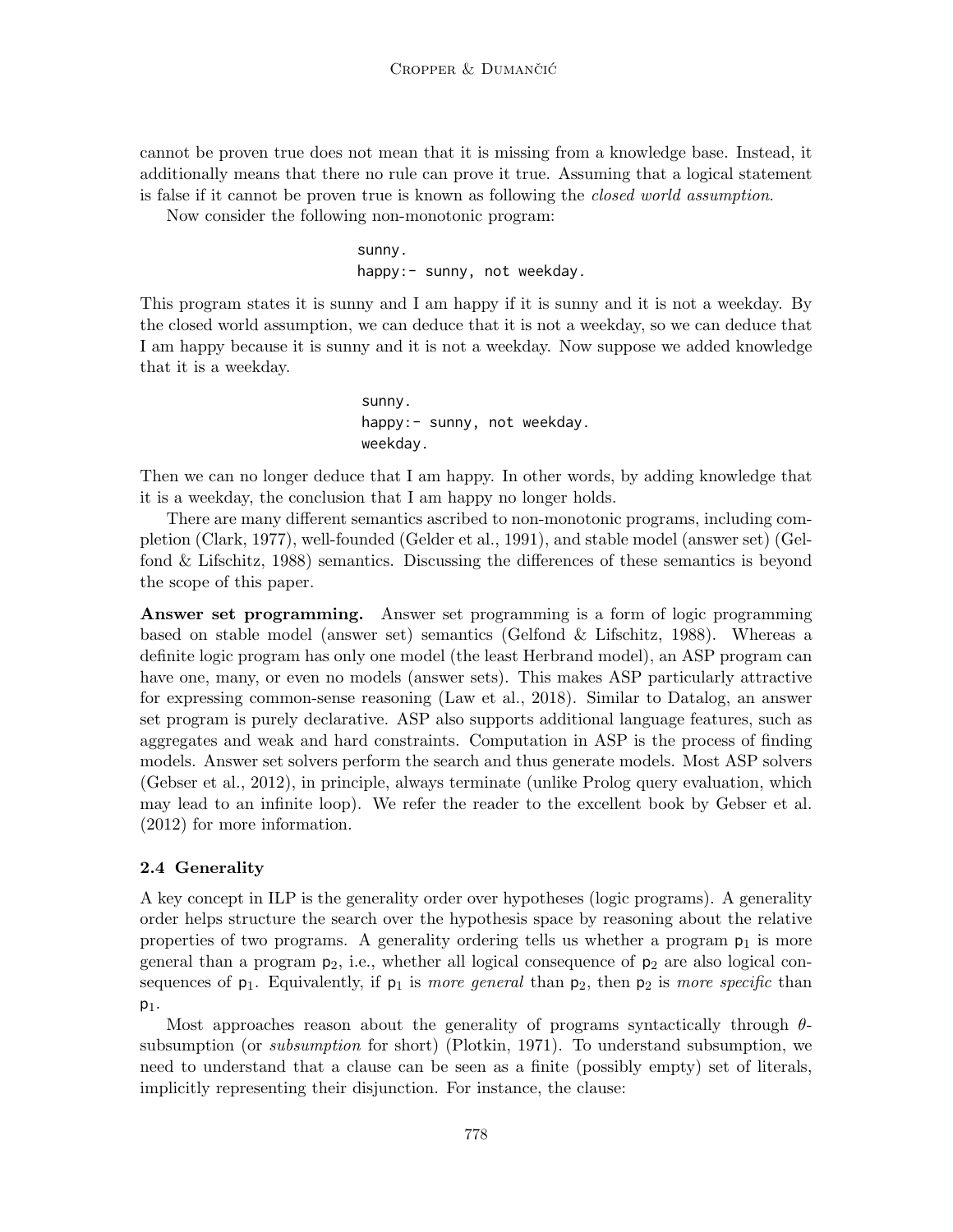happy(A) :- lego\_builder(A), enjoys\_lego(A).

is equivalent to (where  $\neg$  denotes classical negation):

 $\{h$ appy(A),  $\neg$ lego builder(A),  $\neg$ enjoys lego(A) $\}$ .

We representing clauses as sets, we can define subsumption:

**Definition 1** (Clausal subsumption). A clause  $C_1$  subsumes a clause  $C_2$  if and only if there exists a substitution  $\theta$  such that  $C_1 \theta \subseteq C_2$ .

**Example 1** (Clausal subsumption). Let  $C_1$  and  $C_2$  be the clauses:

$$
C_1 = f(A,B):
$$
 - head(A,B)  
 $C_2 = f(X,Y):$  - head(X,Y),odd(Y).

Then  $C_1$  subsumes  $C_2$  because

 $\{f(A,B), \neg head(A,B)\} \theta \subseteq \{f(X,Y), \neg head(X,Y), \neg odd(Y)\}$ 

with  $\theta = \{A/X, Y/B\}.$ 

Conversely, a clause  $C_2$  is *more specific* than a clause  $C_1$  if  $C_1$  subsumes  $C_2$ .<sup>10</sup>

In principle, we could check the generality of two programs by comparing the consequences they entail. However, a program might entail an infinite set of consequences (e.g. when structured terms, such as lists, are involved) which would prevent us from establishing the generality relation between two programs. In other words, checking entailment between clauses is undecidable (Church, 1936). By contrast, checking subsumption between clauses is decidable (Plotkin, 1971), although, in general, deciding subsumption is a NP-complete problem (Nienhuys-Cheng & Wolf, 1997).

### 3. Inductive Logic Programming

In the introduction, we described four ILP scenarios. In each case, the problem was formed of three sets B (background knowledge),  $E^+$  (positive examples), and  $E^-$  (negative examples). We informally stated the ILP problem is to induce a hypothesis  $H$  that with  $B$ *generalises*  $E^+$  and  $E^-$ . We now formalise this problem.

According to De Raedt (1997), there are three main ILP learning settings: learning from entailment (LFE), interpretations (LFI), and satisfiability (LFS). LFE and LFI are by far the most popular learning settings, so we only cover these two. Other recent work focuses on learning from transitions (Inoue et al., 2014; Evans et al., 2021; Ribeiro et al., 2020) and learning from answer sets (Law et al., 2014). We refer the reader to these other works for an overview of those learning settings.

In each setting, the symbol  $\mathcal X$  denotes the *example/instance* space, the set of examples for which a concept is defined;  $\beta$  denotes the language of *background knowledge*, the set of all clauses that could be provided as background knowledge; and  $H$  denotes the *hypothesis* space, the set of all possible hypotheses.

<sup>10.</sup> This notion of subsumption is known as *weak subsumption*. An alternative notion is *strong subsumptions* which additionally performs factoring, i.e., it remove redundant literals. As an example,  $p(X, Y)$  : $q(X,Y)$ ,  $q(Y,X)$ . strongly subsumes  $p(Z,Z)$ :  $-q(Z,Z)$ . with  $\theta = \{X/Z, Y/Z\}$  because  $p(Z,Z)$ :  $-q(Z,Z)$ ,  $q(Z, Z)$ . is equivalent to  $p(Z, Z)$  :  $-q(Z, Z)$ . It does not, however, weakly subsume it as the number of literals is different.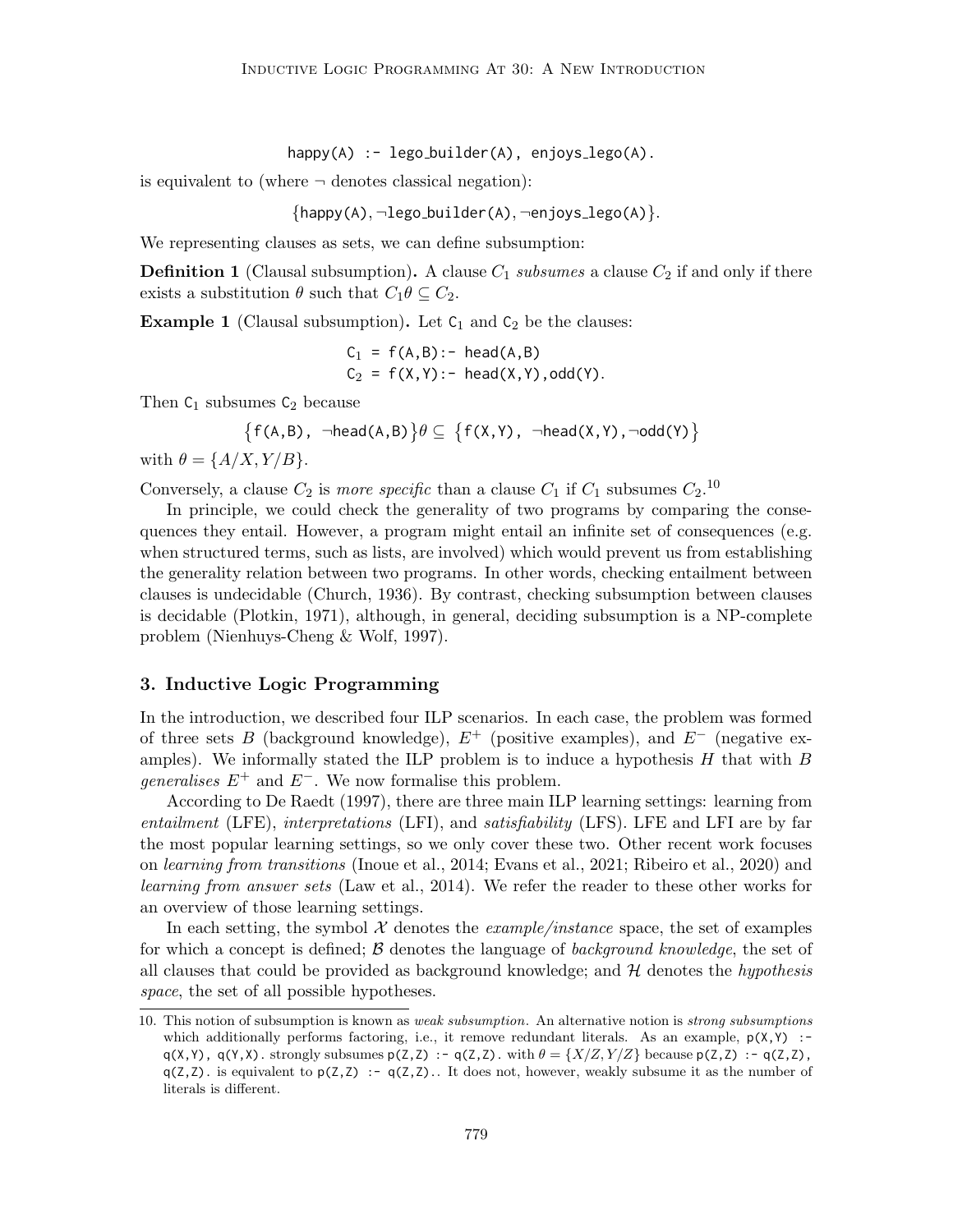## 3.1 Learning From Entailment

LFE is by far the most popular ILP setting (Shapiro, 1983; Muggleton, 1987; Muggleton & Buntine, 1988; Muggleton & Feng, 1990; Quinlan, 1990; Muggleton, 1995; Bratko, 1999; Srinivasan, 2001; Ray, 2009; Ahlgren & Yuen, 2013; Muggleton et al., 2015; Cropper & Muggleton, 2016; Kaminski et al., 2018; Cropper & Morel, 2021). The LFE problem is based on the notion of entailment, which we discussed in Section 2.2, and two properties of the hypotheses: completeness and consistency. A hypothesis is complete if it entails all positive examples. A hypothesis is consistent if it does not entail any negative example.

The LFE problem is:

Definition 2 (Learning from entailment). Given a tuple  $(B, E<sup>+</sup>, E<sup>-</sup>)$  where:

- $B \subseteq \mathcal{B}$  denotes background knowledge
- $E^+ \subseteq \mathcal{X}$  denotes positive examples of the concept
- $E^- \subseteq \mathcal{X}$  denotes negative examples of the concept

The goal LFE is to return a hypothesis  $H \in \mathcal{H}$  such that:

- $\forall e \in E^+, H \cup B \models e$  (i.e. H is complete)
- $\forall e \in E^-$ ,  $H \cup B \not\models e$  (i.e. H is consistent)

A hypothesis can be a single clause or multiple clauses. Often, a single clause is insufficient to describe a target concept. For instance, to learn a definition of a recursive concept, the hypothesis needs to capture at least the base and recursive case. The setup in which the hypothesis needs to capture at least two dependent clauses is known as multi-clause learning (Muggleton et al., 2011).

Example 2. Consider the LFE tuple:

$$
B = \left\{\begin{array}{l} \text{lego_buider(alice).} \\ \text{lego_buider(bob).} \\ \text{estate-agent(alire).} \\ \text{enjoys.lego(alice).} \\ \text{enjoys.lego(claire).} \end{array}\right\} \\ E^+ = \left\{\begin{array}{l} \text{happy(alice).} \\ \text{happy(alice).} \end{array}\right\} \\ E^- = \left\{\begin{array}{l} \text{happy(bob).} \\ \text{happy(alire).} \\ \text{happy(dave).} \end{array}\right\}
$$

Also assume we have the hypothesis space:

$$
\mathcal{H} = \left\{ \begin{array}{ll} h_1 \colon \text{ happy(A)} \colon \text{- lego_builder(A)} . \\ h_2 \colon \text{ happy(A)} \colon \text{- estate-agent(A)} . \\ h_3 \colon \text{ happy(A)} \colon \text{- likes\_lego(A)} . \\ h_4 \colon \text{ happy(A)} \colon \text{- lego_builder(A), estate-agent(A)} . \\ h_5 \colon \text{ happy(A)} \colon \text{- lego_builder(A), enjoys\_lego(A)} . \\ h_6 \colon \text{ happy(A)} \colon \text{- estate-agent(A), enjoys\_lego(A)} . \end{array} \right\}
$$

Then we can consider which hypotheses an ILP system should return: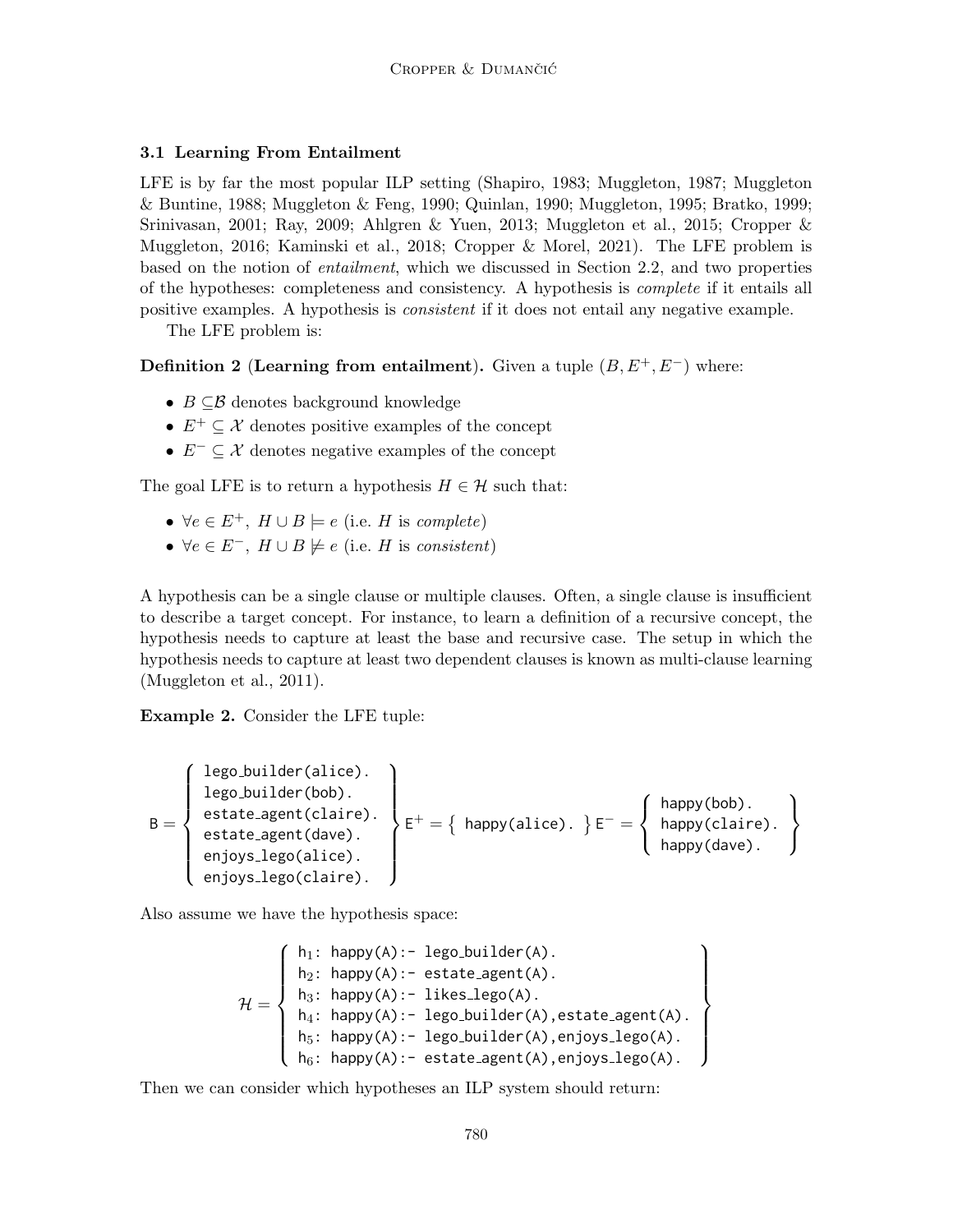- $B \cup h_1 \models happy(bob)$  so is inconsistent
- $B \cup h_2 \not\models \text{happy}(alice)$  so is incomplete
- $B \cup h_3 \models happy(alaire)$  so is inconsistent
- $B \cup h_4 \not\models \text{happy}(alice)$  so is incomplete
- $B \cup h_5$  is both complete and consistent
- $B \cup h_6 \not\models \text{happy}(\text{alice})$  so is incomplete

The LFE problem in Definition 2 is general. ILP systems impose strong restrictions on  $\mathcal{X},$  $\mathcal{B}$ , and  $\mathcal{H}$ . For instance, some restrict  $\mathcal{X}$  to only contain atoms whereas others allow clauses. Some restrict  $H$  to contain only Datalog clauses. We discuss these biases in Section 4.

According to Definition 2, a hypothesis must entail every positive example (be complete) and no negative examples (be *consistent*). However, training examples are often noisy, so it is difficult to find a hypothesis that is both complete and consistent. Therefore, most approaches relax this definition and try to find a hypothesis that entails as many positive and as few negative examples as possible. Precisely what this means depends on the system. For instance, the default cost function in Aleph (Srinivasan, 2001) is coverage, defined as the number of positive examples entailed subtracted by the number of negative examples entailed by the hypothesis. Other systems also consider the size of a hypothesis, typically the number of clauses or literals in it. We discuss noise handling in Section 5.1.

## 3.2 Learning From Interpretations

The second most popular (De Raedt & Dehaspe, 1997; Blockeel & De Raedt, 1998; Law et al., 2014) learning setting is LFI where an example is an interpretation, i.e. a set of facts. The LFI problem is:

**Definition 3 (Learning from interpretations).** Given a tuple  $(B, E^+, E^-)$  where:

- $B \subseteq \mathcal{B}$  denotes background knowledge
- $E^+ \subseteq \mathcal{X}$  denotes positive examples of the concept, each example being a set of facts
- $E^- \subseteq \mathcal{X}$  denotes negative examples of the concept, each example being a set of facts

The goal of LFI is to return a hypothesis  $H \in \mathcal{H}$  such that:

- $\forall e \in E^+, e \text{ is a model of } H \cup B$
- $\forall e \in E^-$ , e is not a model of  $H \cup B$

When learning from interpretations, it is implicitly assumed that every example is completely specified. That is, every atom in the interpretation has to be true or false, and there is no room for missing values. As providing a complete interpretation might be unfeasible in many cases, many ILP systems focus on partial interpretations (De Raedt, 1997).

Example 3. To illustrate LFI, we use the example from (De Raedt & Kersting, 2008a). Consider the BK:

$$
B = \left\{ \begin{array}{ll} \text{father(henry, bill).} & \text{father(alan, betsy).} & \text{father(alan, benny).} \\ \text{mother(beth, bill).} & \text{mother(ann, betsy).} & \text{mother(alice, benny).} \end{array} \right\}
$$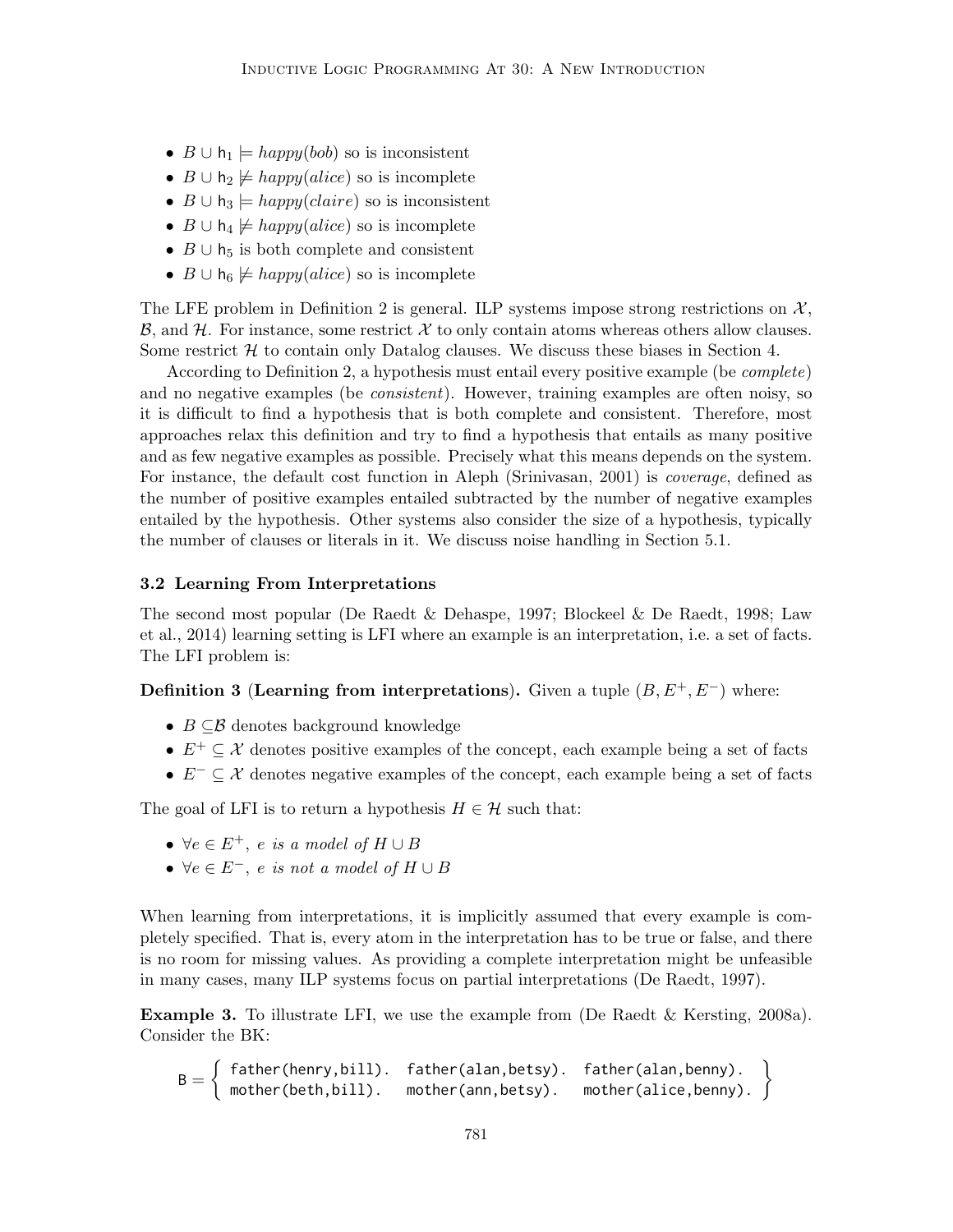and the examples:

$$
E^{+} = \left\{ \begin{array}{c} e_{1} = \left\{ \begin{array}{c} carrier(alan). \\ carrier(ann). \\ carrier(betsy). \end{array} \right\} \\ e_{2} = \left\{ \begin{array}{c} carrier(bensy). \\ carrier(alan). \\ carrier(alice). \end{array} \right\} \right\} \\ E^{-} = \left\{ e_{3} = \left\{ \begin{array}{c} carrier(henry). \\ carrier(bents). \end{array} \right\} \right\} \end{array}
$$

Also assume the hypothesis space:

$$
\mathcal{H} = \left\{ \begin{array}{ll} h_1 = \text{carrier}(X) : - \text{ mother}(Y, X), \text{carrier}(Y), \text{father}(Z, X), \text{carrier}(Z). \\ h_2 = \text{carrier}(X) : - \text{mother}(Y, X), \text{father}(Z, X). \end{array} \right\}
$$

To solve the LFI problem (Definition 3), we need to find a hypothesis H such that  $e_1$ and e<sub>2</sub> are models of  $H \cup B$  and e<sub>3</sub> is not. That is, we need to find a hypothesis H that satisfies the following property for every example  $e_i \in E^+$ : for every substitution  $\theta$  such that  $body(h_1)\theta \subseteq B\cup e_i$  holds, it also holds that  $head(h_1)\theta \subseteq B\cup e_i$ .  $e_3$  is not the model of h<sub>1</sub> as there exists a substitution  $\theta = \{X/b11, Y/beth, Z/henry\}$  such that body holds but the head does not. For the same reason, none of the examples is a model of  $h_2$ .

We often say that a hypothesis *covers* an example. The meaning of a hypothesis covering an example changes depending on the learning setup. In LFE, the hypothesis  $H$  covers an example if the example is entailed by  $H \cup B$ . In LFI, the hypothesis H covers an example if the example is a model of  $H \cup B$ .

# 4. Building An ILP System

Building an ILP system requires making several choices or assumptions, which are part of the inductive bias of a learner. An inductive bias is essential and all ML approaches impose an inductive bias (Mitchell, 1997). Understanding these assumptions is key to understanding ILP. The choices can be categorised as:

- Learning setting: how to represent examples
- Representation language: how to represent BK and hypotheses
- Language bias: how to define the hypothesis space
- Search method: how to search the hypothesis space

Table 3 shows the assumptions of some systems. This table excludes many important systems, including interactive systems, such as Marvin (Sammut, 1981), MIS (Shapiro, 1983), DUCE (Muggleton, 1987), Cigol (Muggleton & Buntine, 1988), and Clint (De Raedt & Bruynooghe, 1992), theory revision systems, such as FORTE (Richards & Mooney, 1995), and probabilistic systems, such as SLIPCOVER (Bellodi & Riguzzi, 2015) and ProbFOIL (De Raedt et al., 2015). Covering all systems is beyond the scope of this paper. We discuss these differences/assumptions.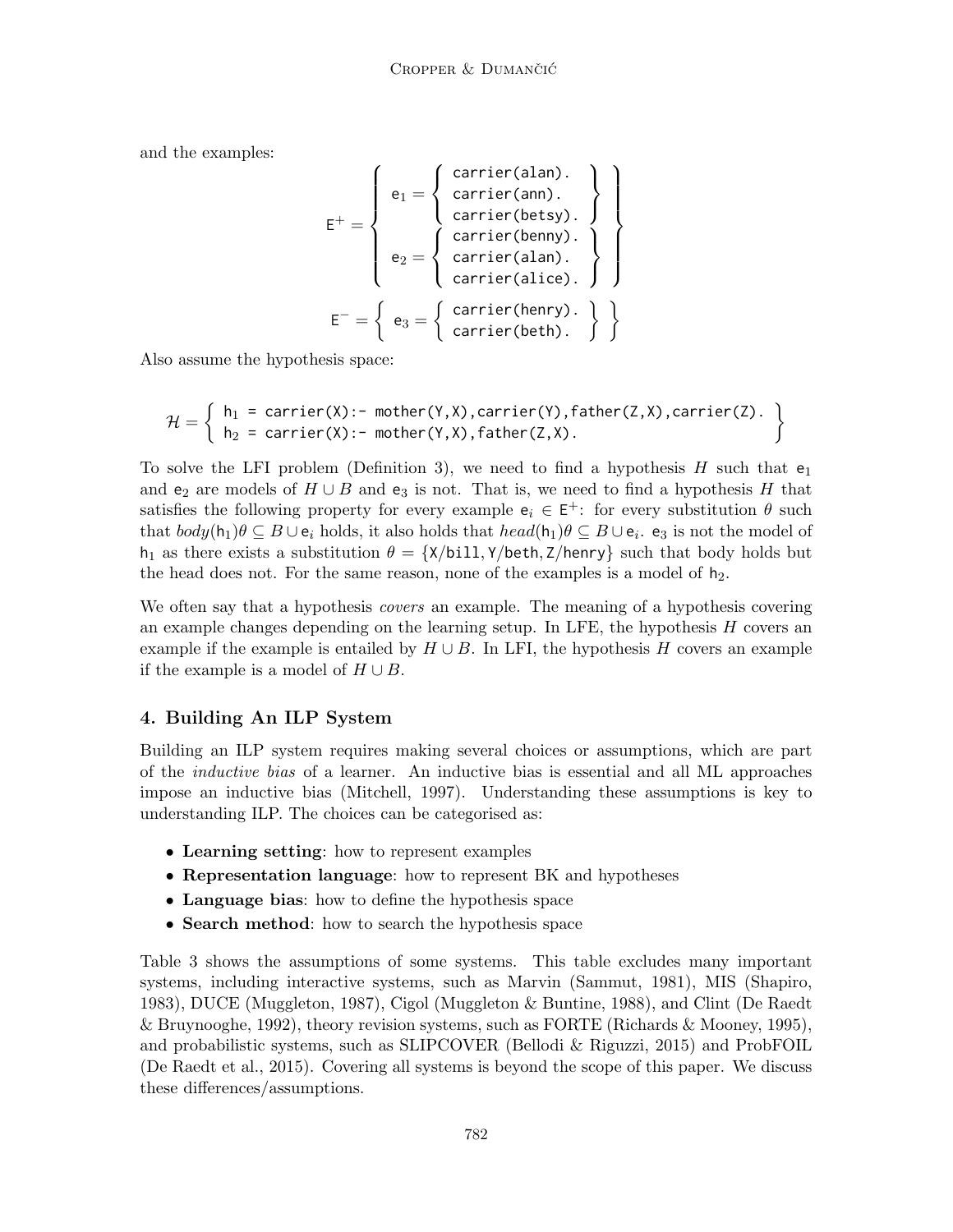| <b>System</b>                                             | Setting    | <b>Hypotheses</b>                    | BK                   | Language Bias           | Search method |
|-----------------------------------------------------------|------------|--------------------------------------|----------------------|-------------------------|---------------|
| FOIL (Quinlan, 1990)                                      | LFE        | Definite                             | Define <sup>11</sup> | $n/a^{12}$              | TD            |
| <b>Progol</b> (Muggleton, 1995)                           | LFE        | Normal                               | Normal               | Modes                   | $BU+TD$       |
| <b>Claudien</b> (De Raedt $\&$ Dehaspe, 1997)             | LFI        | Clausal                              | Definite             | DLab                    | TD            |
| TILDE (Blockeel & De Raedt, 1998)                         | <b>LFI</b> | Logical trees                        | Normal               | Modes                   | TD            |
| Aleph (Srinivasan, 2001)                                  | LFE        | Normal                               | Normal               | Modes                   | $BU+TD$       |
| <b>XHAIL</b> (Ray, 2009)                                  | LFE        | Normal                               | Normal               | Modes                   | BU            |
| <b>ASPAL</b> (Corapi et al., 2011)                        | <b>LFE</b> | Normal                               | Normal               | Modes                   | МL            |
| Atom (Ahlgren & Yuen, 2013)                               | <b>LFE</b> | Normal                               | Normal               | Modes                   | $BU+TD$       |
| QuickFOIL (Zeng et al., 2014)                             | <b>LFE</b> | Definite                             | Facts                | Schema                  | TD            |
| <b>LFIT</b> (Inoue et al., 2014)                          | LFT        | Normal                               | None                 | $n/a^{13}$              | $BU+TD14$     |
| <b>ILASP</b> <sup><math>a</math></sup> (Law et al., 2014) | $LFI^b$    | ASP                                  | ASP                  | Modes                   | МL            |
| <b>Metagol</b> (Muggleton et al., 2015)                   | LFE        | Definite                             | Normal               | Metarules               | МL            |
| $\partial$ ILP (Evans & Grefenstette, 2018)               | LFE        | Datalog                              | Facts                | Metarules <sup>15</sup> | МL            |
| HEXMIL (Kaminski et al., 2018)                            | <b>LFE</b> | Datalog                              | Datalog              | Metarules               | ML            |
| <b>FastLAS</b> (Law et al., 2020)                         | LFI        | ASP                                  | ASP                  | Modes                   | МL            |
| Apperception (Evans et al., 2021)                         | <b>LFT</b> | Datalog <sup><math>\geq</math></sup> | None                 | <b>Types</b>            | МL            |
| <b>Popper</b> (Cropper & Morel, 2021)                     | <b>LFE</b> | Definite                             | Normal               | Declarations            | МL            |

Table 3: Assumptions of popular ILP systems. LFE stands for *learn from entailment*, LFI stands for learning from interpretations, LFT stands for learning from transitions. TD stands for top-down, BU stands for bottom-up, and ML stands for meta-level. This table is meant to provide a very high-level overview of the systems. Therefore, the table entries are coarse and should not be taken absolutely literally. For instance, Progol, Aleph, and ILASP support other types of language biases, such as constraints on clauses. Popper also, for instance, supports ASP programs as BK, but *usually* takes normal programs.

a. ILASP is a suite of ILP systems. For simplicity, we refer to all the systems as ILASP. However, some features, such as noise handling, are not in the original ILASP paper.

b. ILASP learns from answer sets. However, to avoid having to introduce a problem setting for a single system, we have classified it as learning from interpretations, which is the most similar setting. See the original ILASP paper for more information (Law et al., 2014).

<sup>11.</sup> The original FOIL setting is more restricted than the table shows and can only have BK in the form of facts and does not allow functions (De Raedt, 2008).

<sup>12.</sup> The FOIL paper does not discuss its language bias.

<sup>13.</sup> LFIT employs many implicit language biases.

<sup>14.</sup> The LFIT approach of Inoue et al. (2014) is bottom-up and the approach of Ribeiro and Inoue (2014) it top-down.

<sup>15.</sup> ∂ILP uses rule templates which can be seen as a generalisation of metarules.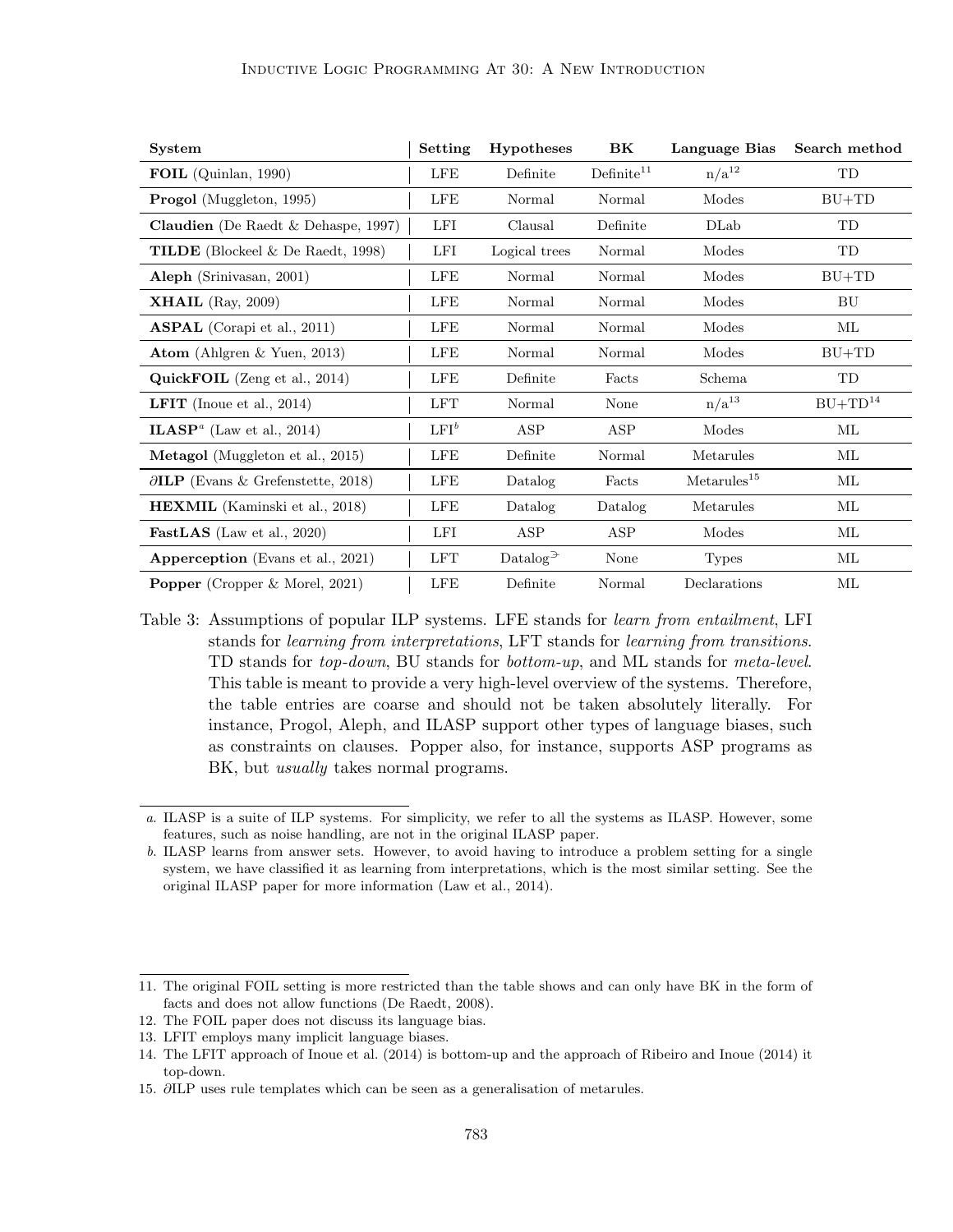## 4.1 Learning Setting

The two main learning settings are LFE and LFI (Section 3). Within the LFE setting, there are further distinctions. Some systems, such as Progol (Muggleton, 1995), allow for clauses as examples. Most systems, however, learn from sets of facts, so this dimension of comparison is not useful.

## 4.2 Hypotheses

Although some systems learn propositional programs, such as Duce (Muggleton, 1987), most learn first-order (or higher-order) programs. For systems that learn first-order programs, there are classes of programs that they learn. Some systems induce full (unrestricted) clausal theories, such as Claudien (De Raedt & Dehaspe, 1997) and CF-induction (Inoue, 2004). However, reasoning about full clausal theories is computationally expensive, so most systems learn fragments of clausal logic, usually definite programs. Systems that focus on program synthesis (Shapiro, 1983; Bratko, 1999; Ahlgren & Yuen, 2013; Cropper & Muggleton, 2016, 2019; Cropper & Morel, 2021) tend to induce definite programs, typically as Prolog programs.

## 4.2.1 Normal Programs

One motivation for learning normal programs (Section 2.3.1) is that many practical applications require non-monotonic reasoning. Moreover, it is often simpler to express a concept with negation as failure (NAF). For instance, consider the following problem by Ray (2009):

$$
B = \left\{\begin{array}{l}\text{bird}(A): - \text{ penguin}(A) \\ \text{bird}(alvin) \\ \text{bird}(betty) \\ \text{bird}(charlie) \\ \text{ penguin}(doris) \end{array}\right\} E^+ = \left\{\begin{array}{l}\text{flies}(alvin) \\ \text{flies}(betty) \\ \text{flies}(charlie) \end{array}\right\} E^- = \left\{\begin{array}{l}\text{flies}(doris) \\ \text{flies}(charlie) \end{array}\right\}
$$

Without NAF it is difficult to induce a general hypothesis for this problem. By contrast, with NAF a system could learn the hypothesis:

$$
H = \{ files(A) :- bird(A), not penguin(A) \}
$$

ILP approaches that learn normal logic programs can further be characterised by their semantics, such as whether they are based on completion (Clark, 1977), well-founded (Gelder et al., 1991), or stable model (answer set) (Gelfond & Lifschitz, 1988) semantics. Discussing the differences between these semantics is beyond the scope of this paper.

## 4.2.2 Answer Set Programs

There are many benefits to learning ASP programs (Otero, 2001; Law et al., 2014). When learning Prolog programs with NAF, the programs must be stratified; otherwise, the learned program may loop under certain queries (Law et al., 2018). By contrast, some systems can learn unstratified ASP programs (Law et al., 2014). In addition, ASP programs support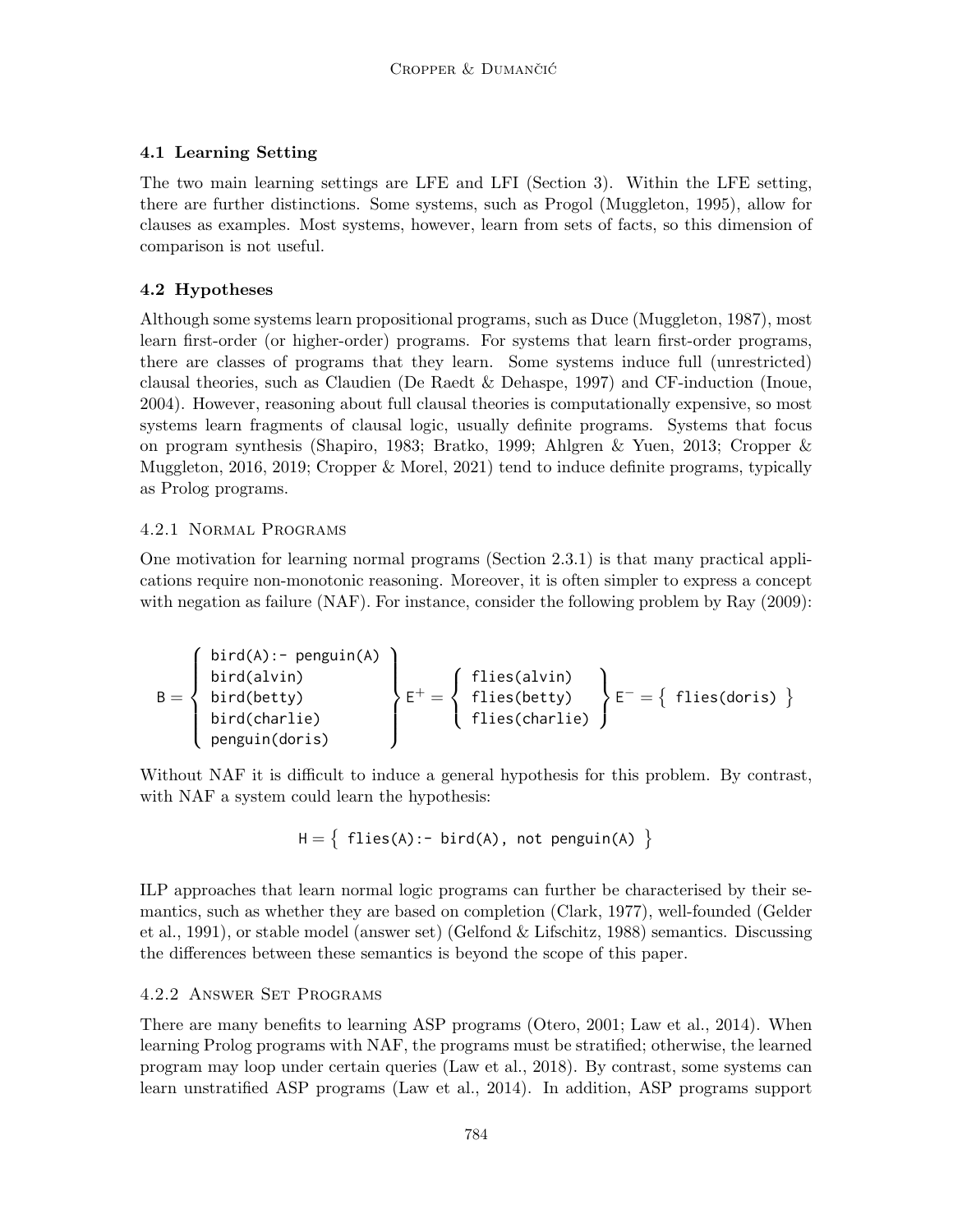rules that are not available in Prolog, such as choice rules and weak and hard constraints. For instance, ILASP (Law et al., 2014), can learn the following definition of a Hamiltonian graph (taken from Law et al. (2020)) as an ASP program:

0{in(V0, V1)}1 :- edge(V0, V1). reach(V0):- in(1, V0). reach(V1):- reach(V0), in(V0, V1). :- not reach(V0), node(V0). :- V1 != V2, in(V0, V2), in(V0, V1).

This program illustrates useful language features of ASP. The first rule is a *choice* rule, which means that an atom *can* be true. In this example, the rule indicates that there can be an in edge from the vertex  $V1$  to  $V0$ . The last two rules are *hard constraints*, which essentially enforce integrity constraints. The first hard constraint states that it is impossible to have a node that is not reachable. The second hard constraint states that it is impossible to have a vertex with two in edges from distinct nodes. For more information about ASP we recommend the book by Gebser et al. (2012).

Approaches to learning ASP programs can be divided into two categories: brave learners, which aim to learn a program such that at least one answer set covers the examples, and cautious learners, which aim to find a program which covers the examples in all answer sets. We refer to existing work of Otero (2001), Sakama and Inoue (2009, 2009), Law et al. (2018) for more information about these different approaches.

#### 4.2.3 Higher-Order Programs

As many programmers know, there are benefits to using higher-order representations. For instance, suppose you have some encrypted/decrypted strings represented as Prolog facts:

$$
E^{+} = \left\{\begin{array}{c}\text{decrypt}([d,b,u],[c,a,t])\\\text{decrypt}([e,p,h],[d,o,g])\\\text{decrypt}([h,p,p,t,f],[g,o,o,s,e])\end{array}\right\}
$$

Given these examples and suitable BK, a system could learn the first-order program:

$$
H = \left\{\begin{array}{ll} \texttt{decrypt}(A,B):&=\texttt{empty}(A),\texttt{empty}(B).\\ \texttt{decrypt}(A,B):&=\texttt{head}(A,C),\texttt{charjoint}(C,D),\texttt{prec}(D,E),\texttt{inttochar}(E,F),\\ &\texttt{head}(B,F),\texttt{tail}(A,G),\texttt{tail}(B,H),\texttt{decrypt}(G,H).\end{array}\right\}
$$

This program defines a Caesar cypher which shifts each character back once (e.g.  $z \mapsto y$ , y  $\rightarrow x$ , etc). Although correct (ignoring the modulo operation for simplicity), this program is long and difficult to read. To overcome this limitation, some systems (Cropper et al., 2020) learn higher-order programs, such as:

$$
H = \left\{ \begin{array}{ll} \text{decrypt}(A,B):&=& \text{map}(A,B,\text{inv}) \\ \text{inv}(A,B):&=& \text{char_to-int}(A,C), \text{prec}(C,D), \text{int_to_char}(D,B) \end{array} \right\}
$$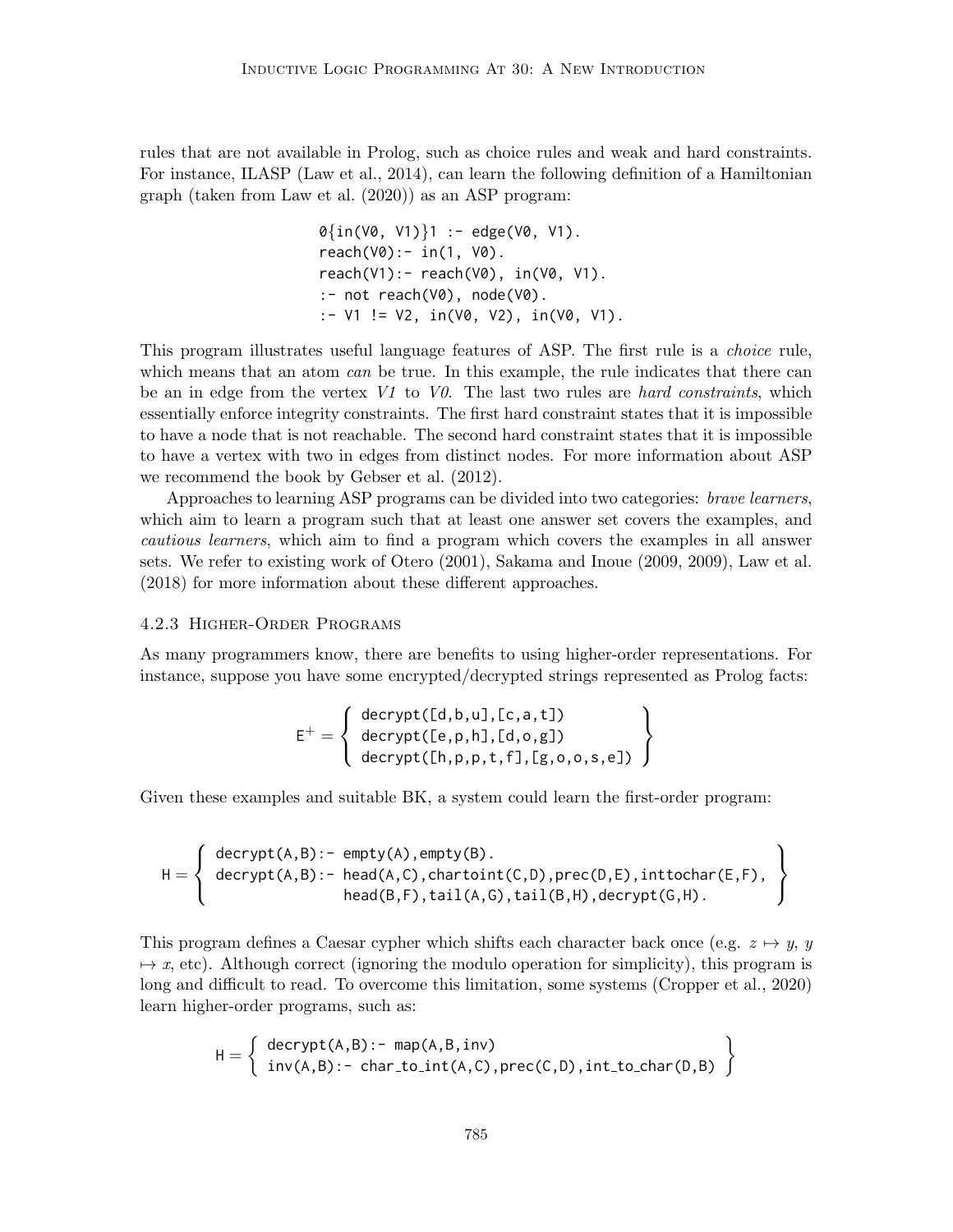This program is higher-order because it allows literals to take predicate symbols as arguments. The symbol inv is *invented* (we discuss *predicate invention* in Section 5.5) and is used as an argument for map in the first rule and as a predicate symbol in the second rule. The higher-order program is smaller than the first-order program because the higher-order background relation map abstracts away the need to learn a recursive program. Cropper et al. (2020) show that inducing higher-order programs can drastically improve learning performance in terms of predictive accuracy, sample complexity, and learning times.

#### 4.3 Background Knowledge

BK is similar to features used in other forms of ML. However, whereas features are finite tables, BK is a logic program. Using logic programs to represent data allows ILP to learn with complex relational information. For instance, suppose we want to learn list or string transformation programs, we might want to supply helper relations, such as head, tail, and last as BK:

$$
B = \left\{\begin{array}{ll}\text{head([H|_.],H).} \\ \text{tail([-_1],T).} \\ \text{last([H],H).} \\ \text{last([-_1,1],A): - tail(T1,T2), last(T2,A).}\end{array}\right\}
$$

These relations hold for lists of any length and any type.

As a second example, suppose you want to learn the definition of a prime number. Then you might want to give a system the ability to perform arithmetic reasoning, such as using the Prolog relations:

$$
B = \left\{ \begin{array}{ll} \mathsf{even}(A) : - & \mathsf{0} \text{ is } \mathsf{mod}(A,2) \,. \\ \mathsf{odd}(A) : - & 1 \text{ is } \mathsf{mod}(A,2) \,. \\ \mathsf{sum}(A,B,C) : - & C \text{ is } A+B. \\ \mathsf{gt}(A,B) : - & A>B. \\ \mathsf{lt}(A,B) : - & A\triangle B. \end{array} \right\}
$$

These relations are general and hold for arbitrary numbers and we do not need to precompute all the logical consequences of the definitions, which is impossible because there are infinitely many. By contrast, table-based ML approaches are restricted to finite propositional data. For instance, it is impossible to use the greater than relation over the set of natural numbers in a decision tree learner because it would require an infinite feature table.

#### 4.3.1 Constraints

BK allows a human to encode prior knowledge of a problem. As a trivial example, if learning banking rules to determine whether two companies can lend to each other, you may encode a prior constraint to prevent two companies from lending to each other if they are owned by the same parent company:

```
:- lend(A,B), parent company(A,C), parent company(B,C).
```
Constraints are widely used in ILP (Zeng et al., 2014; Evans, 2020; Cropper & Morel, 2021). For instance, Inoue et al. (2013) represent knowledge as a causal graph and use constraints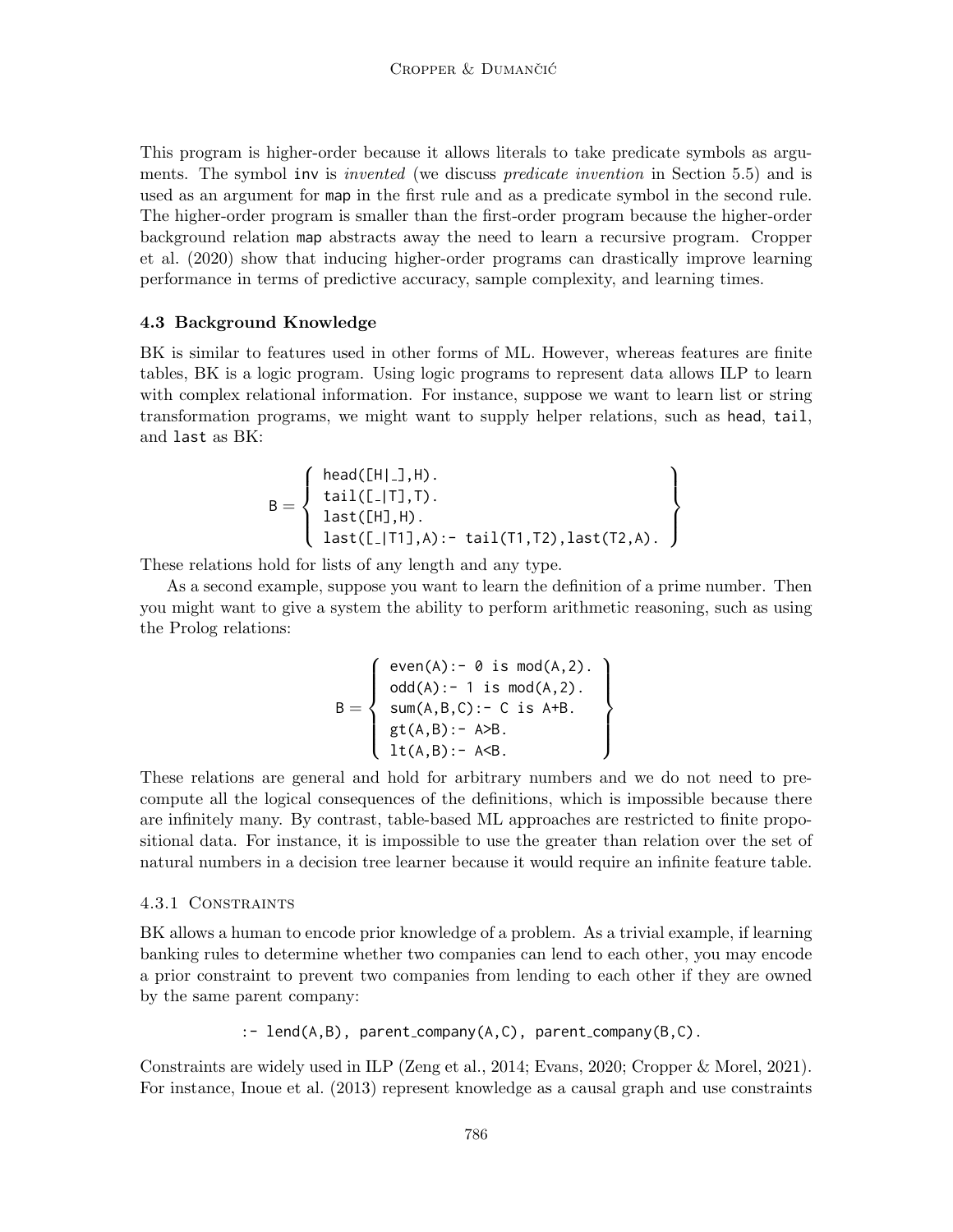to denote impossible connections between nodes. Evans et al. (2021) use constraints to induce theories to explain sensory sequences. For instance, one requirement of their unity condition is that objects (constants) are connected via chains of binary relations. The authors argue that such constraints are necessary for the induced solutions to achieve good predictive accuracy.

#### 4.3.2 Discussion

As with choosing appropriate features, choosing appropriate BK in ILP is crucial for good learning performance. ILP has traditionally relied on predefined and hand-crafted BK, often designed by domain experts. However, it is often difficult and expensive to obtain such BK. Indeed, the over-reliance on hand-crafted BK is a common criticism of ILP (Evans & Grefenstette, 2018). The difficulty is finding the balance of having enough BK to solve a problem, but not too much that a system becomes overwhelmed. We discuss these two issues.

Too little BK. If we use too little or insufficient BK then we may exclude a good hypothesis from the hypothesis space. For instance, reconsider the string transformation problem from the introduction, where we want to learn a program that returns the last character of a string from examples.

$$
E^+ = \left\{ \begin{array}{ll} \text{last}([m,a,c,h,i,n,e], e) \\ \text{last}([1,e,a,r,n,i,n,g], g) \\ \text{last}([a,1,g,o,r,i,t,m], m) \end{array} \right\}
$$

To induce a hypothesis from these examples, we need to provide an ILP system with suitable BK. For instance, we might provide BK that contains relations for common list/string operations, such as empty, head, and tail. Given these three relations, an ILP system could learn the program:

$$
H = \left\{ \begin{array}{ll} last(A,B): & \text{tail}(A,C), \text{empty}(C), \text{head}(A,B). \\ last(A,B): & \text{tail}(A,C), last(C,B). \end{array} \right\}
$$

However, suppose that the user had not provided tail as BK. Then how could a system learn the above hypothesis? This situation is a major problem, as most systems can only use BK provided by a user. To mitigate this issue, there is research on enabling a system to automatically invent new predicate symbols, known as predicate invention, which we discuss in Section 5.5, which has been shown to mitigate missing BK (Cropper & Muggleton, 2015). However, ILP still heavily relies on much human input to solve a problem. Addressing this limitation is a major challenge.

Too much BK. As with too little BK, a major challenge is too much irrelevant BK. Too many relations (assuming that they can appear in a hypothesis) is often a problem because the size of the hypothesis space is a function of the size of the BK. Empirically, too much irrelevant BK is detrimental to learning performance (Srinivasan et al., 1995, 2003; Cropper, 2020), this also includes irrelevant language biases (Cropper & Tourret, 2020). Addressing the problem of too much BK has been under-researched. In Section 9, we suggest that this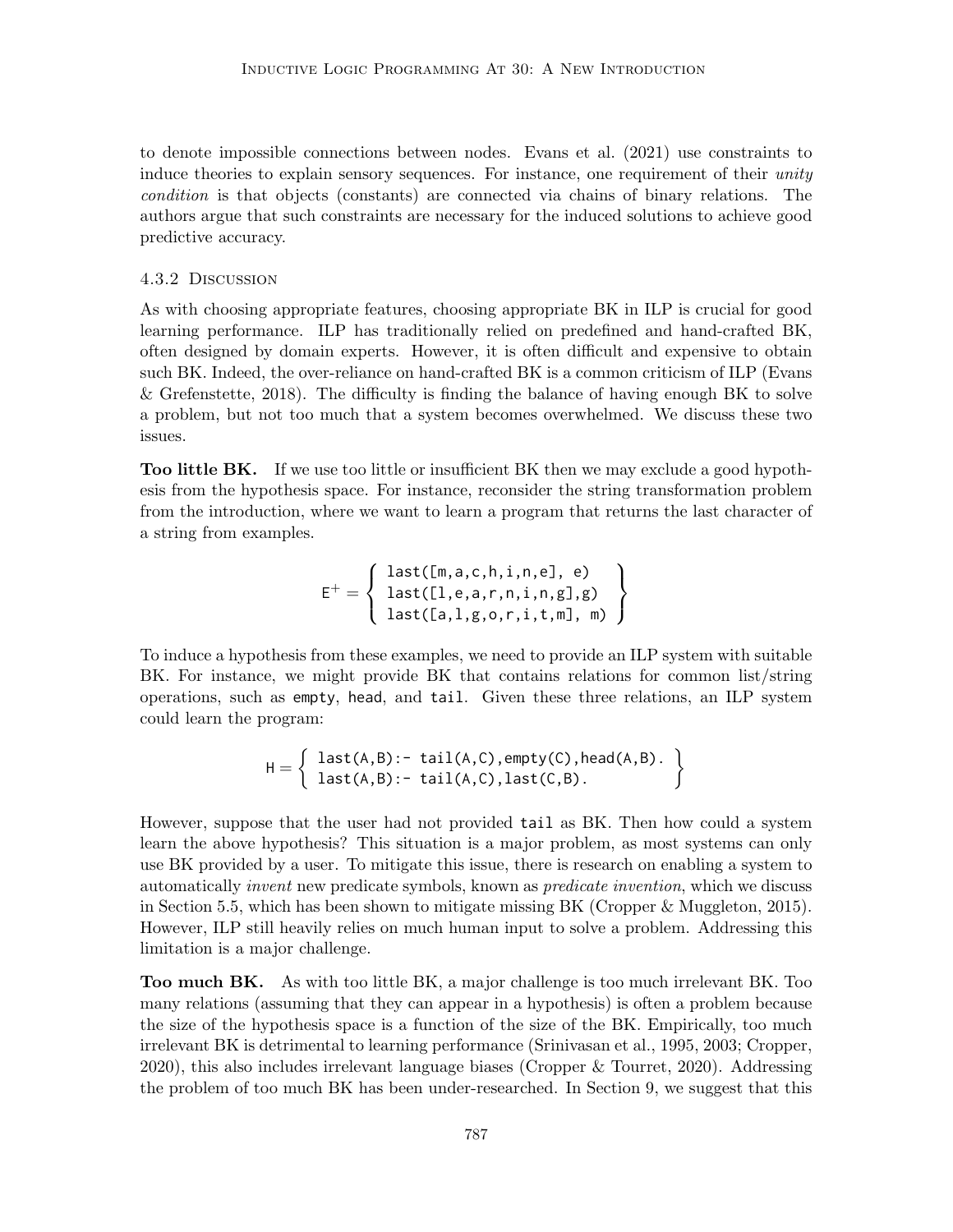topic is a promising direction for future work, especially when considering the potential for ILP to be used for lifelong learning (Section 5.5.4).

## 4.4 Language Bias

The fundamental ILP problem is to search the hypothesis space for a suitable hypothesis. The hypothesis space contains all possible programs that can be built in the chosen representation language. Unrestricted, the hypothesis space is infinite, so it is important to restrict it to make the search feasible. To restrict the hypothesis space, systems enforce an inductive bias (Mitchell, 1997). A *language bias* enforces restrictions on hypotheses, such as restricting the number of variables, literals, and rules in a hypothesis. These restrictions can be categorised as either syntactic bias, restrictions on the form of a rule in a hypothesis, and *semantic* bias, restrictions on the behaviour of induced hypotheses (Adé et al., 1995). For instance, in the happy example (Example 1.1), we assumed that a hypothesis only contains predicate symbols that appear in the BK or examples. However, we need to encode this bias to give an ILP system. There are several ways of encoding a language bias, such as grammars (Cohen, 1994a), Dlabs (De Raedt & Dehaspe, 1997), production fields (Inoue, 2004), and predicate declarations (Cropper & Morel, 2021). We focus on mode declarations (Muggleton, 1995) and metarules (Cropper & Tourret, 2020), two popular language biases.

## 4.4.1 Mode Declarations

Mode declarations are the most popular form of language bias (Muggleton, 1995; Blockeel & De Raedt, 1998; Srinivasan, 2001; Ray, 2009; Corapi et al., 2010, 2011; Athakravi et al., 2013; Ahlgren & Yuen, 2013; Law et al., 2014; Katzouris et al., 2015). Mode declarations state which predicate symbols may appear in a rule, how often, and also their argument types. In the mode language, modeh declarations denote which literals may appear in the head of a rule and *modeb* declarations denote which literals may appear in the body of a rule. A mode declaration is of the form:

$$
mode(recall, pred(m_1, m_2, \ldots, m_a))
$$

The following are all valid mode declarations:

modeh(1,happy(+person)). modeb(\*,member(+list,-element)). modeb(1,head(+list,-element)). modeb(2,parent(+person,-person)).

The first argument of a mode declaration is an integer denoting the recall. Recall is the maximum number of times that a mode declaration can be used in a rule<sup>16</sup>. Another way of understanding recall is that it bounds the number of alternative solutions for a literal. Providing a recall is a hint to a system to ignore certain hypotheses. For instance, if using the parent kinship relation, then we can set the recall to two, as a person has at most two parents. If using the grandparent relation, then we can set the recall to four, as a person

<sup>16.</sup> The recall of a modeh declaration is almost always useless and is often set to 1.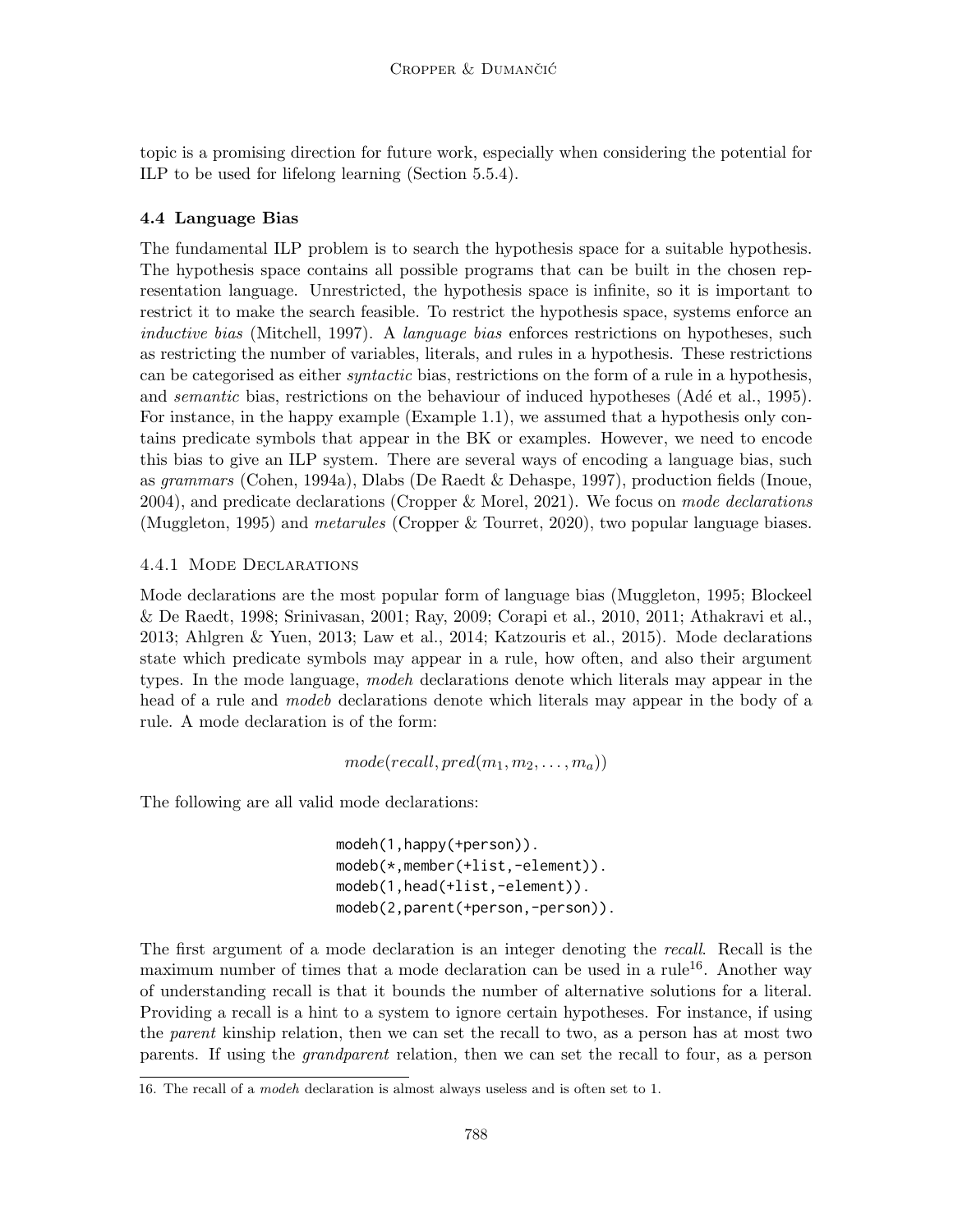has at most four grandparents. If we know that a relation is functional, such as head, then we can bound the recall to one. The symbol  $*$  denotes no bound.

The second argument denotes that the predicate symbol that may appear in the head (modeh) or body (modeb) of a rule and the type of arguments it takes. The symbols  $+, -,$ and  $#$  denote whether the arguments are *input, output,* or *ground* arguments respectively. An *input* argument specifies that, at the time of calling the literal, the corresponding argument must be instantiated. In other words, the argument needs to be bound to a variable that already appears in the rule. An output argument specifies that the argument should be bound after calling the corresponding literal. A *ground* argument specifies that the argument should be ground and is often used to learn rules with constant symbols in them.

To illustrate mode declarations, consider the modes:

```
modeh(1,target(+list,-char)).
modeb(*,head(+list,-char)).
modeb(*,tail(+list,-list)).
modeb(1,member(+list,-list)).
modeb(1,equal(+char,-char)).
modeb(*,empty(+list)).
```
Given these modes, the rule  $target(A,B):$  - head( $A, C$ ),  $tail(C,B)$  is mode inconsistent because modeh(1, target(+list, -char)) requires that the second argument of target  $(B)$  is char and the mode modeb( $\star$ , tail( $+$ list,  $-$ list)) requires that the second argument of tail (B) is a list, so this rule is mode inconsistent. The rule  $target(A,B):$  - empty(A), head(C,B) is also mode inconsistent because  $\mathsf{mode}(*,\mathsf{head}(+list,-\mathsf{char}))$  requires that the first argument of head (C) is instantiated but the variable C is never instantiated in the rule.

By contrast, the following rules are all mode consistent:

 $target(A,B):$   $tail(A,C)$ , head( $C,B$ ).  $target(A,B):= tail(A,C), tail(C,D), equal(C,D), head(A,B).$  $target(A,B):= tail(A,C)$ , member(C,B).

Depending on the specific system, modes can also support the introduction of constant symbols. In Aleph, an example of such a declaration is  $\mathsf{modeb}(*, \mathsf{length}(\text{+list}, \text{find})),$ which would allow integer values to be included in rules.

Different systems use mode declarations in slightly different ways. Progol and Aleph use mode declarations with input/output argument types because they induce Prolog programs, where the order of literals in a rule matters. By contrast, ILASP induces ASP programs, where the order of literals in a rule does not matter, so ILASP does not use input/output arguments.

## 4.4.2 Metarules

*Metarules*<sup>17</sup> are a popular form of syntactic bias and are used by many systems (De Raedt) & Bruynooghe, 1992; Flener, 1996; Kietz & Wrobel, 1992; Wang et al., 2014; Muggleton

<sup>17.</sup> Metarules were introduced as *clause schemata* by Emde et al. (1983) and were notably used in Mobal system (Kietz & Wrobel, 1992). Metarules are also called second-order schemata (De Raedt & Bruynooghe, 1992) and program schemata (Flener, 1996), amongst many other names.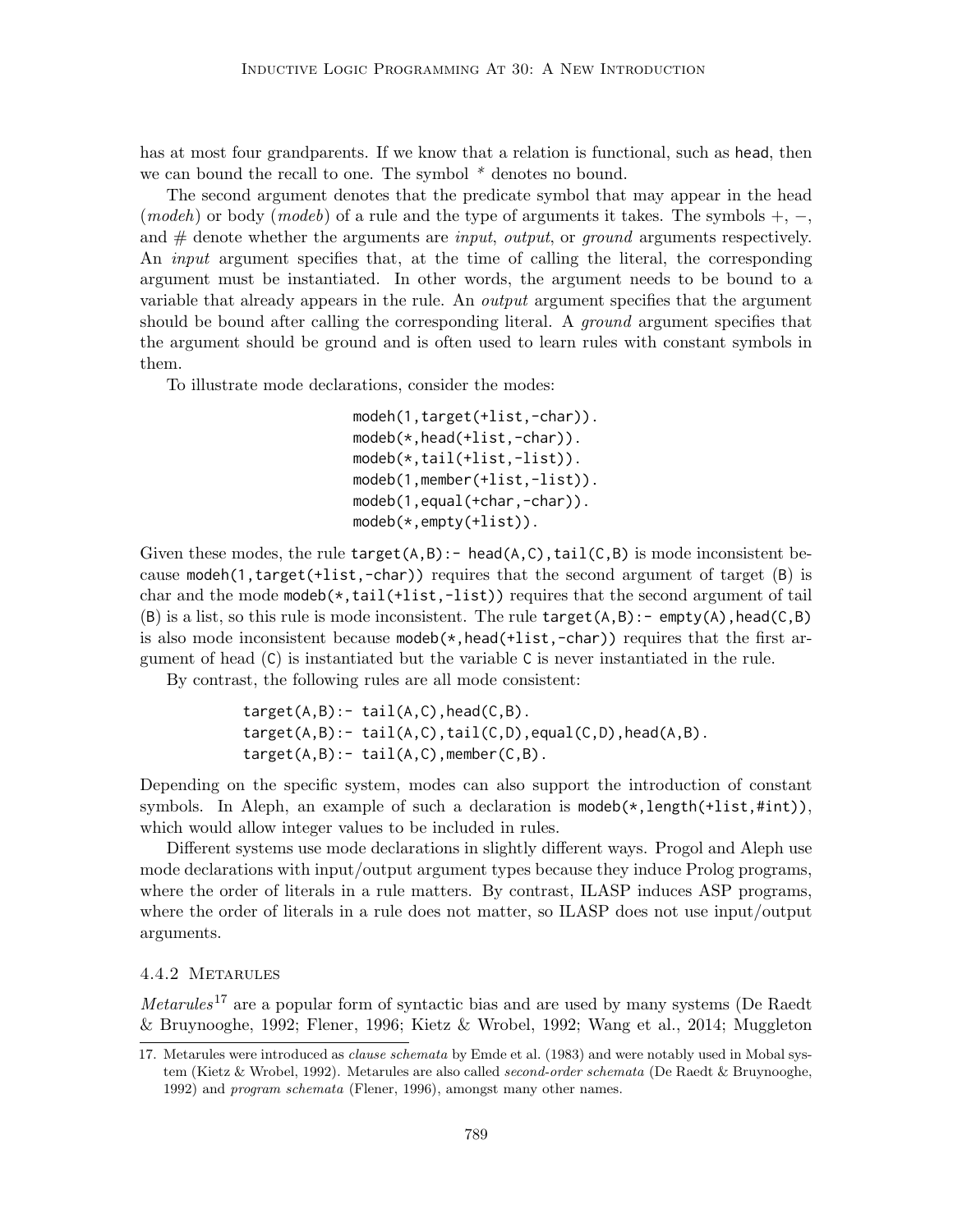et al., 2015; Cropper & Muggleton, 2016; Kaminski et al., 2018; Evans & Grefenstette, 2018; Bain & Srinivasan, 2018). Metarules are second-order rules which define the structure of learnable programs which in turn defines the hypothesis space. For instance, to learn the grandparent relation given the parent relation, the *chain* metarule would be suitable:

$$
P(A,B): = Q(A,C), R(C,B).
$$

The letters  $P$ ,  $Q$ , and  $R$  denote second-order variables (variables that can be bound to predicate symbols) and the letters A, B and C denote first-order variables (variables that can be bound to constant symbols). Given the chain metarule, the background parent relation, and examples of the grandparent relation, ILP approaches will try to find suitable substitutions for the second-order variables, such as the substitutions  $\{P/\text{grandparent},\}$  $Q/\text{parent}, R/\text{parent}$  to induce the theory:

$$
grandparent(A, B) := parent(A, C), parent(C, B).
$$

Despite their widespread use, there is little work determining which metarules to use for a given learning task. Instead, these approaches assume suitable metarules as input or use metarules without any theoretical guarantees. In contrast to other forms of bias in ILP, such as modes or grammars, metarules are themselves logical statements, which allows us to reason about them. For this reason, there is preliminary work in reasoning about metarules to identify universal sets suitable to learn certain fragments of logic programs (Cropper & Muggleton, 2014; Tourret & Cropper, 2019; Cropper & Tourret, 2020). Despite this preliminary work, deciding which metarules to use for a given problem is still a major challenge, which future work must address.

#### 4.4.3 Discussion

Choosing an appropriate language bias is essential to make an ILP problem tractable because it defines the hypothesis space. If the bias is too weak, then the search can become intractable. If the bias is too strong then we risk excluding a good solution from the hypothesis space. This trade-off is one of the major problems holding ILP back from being widely used<sup>18</sup>. To understand the impact of an inappropriate language bias, consider the string transformation example in Section 1.2. Even if all necessary background relations are provided, not providing a recursive metarule (e.g.  $R(A,B):= P(A,C)$ ,  $R(C,B)$ ) would prevent a metarule-based system from inducing a program that generalises to lists of any length. Similarly, not providing a recursive mode declaration for the target relation would prevent a mode-based system from finding a good hypothesis.

Different language biases offer different benefits. Mode declarations are expressive enough to enforce a strong bias to significantly prune the hypothesis space. They are

<sup>18.</sup> The Blumer bound (Blumer et al., 1987) (the bound is a reformulation of Lemma 2.1) helps explain this trade-off. This bound states that given two hypothesis spaces, searching the smaller space will result in fewer errors compared to the larger space, assuming that the target hypothesis is in both spaces. Here lies the problem: how to choose a learner's hypothesis space so that it is large enough to contain the target hypothesis yet small enough to be efficiently searched. To know more about this aspect of ILP, we first recommend Chapter 7 of Mitchell's (1997) Machine Learning book, which is, in our view, still the best introductory exposition of computational learning theory, and then work specific to ILP (Cohen, 1995b, 1995d, 1995c; Gottlob et al., 1997).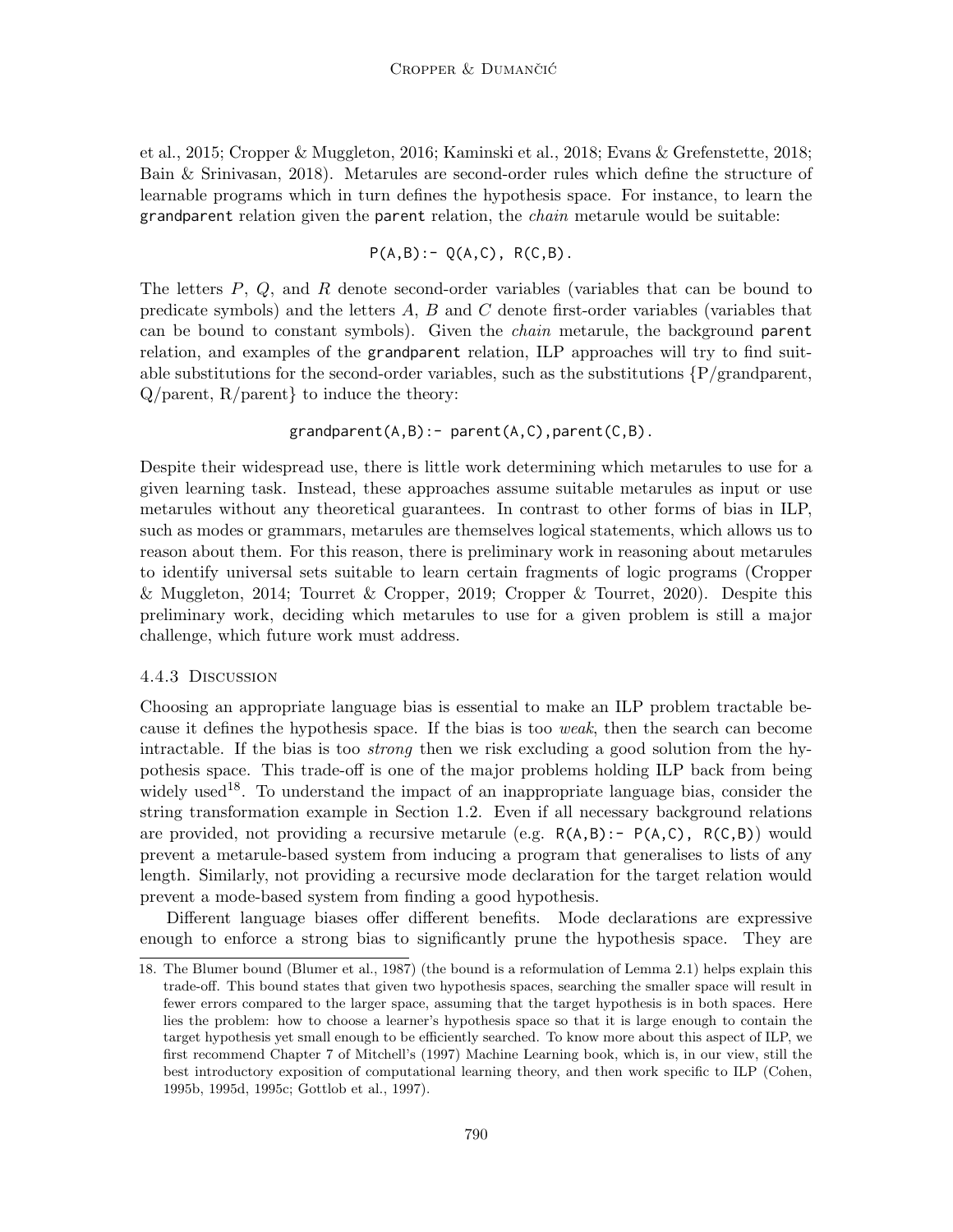especially appropriate when a user has much knowledge about their data and can, for instance, determine suitable recall values. If a user does not have such knowledge, then it can be very difficult to determine suitable mode declarations. Moreover, if a user provides weak mode declarations (for instance with infinite recall, a single type, and no input/output arguments), then the search quickly becomes intractable. Although there is some work on learning mode declarations (McCreath & Sharma, 1995; Ferilli et al., 2004; Picado et al., 2017), it is still a major challenge to choose appropriate ones.

A benefit of metarules is that they require little knowledge of the BK and a user does not need to provide recall values, types, or specify input/output arguments. Because they precisely define the form of hypotheses, they can greatly reduce the hypothesis space, especially if the user knows about the class of programs to be learned. However, as previously mentioned, the major downside with metarules is determining which metarules to use for an arbitrary learning task. Although there is some preliminary work in identifying universal sets of metarules (Cropper & Muggleton, 2014; Tourret & Cropper, 2019; Cropper & Tourret, 2020), deciding which metarules to use for a given problem is a major challenge, which future work must address.

#### 4.5 Search Method

Having defined the hypothesis space, the next problem is to efficiently search it. There are two traditional search methods: *bottom-up* and *top-down*. These methods rely on notions of generality, where one program is more general or more specific than another (Section 2.4). A generality relation imposes an order over the hypothesis space. Figure 2 shows this order using theta-subsumption, the most popular ordering relation. A system can exploit this ordering during the search for a hypothesis. For instance, if a clause does not entail a positive example, then there is no need to explore any of its specialisations because it is logically impossible for them to entail the example. Likewise, if a clause entails a negative example, then there is no need to explore any of its generalisations because they will also entail the example.

The above paragraph refers only to generality orders on single clauses, as many systems employ the covering algorithm whereby hypotheses are constructed iteratively clause by clause (Quinlan, 1990; De Raedt & Dehaspe, 1997; Muggleton, 1995; Blockeel & De Raedt, 1998; Srinivasan, 2001). However, some systems (Shapiro, 1983; Bratko, 1999; Cropper & Morel, 2021) induce theories formed of multiple clauses and thus require generality orders over clausal theories. We refer an interested reader to Chapter 7 in the work of De Raedt (2008) for more information about inducing theories.

#### 4.5.1 Top-Down

Top-down algorithms, (Quinlan, 1990; Blockeel & De Raedt, 1998; Bratko, 1999; Muggleton et al., 2008) start with a general hypothesis and then specialise it. For instance, HYPER (Bratko, 1999) searches a tree in which the nodes correspond to hypotheses. Each child of a hypothesis in the tree is more specific than or equal to its predecessor in terms of theta-subsumption, i.e. a hypothesis can only entail a subset of the examples entailed by its parent. The construction of hypotheses is based on hypothesis refinement (Shapiro, 1983; Nienhuys-Cheng & Wolf, 1997). If a hypothesis is considered that does not entail all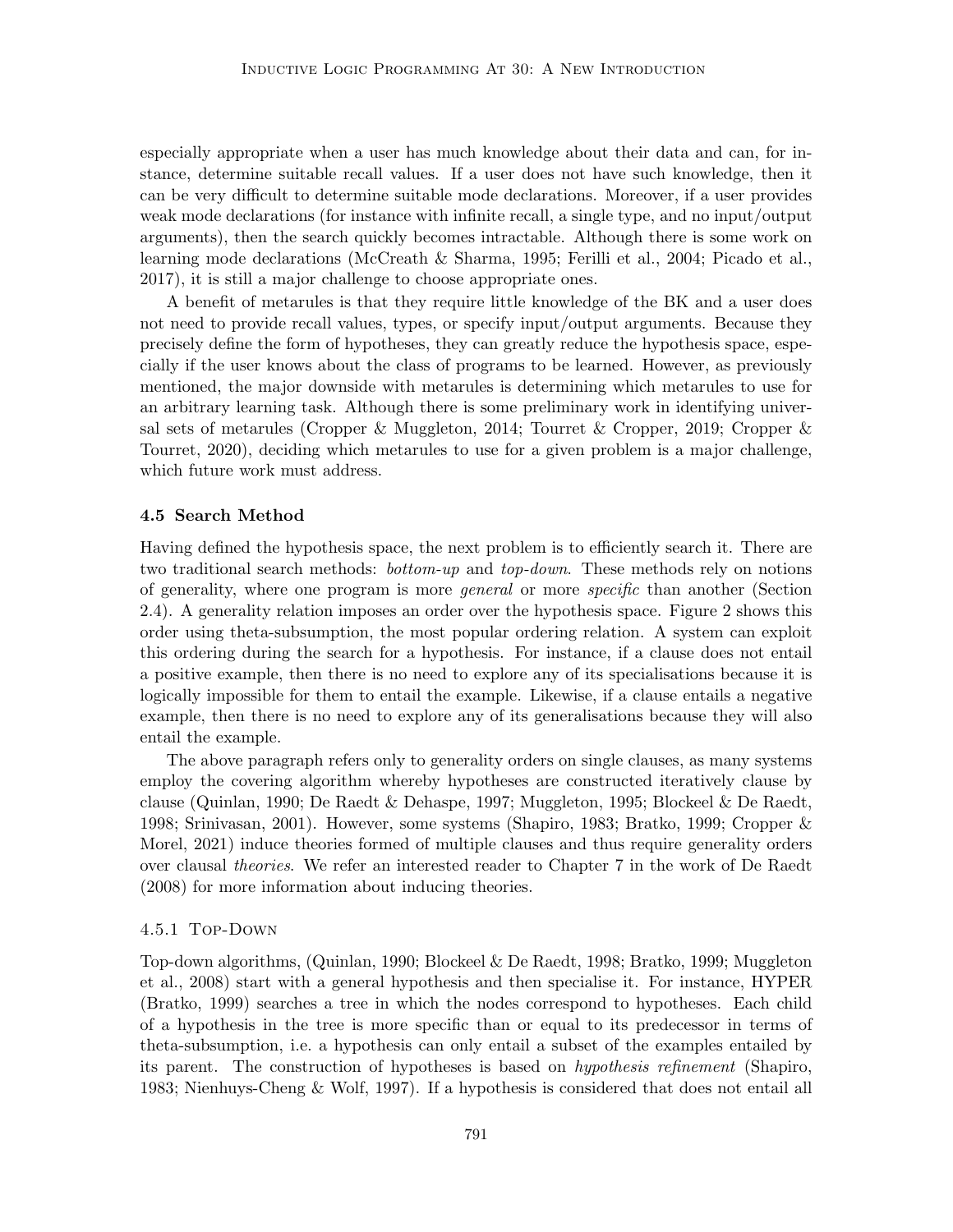

Figure 2: The generality relation orders the hypothesis space into a lattice (an arrow connects a hypothesis with its specialisation). The hypothesis space is built from the modes and only shown partially (# indicates that a constant needs to be used as an argument; only claire is used as a constant here). The most general hypothesis sits on the top of the lattice, while the most specific hypotheses are at the bottom. The top-down lattice traversal starts at the top, with the most general hypothesis, and specialises it moving downwards through the lattice. The bottom-up traversal starts at the bottom, with the most specific hypothesis, and generalises it moving upwards through the lattice.

the positive examples, it is immediately discarded because it can never be refined into a complete hypothesis.

#### 4.5.2 BOTTOM-UP

Bottom-up algorithms start with the examples and generalise them (Muggleton, 1987; Muggleton & Buntine, 1988; Muggleton & Feng, 1990; Muggleton et al., 2009; Inoue et al., 2014). For instance, Golem (Muggleton & Feng, 1990) generalises pairs of examples based on relative least-general generalisation (RLGG) (Buntine, 1988). To introduce RLGG, we start by introducing Plotkin's (1971) notion of least-general generalisation (LGG), which tells us how to generalise two clauses. Given two clauses, the LGG operator returns the most specific single clause that is more general than both of them.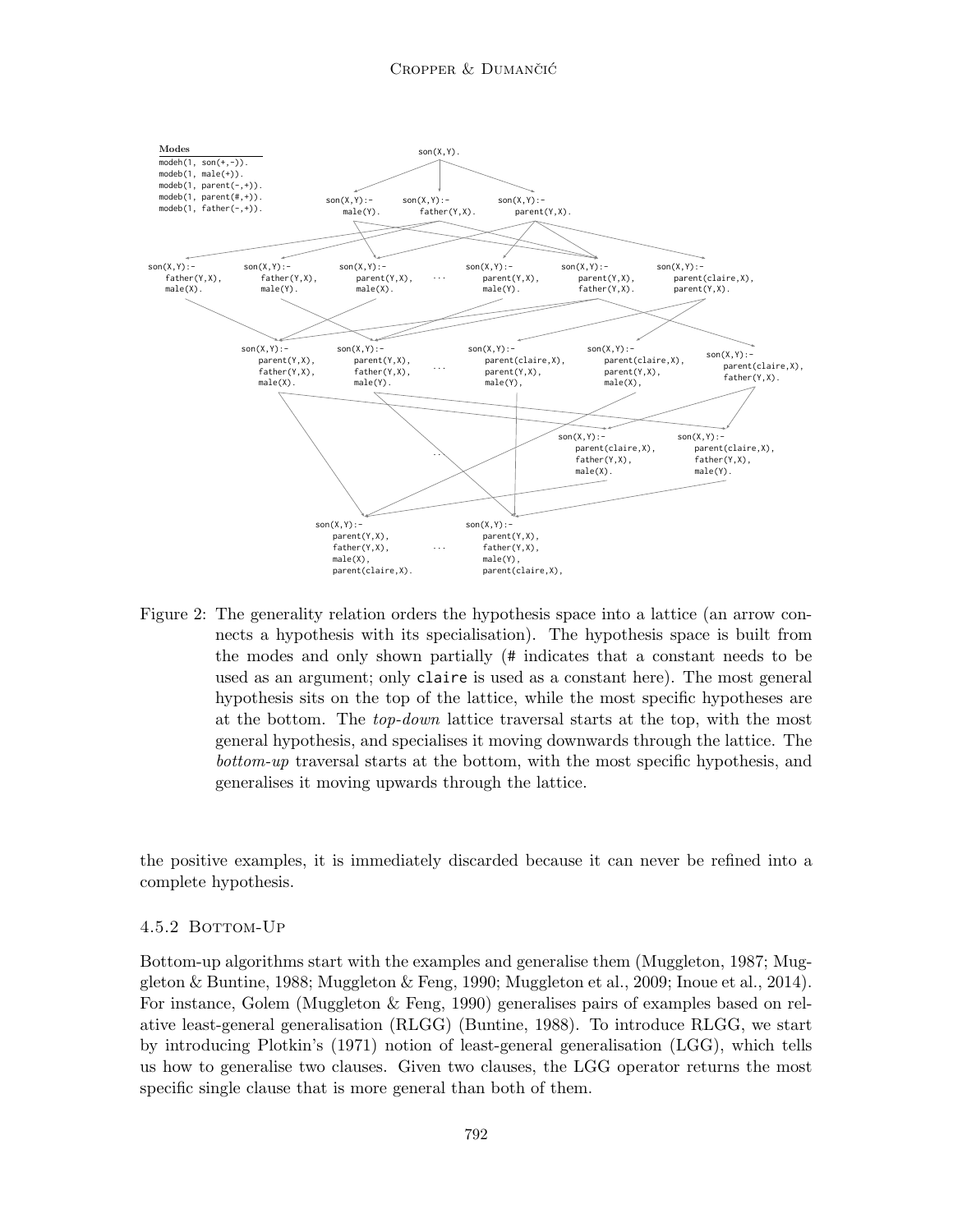



Figure 3: Bongard problems

To define the LGG of two clauses, we start with the LGG of terms:

- lgg(f(s<sub>1</sub>,...,s<sub>n</sub>), f(t<sub>1</sub>,...,t<sub>m</sub>)) = f(lgg(s<sub>1</sub>,t<sub>1</sub>),...,lgg(s<sub>n</sub>,t<sub>n</sub>)).
- lgg( $f(s_1,...,s_n)$ , g( $t_1,...,t_m$ )) = V (a variable),
- $\log(f(s_1,...,s_n), V) = V'$  (a new variable).

Note that a constant is a functor with zero arguments, and thus the above rules apply. We define the LGG of literals:

- $\lg(p(s_1,...,s_n), p(t_1,...,t_n)) = p(\lg(g(s_1,t_1),..., \lg(g(s_n,t_n))).$
- $\lg(\neg p(s_1,...,s_n), \neg p(t_1,...,t_n)) = \neg p(\lg(s_1,t_1),..., \lg(s_n,t_n))$
- lgg( $p(s_1,...,s_n)$ ,  $q(t_1,...,t_n)$ ) is undefined
- $\log(p(s_1,...,s_n), \neg p(t_1,...,t_n))$  is undefined
- lgg( $\neg p(s_1,...,s_n)$ ,  $p(t_1,...,t_n)$ ) is undefined.

Using the set representation of a clause, we define the LGG of two clauses:

$$
lgg(cl_1, cl_2) = \{ lg(l_1, l_2) \text{ for } l_1 \in cl_1 \text{ and } l_2 \in cl_2 \text{, such that } lg(l_1, l_2) \text{ is defined }\}
$$

In other words, the LGG of two clauses is a LGG of all *pairs* of literals of the two clauses.

Having defined the notion of LGG, we move to defining RLGG. Buntine's (1988) notion of relative least-general generalisation computes a LGG of two examples relative to the BK (assumed to be a set of facts):

$$
rlgg(e_1, e_2) = lgg(e_1 : - BK, e_2 : - BK).
$$

Example 4. To illustrate RLGG, consider the Bongard problems in Figure 3 where the goal is to spot the common factor in both images. Assume that the images are described with the BK:

$$
B = \left\{ \begin{array}{c} \text{triangle}(01). \\ \text{triangle}(03). \\ \text{circle}(02). \\ \text{points}(01, \text{down}). \\ \text{points}(03, \text{down}). \\ \text{contains}(1, 01). \\ \text{contains}(1, 02). \\ \text{contains}(2, 03). \end{array} \right\}
$$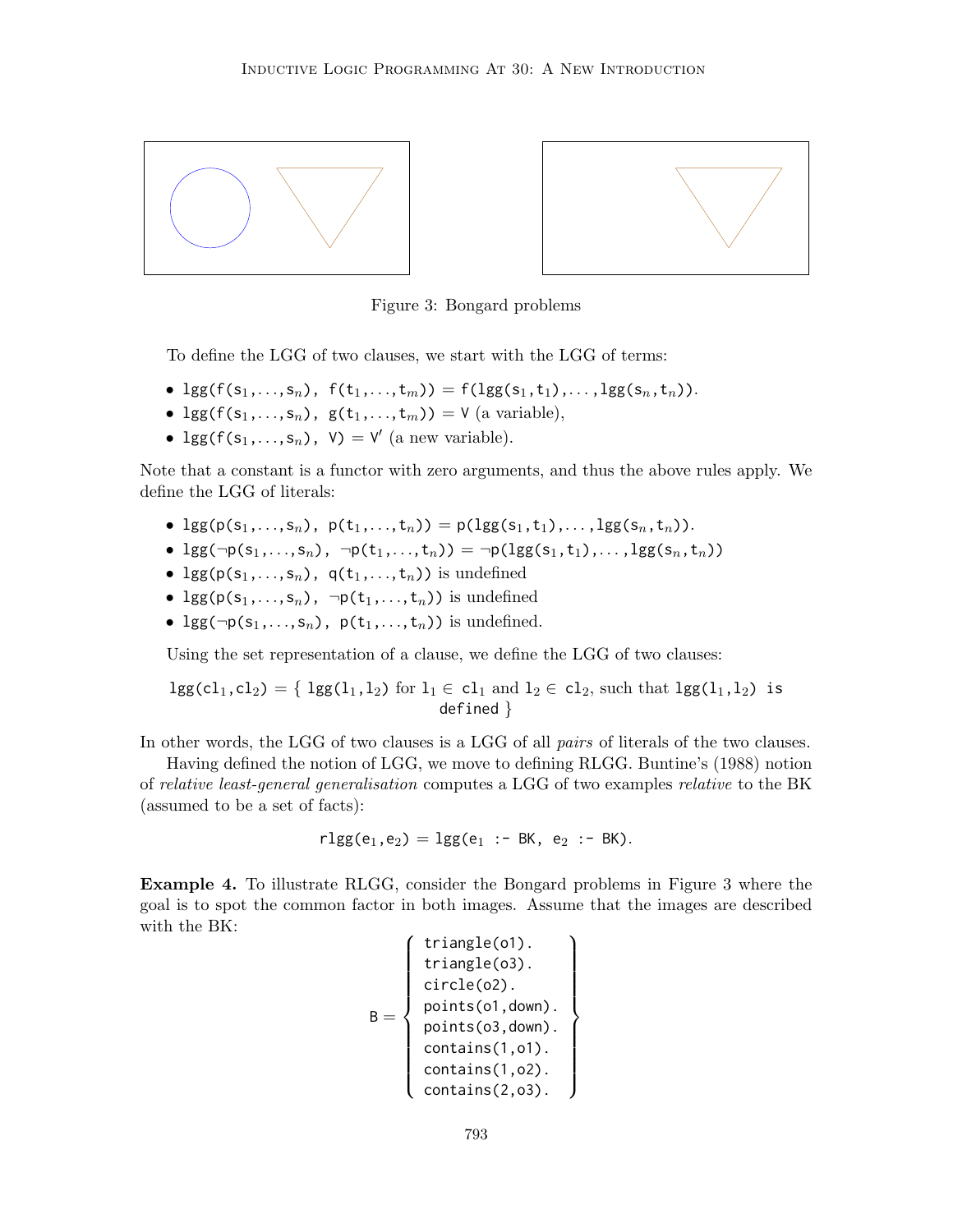That is, the BK states that objects o1 and o3 are triangles, object o2 is a circle, objects o1 and o2 point down, image 1 contains objects o1 and o2, while image 2 contains object 3. We can use RLGG to identify the common factor, i.e., to find a program representing the common factor. We will denote the example images as bon(1) and bon(2). We start by formulating the clauses describing examples relative to BK and removing irrelevant parts of BK: lgg(

 $(bon(1) : - \text{ contains}(1, o1), \text{ contains}(1, o2), \text{ triangle}(o1), \text{ points}(o1, down),$  $\textsf{circle}\,(\textsf{o2})$  ,  $\textsf{contains}(2,\textsf{o3})$ ,  $\textsf{triangle}(\textsf{o3})$ ,  $\textsf{points}(\textsf{o3},\textsf{down})$ . $),$  $(bon(2) : - contains(1, o1), contains(1, o2), triangle(o1), points(o1, down),$  $\overline{\text{circle}}(o2)$ , contains(2,03), triangle(03), points(03,down).)

We proceed by computing LGG for the heads and the bodies of the two clauses separately<sup>19</sup>. The LGG of the head literals is  $lgg(bon(1),bon(2)) = bon(log(1,2)) = bon(\dot{X})$ . An important thing to note here is that we have to use the *same variable* for the *same ordered pair of terms* everywhere. For instance, we have used the variable  $X$  for  $\text{lgg}(1,2)$  and we have to use the same variable every time we encounter the same pair of terms. To compute the LGG of the body literals, we compute the LGG for all pairs of body literals:

 $\{ \text{lgg}(\text{contains}(1, o1), \text{contains}(2, o3))\}, \text{lgg}(\text{contains}(1, o1), \text{triangle}(o3))\}, \text{lgg}(\text{contains}(1, o1), \text{points}(o3, \text{down}))\}$ lgg(contains(1,o2),contains(2,o3)), <del>lgg(contains(1,o2),triangle(o3))</del>, lgg(contains(1,o1),points(o3,down)), lgg(triangle(o1),contains(2,o3)), lgg(triangle(o1),triangle(o3)), lgg(triangle(o1),points(o3,down)), lgg(points(o1,down),contains(2,03)), lgg(points(o1,down),triangle(o3)), lgg(points(o1,down),points(o3,down)),  $\texttt{lgg}(\texttt{circle}(o2), \texttt{contains}(2, o3))$ ,  $\texttt{lgg}(\texttt{circle}(o2), \texttt{triangle}(o3))$ ,  $\texttt{lgg}(\texttt{circle}(o2), \texttt{points}(o3, \texttt{down}))$ .

Eliminating undefined LGGs leaves us with:

)

```
\{ lgg(contains(1, o1), contains(2, o3)), lgg(contains(1, o2), contains(2, o3)),\}\lgg(triangle(o1),triangle(o3)), \lgg(points(o1,down),points(o3,down)) \}.
```
Finally, computing the individual  $LGGs^{20}$ 

```
\{\text{contains}(X, Y), \text{ contains}(X, Z), \text{ triangle}(Y), \text{ points}(Y, \text{down})\}.
```
and eliminating the redundant literal contains( $X, Z$ ) (as it is subsumed by contains( $X, Y$ )) gives us the clause:

bon(X):- contains(X,Y),triangle(Y),points(Y,down).

We suggest the book by De Raedt (2008) for more information about generality orders.

#### 4.5.3 Top-Down And Bottom-Up

Progol is one of the most important systems and has inspired many other approaches (Srinivasan, 2001; Ray, 2009; Ahlgren & Yuen, 2013), including Aleph, which we cover in detail in Section 6.1. Progol is, however, slightly confusing because it is a top-down system but it first uses a bottom-up approach to bound the search space. Indeed, many authors only consider it a top-down approach. Progol uses a set covering algorithm. Starting

<sup>19.</sup> We can do this because when a clause is converted to the set representation, the literals in the body and head have different signs (body literals are negative, while the head literals are positive) which results in an undefined LGG.

<sup>20.</sup> with the following LGGs on terms:  $\text{lgg}(1,2) = X$ ,  $\text{lgg}(0,0.03) = Y$ ,  $\text{lgg}(0,0.03) = Z$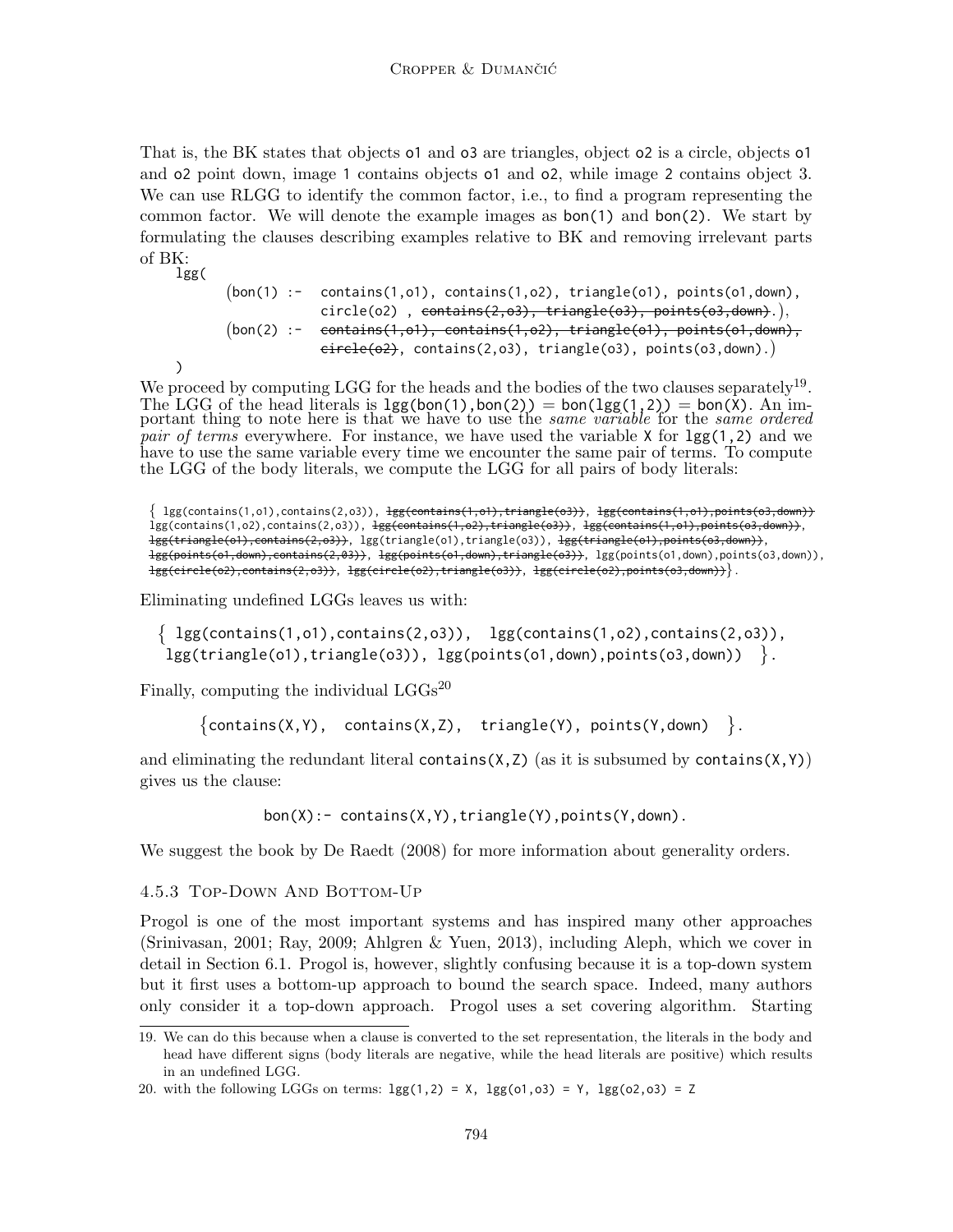with an empty program, Progol picks an uncovered positive example to generalise. To generalise an example, Progol uses mode declarations (Section 4.4.1) to build the bottom clause (Muggleton, 1995), the logically most-specific clause that explains the example. The use of a bottom clause bounds the search from above (the empty set) and below (the bottom clause). In this way, Progol is a bottom-up approach because it starts with a bottom clause and tries to generalise it. However, to find a generalisation of the bottom clause, Progol uses an  $A^*$  algorithm to search for a generalisation in a top-down (general-to-specific) manner and uses the other examples to guide the search<sup>21</sup>. In this way, Progol is a top-down approach. When the search for a generalisation of the bottom clause has finished, Progol adds the clause to its hypothesis (and thus makes it more general) and removes any positive examples entailed by the new hypothesis. It repeats this process until there are no more positive examples uncovered. In Section 6.1, we discuss this approach in more detail when we describe Aleph (Srinivasan, 2001), a system similar to Progol.

#### 4.5.4 Meta-Level

A third new approach has recently emerged called meta-level ILP (Inoue et al., 2013; Muggleton et al., 2015; Inoue, 2016; Law et al., 2020; Cropper & Morel, 2021). There is no agreed-upon definition for what meta-level ILP means, but most approaches encode the ILP problem as a meta-level logic program, i.e. a program that reasons about programs. Such meta-level approaches often delegate the search for a hypothesis to an off-the-shelf solver (Corapi et al., 2011; Athakravi et al., 2013; Muggleton et al., 2014; Law et al., 2014; Kaminski et al., 2018; Evans et al., 2021; Cropper & Dumančić, 2020; Cropper & Morel, 2021) after which the meta-level solution is translated back to a standard solution for the ILP problem. In other words, instead of writing a procedure to search in a top-down or bottom-up manner, meta-level approaches formulate the learning problem as a declarative problem, often as an ASP problem (Corapi et al., 2011; Athakravi et al., 2013; Muggleton et al., 2014; Law et al., 2014; Kaminski et al., 2018; Evans et al., 2021; Cropper & Dumančić, 2020; Cropper & Morel, 2021). For instance, ASPAL (Corapi et al., 2011) translates an ILP problem into a meta-level ASP program which describes every example and every possible rule in the hypothesis space (defined by mode declarations). ASPAL then uses an ASP system to find a subset of the rules that cover all the positive but none of the negative examples. In other words, ASPAL delegates the search to an ASP solver. ASPAL uses an ASP optimisation statement to find the hypothesis with the fewest literals.

Meta-level approaches can often learn optimal and recursive programs. Moreover, metalevel approaches use diverse techniques and technologies. For instance, Metagol (Muggleton et al., 2015; Cropper & Muggleton, 2016) uses a Prolog meta-interpreter to search for a proof of a meta-level Prolog program. ASPAL (Corapi et al., 2011), ILASP (Law et al., 2014), HEXMIL (Kaminski et al., 2018), and the Apperception Engine (Evans et al., 2021) translate an ILP problem into an ASP problem and use powerful ASP solvers to find a model of the problem – note that these systems all employ very different algorithms. ∂ILP (Evans & Grefenstette, 2018) uses neural networks to solve the problem. Overall, the development

<sup>21.</sup> The A\* search strategy employed by Progol can easily be replaced by alternative search algorithms, such as stochastic search (Muggleton & Tamaddoni-Nezhad, 2008).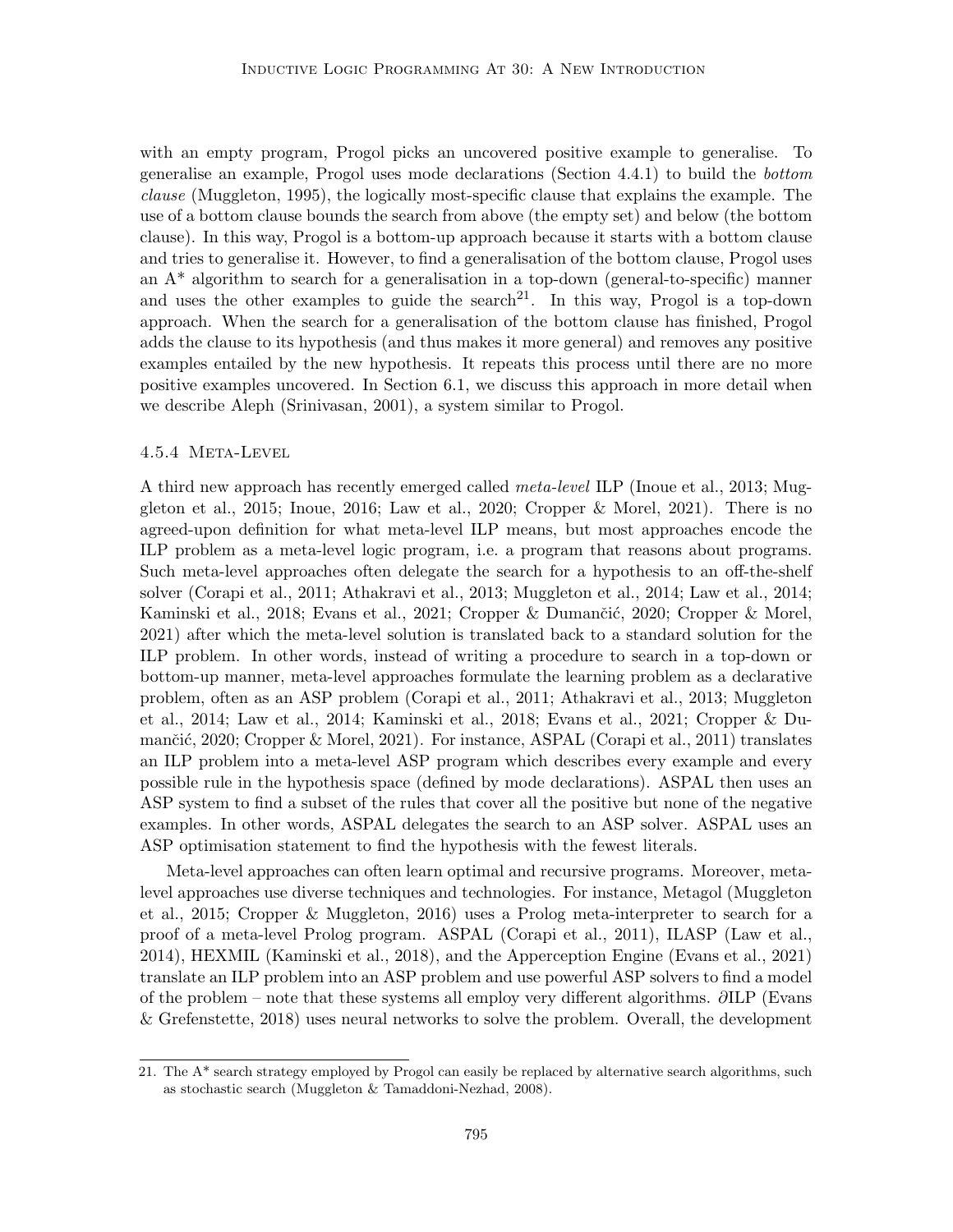of meta-level ILP approaches is exciting because it has diversified ILP from the standard clause refinement approach of earlier systems.

For more information about meta-level reasoning, we suggest the work of Inoue (2016), who provides an introduction to meta-level reasoning and learning. Law et al. (2020) also provide an overview of conflict-driven ILP, which the systems ILASP3 (Law, 2018) and Popper (Cropper & Morel, 2021) adopt.

#### 4.5.5 Discussion

The different search methods discussed above have different advantages and disadvantages, and there is no 'best' approach. Moreover, as Progol illustrates, there is not necessarily clear distinctions between top-down, bottom-up, and meta-level approaches. We can, however, make some general observations about the different approaches.

Bottom-up approaches can be seen as being data- or example-driven. The major advantage of these approaches is that they are typically very fast. However, as Bratko (1999) points out, there are several disadvantages of bottom-up approaches, such as (i) they typically use unnecessarily long hypotheses with many clauses, (ii) it is difficult for them to learn recursive hypotheses and multiple predicates simultaneously, and (iii) they do not easily support predicate invention.

The main advantages of top-down approaches are that they can more easily learn recursive programs and textually minimal programs. The major disadvantage is that they can be prohibitively inefficient because they can generate many hypotheses that do not cover even a single positive example. Another disadvantage of top-down approaches is their reliance on iterative improvements. For instance, TILDE keeps specialising every clause which leads to improvement (i.e., a clause covers fewer negative examples). As such, TILDE can get stuck with suboptimal solutions if the necessary clauses are very long and intermediate specialisations do not improve the score (coverage) of the clause. To avoid this issue, these systems rely on lookahead (Struyf et al., 2006) which increases the complexity of learning.

The main advantage of meta-level approaches is that they can learn recursive programs and optimal programs (Corapi et al., 2011; Law et al., 2014; Kaminski et al., 2018; Evans & Grefenstette, 2018; Evans et al., 2021; Cropper & Morel, 2021). They can also harness the state-of-the-art techniques in constraint solving, notably in ASP. However, some unresolved issues remain. A key issue is that many approaches encode an ILP problem as a single (often very large) ASP problem (Corapi et al., 2011; Law et al., 2014; Kaminski et al., 2018; Evans et al., 2021), so struggle to scale to problems with very large domains. Moreover, since most ASP solvers only work on ground programs (Gebser et al., 2014), pure ASPbased approaches are inherently restricted to tasks that have a small and finite grounding. Although preliminary work attempts to tackle this issue (Cropper & Morel, 2021; Cropper, 2022), work is still needed for these approaches to scale to very large problems. Many approaches also precompute every possible rule in a hypothesis (Corapi et al., 2011; Law et al., 2014), so struggle to learn programs with large rules, although preliminary work tries to address this issue (Cropper  $\&$  Dumančić, 2020).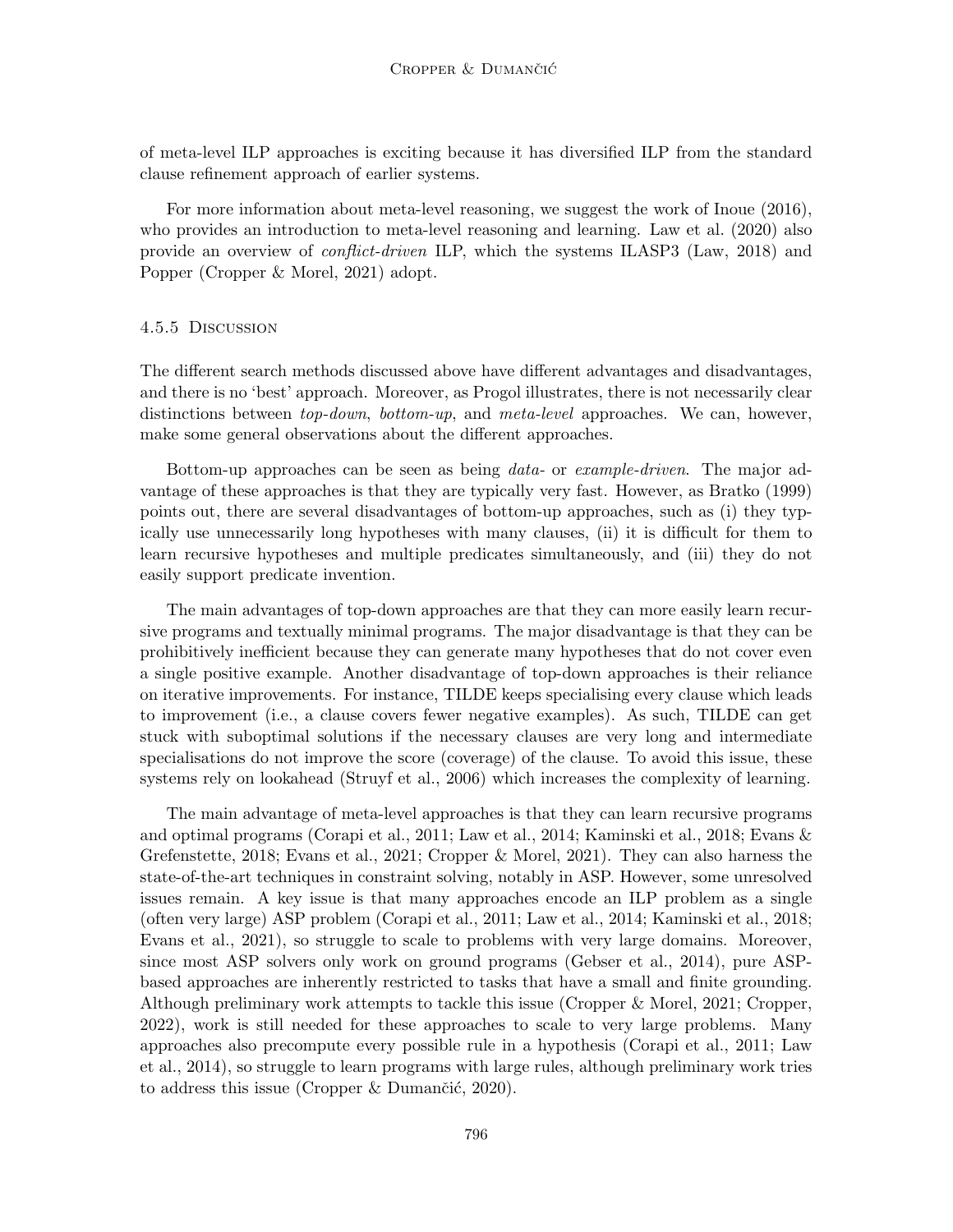## 5. ILP Features

Table 4 compares the same systems from Table 3 on a small number of dimensions. This table excludes many other important dimensions of comparison, such as whether a system supports non-observational predicate learning, where examples of the target relations are not directly given (Muggleton, 1995). We discuss these features in turn.

| System                                      | <b>Noise</b>        | Optimality | Infinite domains       | Recursion          | Predicate invention |
|---------------------------------------------|---------------------|------------|------------------------|--------------------|---------------------|
| FOIL (Quinlan, 1990)                        | Yes                 | No         | Yes                    | Partly             | No                  |
| <b>Progol</b> (Muggleton, 1995)             | Yes                 | No         | Yes                    | Partly             | No                  |
| Claudien (De Raedt & Dehaspe, 1997)         | Yes                 | No         | Yes                    | Party              | No                  |
| <b>TILDE</b> (Blockeel & De Raedt, 1998)    | Yes                 | No         | Yes                    | No                 | $\mathrm{No}^{22}$  |
| Aleph (Srinivasan, 2001)                    | Yes                 | No         | Yes                    | Partly             | N <sub>o</sub>      |
| <b>XHAIL</b> (Ray, 2009)                    | Yes                 | No         | Yes                    | Partly             | No                  |
| <b>ASPAL</b> (Corapi et al., 2011)          | $\rm No$            | Yes        | N <sub>o</sub>         | Yes                | N <sub>o</sub>      |
| Atom (Ahlgren & Yuen, 2013)                 | Yes                 | No         | Yes                    | Partly             | No                  |
| QuickFOIL (Zeng et al., 2014)               | Yes                 | No         | N <sub>o</sub>         | Partly             | N <sub>o</sub>      |
| <b>LFIT</b> (Inque et al., 2014)            | N <sub>o</sub>      | Yes        | N <sub>o</sub>         | $\mathrm{No}^{23}$ | No                  |
| <b>ILASP</b> (Law et al., 2014)             | $\mathrm{Yes}^{24}$ | Yes        | $\rm Partly^{25}$      | Yes                | Partly              |
| Metagol (Muggleton et al., 2015)            | $\rm No$            | Yes        | Yes                    | Yes                | Yes                 |
| $\partial$ ILP (Evans & Grefenstette, 2018) | Yes                 | Yes        | N <sub>o</sub>         | Yes                | Partly              |
| <b>HEXMIL</b> (Kaminski et al., 2018)       | $\rm No$            | Yes        | No                     | Yes                | Yes                 |
| <b>FastLAS</b> (Law et al., 2020)           | Yes                 | Yes        | $\mathrm{Partly}^{26}$ | No                 | N <sub>o</sub>      |
| <b>Apperception</b> (Evans et al., 2021)    | Yes                 | Yes        | No                     | Yes                | Partly              |
| <b>Popper</b> (Cropper & Morel, 2021)       | Yes                 | Yes        | Yes                    | Yes                | Yes                 |

Table 4: A vastly simplified comparison of ILP systems. As with Table 3, this table is meant to provide a very high-level overview of some systems. Therefore, the table entries are coarse and should not be taken absolutely literally. For instance, Metagol does not support noise and thus has the value no in the noise column, but there is an extension (Muggleton et al., 2018) that samples examples to mitigate the issue of misclassified examples. ILASP and ∂ILP support predicate invention, but only a restricted form. See Section 5.5 for an explanation. FOIL, Progol, and XHAIL can learn recursive programs when given sufficient examples. See Section 5.4 for an explanation.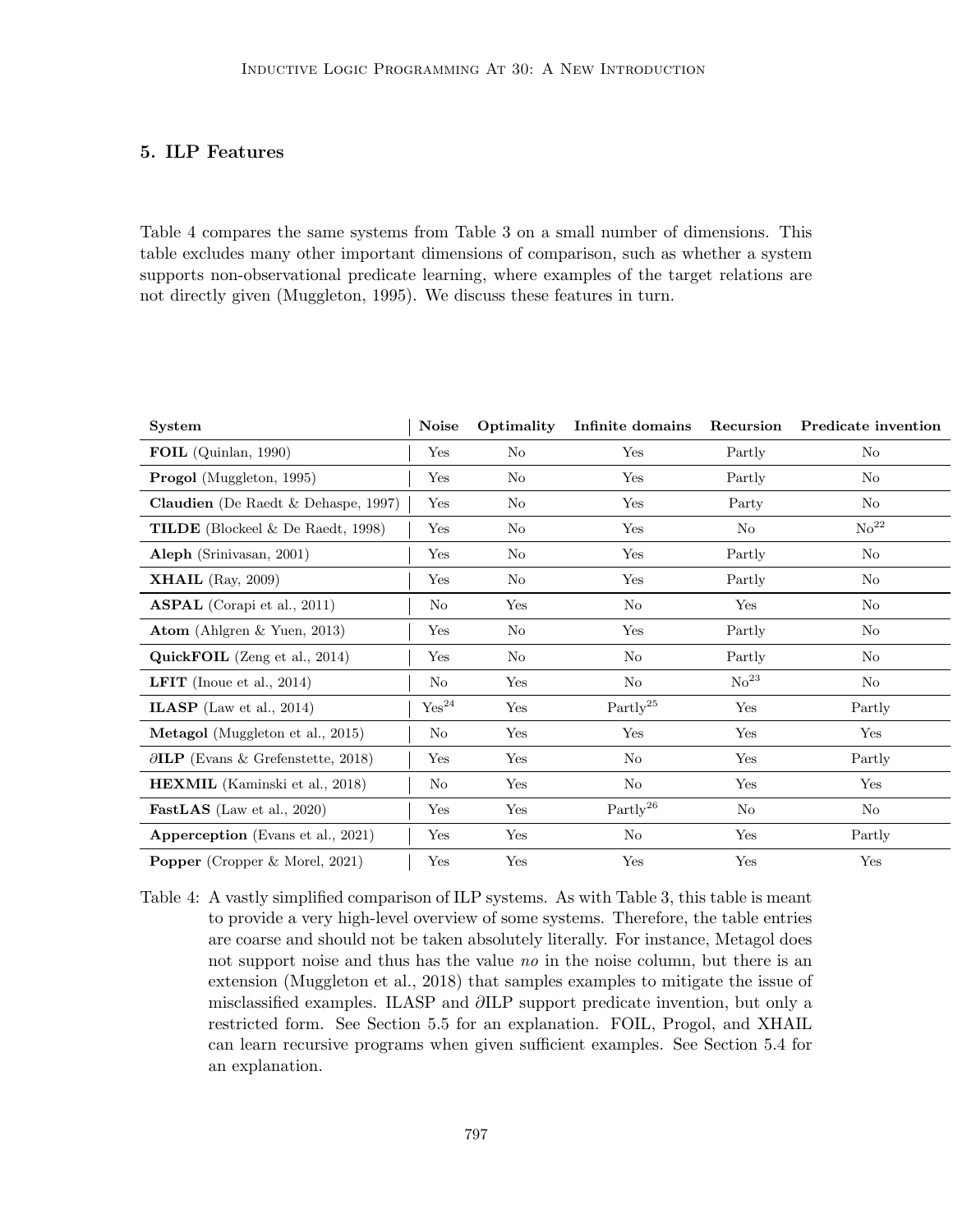## 5.1 Noise

Noise handling is important in ML. In ILP, we can distinguish between three types of noise:

- Noisy examples: where an example is misclassified
- Incorrect BK: where a relation holds when it should not (or does not hold when it should)
- Imperfect BK: where relations are missing or there are too many irrelevant relations

We discuss these three types of noise.

Noisy examples. The problem definitions from Section 3 are too strong to account for noisy (incorrectly labelled) examples because they expect a hypothesis that entails all of the positive and none of the negative examples. Therefore, most systems relax this constraint and accept a hypothesis that does not necessarily cover all positive examples or that covers some negative examples<sup>27</sup>. Most systems that use a set covering loop naturally support noise handling. For instance, TILDE extends a decision tree learner (Quinlan, 1986, 1993) to the first-order setting and uses the same information gain methods to induce hypotheses. The noise-tolerant version of ILASP (Law, 2018) uses ASP's optimisation abilities to provably learn the program with the best coverage. In general, handling noisy examples is a wellstudied topic in ILP.

Noisy BK. Just as training examples can potentially be noisy/misclassified, the facts/rules in the BK can be noisy/misclassified. For instance, if learning rules to forecast the weather, the BK might include facts about historical weather, which might not be 100% correct. However, most systems assume that the BK is perfect, i.e. that atoms are true or false, and there is no room for uncertainty. This assumption is a major limitation because real-world data, such as images or speech, cannot always be easily translated into a purely noise-free symbolic representation. We discuss this limitation in more detail in Section 9.1. One of the key appealing features of ∂ILP is that it takes a differentiable approach to ILP and can be given fuzzy or ambiguous data. Rather than an atom being true or false, ∂ILP gives atoms continuous semantics, which maps atoms to the real unit interval [0, 1]. The authors successfully demonstrate the approach on the MNIST dataset.

**Imperfect BK.** Handling imperfect BK is an under-explored topic in ILP. We can distinguish between two types of imperfect BK: missing BK and too much BK, which we discussed in Section 4.3.2.

<sup>23.</sup> A logical decision tree learned by TILDE can be translated into a logic program that contains invented predicate symbols. However, TILDE is unable to reuse any invented symbols whilst learning.

<sup>24.</sup> LFIT does not support recursion in the rules but allows recursion in their usage. The input is a set of pairs of interpretations and the output is a logic program that can be recursively applied on its output to produce sequences of interpretations.

<sup>25.</sup> ILASP precomputes every rule defined by a given mode declaration M to form a rule space  $S_M$ . Given background knowledge B and an example E, ILASP requires that the grounding of  $B \cup S_M \cup E$  must be finite.

<sup>26.</sup> Given background knowledge B and an example E, FastLAS requires that the grounding of  $B \cup S_M \cup E$ must be finite.

<sup>27.</sup> It is, unfortunately, a common misconception that ILP cannot handle mislabelled examples (Evans & Grefenstette, 2018).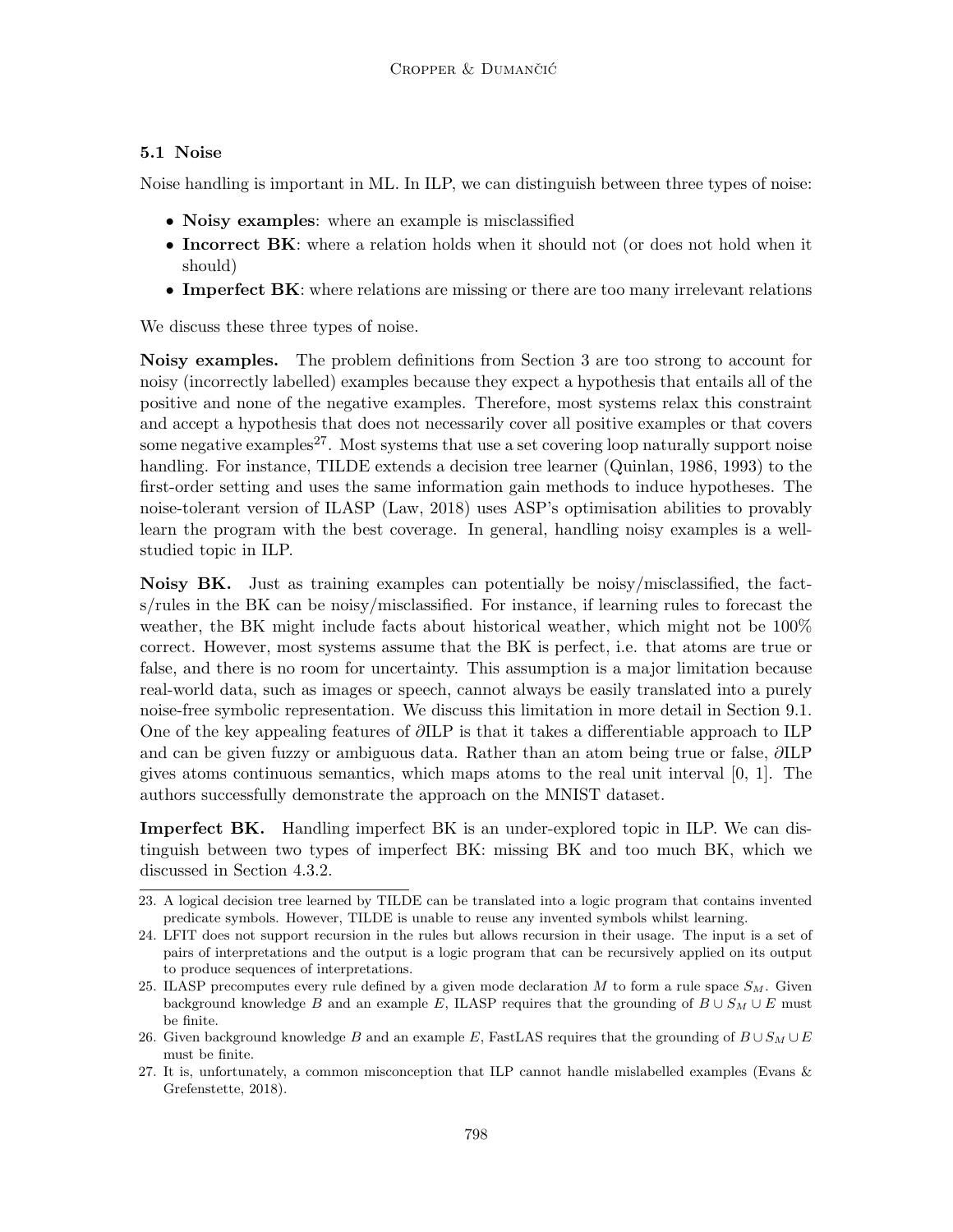### 5.2 Optimality

There are often multiple (sometimes infinite) hypotheses that solve the ILP problem (or have the same training error). In such cases, which hypothesis should we choose?

### 5.2.1 Occamist Bias

Many systems try to learn a textually minimal hypothesis. This approach is justified as following an *Occamist bias* (Schaffer, 1993). The most common interpretation of an Occamist bias is that amongst all hypotheses consistent with the data, the simplest is the most likely28. Most approaches use an Occamist bias to find the smallest hypothesis, measured in terms of the number of clauses (Muggleton et al., 2015), literals (Law et al., 2014), or description length (Muggleton, 1995). Most systems are not, however, guaranteed to induce the smallest programs. A key reason for this limitation is that many approaches learn a single clause at a time leading to the construction of sub-programs that are sub-optimal in terms of program size and coverage. For instance, Aleph, described in detail in the next section, offers no guarantees about the program size and coverage. Newer systems address this limitation (Corapi et al., 2011; Law et al., 2014; Cropper & Muggleton, 2016; Kaminski et al., 2018; Cropper & Morel, 2021) through meta-level reasoning (Section 4.5). For instance, ASPAL (Corapi et al., 2011) is given as input a hypothesis space with a set of candidate clauses. The ASPAL task is to find a minimal subset of clauses that entails all the positive and none of the negative examples. ASPAL uses ASP's optimisation abilities to provably learn the program with the fewest literals.

#### 5.2.2 Cost-Minimal Programs

Learning efficient logic programs has long been considered a difficult problem (Muggleton & De Raedt, 1994; Muggleton et al., 2012), mainly because there is no declarative difference between an efficient program, such as mergesort, and an inefficient program, such as bubble sort. To address this issue, Metaopt (Cropper & Muggleton, 2019) learns efficient programs. Metaopt maintains a cost during the hypothesis search and uses this cost to prune the hypothesis space. To learn minimal time complexity logic programs, Metaopt minimises the number of resolution steps. For instance, imagine learning a *find duplicate* program, which finds a duplicate element in a list e.g.  $[p, r, o, g, r, a, m] \mapsto r$ , and  $[i, n, d, u, c, t, i, o, n]$  $\rightarrow$  i. Given suitable input data, Metagol induces the program:

> $f(A,B):$  - head( $A,B$ ), tail( $A,C$ ), element( $C,B$ ).  $f(A,B)$ : - tail $(A,C)$ ,  $f(C,B)$ .

<sup>28.</sup> Domingos (1999) points out that this interpretation is controversial, partly because Occam's razor is interpreted in two different ways. Following Domingos (1999), let the generalisation error of a hypothesis be its error on unseen examples and the training error be its error on the examples it was learned from. The formulation of the razor that is perhaps closest to Occam's original intent is given two hypotheses with the same generalisation error, the simpler one should be preferred because simplicity is desirable in itself. The second formulation, which most ILP systems follow, is different and can be stated as given two hypotheses with the same training error, the simpler one should be preferred because it is likely to have lower generalisation error. Domingos (1999) points out that the first razor is largely uncontroversial, but the second one, taken literally, is provably and empirically false (Zahálka  $\&$  Zelezný, 2011). Many systems do not distinguish between the two cases. We therefore also do not make any distinction.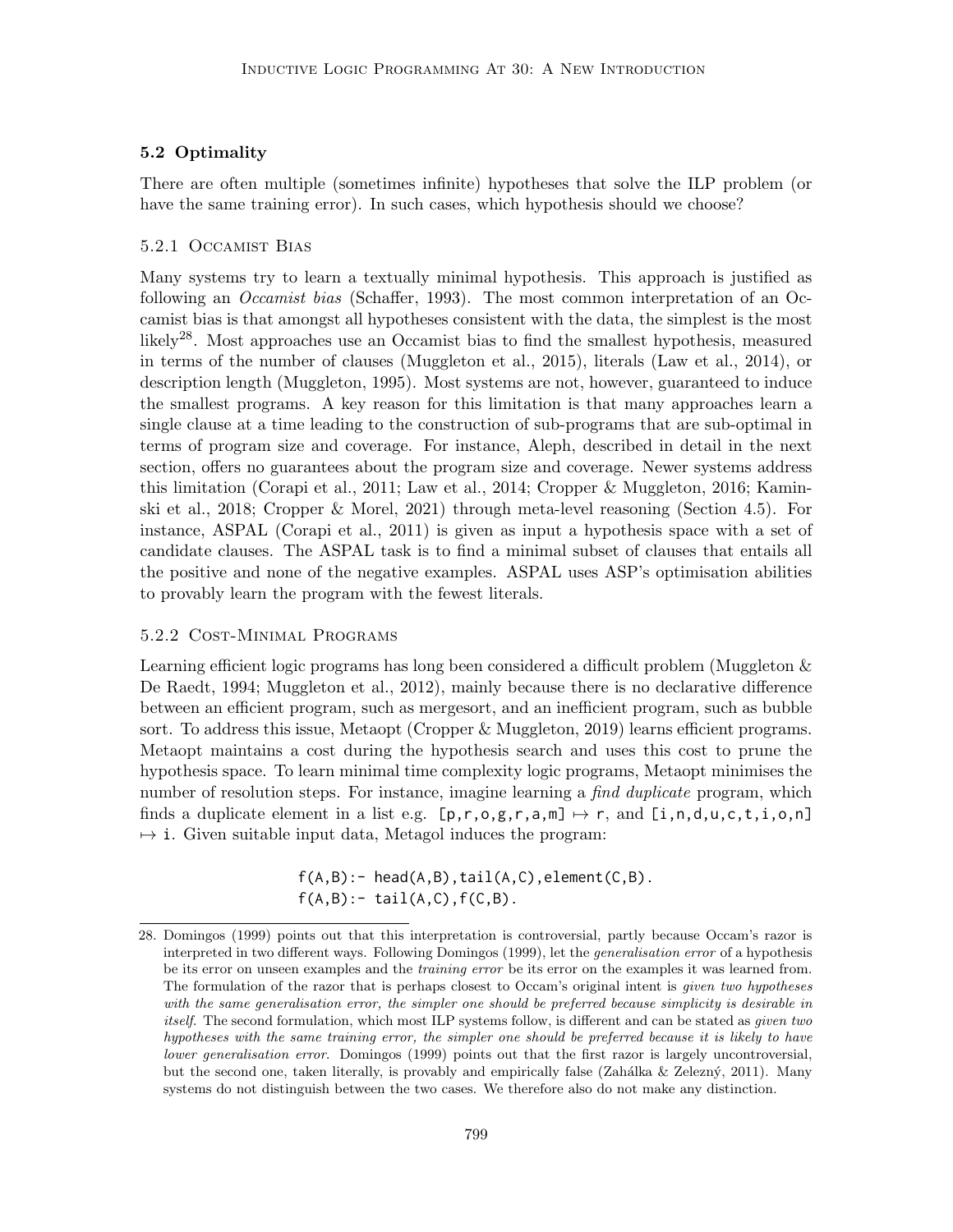This program goes through the elements of the list checking whether the same element exists in the rest of the list. Given the same input, Metaopt induces the program:

$$
f(A,B):= \text{mergesort}(A,C), f1(C,B).
$$
  
\n
$$
f1(A,B):= \text{head}(A,B), \text{tail}(A,C), \text{head}(C,B).
$$
  
\n
$$
f1(A,B):= \text{tail}(A,C), f1(C,B).
$$

This program first sorts the input list and then goes through the list to check for duplicate adjacent elements. Although larger, both in terms of clauses and literals, the program learned by Metaopt is more efficient  $(O(n \log n))$  than the program learned by Metagol  $(O(n^2)).$ 

Other systems can also learn optimal programs (Schüller  $\&$  Benz, 2018). For instance, FastLAS (Law et al., 2020) follows this idea and takes as input a custom scoring function and computes an optimal solution for the given scoring function. The authors show that this approach allows a user to optimise domain-specific performance metrics on real-world datasets, such as access control policies.

## 5.3 Infinite Domains

Some systems, mostly meta-level approaches, cannot handle infinite domains (Corapi et al., 2011; Athakravi et al., 2013; Evans & Grefenstette, 2018; Kaminski et al., 2018; Evans et al., 2021). Pure ASP-based systems (Corapi et al., 2011; Kaminski et al., 2018; Evans et al., 2021) struggle to handle infinite domains because (most) current ASP solvers only work on ground programs, i.e. they need a finite grounding. ASP can work with infinite domains as long as the grounding is finite. This finite grounding restriction is often achieved by enforcing syntactic restrictions on the programs, such as finitely-ground programs Calimeri et al. (2008). ASP systems (which combine a grounder and a solver), such as Clingo (Gebser et al., 2014), first take a first-order program as input, ground it using an ASP grounder, and then use an ASP solver to determine whether the ground problem is satisfiable. This approach leads to the *grounding bottleneck* problem (Balduccini et al., 2013), where grounding can be so large that it is simply intractable. This grounding issue is especially problematic when reasoning about complex data structures, such as lists. For instance, grounding the permutation relation over the ASCII characters would require 128! facts. The grounding bottleneck is especially a problem when reasoning about real numbers<sup>29</sup>. For instance, ILASP (Law et al., 2014) can represent real numbers as strings and can delegate reasoning to Python (via Clingo's scripting feature). However, in this approach, the numeric computation is performed when grounding the inputs, so the grounding must be finite, which makes it impractical. This grounding problem is not specific to ASP-based systems. For instance, ∂ILP is an ILP system based on a neural network, but it only works on BK in the form of a finite set of ground atoms. This grounding problem is essentially the fundamental problem faced by table-based ML approaches that we discussed in Section 4.3.

One approach to mitigate this problem is to use *context-dependent examples* (Law et al., 2016), where BK can be associated with specific examples so that an ILP systems need

<sup>29.</sup> Most ASP implementations do not natively support lists nor real numbers, although both can be represented using other means.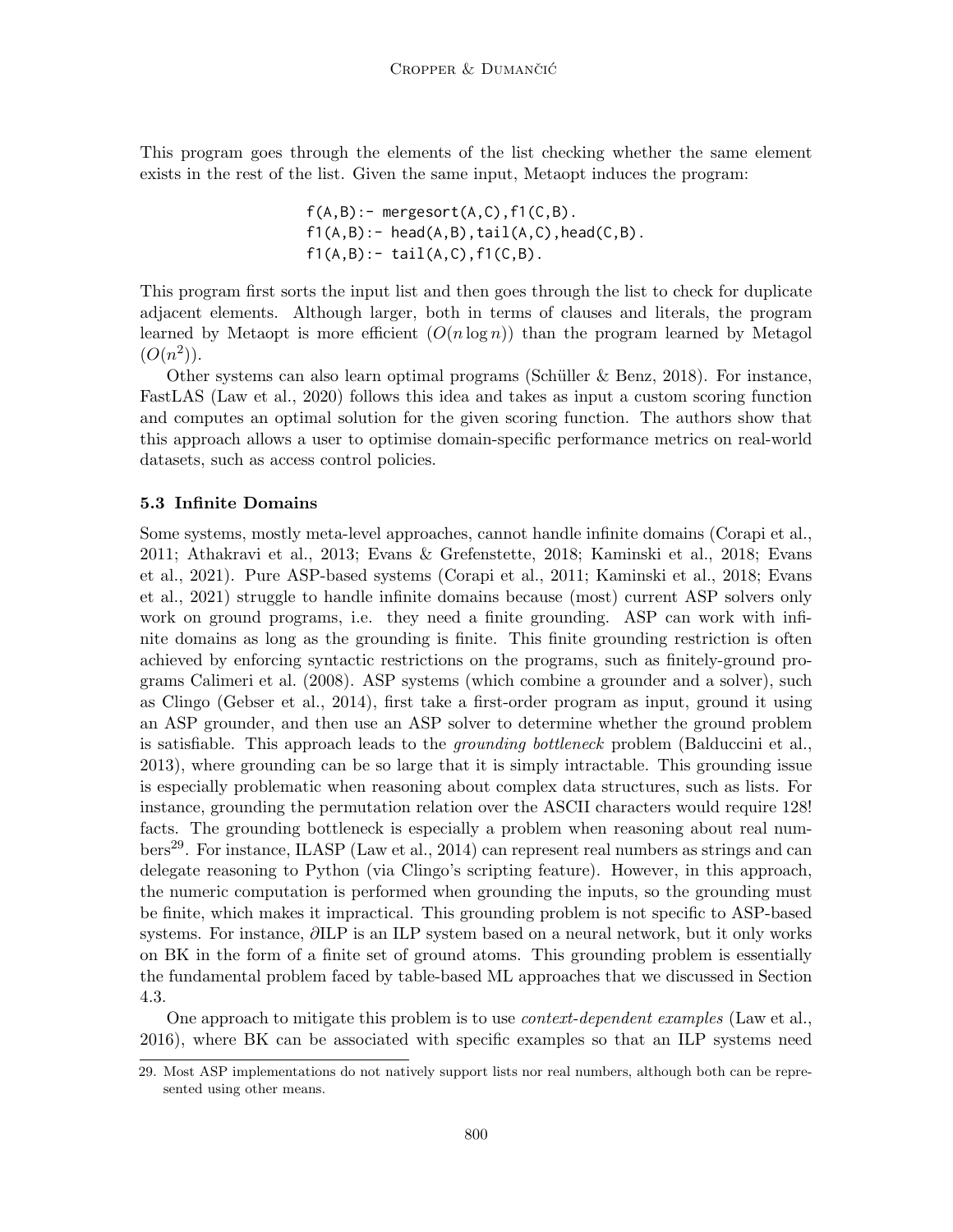only ground part of the BK. Although this approach is shown to improve the grounding problem compared to not using context-dependent examples, the approach still needs a finite grounding for each example and still struggles as the domain size increases (Cropper & Morel, 2021).

### 5.4 Recursion

The power of recursion is that an infinite number of computations can be described by a finite recursive program (Wirth, 1985). In ILP, recursion is often crucial for generalisation. We illustrate this importance with two examples.

Example 5 (Reachability). Consider learning the concept of *reachability* in a graph. Without recursion, an ILP system would need to learn a separate clause to define reachability of different lengths. For instance, to define reachability depths for 1-4 would require the program:

> $reachable(A, B) : - edge(A, B)$ .  $reachable(A, B) : = edge(A, C), edge(C, B).$  $reachable(A, B) : = edge(A, C), edge(C, D), edge(D, B).$ reachable(A,B):- edge(A,C),edge(C,D),edge(D,E),edge(E,B).

This program does not generalise because it does not define reachability for arbitrary depths. Moreover, most systems would need examples of each depth to learn such a program. By contrast, a system that supports recursion can learn the program:

> $reachable(A, B) : = edge(A, B)$ .  $reachable(A, B) : - edge(A, C)$ ,  $reachable(C, B)$ .

Although smaller, this program generalises reachability to any depth. Moreover, systems can learn this definition from a small number of examples of arbitrary reachability depth.

Example 6 (String transformations). Reconsider the string transformation problem from the introduction (Section 1.2). As with the reachability example, without recursion, a system would need to learn a separate clause to find the last element for each list of length n, such as:

> $last(A,B):$  tail( $A,C$ ), empty( $C$ ), head( $A,B$ ).  $last(A,B):$  tail( $A,C$ ), tail( $C,D$ ), empty( $D$ ), head( $C,B$ ).  $last(A,B):$  tail(A,C),tail(C,D),tail(D,E),empty(E),head(E,B).

By contrast, a system that supports recursion can learn the compact program:

 $last(A,B):$  tail( $A,C$ ), empty( $C$ ), head( $A,B$ ).  $last(A,B):$ - tail $(A,C)$ , last $(C,B)$ .

Because of the symbolic representation and the recursive nature, this program generalises to lists of arbitrary length and which contain arbitrary elements (e.g. integers and characters).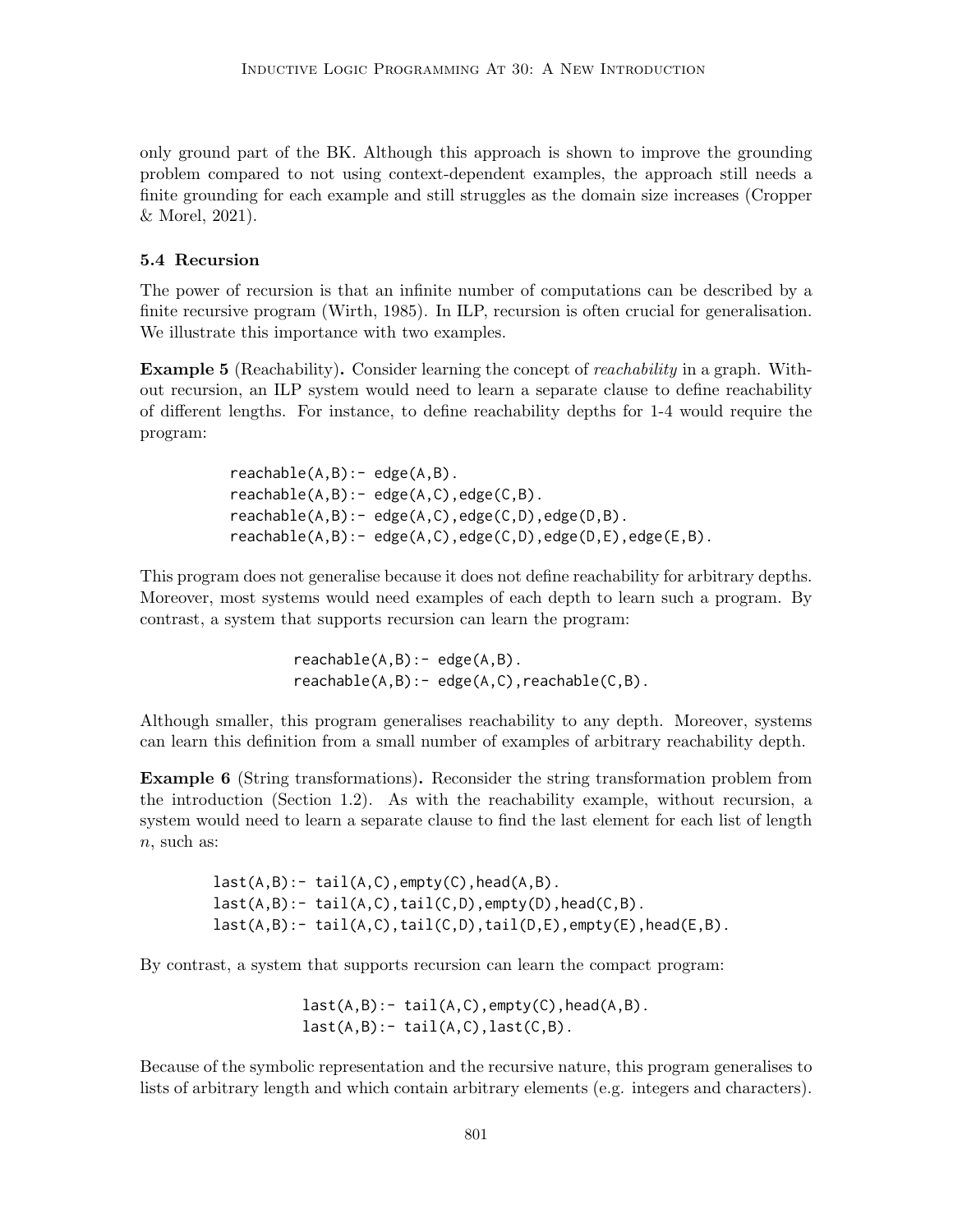Without recursion it is often difficult for a system to generalise from small numbers of examples (Cropper et al., 2015). Moreover, recursion is vital for many program synthesis tasks, such as the quicksort scenario from the introduction. Despite its importance, learning recursive programs has long been a difficult problem (Muggleton et al., 2012). Moreover, there are many negative theoretical results on the learnability of recursive programs (Cohen, 1995d). As Table 4 shows, many systems cannot learn recursive programs, or can only learn it in a limited form.

A common limitation is that many systems rely on bottom clause construction (Muggleton, 1995), which we discuss in detail in Section 6.1. In this approach, for each positive example, a system creates the most specific clause that entails the example and then tries to generalise the clause to entail other examples. However, because a system learns only a single clause per example<sup>30</sup>, this covering approach requires examples of both the base and inductive cases, which means that such systems struggle to learn recursive programs, especially from small numbers of examples.

Interest in recursion has resurged recently with the introduction of meta-interpretive learning (MIL) (Muggleton et al., 2014, 2015; Cropper et al., 2020) and the MIL system Metagol (Cropper & Muggleton, 2016). The key idea of MIL is to use metarules (Section 4.4.2) to restrict the form of inducible programs and thus the hypothesis space. For instance, the *chain* metarule  $(P(A, B) \leftarrow Q(A, C), R(C, B))$  allows Metagol to induce programs<sup>31</sup> such as:

 $f(A,B):$ - tail $(A,C)$ , head $(C,B)$ .

Metagol induces recursive programs using recursive metarules, such as the tail recursive metarule  $P(A,B) \leftarrow Q(A,C), P(C,B)$ . Metagol can also learn mutually recursive programs, such as learning the definition of an even number by also inventing and learning the definition of an odd number (even\_1):

> $even(0)$ .  $even(A):$  successor $(A,B)$ , even  $(1(B))$ .  $even_1(A):$  successor $(A,B)$ , even $(B)$ .

Many systems can now learn recursive programs (Law et al., 2014; Evans & Grefenstette, 2018; Kaminski et al., 2018; Evans et al., 2021; Cropper & Morel, 2021). With recursion, systems can generalise from small numbers of examples, often a single example (Lin et al., 2014; Cropper, 2019). For instance, Popper (Cropper & Morel, 2021) can learn list transformation programs from only a handful of examples, such as a program to drop the last element of a list:

> $droplast(A,B):$ - tail $(A,B)$ , empty $(B)$ . droplast(A,B):- tail(A,C),droplast(C,D),head(A,E),cons(E,D,B).

The ability to learn recursive programs has opened ILP to new application areas, including learning string transformations programs (Lin et al., 2014), robot strategies (Cropper & Muggleton, 2015), context-free grammars (Muggleton et al., 2014), and answer set grammars (Law et al., 2019).

<sup>30.</sup> This statement is not true for all systems that employ bottom clause construction. XHAIL (Ray, 2009), for instance, can induce multiple clauses per example.

<sup>31.</sup> Metagol can induce longer clauses though predicate invention, which we discuss in Section 5.5.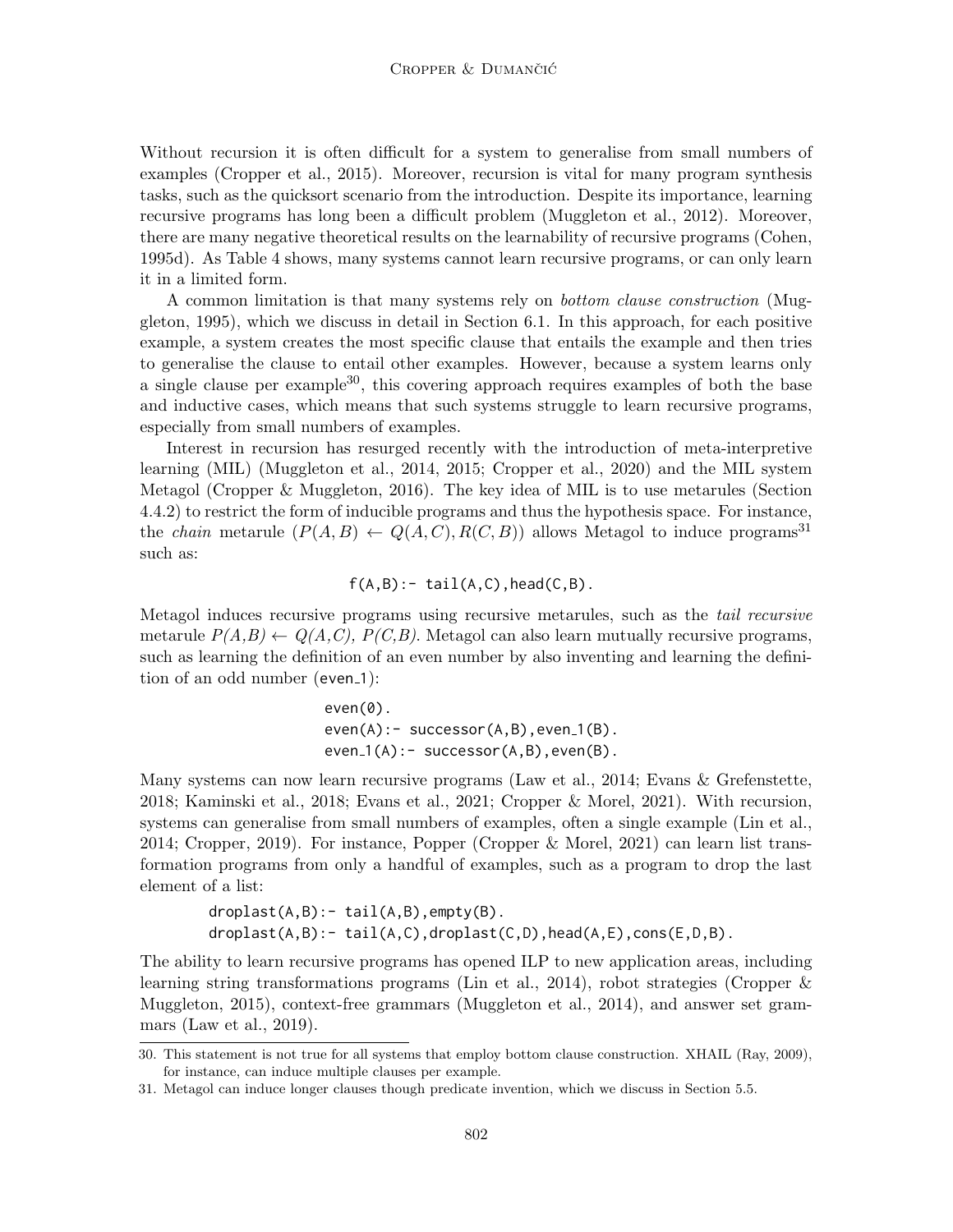#### 5.5 Predicate Invention

Most systems assume that the given BK is suitable to induce a solution. This assumption may not always hold. Rather than expecting a user to provide all the necessary BK, the goal of predicate invention (PI) is for a system to automatically invent new auxiliary predicate symbols, i.e. to introduce new predicate symbols in a hypothesis that are not given the examples nor the  $BK^{32}$  This idea is similar to when humans create new functions when manually writing programs, such as to reduce code duplication or to improve readability. For instance, to learn the quicksort algorithm, a learner needs to be able to partition the list given a pivot element and append two lists. If partition and append are not provided in BK, the learner would need to invent them.

PI has repeatedly been stated as an important challenge (Muggleton & Buntine, 1988; Stahl, 1995; Muggleton, 1994b; Muggleton et al., 2012). Russell (2019) even argues that the automatic invention of new high-level concepts is the most important step needed to reach human-level AI. A classical example of PI is learning the definition of grandparent from only the background relations mother and father. Given suitable examples and no other background relations, a system can learn the program:

```
grandparent(A,B):- mother(A,C), mother(C,B).
grandparent(A,B):- mother(A,C),father(C,B).
grandparent(A,B):- father(A,C),mother(C,B).
grandparent(A,B):- father(A,C), father(C,B).
```
Although correct, this program is large and has 4 clauses and 12 literals. By contrast, consider the program learned by a system which supports PI:

```
grandparent(A,B):- inv(A,C),inv(C,B).inv(A, B):- mother(A, B).
inv(A,B):- father(A,B).
```
To learn this program, a system has invented a new predicate symbol inv. This program is semantically equivalent<sup>33</sup> to the previous one, but is shorter both in terms of the number of literals and clauses. The invented symbol inv can be interpreted as parent. In other words, if we rename inv to parent we have the program:

```
grandparent(A,B):-parent(A,C),parent(C,B).parent(A,B):- mother(A,B).
parent(A,B):- father(A,B).
```
As this example shows, PI can help learn smaller programs, which, in general, is preferable because most systems struggle to learn large programs (Cropper et al., 2020b; Cropper & Dumančić, 2020).

<sup>32.</sup> PI is a form of non-observational predicate learning, where examples of the target relations are not directly given (Muggleton, 1995).

<sup>33.</sup> This use of the term *semantically equivalent* is imprecise. Whether these two programs are strictly equivalent depends on the definition of logical equivalence, for which there are many (Maher, 1988). Moreover, equivalence between the two programs is further complicated because they have different vocabularies (because of the invented predicate symbol). Our use of equivalence is based on the two programs having the same logical consequences for the target predicate symbol grandparent.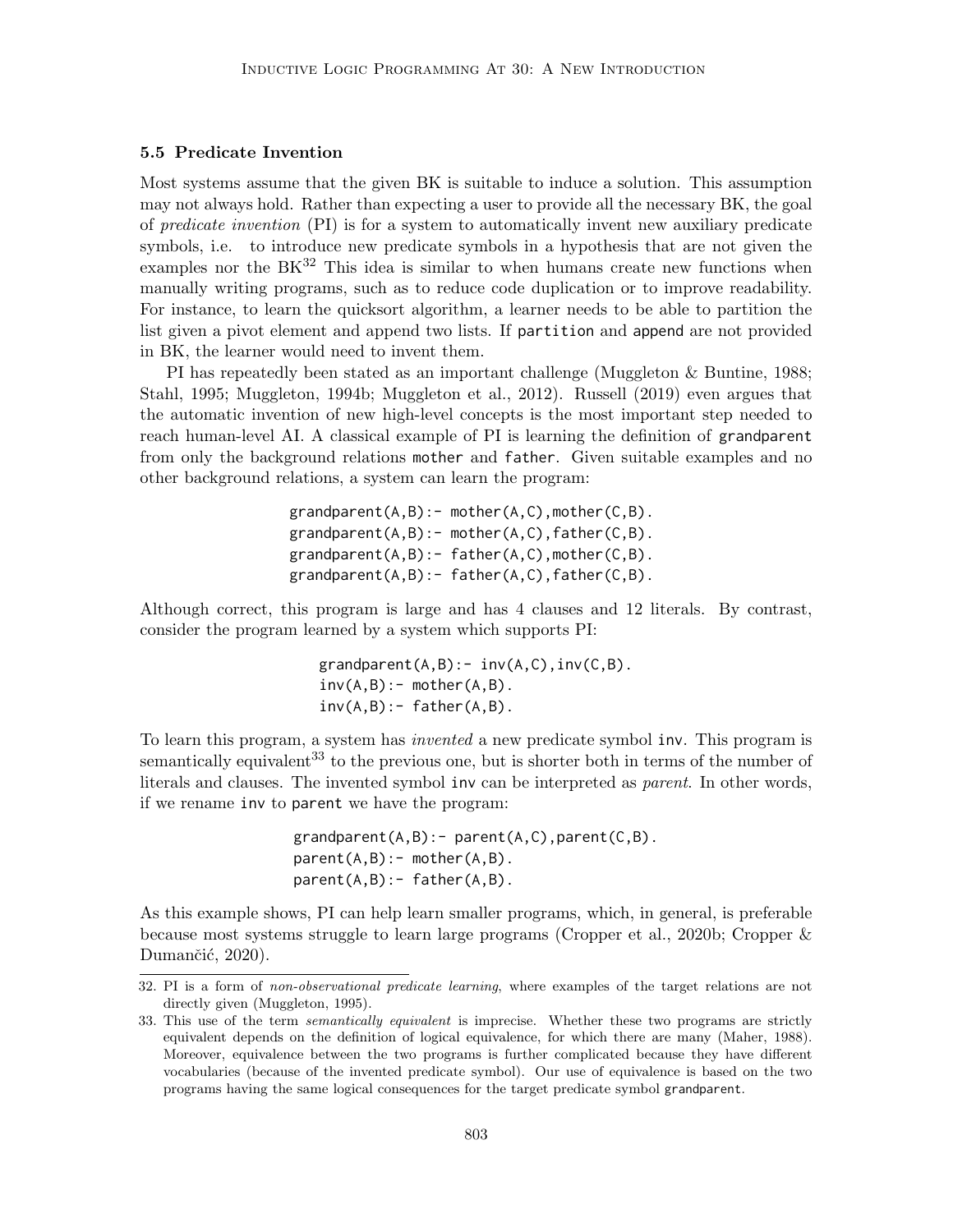PI has been shown to help reduce the size of programs, which in turn reduces sample complexity and improves predictive accuracy (Dumančić & Blockeel, 2017; Cropper, 2019; Cropper et al., 2020; Dumančić et al., 2019; Dumancic et al., 2021).

To further illustrate the power of PI, imagine learning a droplasts program, which removes the last element of each sublist in a list, e.g. [alice,bob,carol]  $\mapsto$  [alic,bo,caro]. Given suitable examples and BK, Metagol<sub>ho</sub> (Cropper et al., 2020) learns the higher-order program:

> droplasts(A,B):- map(A,B,droplasts1). droplasts1(A,B):- reverse(A,C),tail(C,D),reverse(D,B).

To learn this program, Metagol<sub>ho</sub> invents the predicate symbol droplasts1, which is used twice in the program: once as term in the literal map(A,B,droplasts1) and once as a predicate symbol in the literal droplasts1(A,B). This higher-order program uses map to abstract away the manipulation of the list to avoid the need to learn an explicitly recursive program (recursion is implicit in map).

Now consider learning a double droplasts program (ddroplasts), which extends the droplast problem so that, in addition to dropping the last element from each sublist, it also drops the last sublist, e.g. [alice,bob,carol]  $\mapsto$  [alic,bo]. Given suitable examples, metarules, and BK, Metagol<sub>ho</sub> learns the program:

> ddroplasts(A,B):- map(A,C,ddroplasts1),ddroplasts1(C,B). ddroplasts1(A,B):- reverse(A,C),tail(C,D),reverse(D,B).

This program is similar to the aforementioned droplasts program, but additionally reuses the invented predicate symbol ddroplasts1 in the literal ddroplasts1(C,B). This program illustrates the power of PI to help learn substantially more complex programs.

Most early attempts at PI were unsuccessful, and, as Table 4 shows, most systems do not support it. As Kramer (1995) points out, PI is difficult for at least three reasons:

- When should we invent a new symbol? There must be a reason to invent a new symbol; otherwise, we would never invent one.
- How should you invent a new symbol? How many arguments should it have?
- How do we judge the quality of a new symbol? When should we keep an invented symbol?

There are many PI techniques. We briefly discuss some approaches now.

### 5.5.1 Inverse Resolution

Early work on PI was based on the idea of inverse resolution (Muggleton & Buntine, 1988) and specifically W operators. Discussing inverse resolution in depth is beyond the scope of this paper. We refer the reader to the original work of Muggleton and Buntine (1988) or the overview books by Nienhuys-Cheng and Wolf (1997) and De Raedt (2008) for more information. Although inverse resolution approaches could support PI, they never demonstrated completeness, partly because of the lack of a declarative bias to delimit the hypothesis space (Muggleton et al., 2015).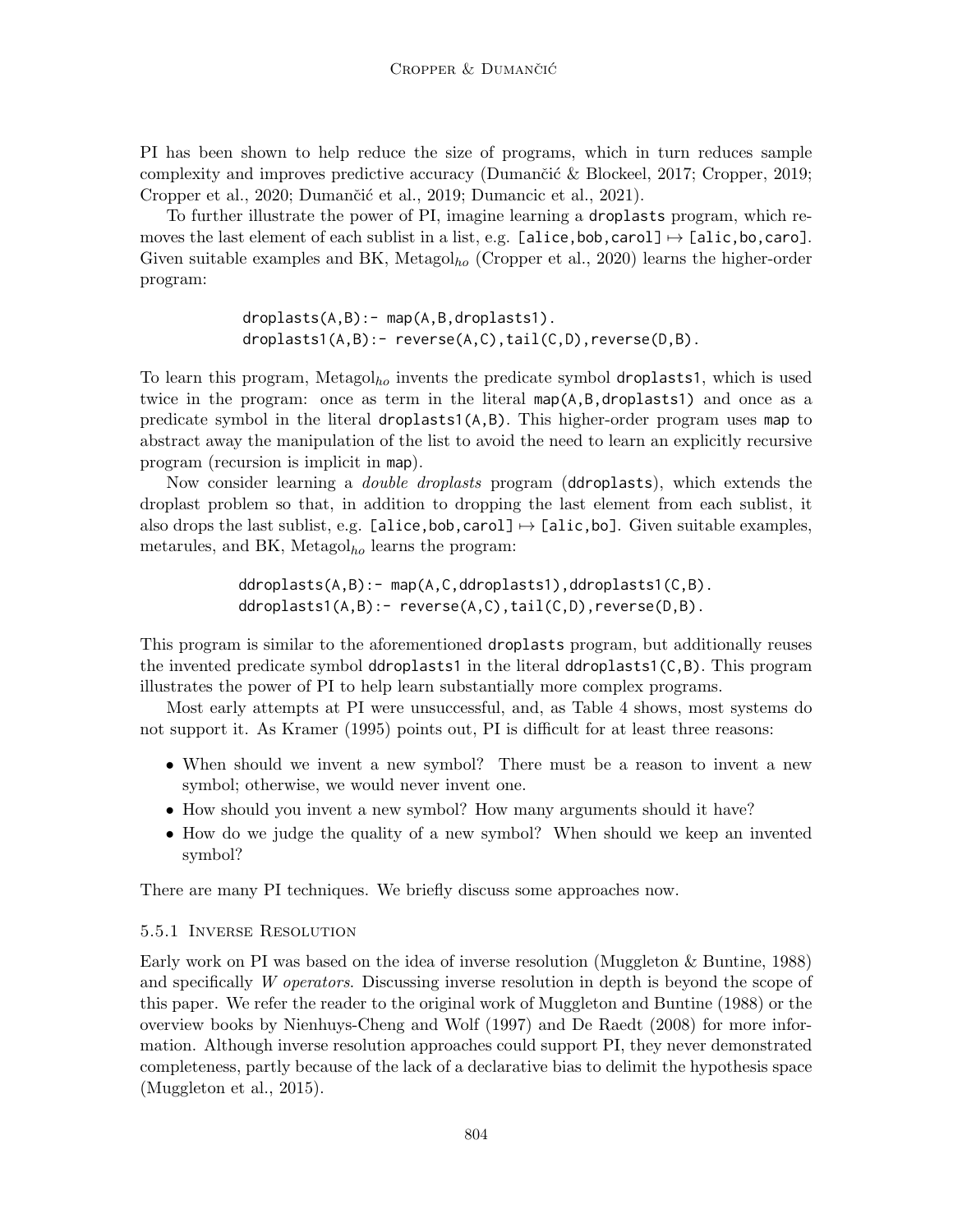#### 5.5.2 Placeholders

One approach to PI is to predefine invented symbols through mode declarations, which Leban et al. (2008) call *placeholders* and which Law (2018) calls *prescriptive PI*. For instance, to invent the parent relation, a suitable modeh declaration would be required, such as:

modeh(1,inv(person,person)).

However, this placeholder approach is limited because it requires that a user manually specify the arity and argument types of a symbol (Law et al., 2014), which rather defeats the point, or requires generating all possible invented predicates (Evans & Grefenstette, 2018; Evans et al., 2021), which is computationally expensive.

#### 5.5.3 Metarules

To reduce the complexity of PI, Metagol uses metarules (Section 4.4.2) to define the hypothesis space. For instance, the *chain* metarule  $(P(A, B) \leftarrow Q(A, C), R(C, B))$  allows Metagol to induce programs such as:

$$
f(A,B):
$$
 tail $(A,C)$ , tail $(C,B)$ .

This program drops the first two elements from a list. To induce longer clauses, such as to drop first three elements from a list, Metagol can use the same metarule but can invent a new predicate symbol and then chain their application, such as to induce the program<sup>34</sup>:

> $f(A,B)$ :- tail $(A,C)$ , inv $(C,B)$ .  $inv(A,B):$  tail $(A,C)$ , tail $(C,B)$ .

A side-effect of this metarule-driven approach to PI is that problems are forced to be decomposed into smaller problems. For instance, suppose you want to learn a program that drops the first four elements of a list, then Metagol could learn the following program, where the invented predicate symbol inv is used twice:

> $f(A,B)$ :-  $inv(A,C)$ ,  $inv(C,B)$ .  $inv(A,B):$  tail $(A,C)$ , tail $(C,B)$ .

To learn this program, Metagol invents the predicate symbol inv and induces a definition for it using the chain metarule. Metagol uses this new predicate symbol in the definition for the target predicate f.

#### 5.5.4 Lifelong Learning

The aforementioned techniques for PI are aimed at single-task problems. PI can be performed by continually learning programs (meta-learning). For instance Lin et al. (2014) use a technique called dependent learning to enable Metagol to learn string transformations programs over time. Given a set of 17 string transformation tasks, their learner automatically identifies easier problems, learn programs for them, and then reuses the learned programs

<sup>34.</sup> We could unfold (Tamaki & Sato, 1984) this program to remove the invented symbol to derive the program  $f(A,B)$ :- tail(A,C),tail(C,D),tail(D,B).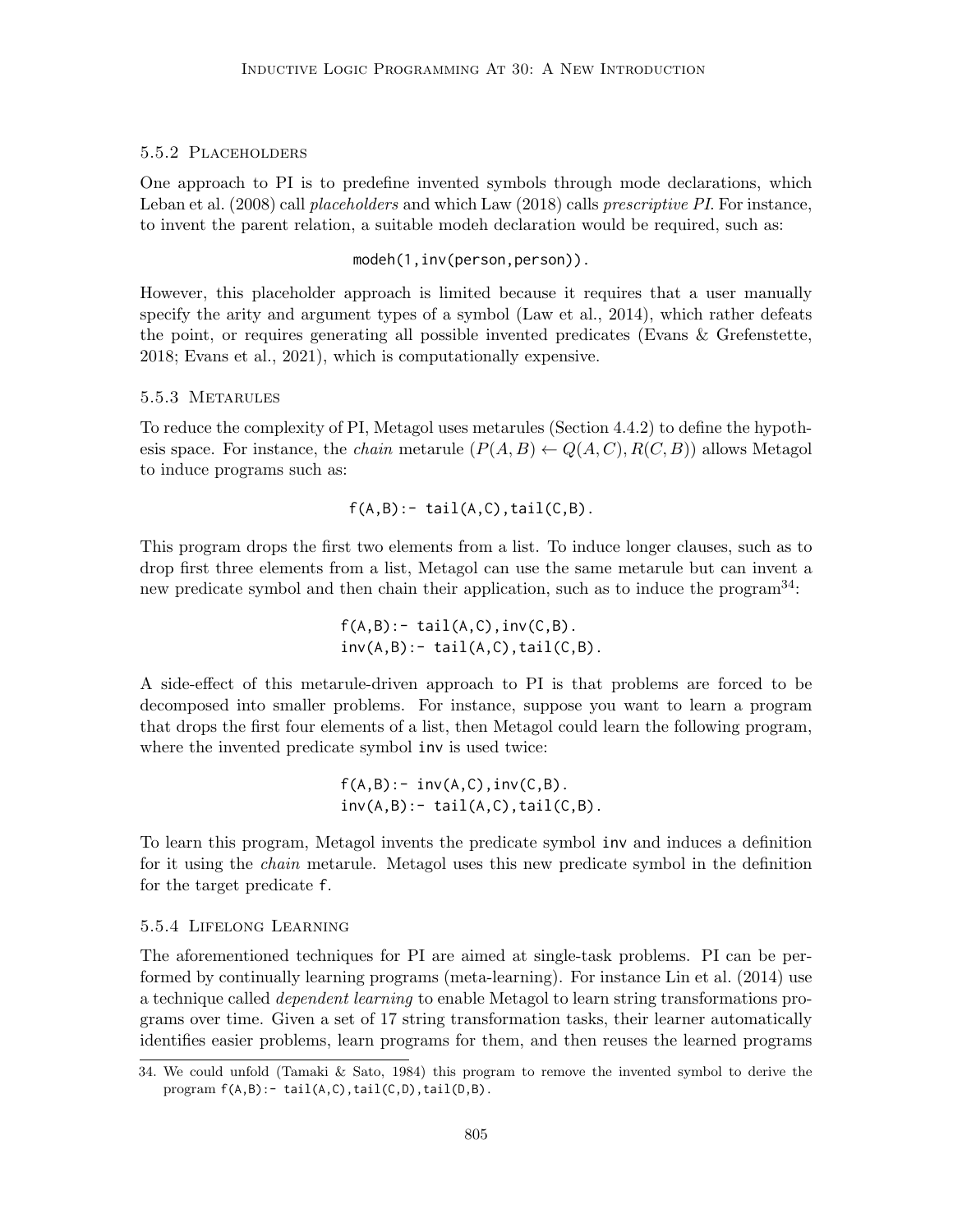to help learn programs for more difficult problems. To determine which problems are easier to solve, the authors initially start with a very strong bias in the form of allowing a learner to only use one rule to find a solution. They then progressively relax this restriction, each time allowing more rules in a solution. The authors use PI to reform the bias of the learner where after a solution is learned not only is the target predicate added to the BK but also its constituent invented predicates. The authors experimentally show that their multi-task approach performs substantially better than a single-task approach because learned programs are frequently reused. Moreover, they show that this approach leads to a hierarchy of BK composed of reusable programs, where each builds on simpler programs. Figure 4 shows this approach. Note that this lifelong setting raises challenges, which we discuss in Section 9.1.



Figure 4: This figure is taken from the work of Lin et al. (2014). It shows the programs learned by dependent (left) and independent (right) learning approaches. The size bound column denotes the number of clauses in the induced program. The nodes correspond to programs and the numbers denote the task that the program solves. For the dependent learning approach, the arrows correspond to the calling relationships of the induced programs. For instance, the program to solve task 3 reuses the solution to solve task 12, which in turn reuses the solution to task 17, which in turn reuses the solution to task 15. Tasks 4, 5, and 16 cannot be solved using an independent learning approach, but can when using a dependent learning approach.

#### 5.5.5 Theory Refinement

The aim of theory *refinement* (Wrobel, 1996) is to improve the *quality* of a theory. Theory revision approaches (Adé et al., 1994; Richards & Mooney, 1995) revise a program so that it entails missing answers or does not entail incorrect answers. Theory compression (De Raedt et al., 2008) approaches select a subset of clauses such that the performance is minimally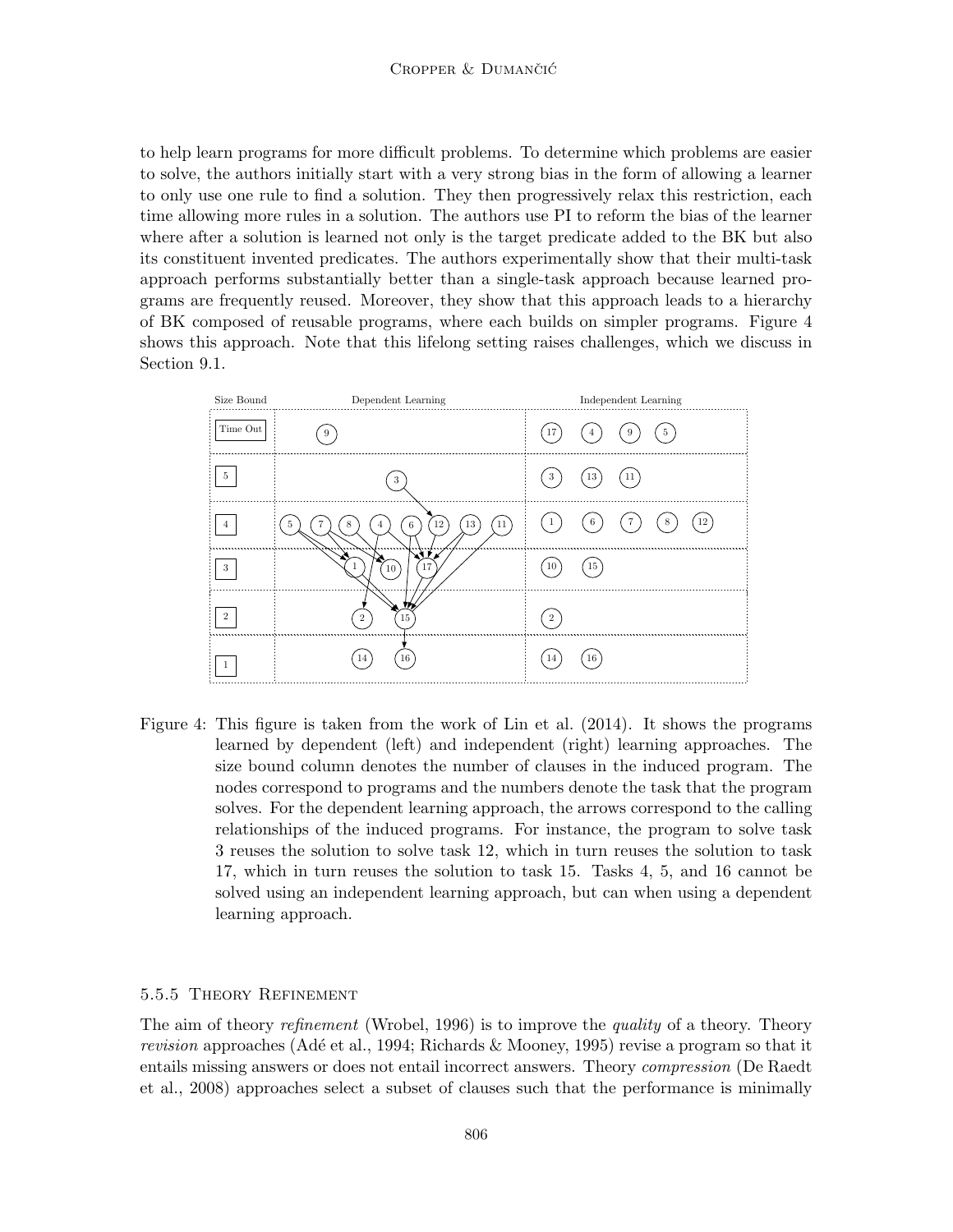affected with respect to certain examples. Theory *restructuring* changes the structure of a logic program to optimise its execution or its readability (Flach, 1993; Wrobel, 1996). We discuss two recent refinement approaches based on PI.

Auto-encoding logic programs. Auto-encoding logic programs  $(ALPs)$  (Dumančić et al., 2019) invent predicates by simultaneously learning a pair of logic programs: (i) an encoder that maps the examples given as interpretations to new interpretations defined entirely in terms of invented predicates<sup>35</sup>, and (ii) a *decoder* that reconstructs the original interpretations from the invented ones. The invented interpretations compress the given examples and invent useful predicates by capturing regularities in the data<sup>36</sup>. ALPs, therefore, change the representation of the problem. The most important implication of the approach is that the target programs are easier to express via the invented predicates. The authors experimentally show that learning from the representation invented by ALPs improves the learning performance of generative Markov logic networks (MLN) (Richardson & Domingos, 2006). Generative MLNs learn a (probabilistic) logic program that explains all predicates in an interpretation, not a single target predicate. The predicates invented by ALPs, therefore, aid the learning of all predicates in the BK.

Program refactoring. Knorf (Dumancic et al., 2021) pushes the idea of ALPs even further. After learning to solve user-supplied tasks in the lifelong learning setting, Knorf compresses the learnt program by removing redundancies in it. If the learnt program contains invented predicates, Knorf revises them and introduces new ones that would lead to a smaller program<sup>37</sup>. By doing so, Knorf optimises the representation of obtained knowledge. The refactored program is smaller in size and contains fewer redundant clauses. The authors experimentally demonstrate that refactoring improves learning performance in lifelong learning. More precisely, Metagol learns to solve more tasks when using the refactored BK, especially when BK is large. Moreover, the authors also demonstrate that Knorf substantially reduces the size of the BK program, reducing the number of literals in a program by 50% or more.

## 6. ILP Case Studies

We now describe in detail four ILP systems: Aleph (Srinivasan, 2001), TILDE (Blockeel & De Raedt, 1998), ASPAL (Corapi et al., 2011), and Metagol (Cropper & Muggleton, 2016). These systems are not necessarily the best, nor the most popular, but use considerably different techniques and are relatively simple to explain. Aleph is based on *inverse entailment* (Muggleton, 1995) and uses bottom clause construction to restrict the hypothesis space. Despite its age, Aleph is still one of the most popular systems. TILDE is a first-order generalisation of decision trees and uses information gain to divide and conquer the training examples. ASPAL is a meta-level system that uses an ASP solver to solve the ILP problem, which has influenced much subsequent work, notably ILASP. Finally, Metagol uses a Prolog

<sup>35.</sup> The head of every clause in the encoder invents a predicate.

<sup>36.</sup> Evaluating the usefulness of invented predicates via their ability to compress a theory goes back to some of the earliest work in ILP by the Duce system (Muggleton, 1987).

<sup>37.</sup> The idea of learning new predicates to restructure knowledge bases goes back at least to Flach (1993).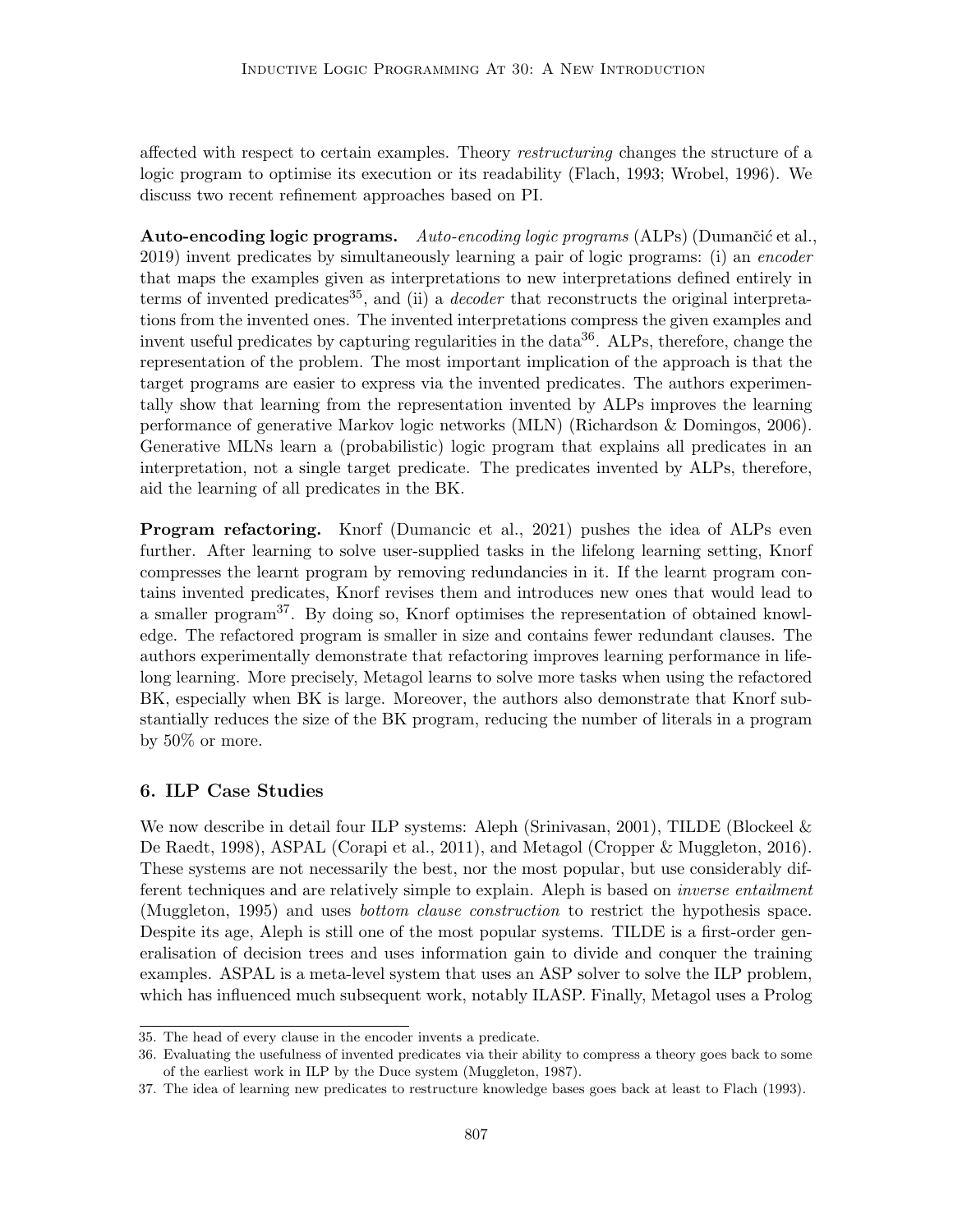meta-interpreter to construct a proof of a set of examples and extracts a program from the proof. We discuss these systems in turn.

# 6.1 Aleph

Progol (Muggleton, 1995) is arguably the most influential ILP system, having influenced many systems (Inoue, 2004; Srinivasan, 2001; Ray, 2009; Ahlgren & Yuen, 2013), which in turn have inspired many other systems (Katzouris et al., 2015, 2016; Schüller & Benz, 2018). Aleph is based on Progol. We discuss Aleph, rather than Progol, because the implementation, written in Prolog, is easier to use and the manual is more detailed.

## 6.1.1 Aleph Setting

The Aleph problem setting is:

# Given:

- A set of mode declarations M
- Background knowledge B in the form of a normal program
- Positive  $(E^+)$  and negative  $(E^-)$  examples represented as sets of ground facts

**Return:** A normal program hypothesis  $H$  such that:

- H is consistent with M
- $\rightarrow \forall e \in E^+$ ,  $H \cup B \models e$  (i.e. is complete)
- $\rightarrow \forall e \in E^-$ ,  $H \cup B \not\models e$  (i.e. is consistent)

Note that the examples can be different relations to generalise, i.e. they can have different predicate symbols.

## 6.1.2 Aleph Algorithm

Aleph starts with an empty hypothesis and uses the following set covering approach:

- 1. Select a positive example to generalise. If none exists, stop and return the current hypothesis; otherwise proceed to the next step.
- 2. Construct the most specific clause (the bottom clause) (Muggleton, 1995) that is consistent with the mode declarations (Section 4.4.1) and entails the example.
- 3. Search for a clause more general than the bottom clause and has the best score.
- 4. Add the clause to the hypothesis and remove all the positive examples covered by it. Return to step 1.

We discuss the basic approaches to steps 2 and 3.

## 6.1.3 Bottom Clause Construction (Step 2)

The purpose of constructing a bottom clause is to bound the search in step 3. The bottom clause is the most specific clause that entails the example to be generalised. In general, a bottom clause can have infinite cardinality. Therefore, Aleph uses mode declarations (Section 4.4.1) to restrict them. Describing how to construct bottom clauses is beyond the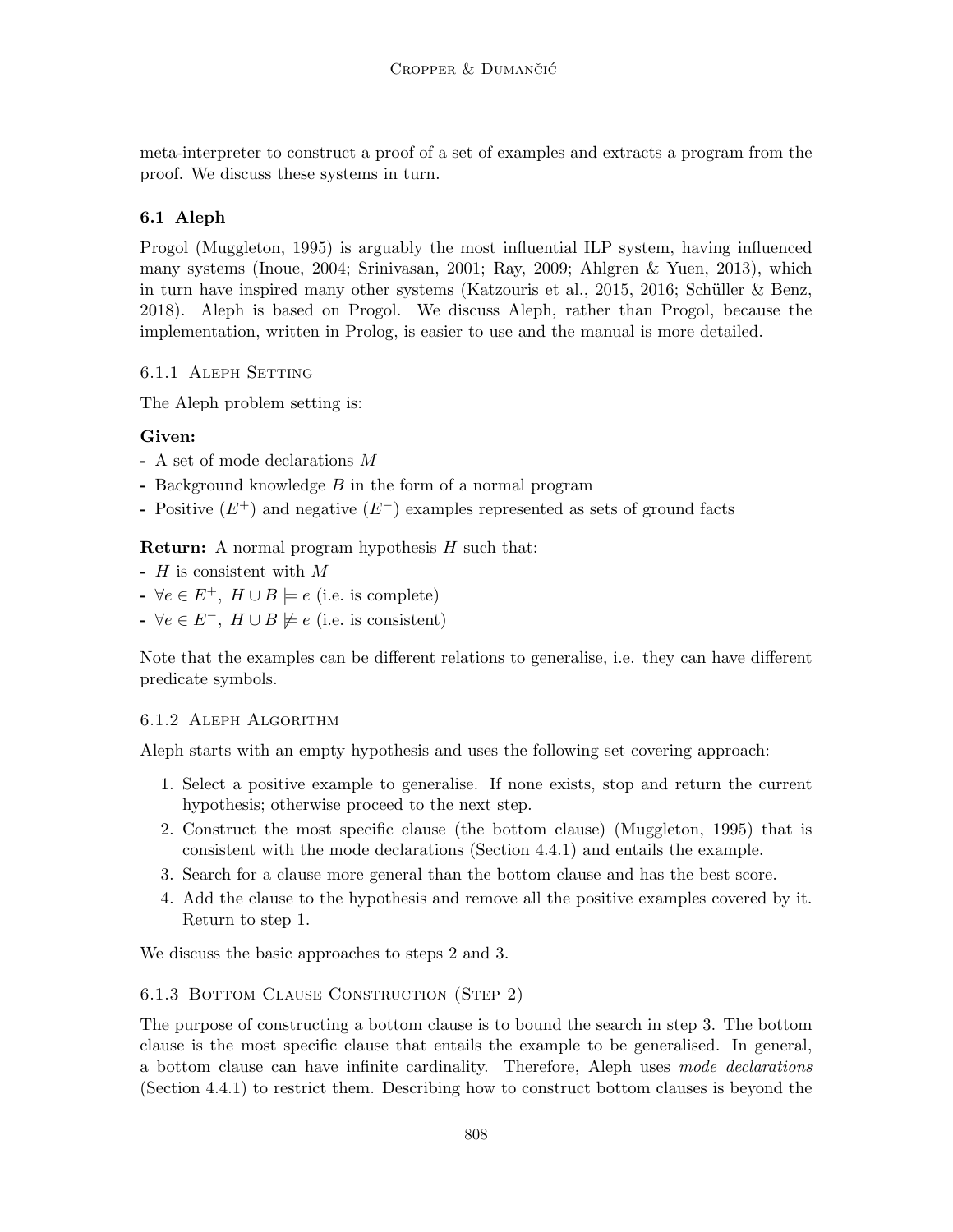scope of this paper. See the paper by Muggleton (1995) or the book of De Raedt (2008) for contrasting methods. Having constructed a bottom clause, Aleph can ignore any clauses that are not more general than it. In other words, Aleph only considers clauses that are generalisations of the bottom clause, which must all entail the example. We use the bottom clause definition provided by De Raedt (2008):

**Definition 4** (Bottom clause). Let  $H$  be a clausal hypothesis and  $C$  be a clause. Then the bottom clause  $\bot(C)$  is the most specific clause such that:

$$
H\cup\bot(C)\models C
$$

Example 7 (Bottom clause). To illustrate bottom clauses in Aleph, we use a modified example from De Raedt  $(2008)$ . Let M be the mode declarations:

$$
M = \left\{ \begin{array}{l} \text{ :- model}(*, \text{pos}(*\text{shape})). \\ \text{ :- modeb}(*, \text{red}(*\text{shape})). \\ \text{ :- modeb}(*, \text{blue}(*\text{shape})). \\ \text{ :- modeb}(*, \text{square}(*\text{shape})). \\ \text{ :- modeb}(*, \text{triangle}(*\text{shape})). \\ \text{ :- modeb}(*, \text{polygon}(*\text{shape})). \end{array} \right\}
$$

Let  $B$  be the BK:

$$
B = \left\{ \begin{array}{c} \text{red(s1).} \\ \text{blue(s2).} \\ \text{square(s1).} \\ \text{triangle(s2).} \\ \text{polygon(A):- rectangle(A).} \\ \text{rectangle(A):- square(A).} \end{array} \right\}
$$

red(s1).

Let  $e$  be the positive example  $pos(s1)$ . Then:

 $\bot$ (e) = pos(A):- red(A),square(A),rectangle(A),polygon(A).

This bottom clause contains the literal rectangle(A) because it is implied by square(A). The inclusion of rectangle(A) in turn implies the inclusion of polygon(A). Although blue and triangle appear in  $B$ , they are irrelevant to  $e$ , so do not appear in the bottom clause.

Any clause that is not more general than the bottom clause cannot entail e so can be ignored. For instance, we can ignore the clause  $pos(A)$ : - blue(A) because it is not more general than  $\perp(e)$ .

**Constant symbols.** Note that  $\bot(e)$  contains variables, rather than constant symbols, which would make the bottom clause even more specific. The reason is that the given mode declarations forbid constant symbols. Had modeb( $\star$ , polygon( $\sharp$ shape)) been given in M, then  $\perp(e)$  would also contain polygon(s1).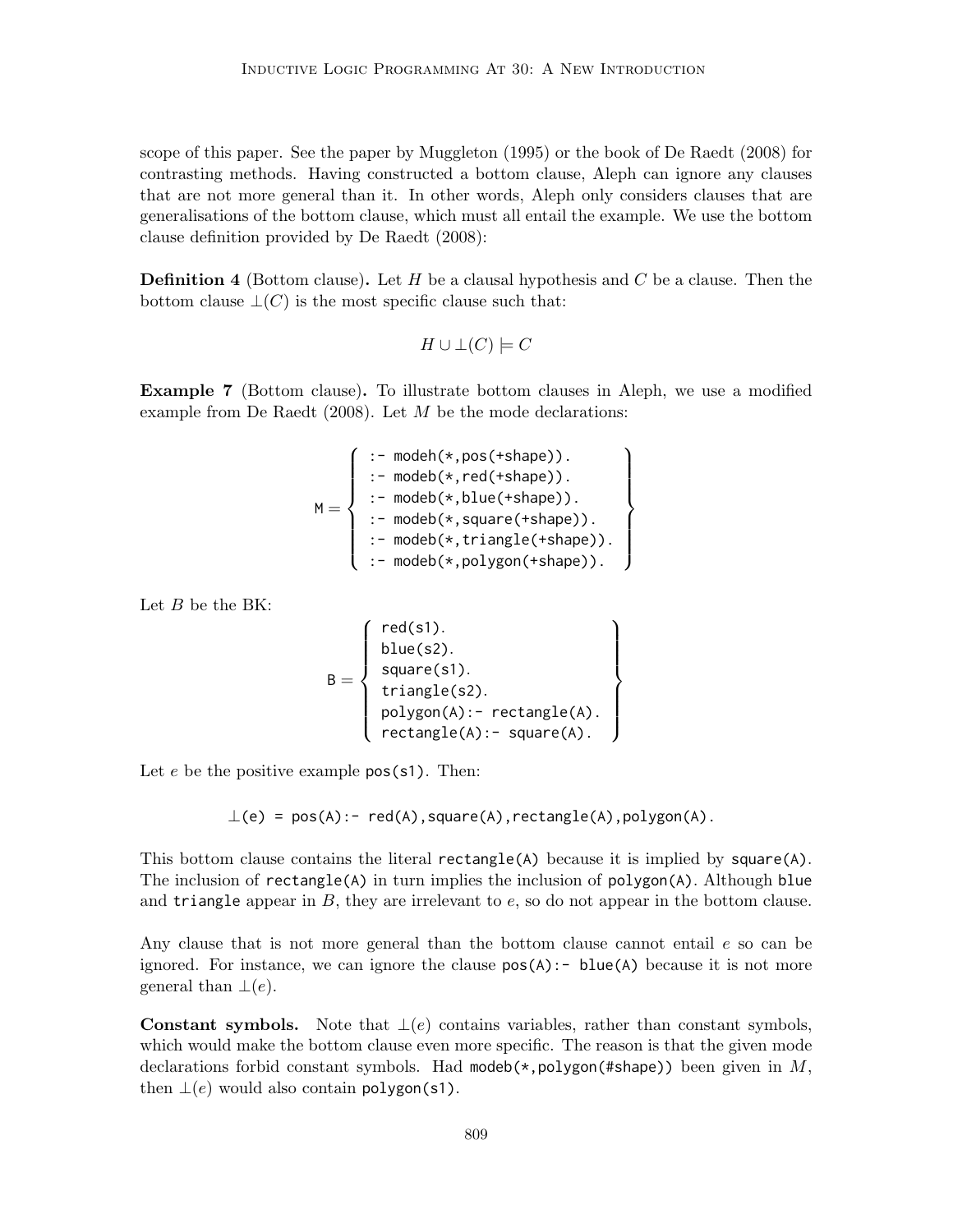### 6.1.4 Clause Search (Step 3)

Having constructed a bottom clause, Aleph searches for generalisations of it. The importance of constructing the bottom clause is that it bounds the search space from below (the bottom clause). Figure 5 illustrates the search space of Aleph when given the bottom clause  $\perp$ (e) from our previous shape example. Aleph performs a bounded breadth-first search to enumerate shorter clauses before longer ones, although a user can easily change the search strategy<sup>38</sup>. The search is bounded by several parameters, such as a maximum clause size and a maximum proof depth. In this scenario, Aleph starts with the most general generalisation of  $\bot$ (e), which is  $pos(A)$ , which simply says that everything is true. Aleph evaluates (assigns a score) to each clause in the search, i.e. each clause in the lattice. Aleph's default evaluation function is *coverage* defined as  $P-N$ , where P and N are the numbers of positive and negative examples respectively entailed by the clause<sup>39</sup>. Aleph then tries to specialise a clause by adding literals to the body of it, which it selects from the bottom clause or by instantiating variables. Each specialisation of a clause is called a refinement. Properties of refinement operators (Shapiro, 1983) are well-studied in ILP (Nienhuys-Cheng & Wolf, 1997; De Raedt, 2008), but are beyond the scope of this paper. The key thing to understand is that Aleph's search is bounded from above (the most general clause) and below (the most specific clause). Having found the best clause, Aleph adds it to the hypothesis, removes all the positive examples covered by the new hypothesis, and returns to Step 1. Describing the full clause search mechanism and how the score is computed is beyond the scope of this work, so we refer to the reader to the Progol tutorial by Muggleton and Firth (2001) for a more detailed introduction.

### 6.1.5 Discussion

Advantages. Aleph is one of the most popular ILP systems because (i) it has a stable and easily available implementation with many options, and (ii) it has good empirical performance. Moreover, it is a single Prolog file, which makes it easy to download and use40. Because it uses a bottom clause to bound the search, Aleph is also efficient at identifying relevant constant symbols that may appear in a hypothesis, which is not the case for pure top-down approaches<sup>41</sup>. Aleph also supports many other features, such as numerical reasoning, inducing constraints, and allowing user-supplied cost functions.

Disadvantages. Because it is based on inverse entailment, and only learns a single clause at a time, Aleph struggles to learn recursive programs and optimal programs and does not support PI. Aleph also uses many parameters, such as parameters that change the search strategy when generalising a bottom clause (step 3) and parameters that change the structure of learnable programs (such as limiting the number of literals in the bottom clause). These parameters can greatly influence learning performance. Even for experts, it is non-trivial to find a suitable set of parameters for a problem.

<sup>38.</sup> Progol, by contrast, uses an A\* search (Muggleton, 1995).

<sup>39.</sup> Aleph comes with 13 evaluation functions, such as entropy and compression.

<sup>40.</sup> Courtesy of Fabrizio Riguzzi and Paolo Niccolò Giubelli, Aleph is now available as a SWIPL package at https://www.swi-prolog.org/pack/list?p=aleph

<sup>41.</sup> As the Aleph manual states, "the bottom clause is really useful to introduce constants (these are obtained from the seed example".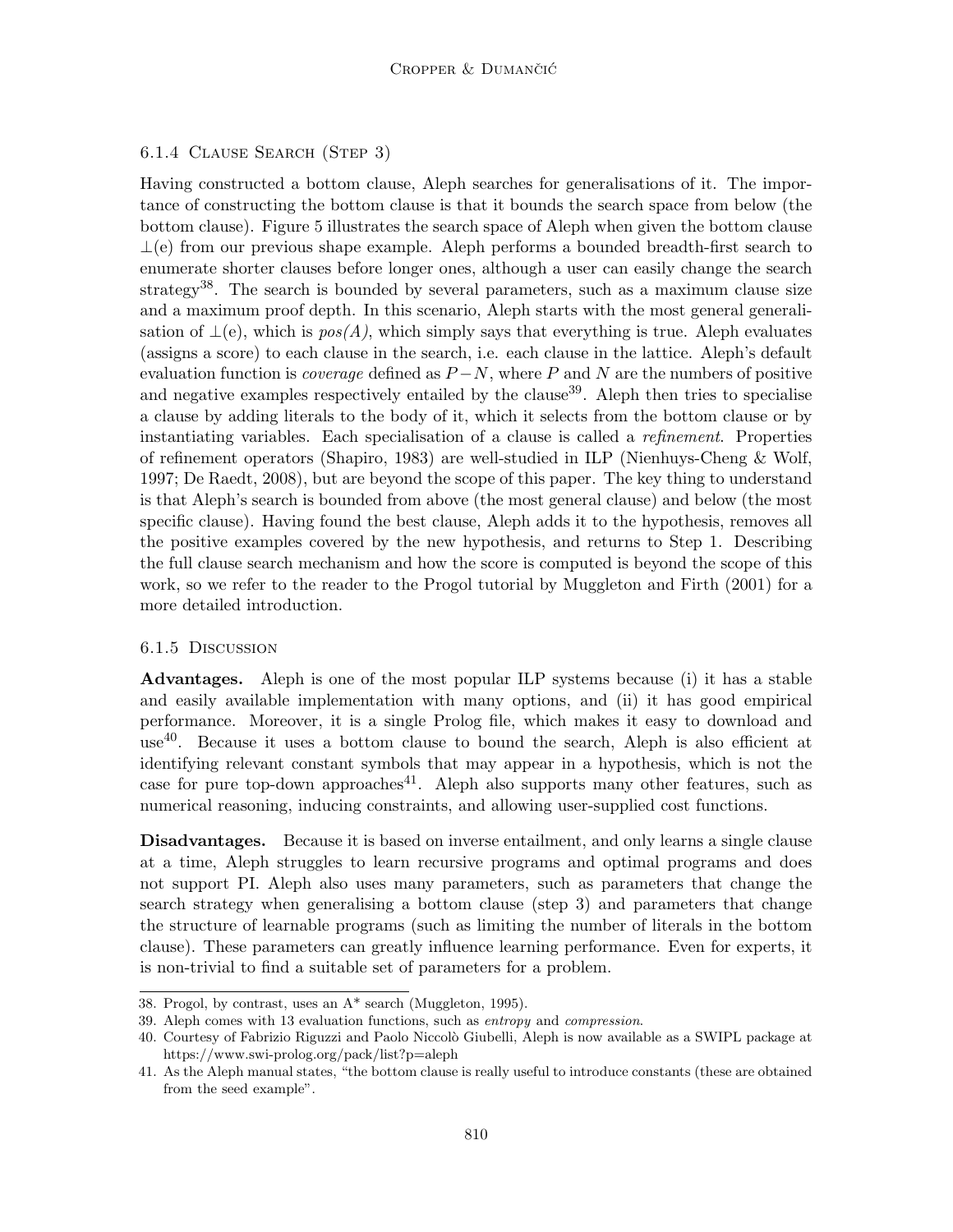

Figure 5: Aleph bounds the hypothesis space from above (the most general hypothesis) and below (the most specific hypothesis). Aleph starts the search from the most general hypothesis and specialises it (by adding literals from the bottom clause) until it finds the best hypothesis.

#### 6.2 TILDE

TILDE (Blockeel & De Raedt, 1998) is a first-order generalisation of decision trees, and specifically the C4.5 (Quinlan, 1993) learning algorithm. TILDE learns from interpretations, instead of entailment as Aleph, and is an instance of top-down methodology.

The learning setup of TILDE is different from other ILP systems in the sense that it closely mimics the standard classification setup from machine learning. That is, TILDE learns a program that assigns a class to an example (an interpretation). Assigning a class is done by checking which class an example entails, given the program and background knowledge. Class assignment is indicated as a special literal of the form  $class(c)$ , where c comes from a set of classes C. For instance, if a classifier differentiates between cats and dog then  $C = \{cat, dog\}.$ 

#### 6.2.1 TILDE SETTING

The TILDE problem setting is:

#### Given:

- A set of classes C
- A set of mode declarations
- $-$  A set of examples  $E$  (a set of interpretations)
- BK in the form of a definite program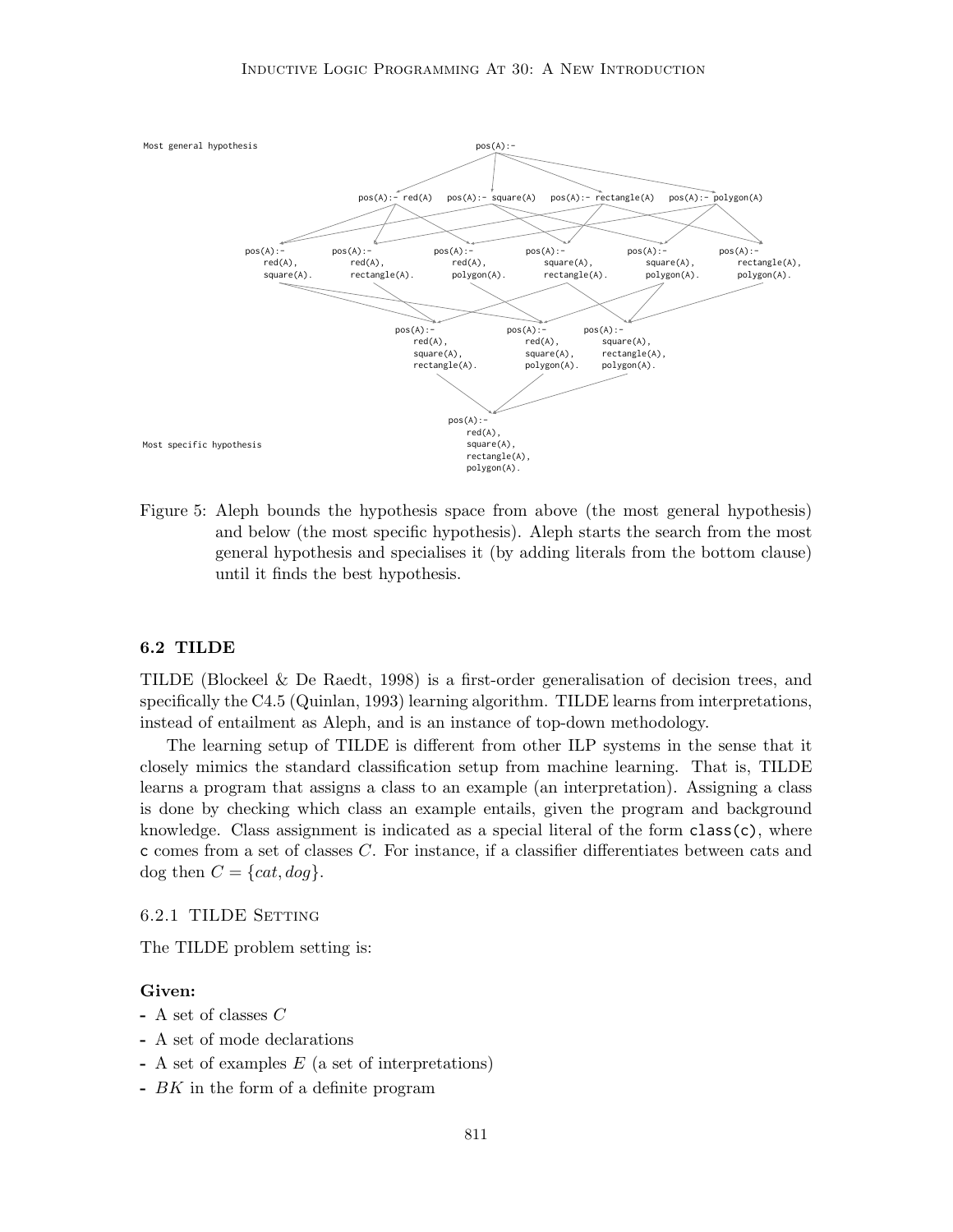**Return:** A (normal) logic program hypothesis  $H$  such that:

- $\prec \forall e \in E, H \wedge BK \wedge e \models class(c), c \in C$ , where c is the class of the example e
- $\forall e \in E, H \wedge BK \wedge e \not\models class(c'), c' \in C \{c\}$

#### 6.2.2 TILDE Algorithm

TILDE behaves almost the same as C4.5 limited to binary attributes, meaning that it uses the same heuristics and pruning techniques. What TILDE does differently is the generation of candidates splits. Whereas C4.5 generates candidates as attribute-value pairs (or value inequalities in case of continuous attributes), TILDE uses conjunctions of literals. The conjunctions are explored gradually from the most general to the most specific ones, where  $\theta$ -subsumption (Section 2) is used as an ordering.

To find a hypothesis, TILDE employs a divide-and-conquer strategy recursively repeating the following steps:

- if all examples belong to the same class, create a leaf predicting that class
- for each candidate conjunction  $\text{conj}$ , find the normalised information gain when splitting on *conj* 
	- if no candidate provides information gain, turn the previous node into a leaf predicting the majority class
- create a decision node n that splits on the candidate conjunction with the highest information gain
- Recursively split on the subsets of data obtained by the splits and add those nodes as children of n

**Example 8** (Machine repair example (Blockeel & De Raedt, 1998)). To illustrate TILDE's learning procedure, consider the following example. Each example is an interpretation (a set of facts) and it describes (i) a machine with parts that are worn out, and (ii) an action an engineer should perform: fix the machine, send it back to the manufacturer, or nothing if the machine is ok. These actions are the classes to predict.

$$
E = \left\{ \begin{array}{ll} \text{E1: } \{ \text{worm(gear)}.\ \text{worm(chain)}.\ \text{class(fix)}. \} \\ \text{E2: } \{ \text{worm(engine)}.\ \text{worm(chain)}.\ \text{class(sendback)}. \} \\ \text{E3: } \{ \text{worm(wheel)}.\ \text{class(sendback)}. \} \\ \text{E4: } \{ \text{class(ok)}. \} \end{array} \right\}
$$

Background knowledge contains information which parts are replaceable and which are not:

$$
B = \left\{ \begin{array}{c} \text{replaceable(gear).} \\ \text{replaceable(chain).} \\ \text{irreplaceable(engine).} \\ \text{irreplaceable(wheel).} \end{array} \right\}
$$

Like any top-down approach, TILDE starts with the most general program; in this case, the initial program assigns the majority class to all examples. TILDE then gradually refines the program (specialises it) until satisfactory performance is reached. To refine the program,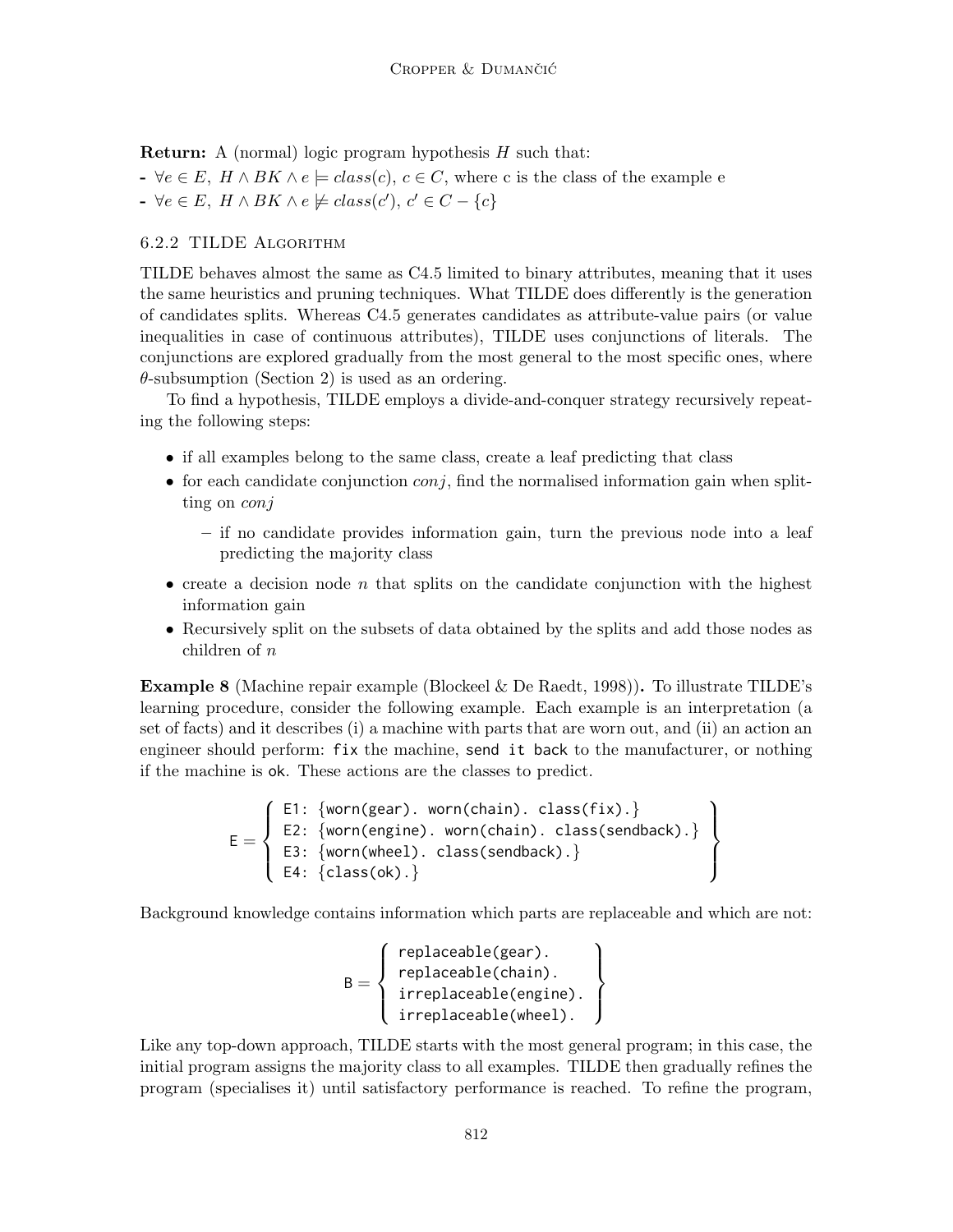TILDE uses mode declarations. Due to the top-down nature of TILDE, it is more natural to understand modes as conjunctions that can be added to a current clause. This interpretation does not conflict the explanation given in Section 4.4. TILDE interprets an *input* argument as bounding to a variable that already exists in the current clause; this is identical to stating that the argument needs to be instantiated when literal is called as it will be instantiated by the existing literal that introduces that variable. Similarly, in TILDE, an output argument introduces a new variable; this variable will be instantiated after the literal is called.

Assume the mode declarations:

```
modeb(*,replaceable(+X)).
modeb(*,irreplaceable(+X)).
model(*,worm(+X)).
```
Each mode declaration forms a candidate split:

```
worn(X).
replaceable(X).
irreplaceable(X).
```
Computing the information gain for all of the candidate splits (as with propositional C4.5), the conjunction worn(X) results in the highest gain and is set as the root of the tree. For details about the C4.5 and information gain, we refer the reader to the excellent machine learning book by Mitchell (1997).

TILDE proceeds by recursively repeating the same procedure over both outcomes of the test: when  $word(X)$  is true and false. When the root test fails, the dataset contains a single example (E4); TILDE forms a branch by creating the leaf predicting the class ok. When the root test succeeds, not all examples (E1, E2, E3) belong to the same class. TILDE thus refines the root node further:

| $word(X)$ , worn $(X)$ .        | $word(X)$ , worn $(Y)$ . |                                |
|---------------------------------|--------------------------|--------------------------------|
| $word(X)$ , replaceable $(X)$ . |                          | $worn(X)$ , replaceable(Y).    |
| $worm(X)$ , irreplaceable $(X)$ |                          | $worm(X)$ , $irreplaceable(Y)$ |

The candidate refinement worn $(X)$ , irreplaceable $(X)$  perfectly divides the remaining examples and thus  $irreplaceable(X)$  is added as the subsequent test. All examples are classified correctly, and thus the learning stops.

The final TILDE tree is (illustrated in Figure 6):

```
class(sendback):- worn(X),irreplaceable(X),!.
class(fix):=worm(X),!.
class(ok).
```
Note the usage of the cut (!) operator, which is essential to ensure that only one branch of the decision tree holds for each example.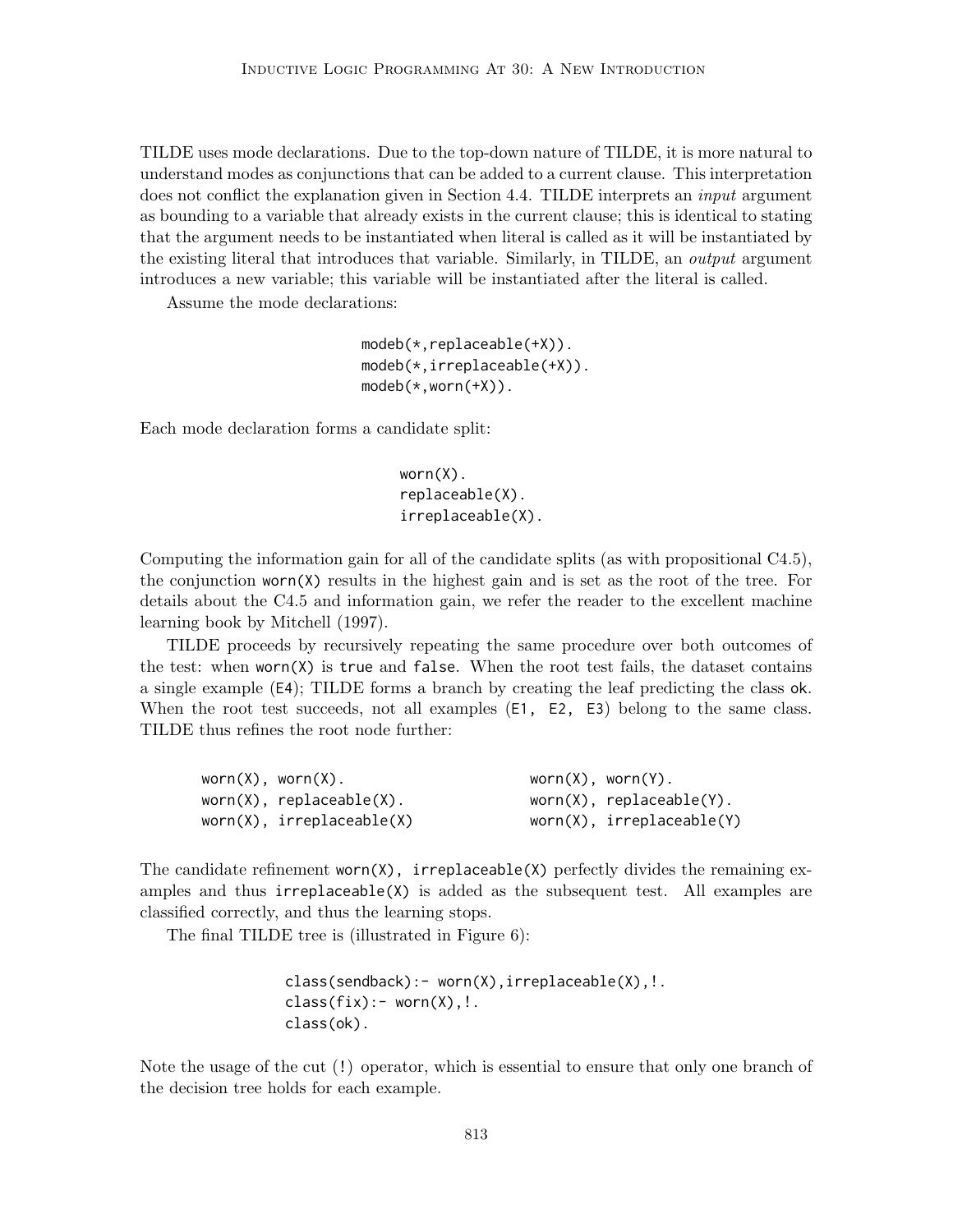

Figure 6: TILDE learns tree-shaped (normal) programs. Clauses in the program correspond to paths along the tree.

#### 6.2.3 Discussion

Advantages. An interesting aspect of TILDE is that it learns normal logic programs (which include negation) instead of definite logic programs. Another advantage of TILDE is that, compared to other ILP systems, it supports both categorical and numerical data. Indeed, TILDE is an exception among ILP systems, which usually struggle to handle numerical data. At any refinement step, TILDE can add a literal of the form  $\langle (X, V) \rangle$ , or equivalently  $X \leq V$  with V being a value. TILDE's stepwise refinement keeps the number of inequality tests tractable.

Disadvantages. Although TILDE learns normal programs, it requires them to be in the shape of a tree and does not support recursion. Furthermore, TILDE inherits the limitations of top-down systems, such as generating many needless candidates. Another weakness of TILDE is the need for lookahead. Lookahead is needed when a single literal is useful only in a conjunction with another literal. Consider, for instance, that the machine repair scenario has a relation number of components and the target rule that a machine needs to be fixed when a part consisting of more than three parts is worn out:

 $class(fix):=worm(X)$ , number\_of\_components(X,Y),  $Y > 3$ .

To find this clause, TILDE would first refine the clause:

$$
class(fix):=worm(X).
$$

into:

$$
class(fix):=worm(X), number_of_{components(X,Y)}.
$$

However, this candidate clause would be rejected as it yields no information gain (every example covered by the first clause is also covered by the second clause). The introduction of a literal with the number of components predicate is only helpful if it is introduced together with the inequality related to the second argument of the literal. Informing TILDE about this dependency is known as lookahead.

#### 6.3 ASPAL

ASPAL (Corapi et al., 2011) was one of the first meta-level ILP systems, which directly influenced other ILP systems, notably ILASP. ASPAL builds on TAL (Corapi et al., 2010),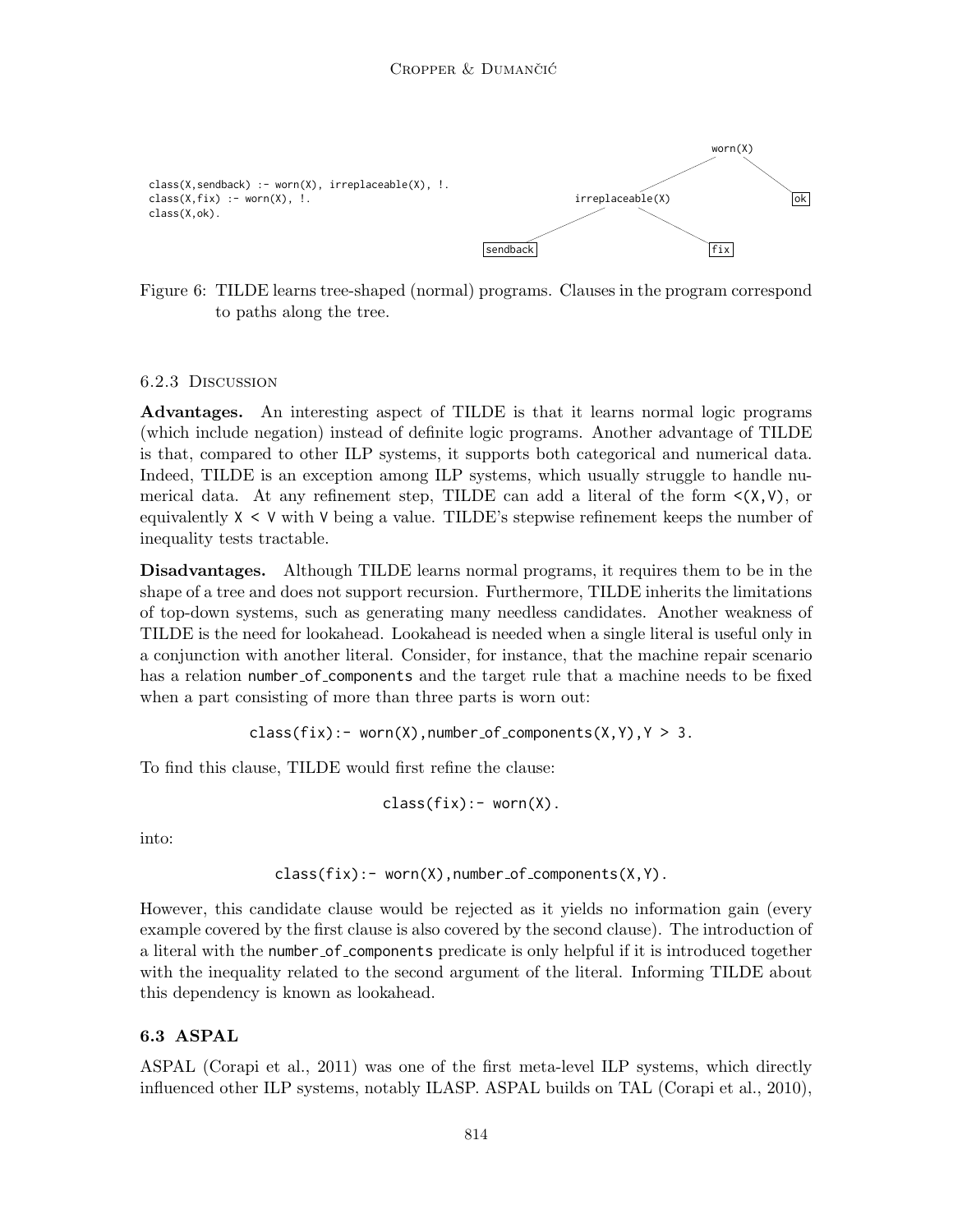but is simpler to explain<sup>42</sup>. Indeed, ASPAL is one of the simplest ILP systems to explain. It uses the mode declarations to build every possible clause that could be in a hypothesis. It adds a flag to each clause indicating whether the clause should be in a hypothesis. It then formulates the problem of deciding which flags to turn on as an ASP problem.

6.3.1 ASPAL SETTING

The ASPAL problem setting is:

### Given:

- A set of mode declarations M
- B in the form of a normal program
- $-E^+$  positive examples represented as a set of facts
- E<sup>−</sup> negative examples represented as a set of facts
- A penalty function  $\gamma$

**Return:** A normal program hypothesis  $H$  such that:

- H is consistent with M
- $\forall e \in E^+$ ,  $H \cup B \models e$  (i.e. is complete)
- $\rightarrow \forall e \in E^-$ ,  $H \cup B \not\models e$  (i.e. is consistent)
- The penalty function  $\gamma$  is minimal

### 6.3.2 ASPAL Algorithm

ASPAL encodes an ILP problem as a meta-level ASP program. The answer sets of this meta-level program are solutions to the ILP problem. The ASPAL algorithm is one of the simplest in ILP:

- 1. Generate all possible rules consistent with the given mode declarations. Assign each rule a unique identifier and add that as an abducible (guessable) atom in each rule.
- 2. Use an ASP solver to find a minimal subset of the rules (by formulating the problem as an ASP optimization problem).

Step 1 is a little more involved, and we explain why below. Also, similar to Aleph, ASPAL has several input parameters that constrain the size of the hypothesis space, such as the maximum number of body literals and the maximum number of clauses. Step 2 uses an ASP optimisation statement to learn a program with a minimal penalty.

### 6.3.3 ASPAL Example

Example 9 (ASPAL). To illustrate ASPAL, we slightly modify the example from Corapi et al. (2011). We also ignore the penalty statement. ASPAL is given as input B,  $E^+$ ,  $E^-$ ,

<sup>42.</sup> A key difference is that TAL is implemented in Prolog and uses list structure to iteratively build rules. By contrast, using list-like structure in ASP is inefficient and often impossible as the solver completely grounds the program before solving it.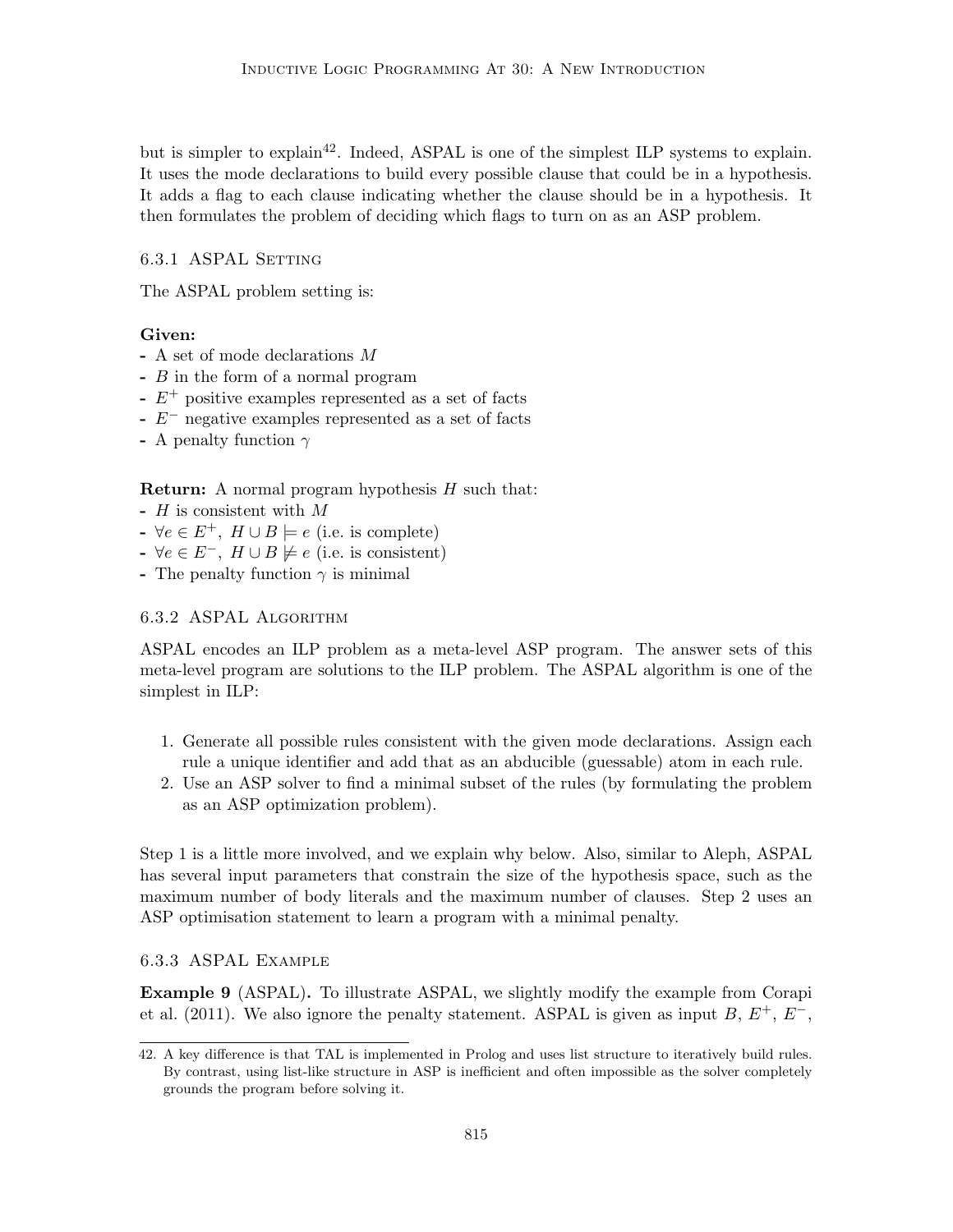and M:

$$
E^{+} = \left\{ \begin{array}{c} \text{bird(alice).} \\ \text{bird(betty).} \\ \text{can(alice, fly).} \\ \text{can(betty, swim).} \\ \text{ability(fly).} \\ \text{ability(swim).} \end{array} \right\}
$$

$$
E^{+} = \left\{ \begin{array}{c} \text{penguin(betty).} \\ \text{penguin(betty).} \end{array} \right\} E^{-} = \left\{ \begin{array}{c} \text{penguin(alice).} \\ \text{penguin(betty).} \end{array} \right\}
$$

$$
M = \left\{ \begin{array}{c} \text{model}(1, \text{penguin(bird)).} \\ \text{model}(1, \text{bird(bird)).} \\ \text{modeb(*, not can(bbird, #ability))} \end{array} \right\}
$$

Given these modes<sup>43</sup>, the possible rules are:

```
penguin(X):- bird(X).
penguin(X):- bird(X), not can(X, fly).
penguin(X):- bird(X), not can(X, swim).
penguin(X): bird(X), not can(X, swim), not can(X, fly).
```
ASPAL generates skeleton rules which replace constants with variables and adds an extra literal to each rule as an abducible literal:

```
penguin(X):- bird(X), rule(r1).
penguin(X): bird(X), not can(X,C1), rule(r2,C1).
penguin(X): bird(X), not can(X,C1), not can(X,C2), rule(r3,C1,C2).
```
ASPAL forms a meta-level ASP program from these rules that is passed to an ASP solver:

```
bird(alice).
bird(betty).
can(alice,fly).
can(betty,swim).
ability(fly).
ability(swim).
penguin(X):= bird(X), rule(r1).penguin(X): bird(X), not can(X,C1), rule(r2,C1).
penguin(X):- bird(X), not can(X,C1), not can(X,C2), rule(r3,C1,C2).
0 \{rule(r1),rule(r2,fly),rule(r2,swin),rule(r3,fly,swim)\}4.
goal : - penguin(betty), not penguin(alice).
: - not goal.
```
The key statement in this meta-level program is:

 $0 \{rule(r1),rule(r2,fly),rule(r2,swin),rule(r3,fly,swim)\}$ 4.

<sup>43.</sup> Note that 'notcan' is used in the original ASPAL paper but we think this usage is a typo.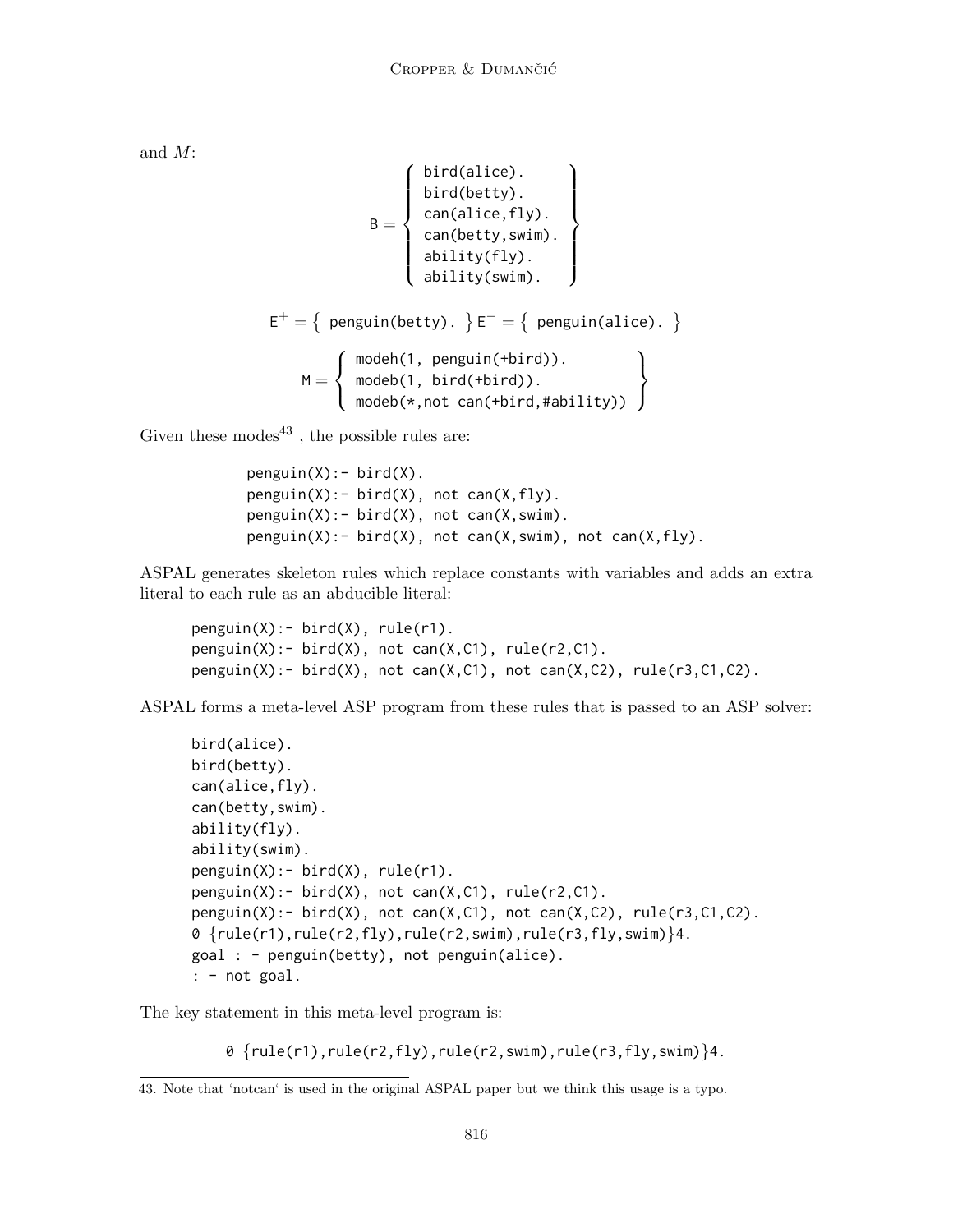This statement is a choice rule, which states none or at most four of the literals  $\{\text{rule}(r1),\}$ rule(r2,fly), rule(r2,swim), rule(r3,fly,swim)} could be true. The job of the ASP solver is to determine which of those literals should be true (formulated as an ASP optimization problem), which corresponds to an answer set for this program:

$$
rule(r2, c(fly)).
$$

Which is translated to a program:

 $penguin(A):$ - not can $(A, fly)$ .

### 6.3.4 Discussion

Advantages. A major advantage of ASPAL is its sheer simplicity, which has inspired other approaches, notably ILASP. It also learns optimal programs by employing ASP optimisation constraints.

Disadvantages. The main limitation of ASPAL is scalability. It precomputes every possible rule in a hypothesis, which is infeasible on all but trivial problems. For instance, when learning game rules from observations (Cropper et al., 2020b), ASPAL performs poorly for this reason.

### 6.4 Metagol

An *interpreter* is a program that evaluates (interprets) programs. A *meta-interpreter* is an interpreter written in the same language that it evaluates. Metagol (Muggleton et al., 2015; Cropper & Muggleton, 2016; Cropper et al., 2020) is a form of ILP based on a Prolog meta-interpreter.

### 6.4.1 Metagol Setting

The Metagol problem setting is:

### Given:

- A set of metarules M
- B in the form of a normal program
- $-E^+$  positive examples represented as a set of facts
- E<sup>−</sup> negative examples represented as a set of facts

### **Return:** A definite program hypothesis  $H$  such that:

- $\rightarrow \forall e \in E^+, H \cup B \models e$  (i.e. is complete)
- $\rightarrow \forall e \in E^-$ ,  $H \cup B \not\models e$  (i.e. is consistent)
- $\forall h \in H$ ,  $\exists m \in M$  such that  $h = m\theta$ , where  $\theta$  is a substitution that grounds all the existentially quantified variables in m

The last condition ensures that a hypothesis is an instance of the given metarules. It is this condition that enforces the strong inductive bias in Metagol.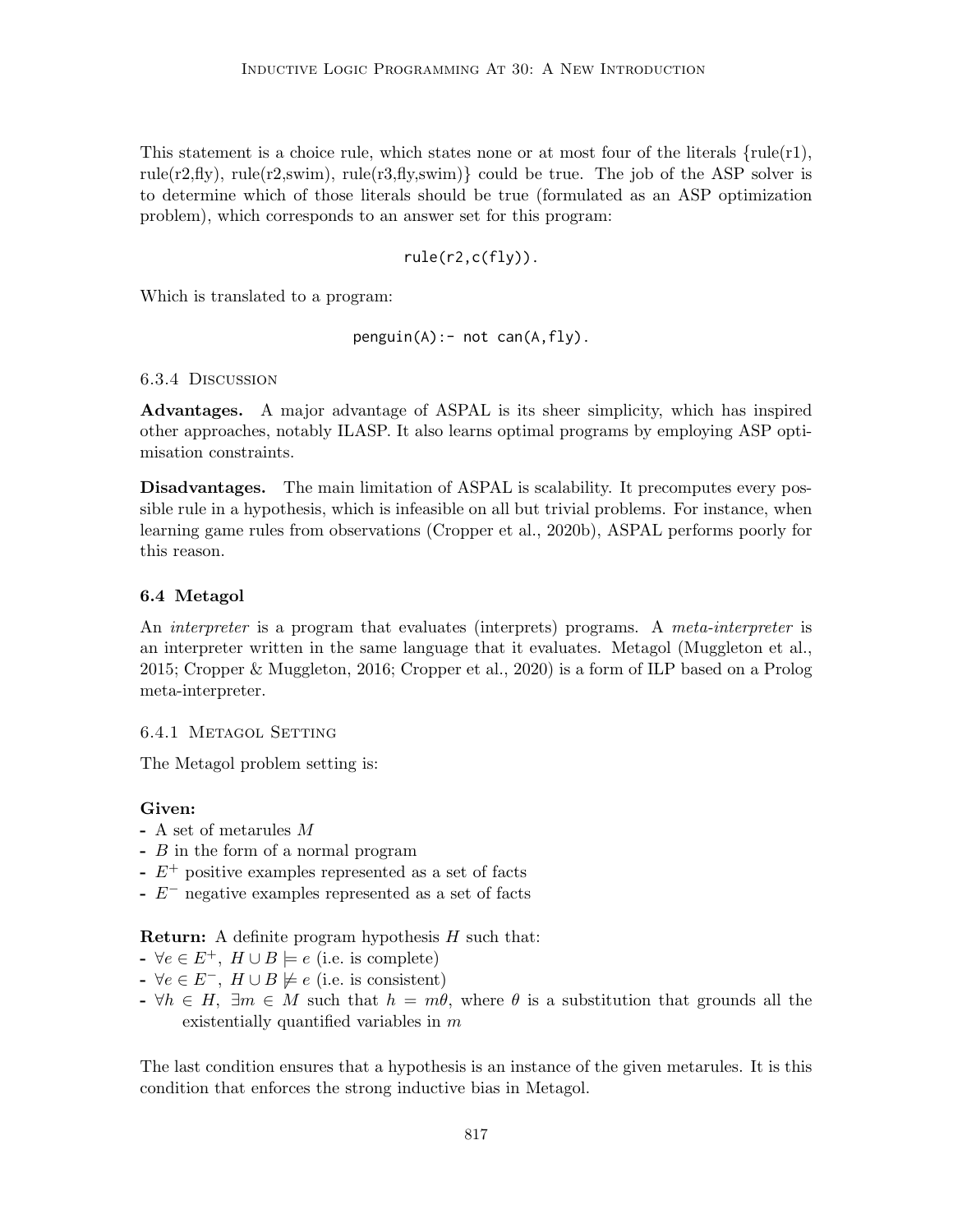## 6.4.2 Metagol Algorithm

Metagol uses the following procedure to find a hypothesis:

- 1. Select a positive example (an atom) to generalise. If one exists, proceed to step 2. If none exists, test the hypothesis on the negative examples. If the hypothesis does not entail any negative example stop and return the hypothesis; otherwise backtrack to a choice point at step 2 and continue.
- 2. Try to prove the atom by:
	- (a) using given BK or an already induced clause
	- (b) unifying the atom with the head of a metarule (Section 4.4.2), binding the variables in a metarule to symbols in the predicate and constant signatures, saving the substitutions, and then proving the body of the metarule through metainterpretation (by treating the body atoms as examples and applying step 2 to them)

In other words, Metagol induces a logic program by constructing a proof of the positive examples. It uses metarules to guide the proof search. After proving all the examples, Metagol checks the consistency of the hypothesis against the negative examples. If the program is inconsistent, Metagol backtracks to explore different proofs (hypotheses).

Metarules. Metarules are fundamental to Metagol. For instance, the *chain* metarule is  $P(A,B)$ : -  $Q(A,C)$ ,  $R(C,B)$ . The letters P, Q, and R denote second-order variables. Metagol internally represents metarules as Prolog atoms of the form metarule (Name, Subs, Head, Body). Here Name denotes the metarule name, Subs is a list of variables that Metagol should find substitutions for, and Head and Body are list representations of a clause. For example, the internal representation of the *chain* metarule is metarule(chain,  $[P,Q,R]$ ,  $[P,A,B]$ ,  $[Q,A,C]$ ,  $[R,C,B]$ ). Metagol represents substitutions, which we will call metasubs, as atoms of the form sub(Name, Subs), where Name is the name of the metarule and Subs is a list of substitutions. For instance, binding the variables P, Q, and R with second, tail, and head respectively in the chain metarule leads to the metasub sub(chain,[second,tail,head]) and the clause  $second(A, B) : - tail(A, C)$ , head(C,B).

Optimality. To learn optimal programs, Metagol enforces a bound on the program size (the number of metasubs). Metagol uses iterative deepening to search for hypotheses. At depth  $d = 1$  Metagol is allowed to induce at most one clause, i.e. use at most one metasub. If such a hypothesis exists, Metagol returns it. Otherwise, Metagol continues to the next iteration  $d + 1$ . At each iteration d, Metagol introduces  $d - 1$  new predicate symbols and is allowed to use  $d$  clauses. New predicates symbols are formed by taking the name of the task and adding underscores and numbers. For example, if the task is f and the depth is 4 then Metagol will add the predicate symbols f<sub>-1</sub>, f<sub>-2</sub>, and f<sub>-3</sub> to the predicate signature.

## 6.4.3 Metagol Example

Example 10 (Kinship example). To illustrate Metagol, suppose you have the following BK: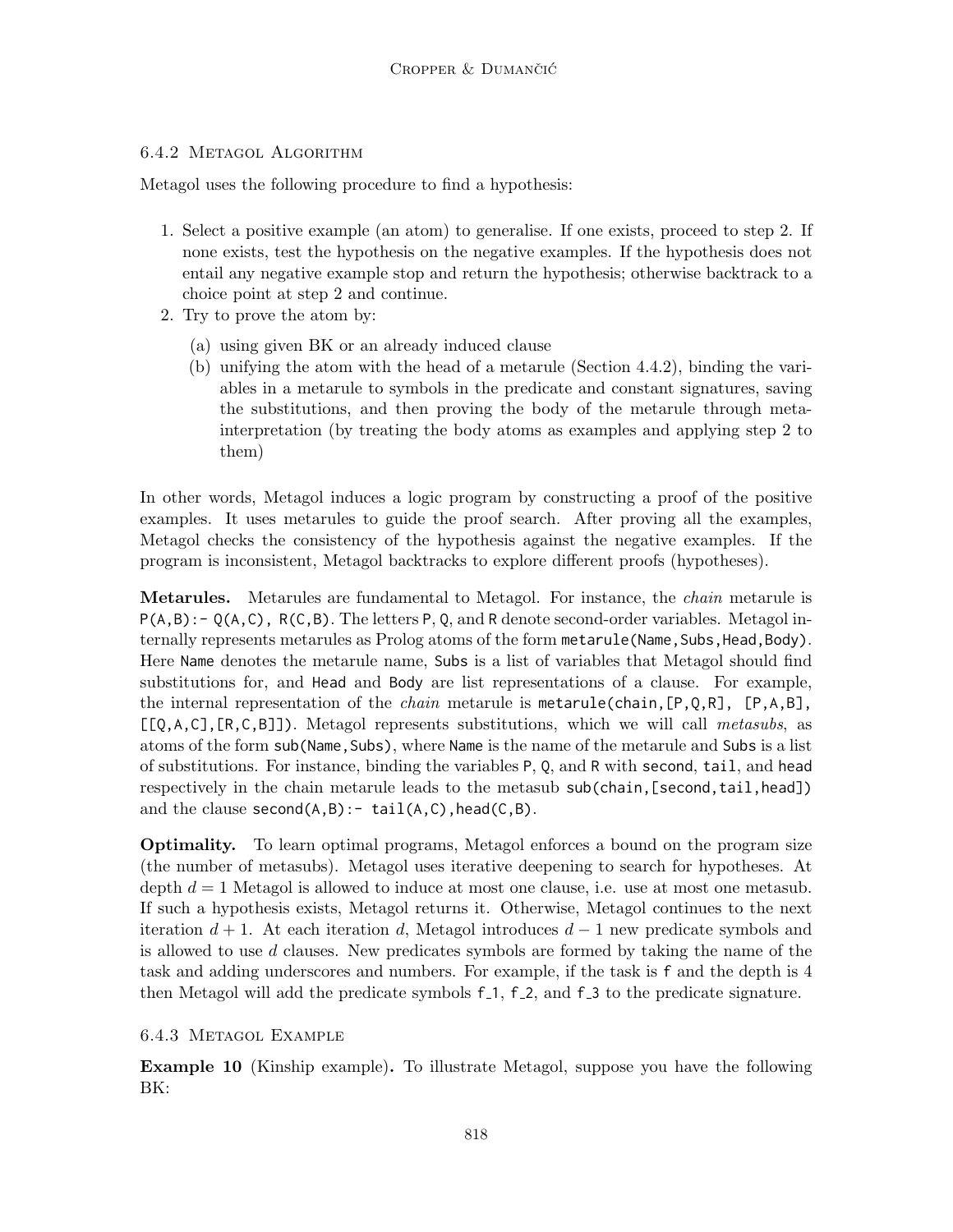$B =$  $\sqrt{ }$  $\int$  $\overline{\mathcal{L}}$ mother(ann,amy). mother(ann,andy). mother(amy,amelia). mother(amy,bob). mother(linda,gavin). father(steve,amy). father(steve,andy). father(andy,spongebob). father(gavin,amelia).  $\mathcal{L}$  $\overline{\mathcal{L}}$  $\int$ 

And the following metarules represented in Prolog:

metarule(ident,[P,Q], [P,A,B], [[Q,A,B]]). metarule(chain,[P,Q,R], [P,A,B], [[Q,A,C],[R,C,B]]).

We can call Metagol with a lists of positive  $(E^+)$  and negative  $(E^-)$  examples:

$$
E^{+} = \left\{\begin{array}{l}\text{grandparent(ann, amelia).}\\\text{grandparent(steve, amelia).}\\\text{grandparent(steve, spongebob).}\\\text{grandparent(linda, amelia).}\end{array}\right\} E^{-} = \left\{\begin{array}{l}\text{grandparent(amy, amelia).}\\\end{array}\right\}
$$

In Step 1, Metagol selects an example to generalise. Suppose Metagol selects grandparent(ann,amelia). In Step 2a, Metagol tries to prove this atom using the BK or an already induced clause. Since grandparent is not part of the BK and Metagol has not yet induced any clauses, this step fails. In Step 2b, Metagol tries to prove this atom using a metarule. Metagol can, for instance, unify the atom with the head of the *ident* metarule to form the clause:

grandparent(ann,amelia):- Q(ann,amelia).

Metagol saves a metasub for this clause:

sub(indent,[grandparent,Q])

The symbol Q in this metasub is still a variable. Metagol recursively tries to prove the atom Q(ann,amelia). Since there is no Q such that Q(ann,amelia) is true, this step fails. Because the *ident* metarule failed, Metagol removes the metasub and backtracks to try a different metarule. Metagol unifies the atom with the *chain* metarule to form the clause:

grandparent(ann,amelia):- Q(ann,C),R(C,amelia).

Metagol saves a metasub for this clause:

sub(chain,[grandparent,Q,R])

Metagol recursively tries to prove the atoms  $Q(\text{ann}, C)$  and  $R(C, \text{amelia})$ . Suppose the recursive call to prove  $Q(\text{ann},C)$  succeeds by substituting Q with mother to form the atom mother(ann,amy). This substitution binds Q to mother and C to amy which is propagated to the other atom which now becomes R(amy, amelia). Metagol also proves this second atom by substituting R with mother to form the atom mother(amy, amelia). The proof is now complete and the metasub is: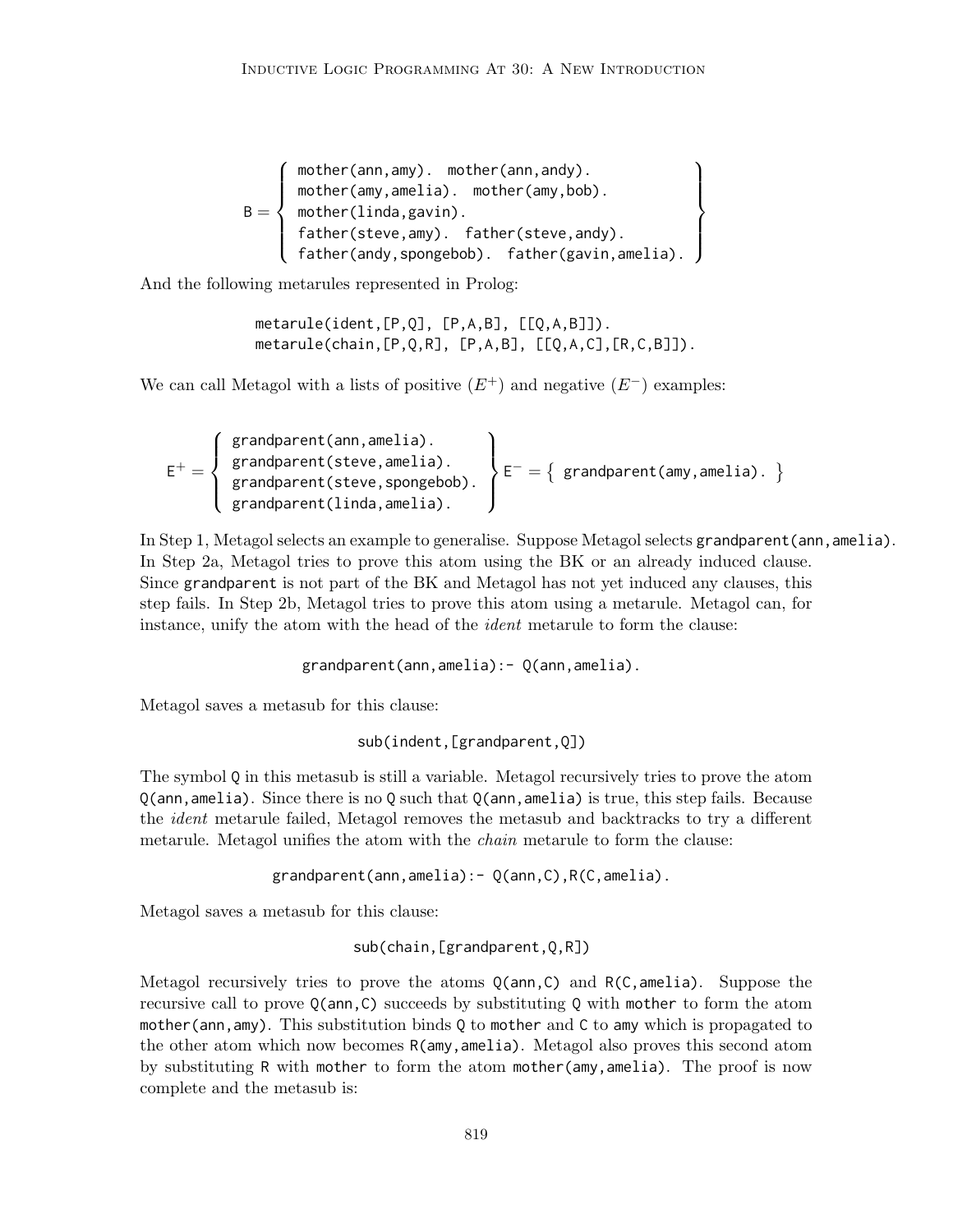sub(chain, [grandparent, mother, mother])

This metasub means that Metagol has induced the clause:

 $grandparent(A,B):$ - mother(A,C), mother(C,B).

After proving the example, Metagol moves to Step 1 and picks another example to generalise. Suppose it picks the example grandparent(steve, amelia). In Step 2a, Metagol tries to prove this atom using the BK, which again fails, so tries to prove this atom using an already induced clause, which also fails. Therefore, Metagol tries to prove this atom using a metarule. Metagol can again use the chain metarule but with different substitutions to form the metasub:

sub(chain, [grandparent, father, mother])

This metasub corresponds to the clause:

grandparent(A,B):- father(A,C),mother(C,B).

Metagol has now proven the first two examples by inducing the clauses:

 $grandparent(A,B):$ - mother(A,C), mother(C,B). grandparent(A,B):- father(A,C),mother(C,B).

If given no bound on the program size, then Metagol would prove the other two examples the same way by inducing two more clauses to finally form the program:

> $grandparent(A,B):$ - mother $(A,C)$ , mother $(C,B)$ . grandparent(A,B):- father(A,C),mother(C,B). grandparent(A,B):- father(A,C),father(C,B). grandparent(A,B):- mother(A,C),father(C,B).

In practice, however, Metagol would not learn this program. It would induce the following program:

> $grandparent(A,B):$ - grandparent<sub>-1</sub>(A,C), grandparent<sub>-1</sub>(C,B).  $grandparent_1(A,B):$ - father $(A,B)$ .  $grandparent_1(A,B):$  - mother $(A,B)$ .

In this program, the symbol grandparent is *invented* and corresponds to the parent relation. However, it is difficult to concisely illustrate PI in this example. We, therefore, illustrate PI in Metagol with a simpler example.

Example 11 (Predicate invention). Suppose we have the single positive example:

 $E^+ = \{ f([i,1,p],p) . \}$ 

Also suppose that we only have the chain metarule and the background relations head and tail. Given this input, in Step 2b, Metagol will try to use the chain metarule to prove the example. However, using only the given the BK and metarules, the only programs that Metagol can construct are combinations of the four clauses: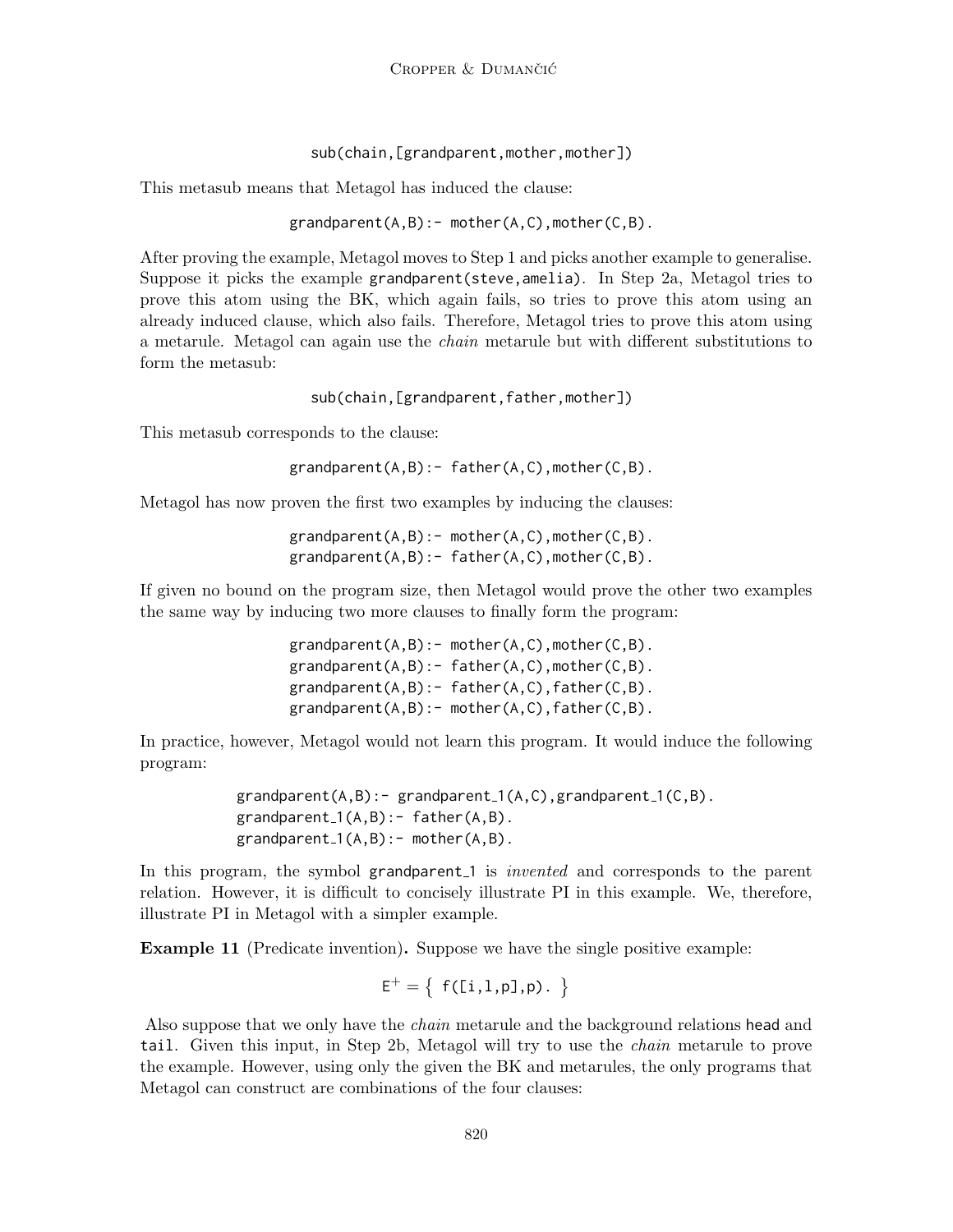$f(A,B):$  - head( $A,C$ ), head( $C,B$ ).  $f(A,B):$  head $(A,C)$ , tail $(C,B)$ .  $f(A,B):$ - tail $(A,C)$ , tail $(C,B)$ .  $f(A,B):$  tail(A,C), head(C,B).

No combination of these clauses can prove the examples, so Metagol must use PI to learn a solution. To use PI, Metagol will try to prove the example using the *chain* metarule, which will lead to the construction of the program:

$$
f([i, l, p], p) := Q([i, l, p], C), R(C, p).
$$

Metagol would save a metasub for this clause:

sub(chain,[f,Q,R]).

Metagol will then try to recursively prove both  $Q([i,1,p],\mathcal{C})$  and  $R(\mathcal{C},p)$ . To prove  $Q([i,1,p],\mathcal{C})$ , Metagol will say that it cannot prove it using a relation in the BK, so it will try to invent a new predicate symbol, which leads to the new atom  $f_1([i,1,p],\mathcal{C})$ and the program:

$$
f([i,1,p],p):=f_1([i,1,p],C),R(C,p).
$$

Note that this binds Q in the metasub to f.1. Metagol then tries to prove the f.1([i,l,p],C) and  $R(C, p)$  atoms. To prove f  $($ [i,l,p],C), Metagol could use the chain metarule to form the clause:

 $f_1([i,1,p],0)$ : - Q2( $[i,1,p],0)$ , R2( $[D,C)$ .

Metagol would save another metasub for this clause:

 $sub(chain, [f_1, Q_2, R_2])$ .

Metagol then tries to prove the  $Q2([i,1,p],D)$  and  $R2(D,C)$  atoms. Metagol can prove  $Q2([i,l,p],D)$  by binding Q2 to tail so that D is bound to [1,p]. Metagol can then prove  $R2([1,p],\mathcal{C})$  by binding R2 to tail so that C is bound [p]. Remember that the binding of variables is propagated through the program, so C in  $R(C, p)$  is now bound to  $R([p], p)$ . Metagol then tries to prove the remaining atom  $R([\rho], p)$ , which it can by binding R to head. The proof of all the atoms is now complete and the final metasubs are:

> $sub(chain, [f, f_1, head])$ . sub(chain, [f<sup>1</sup>, tail, tail]).

These metasubs correspond to the program:

 $f(A,B) := f_1(A,C)$ , head( $C,B$ ).  $f_1(A,B):$  tail(A,C),tail(C,B).

#### 6.4.4 Discussion

Advantages. Metagol supports PI, learning recursive programs, and is guaranteed to learn the smallest program. Because it uses metarules, Metagol can tightly restrict the hypothesis space, which means that it is extremely efficient at finding solutions. The basic Metagol implementation is less than 100 lines of Prolog code, which makes Metagol easy to adapt, such as to support NAF (Siebers & Schmid, 2018), types (Morel et al., 2019), learning higher-order programs (Cropper et al., 2020), learning efficient programs (Cropper & Muggleton, 2015, 2019), and Bayesian inference (Muggleton et al., 2013).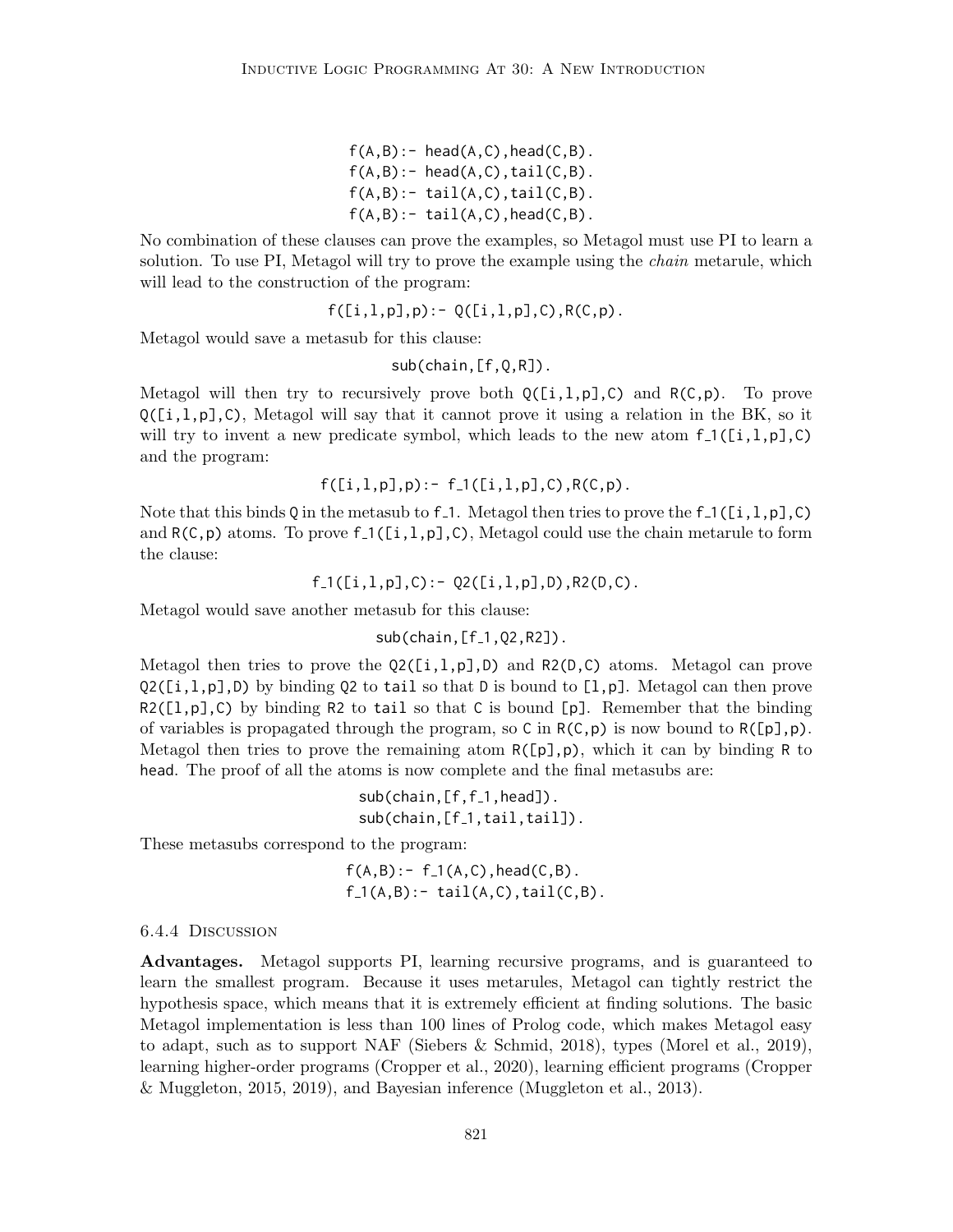Disadvantages. Deciding which metarules to use for a given task is a major problem. Given too many metarules, the hypothesis space might be so large that the search is intractable. Given insufficient metarules, the hypothesis space might be too small as to exclude a good hypothesis. For some tasks, such as string transformations, it is straightforward to choose a suitable set of metarules because one already knows the general form of hypotheses. However, when one has little knowledge of the solutions, then Metagol is unsuitable. Although there is preliminary work in identifying universal sets of metarules (Cropper & Muggleton, 2014; Tourret & Cropper, 2019; Cropper & Tourret, 2020), this work mostly focuses on dyadic logic. If a problem contains predicates of arities greater than two, then Metagol is unsuitable. Finally, Metagol cannot handle noisy examples and struggles to learn large programs (Cropper, 2017; Cropper & Dumančić, 2020; Cropper & Morel, 2021).

# 7. Applications

We now briefly discuss some application areas of ILP.

Bioinformatics and drug design. Perhaps the most prominent application of ILP is in bioinformatics and drug design. ILP is especially suitable for such problems because biological structures, including molecules and protein interaction networks, can easily be expressed as relations: molecular bonds define relations between atoms and interactions define relations between proteins. Moreover, as mentioned in the introduction, ILP induces human-readable models. ILP can, therefore, make predictions based on the (sub)structured present in biological structures which domain experts can interpret. The types of task ILP has been applied to include identifying and predicting ligands (substructures responsible for medical activity) (Finn et al., 1998; Srinivasan et al., 2006; Kaalia et al., 2016), predicting mutagenic activity of molecules and identifying structural alerts for the causes of chemical cancers (Srinivasan et al., 1997, 1996), learning protein folding signatures (Turcotte et al., 2001), inferring missing pathways in protein signalling networks (Inoue et al., 2013), and modelling inhibition in metabolic networks (Tamaddoni-Nezhad et al., 2006).

**Robot scientist.** One of the most notable applications of ILP was in the Robot Scientist project (King et al., 2009). The Robot Scientist uses logical BK to represent the relationships between protein-coding sequences, enzymes, and metabolites in a pathway. The Robot Scientist uses ILP to automatically generate hypotheses to explain data and then devises experiments to test hypotheses, run the experiments, interpret the results, and then repeat the cycle (King et al., 2004). Whilst researching yeast-based functional genomics, the Robot Scientist became the first machine to independently discover new scientific knowledge (King et al., 2009).

Ecology. There has been much recent work on applying ILP in ecology (Bohan et al., 2011; Tamaddoni-Nezhad et al., 2014; Bohan et al., 2017). For instance, Bohan et al. (2011) use ILP to generate plausible and testable hypotheses for trophic relations ('who eats whom') from ecological data.

**Program analysis.** Due to the expressivity of logic programs as a representation language, ILP systems have found successful applications in software design. ILP systems have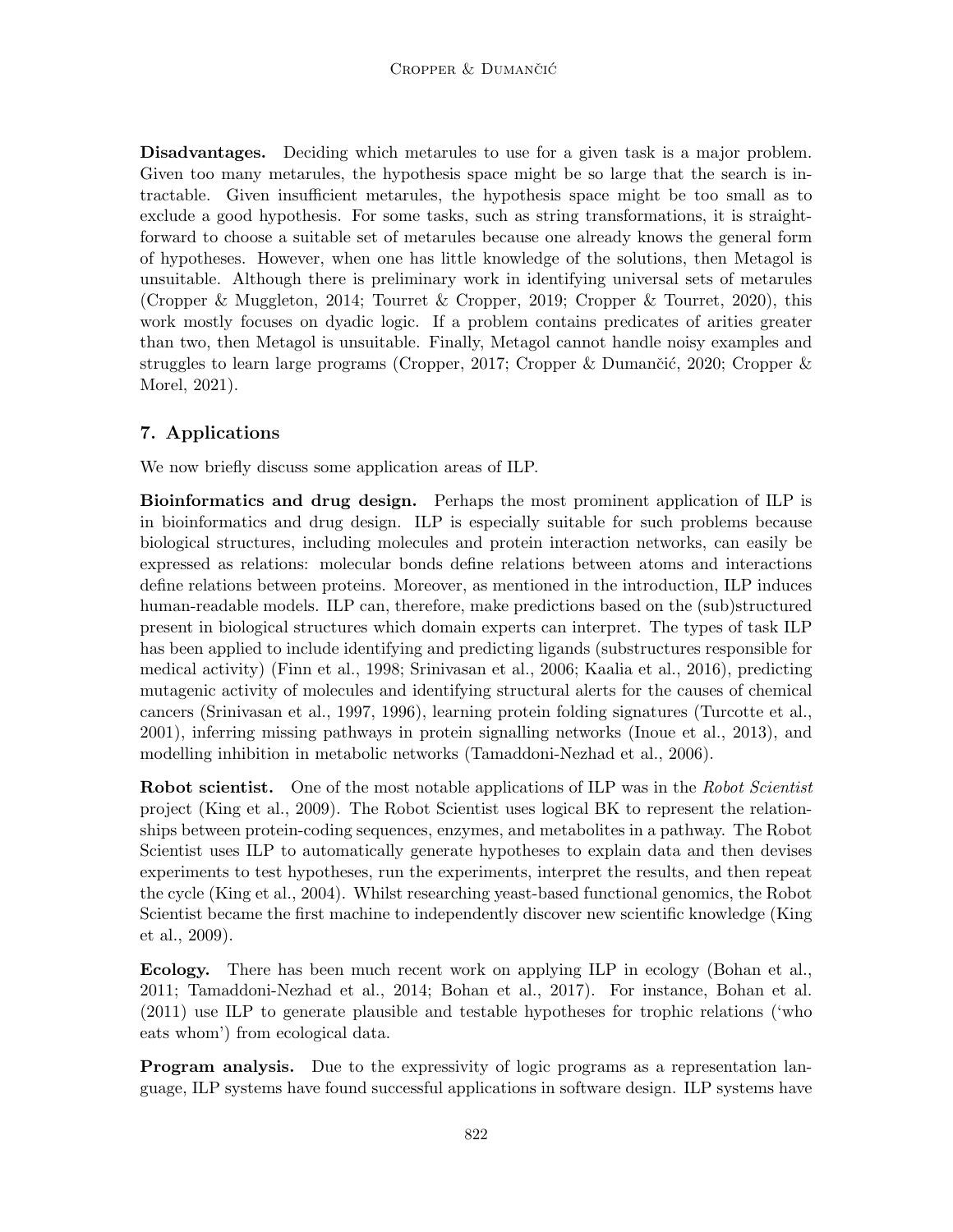proven effective in learning SQL queries (Albarghouthi et al., 2017; Sivaraman et al., 2019) and programming language semantics (Bartha & Cheney, 2019). Other applications include code search (Sivaraman et al., 2019), in which an ILP system interactively learns a search query from examples, and software specification recovery from execution behaviour (Cohen, 1994b, 1995a).

Data curation and transformation. Another successful application of ILP is in data curation and transformation, which is again largely because ILP can learn executable programs. The most prominent example of such tasks is string transformations, such as the example given in the introduction. There is much interest in this topic, largely due to success in synthesising programs for end-user problems, such as string transformations in Microsoft Excel (Gulwani, 2011). String transformations have become a standard benchmark for some recent ILP papers (Lin et al., 2014; Cropper et al., 2020; Cropper & Dumančić, 2020; Cropper & Morel, 2021; Cropper, 2019). Other transformation tasks include extracting values from semi-structured data (e.g. XML files or medical records), extracting relations from ecological papers, and spreadsheet manipulation (Cropper et al., 2015).

Learning from trajectories. Learning from interpretation transitions (LFIT) (Inoue et al., 2014) automatically constructs a model of the dynamics of a system from the observation of its state transitions<sup>44</sup>. Given time-series data of discrete gene expression, it can learn gene interactions, thus allowing to explain and predict states changes over time (Ribeiro et al., 2020). LFIT has been applied to learn biological models, like Boolean Networks, under several semantics: memory-less deterministic systems (Inoue et al., 2014; Ribeiro & Inoue, 2014), probabilistic systems (Martínez et al., 2015) and their multi-valued extensions (Ribeiro et al., 2015; Martínez et al., 2016). Martínez et al. (2015, 2016) combine LFIT with a reinforcement learning algorithm to learn probabilistic models with exogenous effects (effects not related to any action) from scratch. The learner was notably integrated into a robot to perform the task of clearing the tableware on a table. In this task external agents interacted, people brought new tableware continuously and the manipulator robot had to cooperate with mobile robots to take the tableware to the kitchen. The learner was able to learn a usable model in just five episodes of 30 action executions. Evans et al.  $(2021)$  apply the *Apperception Engine* to explain sequential data, such as rhythms and simple nursery tunes, image occlusion tasks, and sequence induction intelligence tests. They show that their system can perform human-level performance.

Natural language processing. Many natural language processing tasks require an understanding of the syntax and semantics of the language. ILP is well-suited for addressing such tasks for three reasons (i) it is based on an expressive formal language that can capture/respect the syntax and semantics of the natural language, (ii) linguistics knowledge and principles can be integrated into ILP systems, and (iii) the learnt clauses are understandable to a linguist. ILP has been applied to learn grammars (Mooney & Califf, 1995; Muggleton et al., 2014; Law et al., 2019) and parsers (Zelle & Mooney, 1996, 1995; Mooney, 1999) from examples. For an extensive overview of language tasks that can benefit from ILP see the paper by Dzeroski et al. (1999).

<sup>44.</sup> The LFIT implementations are available at https://github.com/Tony-sama/pylfit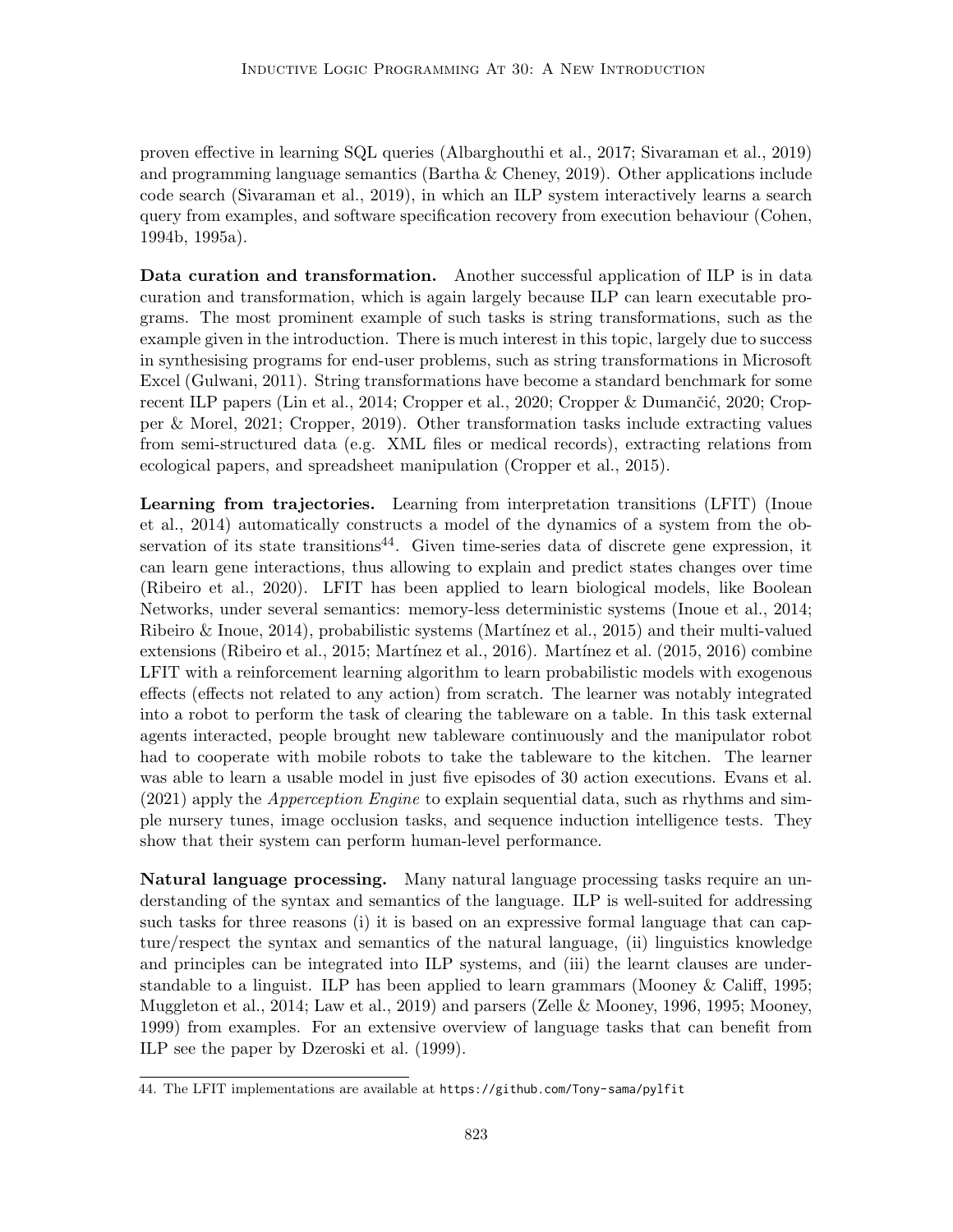Physics-informed learning. A major strength of ILP is its ability to incorporate and exploit background knowledge. Several ILP applications solve problems from first principles: provided physical models of the basic primitives, ILP systems can induce the target hypothesis whose behaviour is derived from the basic primitives. For instance, ILP systems can use a theory of light to understand images (Dai et al., 2017; Muggleton et al., 2018). Similarly, simple electronic circuits can be constructed from the examples of the target behaviour and the physics of basic electrical components (Grobelnik, 1992) and models of simple dynamical systems can be learned given the knowledge about differential equations (Bratko et al., 1991).

Robotics. Similarly to the previous category, robotics applications often require incorporating domain knowledge or imposing certain requirements on the learnt programs. For instance, The Robot Engineer (Sammut et al., 2015) uses ILP to design tools for robots and even complete robots, which are tests in simulations and real-world environments. Metagol<sub>o</sub> (Cropper & Muggleton, 2015) learns robot strategies considering their resource efficiency and Antanas et al. (2015) recognise graspable points on objects through relational representations of objects.

Games. Inducing game rules has a long history in ILP, where chess has often been the focus (Goodacre, 1996; Morales, 1996; Muggleton et al., 2009). For instance, Bain (1994) studies inducing rules to determine the legality of moves in the chess KRK (king-rook-king) endgame. Castillo and Wrobel (2003) uses a top-down ILP system and active learning to induce a rule for when a square is safe in the game minesweeper. Legras et al. (2018) show that Aleph and TILDE can outperform an SVM learner in the game of Bridge. Law et al. (2014) uses ILASP to induce the rules for Sudoku and show that this more expressive formalism allows for game rules to be expressed more compactly. Cropper et al. (2020b) introduce the ILP problem of inductive general game playing: the problem of inducing game rules from observations, such as *Checkers*, *Sokoban*, and *Connect Four.* 

Other. Other notable applications include learning event recognition systems (Katzouris et al., 2015, 2016), tracking the evolution of online communities (Athanasopoulos et al., 2018), the MNIST dataset (Evans & Grefenstette, 2018), and requirements engineering (Alrajeh et al., 2013).

# 8. Related Work

## 8.1 Program Synthesis

Because ILP induces programs, it is also a form of *program synthesis* (Shapiro, 1983), where the goal is to build a program from a specification. Universal induction methods, such as Solomonoff induction (Solomonoff, 1964a, 1964b) and Levin search (Levin, 1973) are forms of program synthesis. However, universal methods are impractical because they learn only from examples and, as Mitchell (1997) points out, bias-free learning is futile.

Deductive program synthesis approaches (Manna & Waldinger, 1980) take full specifications as input and are efficient at building programs. Universal induction methods take only examples as input and are inefficient at building programs. There is an area in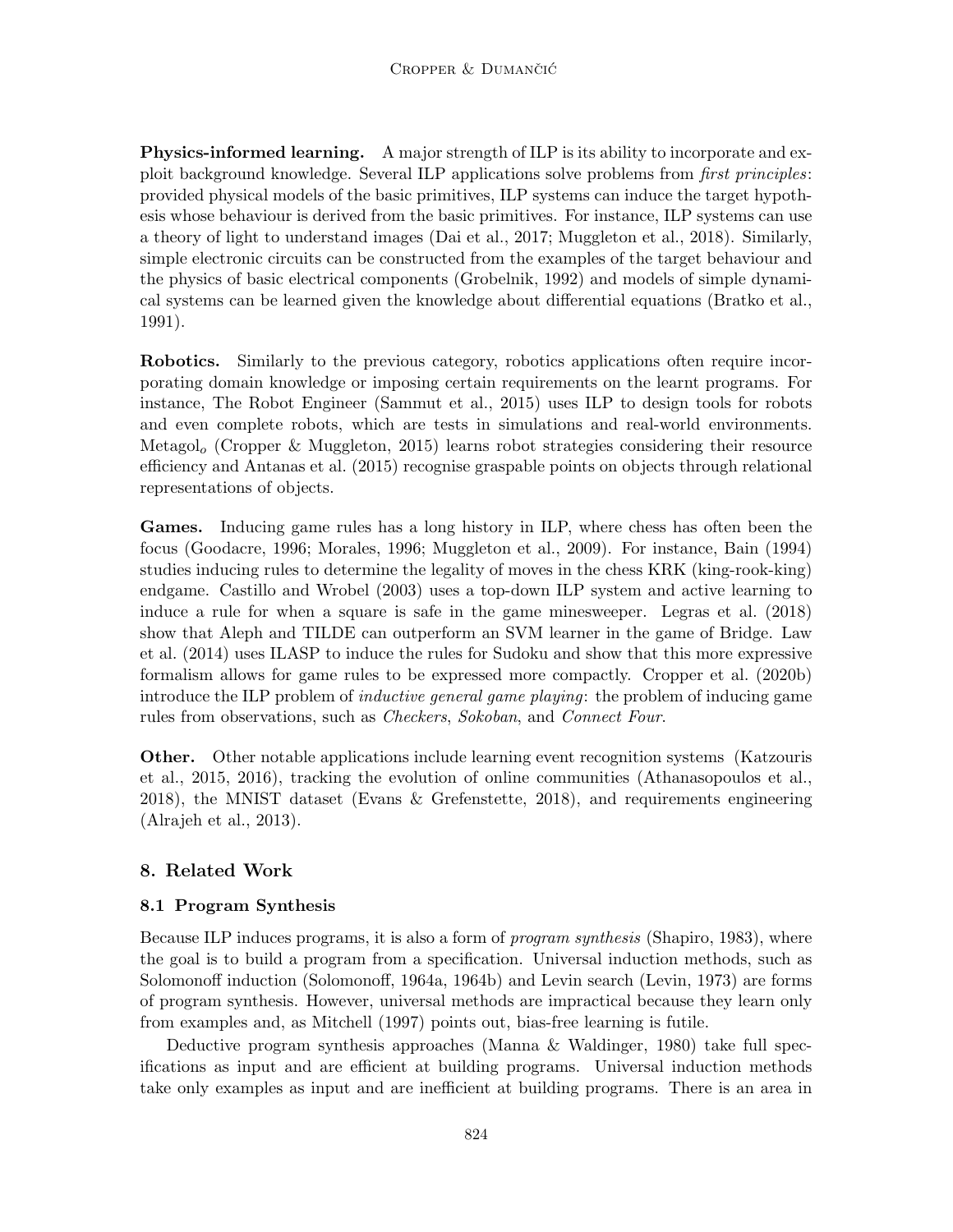between called *inductive program synthesis*<sup>45</sup>. Similar to universal induction methods, inductive program synthesis systems learn programs from incomplete specifications, typically input/output examples. In contrast to universal induction methods, inductive program synthesis systems use BK, and are thus less general than universal methods, but are more practical because the BK is a form of inductive bias (Mitchell, 1997) which restricts the hypothesis space. When given no BK, and thus no inductive bias, inductive program synthesis methods are equivalent to universal induction methods.

Early work on inductive program synthesis includes Plotkin (1971) on least generalisation, Vera (1975) on induction algorithms for predicate calculus, Summers (1977) on inducing Lisp programs, and Shapiro (1983) on inducing Prolog programs. Interest in inductive program synthesis has grown recently, partly due to applications in real-world problems, such as end-user programming (Gulwani, 2011). Inductive program synthesis interests researchers from many areas of computer science, notably ML and programming languages (PL). The two major<sup>46</sup> differences between ML and PL approaches are (i) the generality of solutions (synthesised programs) and (ii) noise handling. PL approaches often aim to find any program that fits the specification, regardless of whether it generalises. Indeed, PL approaches rarely evaluate the ability of their systems to synthesise solutions that generalise, i.e. they do not measure predictive accuracy (Feser et al., 2015; Osera & Zdancewic, 2015; Albarghouthi et al., 2017; Si et al., 2018; Raghothaman et al., 2020). By contrast, the major challenge in ML (and thus ILP) is learning hypotheses that *generalise* to unseen examples. Indeed, it is often trivial to learn an overly specific solution for a given problem. For instance, an ILP system can trivially construct the bottom clause (Muggleton, 1995) for each example. Similarly, noise handling is a major problem in ML, yet is rarely considered in the PL literature.

Besides ILP, inductive program synthesis has been studied in many areas of ML, including deep learning (Balog et al., 2017; Ellis et al., 2018, 2019). The main advantages of neural approaches are that they can handle noisy BK, as illustrated by ∂ILP, and can harness tremendous computational power (Ellis et al., 2019). However, neural methods often require many more examples (Reed & de Freitas, 2016; Dong et al., 2019) to learn concepts that symbolic ILP can learn from just a few. Another disadvantage of neural approaches is that they often require hand-crafted neural architectures for each domain. For instance, the REPL approach (Ellis et al., 2019) needs a hand-crafted grammar, interpreter, and neural architecture for each domain. By contrast, because ILP uses logic programming as a uniform representation for examples, BK, and hypotheses, it can easily be applied to arbitrary domains.

<sup>45.</sup> Inductive program synthesis is often called program induction (Lin et al., 2014; Lake et al., 2015; Cropper, 2017; Ellis et al., 2018), programming by example (Lieberman, 2001), and inductive programming (Gulwani et al., 2015), amongst many other names. Gulwani et al. (2017) divide inductive program synthesis into two categories: (i) program induction, and (ii) program synthesis. They say that program induction approaches are neural architectures that learn a network that is capable of replicating the behaviour of a program. By contrast, they say that program synthesis approaches output or return an interpretable program.

<sup>46.</sup> Minor differences include the form of specification and theoretical results.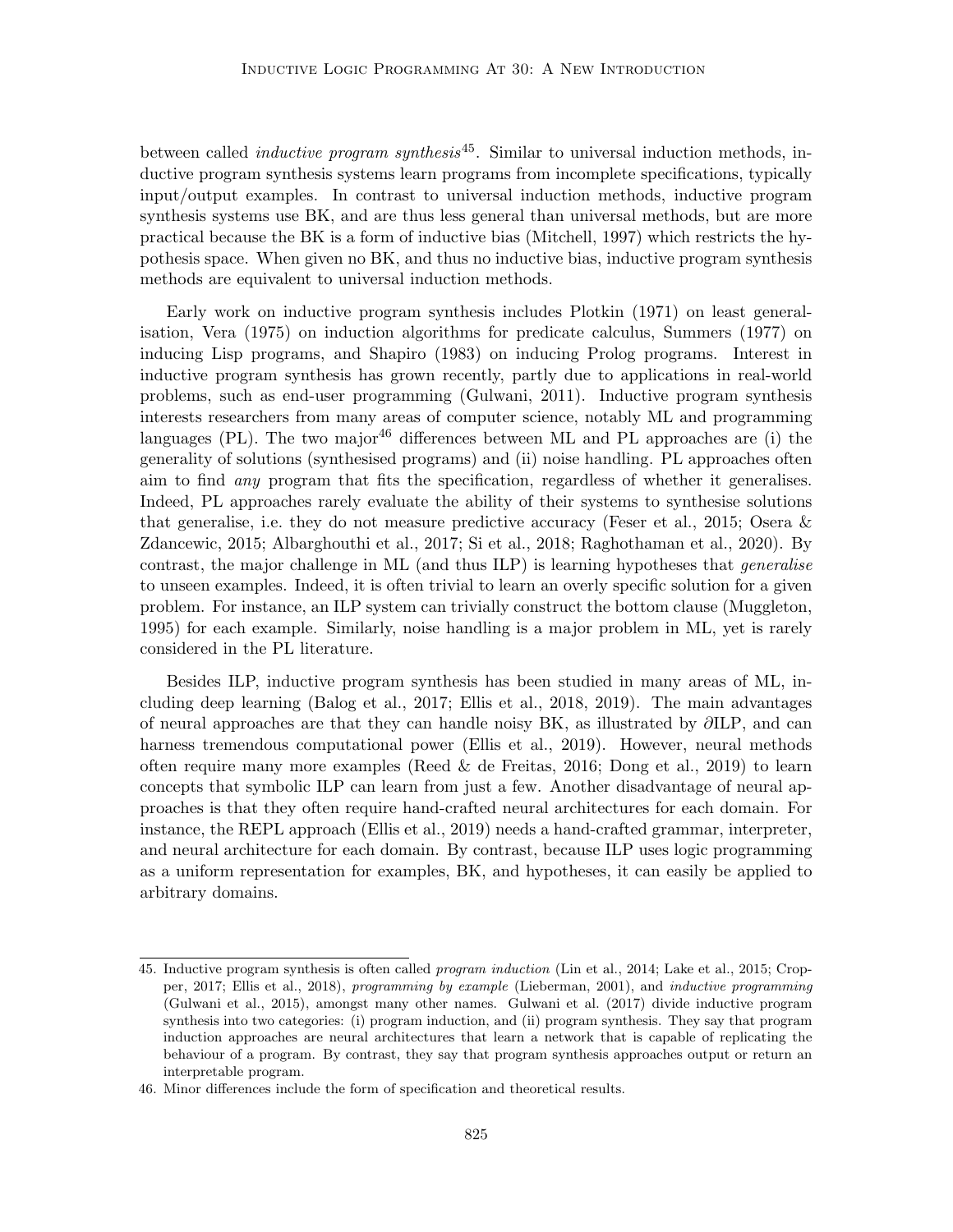### 8.2 StarAI

As ILP builds upon logic programs and logical foundations of knowledge representation, ILP also inherits one of their major limitations: the inability to handle uncertain or incorrect BK. To overcome this limitation, the field of statistical relational artificial intelligence (StarAI) (De Raedt & Kersting, 2008b; De Raedt et al., 2016) unites logic programming with probabilistic reasoning.

StarAI formalisms allow a user to explicitly quantify the confidence in the correctness of the BK by annotating parts of BK with probabilities. Perhaps the simplest flavour of StarAI languages, and the one that directly builds upon logic programming and Prolog, is a family of languages based on distribution semantics (Sato, 1995; Sato & Kameya, 2001; De Raedt et al., 2007). Problog (De Raedt et al., 2007), a prominent member of this family, represents a minimal extension of Prolog that supports such stochastic execution. Problog introduces two types of probabilistic choices: probabilistic facts and annotated disjunctions. Probabilistic facts are the most basic stochastic unit in Problog. They take the form of logical facts labeled with a probability  $p$  and represent a Boolean random variable that is true with probability p and false with probability  $1 - p$ . For instance, the following probabilistic fact states that there is 1% chance of an earthquake in Naples.

### 0.01::earthquake(naples).

In contrast to deterministic logic programs in which a fact is always true if so stated, the Problog engine determines the truth assignment of a probabilistic fact when it encounters it during SLD resolution, the main execution principle of logic programs. How often a fact is deemed true or false is guided by the stated probability. An alternative interpretation of this statement is that  $1\%$  of executions of the probabilistic program would observe an earthquake. Whereas probabilistic facts introduce non-deterministic behaviour on the level of facts, annotated disjunctions introduce non-determinism on the level of clauses. Annotated disjunctions allow for multiple literals in the head, but only one of the head literals can be true at a time. For instance, the following annotated disjunction states that a ball can be either green, red, or blue, but not a combination of colours:

1  $\frac{1}{3}$ ::colour(B,green);  $\frac{1}{3}$ ::colour(B,red);  $\frac{1}{3}$ ::colour(B,blue) :- ball(B).

Though StarAI frameworks allow for incorrect BK, they add another level of complexity to learning: besides identifying the right program (also called structure in StarAI), the learning task also consists of learning the corresponding probabilities of probabilistic choices (also called parameters). Learning probabilistic logic programs is largely unexplored, with only a few existing approaches (De Raedt et al., 2015; Bellodi & Riguzzi, 2015).

#### 8.3 Neural ILP

The successes of deep learning on various tasks have prompted researchers to investigate whether these techniques can be used to solve the ILP problem. What makes this research direction interesting is that the techniques are based on numerical optimisation and, if successful, could learn programs without combinatorial search, which is the core reason why ILP is a difficult problem. However, to leverage these techniques, ILP needs to be framed as a problem over a fixed set of variables, which is perhaps unnatural given that hypothesis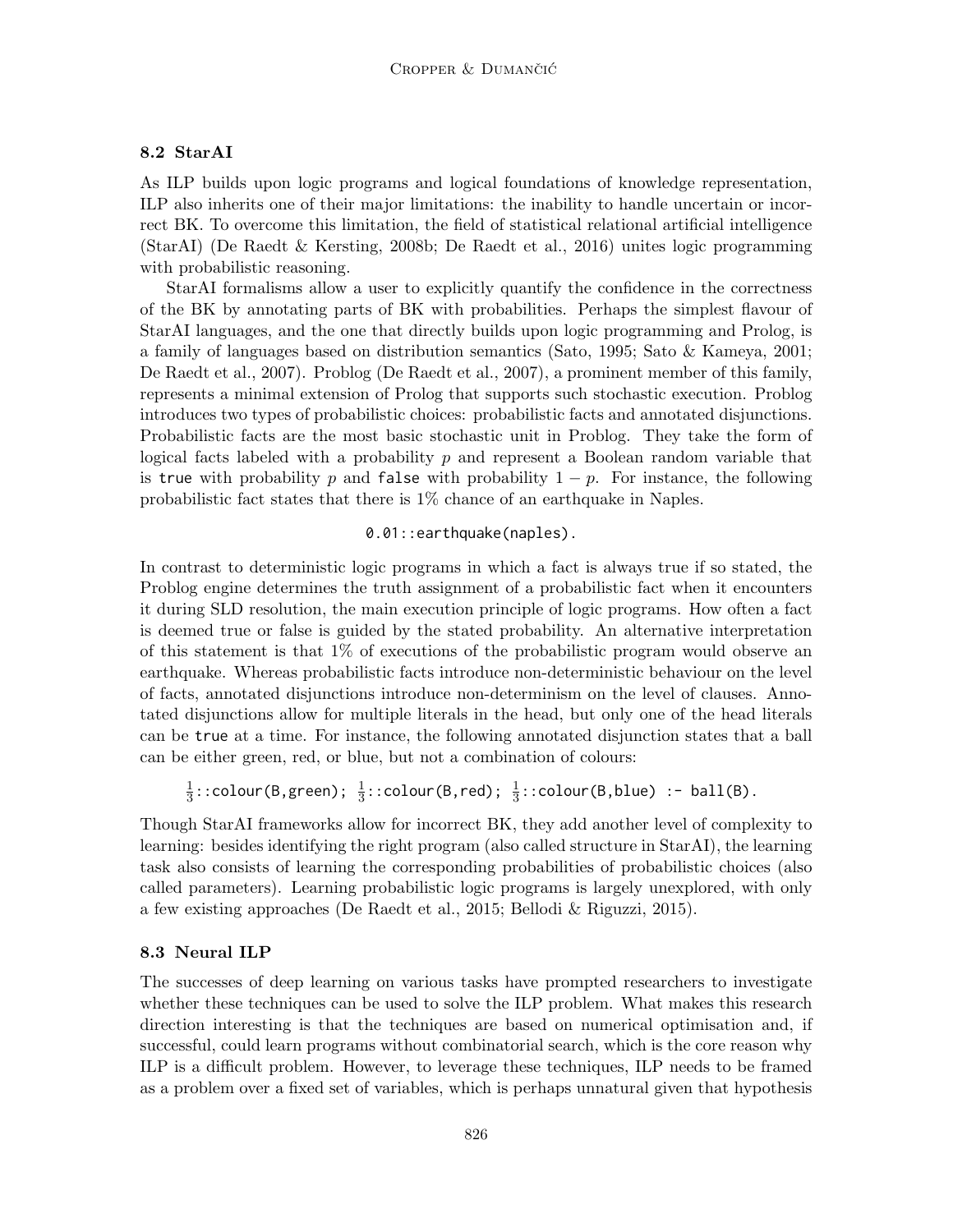spaces in ILP are combinatorial and essentially infinite. Additionally, integrating neural networks into ILP would make it possible for ILP to deal with unstructured data, such as images and sound, and noise associated with unstructured data. While integrating ILP and program synthesis with neural networks is a proliferating area, relatively few approaches tackle the ILP problem.

The majority of existing neural-ILP systems reframe the ILP problem as *structure learn*ing by parameter learning. Neural-ILP techniques make the ILP problem amenable to numerical optimisation by assuming that the entire hypothesis space is the solution program, instead of one member of it. As such a solution program would be able to entail almost anything, neural-ILP techniques relax the notion of entailment. That is, every member  $c$ of the hypothesis space is associated with valuation  $w<sub>c</sub>$  which indicate the confidence that the entailments of c are correct. A fact entailed by c is said to be entailed with valuation  $w_c$ ; a valuation of a fact is then the sum of valuations of all c that entail it. Consequently, the notion of entailment loses its crispness and needs to be interpreted in the continuous spectrum. The learning task is then to fit the valuations such that positive examples have high valuations and the valuations of negative examples are low, for which any numerical optimisation techniques can be used. These techniques make the hypothesis space finite by limiting its complexity and consequently only learn syntactically simple programs (e.g., the ones up to two literals and two clauses). The prominent examples of this paradigm are  $\partial$ ILP, neural theorem provers (Rocktäschel & Riedel, 2017), DiffLog (Si et al., 2019) and LRNN (Sourek et al., 2018).

At the time of publishing, only one approach can simultaneously learn a logic program that trains a neural network to solve a sensory part of the task (Dai & Muggleton, 2021). Dai and Muggleton (Dai & Muggleton, 2021) extends ILP with an abductive step (Flach & Hadjiantonis, 2013) that deduces labels for training neural networks from background knowledge and currently explored program. The authors demonstrate that their framework can learn arithmetic and sorting operations from digits represented as images. This is an underexplored research direction that holds a lot of promise in making ILP more capable of handling noise and unstructured data.

#### 8.4 Representation Learning

As introduced in Section 5.5, predicate invention (PI) – changing the representation of a problem by introducing new predicates symbols defined in terms of provided predicates – is one of the major open challenges in ILP. PI shares the goal with feature or representation learning (Bengio et al., 2013) stream of research originating in the deep learning community (LeCun et al., 2015). Representation learning aims to re-represent given data, be it an image or a relational knowledge base, in a vector space such that certain semantic properties are preserved. For instance, to represent a knowledge base (specified as a logic program) in a vector space, representation learning methods replace every constant and predicate with a vector such that the vectors of constants often appears in facts together are close in vector space. The benefit of such representation change is that now any tabular machine learning approach can operate on complex relational structures. The central goal of representation learning coincides with the one behind PI: improving learning performance by changing the representation of a problem.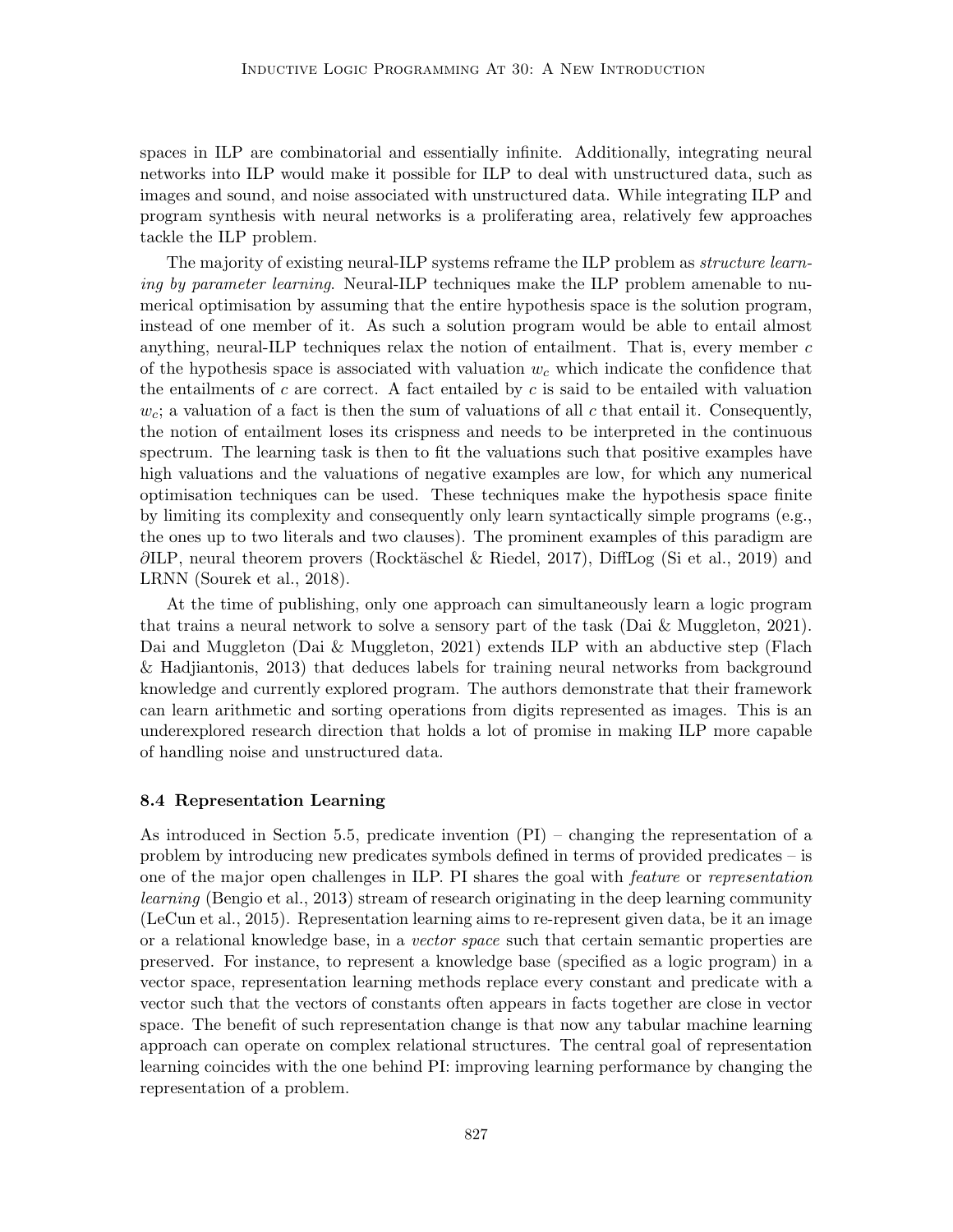Despite strong connections, there is little interaction between PI and representation learning. The main challenges in transferring the ideas from representation learning to PI are their different operating principles. It is not clear how symbolic concepts can be invented through table-based learning principles that current representation learning approaches use. Only a few approaches (Dumančić & Blockeel, 2017; Dumančić et al., 2019; Sourek et al., 2018) start from the core ideas in representation learning, strip them of numerical principles and re-invent them from symbolic principles. A more common approach is to transform relational data into a propositional tabular form that can be used as an input to a neural network (Dash et al., 2018; Kaur et al., 2019, 2020). A disadvantage of the latter approaches is that they only apply to propositional learning tasks, not to first-order program induction tasks where infinite domains are impossible to propositionalise. Approaches that force neural networks to invent symbolic constructs, such as  $\partial ILP$  and neural theorem provers (Rocktäschel & Riedel, 2017), do so by sacrificing the expressivity of logic (they can only learn short Datalog programs).

### 9. Summary And Limitations

In a survey paper from a decade ago, Muggleton et al. (2012) proposed directions for future research. There have since been major advances in many of these directions, including in PI (Section 5.5), using higher-order logic as a representation language (Section 4.4.2) and for hypotheses (Section 4.2.3), and applications in learning actions and strategies (Section 7). We think that these and other recent advances put ILP in a prime position to have a significant impact on AI over the next decade, especially to address the key limitations of standard forms of ML. There are, however, still many limitations that future work should address.

### 9.1 Limitations

User-friendly systems. Muggleton et al. (2012) argue that a problem with ILP is the lack of well-engineered tools. They state that whilst over 100 ILP systems have been built since the founding of ILP in 1991, less than a handful of systems can be meaningfully used by ILP researchers. One reason is that ILP systems are often only designed as prototypes and are often not well-engineered or maintained. Another major problem is that ILP systems are notoriously difficult to use: you often need a PhD in ILP to use any of the tools. Even then, it is still often only the developers of a system that know how to properly use it. This difficulty of use is compounded by ILP systems often using many different biases or even different syntax for the same biases. For instance, although they all use mode declarations, the way of specifying a learning task in Progol, Aleph, TILDE, and ILASP varies considerably. If it is difficult for ILP researchers to use ILP tools, then what hope do non-ILP researchers have? For ILP to be more widely adopted both inside and outside of academia, we must develop more standardised, user-friendly, and better-engineered tools.

Language biases. ILP allows a user to provide BK and a language bias. Both are important and powerful features, but only when used correctly. For instance, Metagol employs metarules (Section 4.4.2) to restrict the syntax of hypotheses and thus the hypothesis space. If a user can provide suitable metarules, then Metagol is extremely efficient. However, if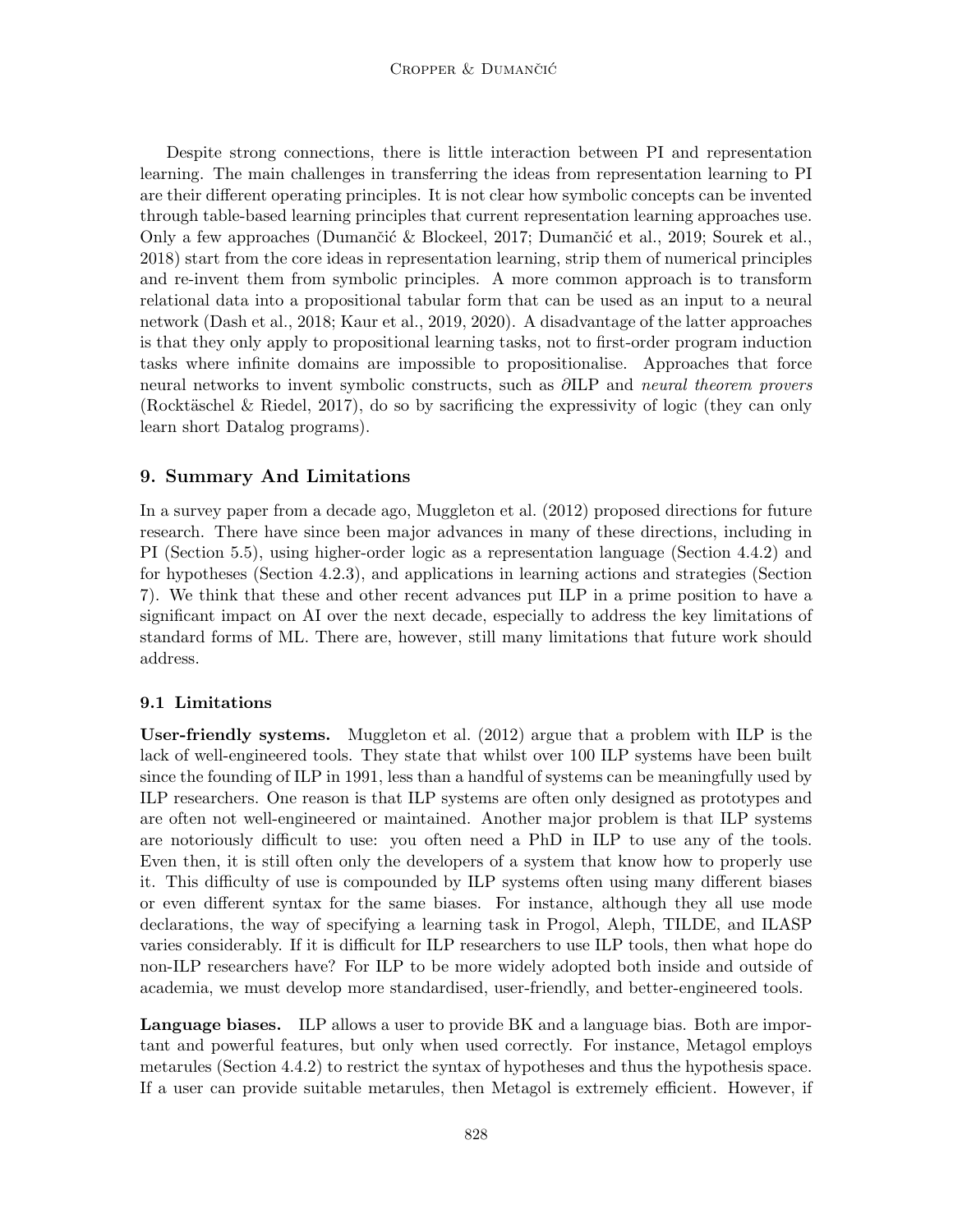a user cannot provide suitable metarules (which is often the case), then Metagol is almost useless. This same brittleness applies to ILP systems that employ mode declarations (Section 4.4.1). In theory, a user can provide very general mode declarations, such as only using a single type and allowing unlimited recall. In practice, however, weak mode declarations often lead to very poor performance. For good performance, users of mode-based systems often need to manually analyse a given learning task to tweak the mode declarations, often through a process of trial and error. Moreover, if a user makes a small mistake with a mode declaration, such as giving the wrong argument type, then the ILP system is unlikely to find a good solution. This need for an almost perfect language bias is severely holding back ILP from being widely adopted. To address this limitation, we think that an important direction for future work is to develop techniques for automatically identifying suitable language biases. Although there is some work on mode learning (McCreath & Sharma, 1995; Ferilli et al., 2004; Picado et al., 2017) and work on identifying suitable metarules (Cropper & Tourret, 2020), this area of research is largely under-researched.

**PI and abstraction.** Russell (2019) argues that the automatic invention of new high-level concepts is the most important step needed to reach human-level AI. New methods for PI (Section 5.5) have improved the ability of ILP to invent such high-level concepts. However, PI is still difficult and there are many challenges to overcome. For instance, in inductive general game playing (Cropper et al., 2020b), the task is to learn the symbolic rules of games from observations of gameplay, such as learning the rules of connect four. The reference solutions for the games come from the general game playing competition (Genesereth  $\&$ Björnsson, 2013) and often contain auxiliary predicates to make them simpler. For instance, the rules for connect four are defined in terms of definitions for lines which are themselves defined in terms of columns, rows, and diagonals. Although these auxiliary predicates are not strictly necessary to learn the reference solution, inventing such predicates significantly reduces the size of the solution (sometimes by multiple orders of magnitude), which in turn makes them much easier to learn. Although new methods for PI (Section 5.5) can invent high-level concepts, they are not yet sufficiently powerful enough to perform well on the IGGP dataset. Making progress in this area would constitute a major advancement in ILP and a major step towards human-level AI.

Lifelong learning. Because of its symbolic representation, a key advantage of ILP is that learned knowledge can be remembered and explicitly stored in the BK. For this reason, ILP naturally supports *lifelong* (Silver et al., 2013), *multi-task* (Caruana, 1997), and transfer learning (Torrey & Shavlik, 2009), which are considered essential for human-like AI (Lake et al., 2016). The general idea behind all of these approaches is to reuse knowledge gained from solving one problem to help solve a different problem. Although early work in ILP explored this form of learning (Sammut, 1981; Quinlan, 1990), it has been under-explored until recently (Lin et al., 2014; Cropper, 2019, 2020; Hocquette & Muggleton, 2020; Dumancic et al., 2021), mostly because of new techniques for PI. For instance, Lin et al. (2014) learn 17 string transformations programs over time and show that their multi-task approach performs better than a single-task approach because learned programs are frequently reused. However, these approaches have only been demonstrated on a small number of tasks. To reach human-level AI, we would expect a learner to learn thousands or even millions of concepts. But handling the complexity of thousands of tasks is challenging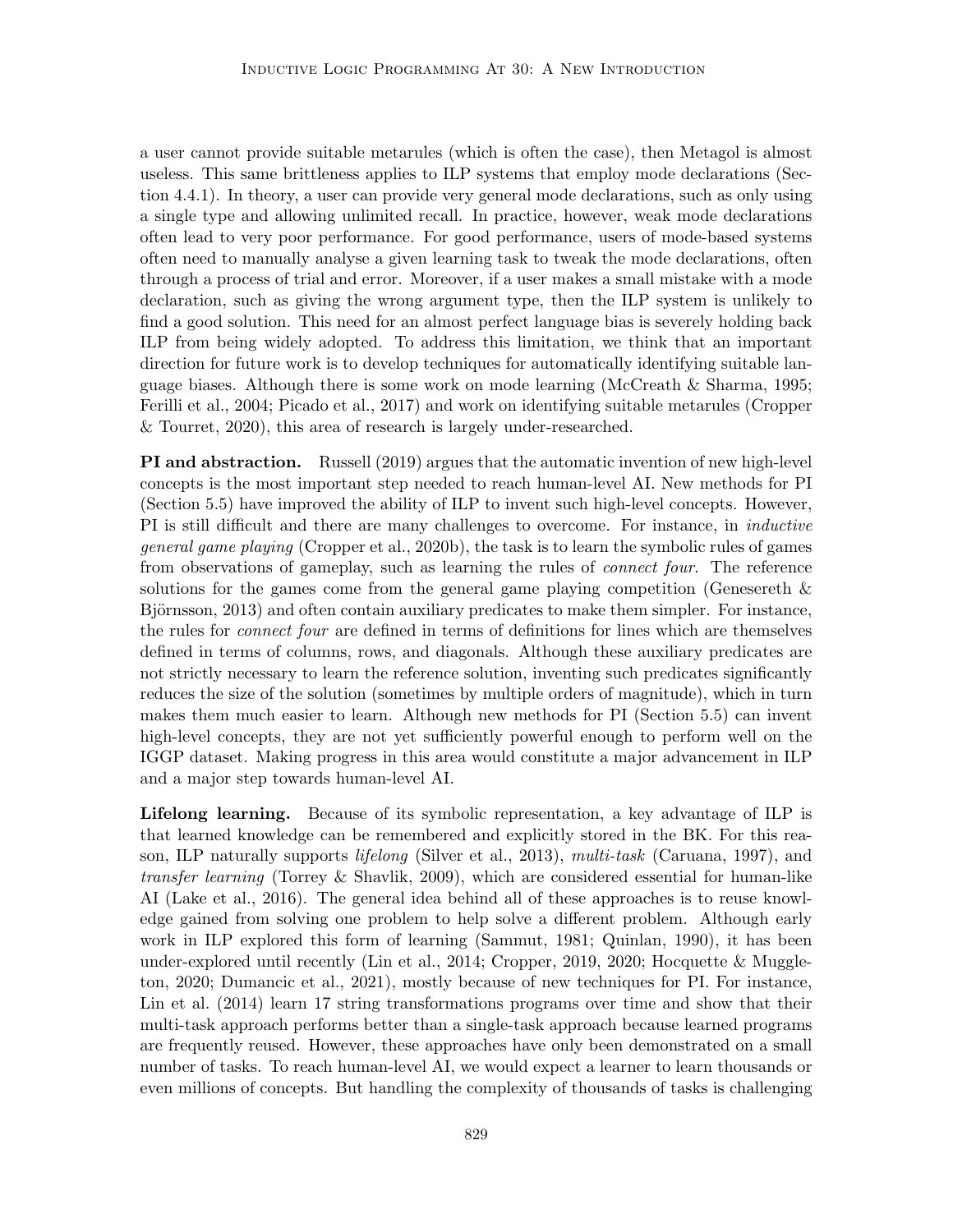because, as we explained in Section 4.3, ILP systems struggle to handle large amounts of BK. This situation leads to the problem of *catastrophic remembering* (Cropper, 2020): the inability for a learner to forget knowledge. Although there is initial work on this topic (Cropper, 2020), we think that a key area for future work is handling the complexity of lifelong learning.

**Relevance.** The *catastrophic remembering* problem is essentially the problem of relevance: given a new ILP problem with lots of BK, how does an ILP system decide which BK is relevant? Although too much irrelevant BK is detrimental to learning performance (Srinivasan et al., 1995, 2003), there is almost no work in ILP on trying to identify relevant BK. One emerging technique is to train a neural network to score how relevant programs are in the BK and to then only use BK with the highest score to learn programs (Balog et al., 2017; Ellis et al., 2018). However, the empirical efficacy of this approach has yet to be clearly demonstrated. Moreover, these approaches have only been demonstrated on small amounts of BK and it is unclear how they scale to BK with thousands of relations. Without efficient relevancy methods, it is unclear how lifelong learning can be achieved.

Noisy BK. Another issue related to lifelong learning is the underlying uncertainty associated with adding learned programs to the BK. By the inherent nature of induction, induced programs are not guaranteed to be correct (i.e. are expected to be noisy), yet they are the building blocks for subsequent induction. Building noisy programs on top of other noisy programs could lead to eventual incoherence of the learned program. This issue is especially problematic because, as mentioned in Section 5.1, most ILP approaches assume noiseless BK, i.e. a relation is true or false without any room for uncertainty. One of the appealing features of ∂ILP is that it takes a differentiable approach to ILP, where it can be provided with fuzzy or ambiguous data. Developing similar techniques to handle noisy BK is an under-explored topic in ILP.

**Probabilistic ILP.** A principled way to handle noise is to unify logical and probabilistic reasoning, which is the focus of *statistical relational artificial intelligence* (StarAI) (De Raedt et al., 2016). While StarAI is a growing field, inducing probabilistic logic programs has received little attention, with few notable exceptions (Bellodi & Riguzzi, 2015; De Raedt et al., 2015), as inference remains the main challenge. Addressing this issue, i.e. unifying probability and logic in an inductive setting, would be a major achievement (Marcus, 2018).

Explainability. Explainability is one of the claimed advantages of a symbolic representation. Recent work (Muggleton et al., 2018; Ai et al., 2021) evaluates the comprehensibility of ILP hypotheses using Michie's (1988) framework of ultra-strong ML, where a learned hypothesis is expected to not only be accurate but to also demonstrably improve the performance of a human being provided with the learned hypothesis. Muggleton et al. (2018) empirically demonstrate improved human understanding directly through learned hypotheses. However, more work is required to better understand the conditions under which this can be achieved, especially given the rise of PI.

Learning from raw data. Most ILP systems require data in perfect symbolic form. However, much real-world data, such as images and speech, cannot easily be translated into a symbolic form. Perhaps the biggest challenge in ILP is to learn how to both perceive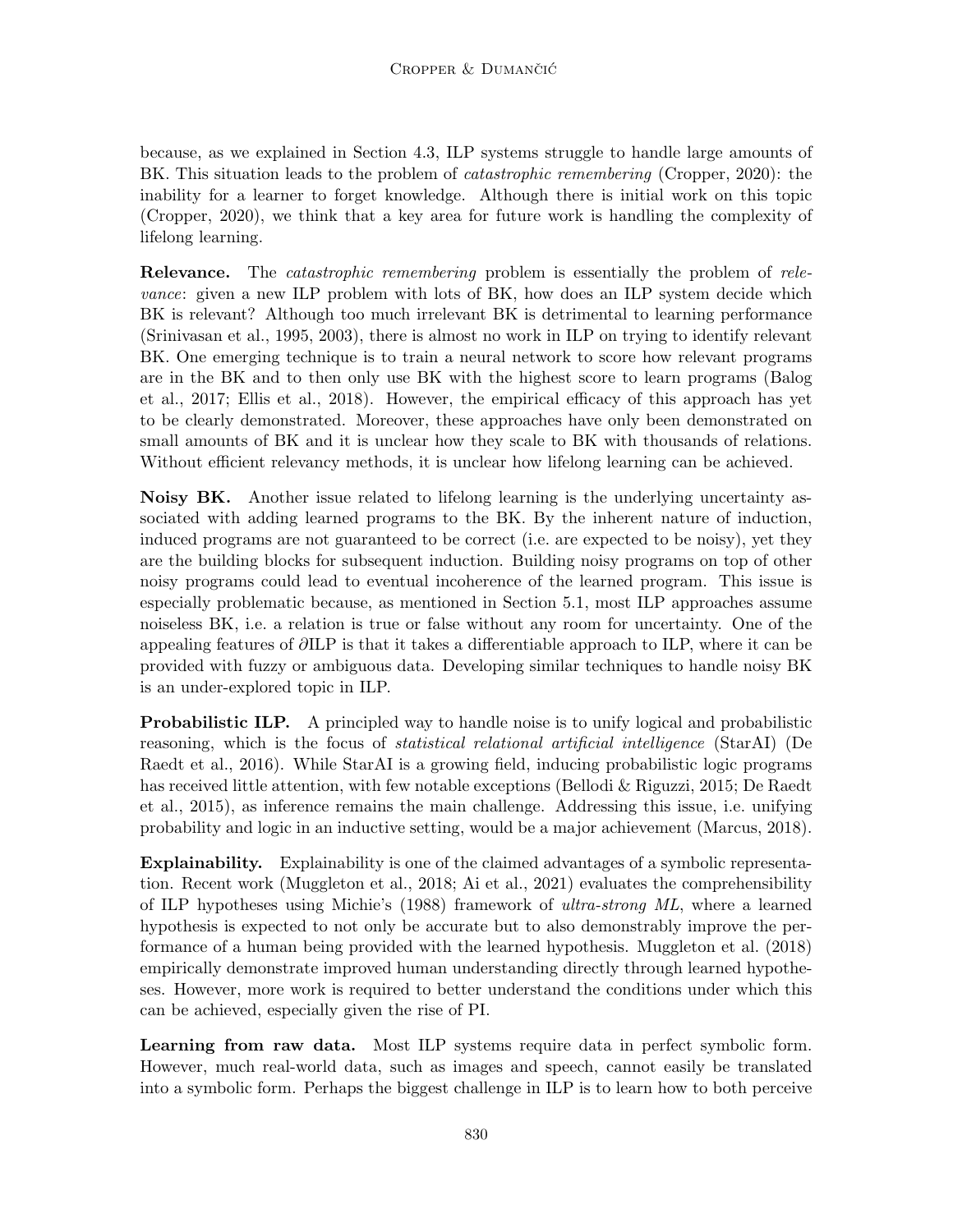sensory input and learn a symbolic logic program to explain the input. For instance, consider a task of learning to perform addition from MNIST digits. Current ILP systems need to be given as BK symbolic representations of the digits, which could be achieved by first training a neural network to recognise the digits. Ideally, we would not want to treat the two problems separately, but rather simultaneously learn how to recognise the digits and learn a program to perform the addition. A handful of approaches have started to tackle this problem (Manhaeve et al., 2018; Dai et al., 2019; Evans et al., 2021; Dai & Muggleton, 2021), but developing better ILP techniques that can both perceive sensory input and learn complex relational programs would be a major breakthrough not only for ILP, but the whole of AI.

#### Further Reading

For an introduction to the fundamentals of logic and automated reasoning, we recommend the book of Harrison (2009). To read more about ILP, then we suggest starting with the founding paper by Muggleton  $(1991)$  and a survey paper that soon followed (Muggleton  $\&$ De Raedt, 1994). For a detailed exposition of the theory of ILP, we thoroughly recommend the books of Nienhuys-Cheng and Wolf (1997) and De Raedt (2008).

#### Acknowledgements

We thank C´eline Hocquette, Jonas Schouterden, Jonas Soenen, Tom Silver, Tony Ribeiro, and Oghenejokpeme Orhobor for helpful comments and suggestions. We also sincerely thank the anonymous reviewers, especially Reviewer 2, whose feedback and suggestions greatly improved the paper. Andrew Cropper was supported by the EPSRC fellowship The Automatic Computer Scientist (EP/V040340/1). Sebastijan Dumančić was partially supported by Research Foundation - Flanders (FWO; 12ZE520N).

#### References

- Adé, H., De Raedt, L., & Bruynooghe, M. (1995). Declarative bias for specific-to-general ILP systems. Machine Learning,  $20(1-2)$ , 119-154.
- Adé, H., Malfait, B., & De Raedt, L. (1994). RUTH: an ILP theory revision system. In Ras, Z. W., & Zemankova, M. (Eds.), Methodologies for Intelligent Systems, 8th International Symposium, ISMIS '94, Charlotte, North Carolina, USA, October 16- 19, 1994, Proceedings, Vol. 869 of Lecture Notes in Computer Science, pp. 336–345. Springer.
- Ahlgren, J., & Yuen, S. Y. (2013). Efficient program synthesis using constraint satisfaction in inductive logic programming. J. Machine Learning Res.,  $14(1)$ , 3649–3682.
- Ai, L., Muggleton, S. H., Hocquette, C., Gromowski, M., & Schmid, U. (2021). Beneficial and harmful explanatory machine learning. *Machine Learning.*,  $110(4)$ , 695–721.
- Albarghouthi, A., Koutris, P., Naik, M., & Smith, C. (2017). Constraint-based synthesis of datalog programs. In Beck, J. C. (Ed.), Principles and Practice of Constraint Programming - 23rd International Conference, CP 2017, Melbourne, VIC, Australia,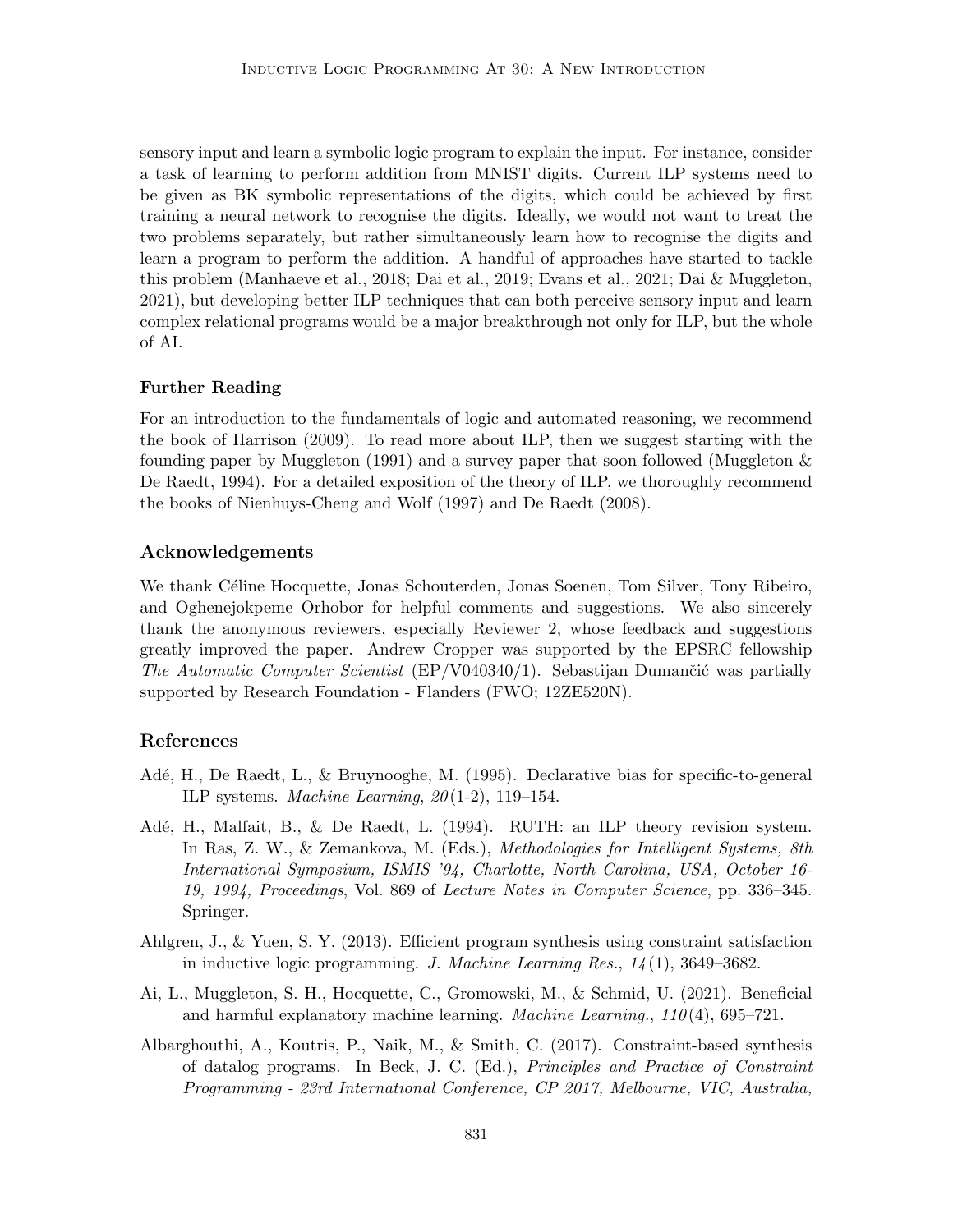August 28 - September 1, 2017, Proceedings, Vol. 10416 of Lecture Notes in Computer Science, pp. 689–706. Springer.

- Alrajeh, D., Kramer, J., Russo, A., & Uchitel, S. (2013). Elaborating requirements using model checking and inductive learning. IEEE Trans. Software Eng.,  $39(3)$ ,  $361-383$ .
- Antanas, L., Moreno, P., & De Raedt, L. (2015). Relational kernel-based grasping with numerical features. In Inoue, K., Ohwada, H., & Yamamoto, A. (Eds.), Inductive Logic Programming - 25th International Conference, ILP 2015, Kyoto, Japan, August 20-22, 2015, Revised Selected Papers, Vol. 9575 of Lecture Notes in Computer Science, pp. 1–14. Springer.
- Athakravi, D., Corapi, D., Broda, K., & Russo, A. (2013). Learning through hypothesis refinement using answer set programming. In Zaverucha, G., Costa, V. S., & Paes, A. (Eds.), Inductive Logic Programming - 23rd International Conference, ILP 2013, Rio de Janeiro, Brazil, August 28-30, 2013, Revised Selected Papers, Vol. 8812 of Lecture Notes in Computer Science, pp. 31–46. Springer.
- Athanasopoulos, G., Paliouras, G., Vogiatzis, D., Tzortzis, G., & Katzouris, N. (2018). Predicting the evolution of communities with online inductive logic programming. In Alechina, N., Nørvåg, K., & Penczek, W. (Eds.), 25th International Symposium on Temporal Representation and Reasoning, TIME 2018, Warsaw, Poland, October 15- 17, 2018, Vol. 120 of *LIPIcs*, pp. 4:1–4:20. Schloss Dagstuhl - Leibniz-Zentrum für Informatik.
- Bain, M., & Muggleton, S. (1991). Non-monotonic learning. In Michie, D. (Ed.), Machine Intelligence 12, pp. 105–120. Oxford University Press.
- Bain, M. (1994). Learning logical exceptions in chess. Ph.D. thesis, University of Strathclyde.
- Bain, M., & Srinivasan, A. (2018). Identification of biological transition systems using meta-interpreted logic programs. Machine Learning,  $107(7)$ , 1171–1206.
- Balduccini, M., Lierler, Y., & Schüller, P. (2013). Prolog and ASP inference under one roof. In Cabalar, P., & Son, T. C. (Eds.), Logic Programming and Nonmonotonic Reasoning, 12th International Conference, LPNMR 2013, Corunna, Spain, September 15-19, 2013. Proceedings, Vol. 8148 of Lecture Notes in Computer Science, pp. 148– 160. Springer.
- Balog, M., Gaunt, A. L., Brockschmidt, M., Nowozin, S., & Tarlow, D. (2017). Deepcoder: Learning to write programs. In 5th International Conference on Learning Representations, ICLR 2017, Toulon, France, April 24-26, 2017, Conference Track Proceedings. OpenReview.net.
- Banerji, R. B. (1964). A language for the description of concepts. *General Systems*,  $9(1)$ , 135–141.
- Bartha, S., & Cheney, J. (2019). Towards meta-interpretive learning of programming language semantics. In Kazakov, D., & Erten, C. (Eds.), Inductive Logic Programming - 29th International Conference, ILP 2019, Plovdiv, Bulgaria, September 3-5, 2019, Proceedings, Vol. 11770 of Lecture Notes in Computer Science, pp. 16–25. Springer.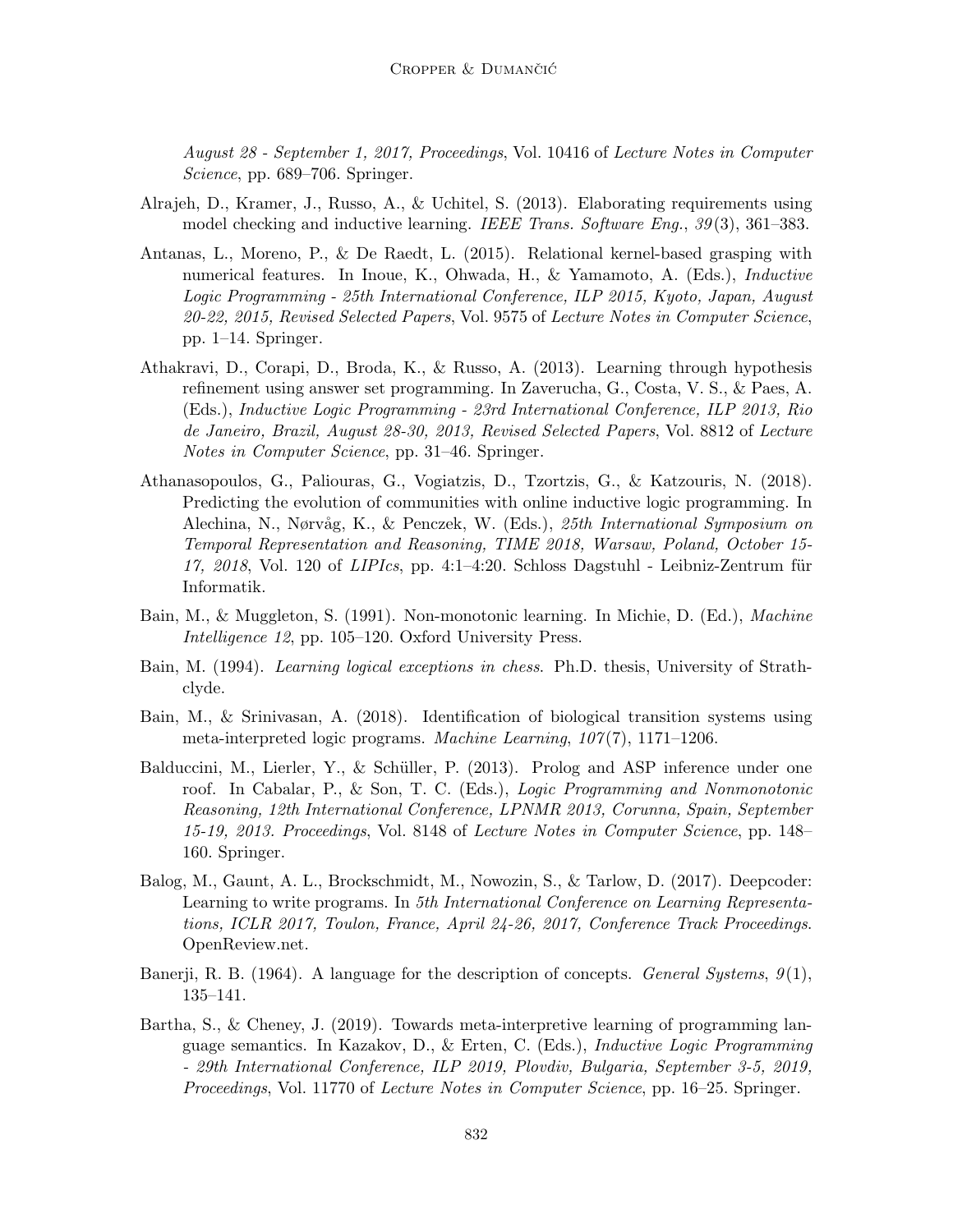- Bellodi, E., & Riguzzi, F. (2015). Structure learning of probabilistic logic programs by searching the clause space. Theory Pract. Log. Program.,  $15(2)$ ,  $169-212$ .
- Bengio, Y., Courville, A. C., & Vincent, P. (2013). Representation learning: A review and new perspectives. IEEE Trans. Pattern Anal. Mach. Intell., 35 (8), 1798–1828.
- Bengio, Y., Deleu, T., Rahaman, N., Ke, N. R., Lachapelle, S., Bilaniuk, O., Goyal, A., & Pal, C. J. (2019). A meta-transfer objective for learning to disentangle causal mechanisms. CoRR, abs/1901.10912.
- Blockeel, H., & De Raedt, L. (1998). Top-down induction of first-order logical decision trees. Artif. Intell., 101(1-2), 285–297.
- Blumer, A., Ehrenfeucht, A., Haussler, D., & Warmuth, M. K. (1987). Occam's razor. Inf. Process. Lett., 24 (6), 377–380.
- Bohan, D. A., Caron-Lormier, G., Muggleton, S., Raybould, A., & Tamaddoni-Nezhad, A. (2011). Automated discovery of food webs from ecological data using logic-based machine learning. *PLoS One*,  $6(12)$ , e29028.
- Bohan, D. A., Vacher, C., Tamaddoni-Nezhad, A., Raybould, A., Dumbrell, A. J., & Woodward, G. (2017). Next-generation global biomonitoring: large-scale, automated reconstruction of ecological networks. Trends in Ecology  $\mathcal B$  Evolution, 32(7), 477–487.
- Bratko, I. (1999). Refining complete hypotheses in ILP. In Dzeroski, S., & Flach, P. A. (Eds.), Inductive Logic Programming, 9th International Workshop, ILP-99, Bled, Slovenia, June 24-27, 1999, Proceedings, Vol. 1634 of Lecture Notes in Computer Science, pp. 44–55. Springer.
- Bratko, I. (2012). *Prolog Programming for Artificial Intelligence, 4th Edition.* Addison-Wesley.
- Bratko, I., Muggleton, S., & Varsek, A. (1991). Learning qualitative models of dynamic systems. In Birnbaum, L., & Collins, G. (Eds.), *Proceedings of the Eighth International* Workshop (ML91), Northwestern University, Evanston, Illinois, USA, pp. 385–388. Morgan Kaufmann.
- Buntine, W. L. (1988). Generalized subsumption and its applications to induction and redundancy. Artif. Intell.,  $36(2)$ , 149–176.
- Calimeri, F., Cozza, S., Ianni, G., & Leone, N. (2008). Computable functions in ASP: theory and implementation. In de la Banda, M. G., & Pontelli, E. (Eds.), Logic Programming, 24th International Conference, ICLP 2008, Udine, Italy, December 9- 13 2008, Proceedings, Vol. 5366 of Lecture Notes in Computer Science, pp. 407–424. Springer.
- Caruana, R. (1997). Multitask learning. Machine Learning, 28 (1), 41–75.
- Castillo, L. P., & Wrobel, S. (2003). Learning minesweeper with multirelational learning. In Gottlob, G., & Walsh, T. (Eds.), IJCAI-03, Proceedings of the Eighteenth International Joint Conference on Artificial Intelligence, Acapulco, Mexico, August 9-15, 2003, pp. 533–540. Morgan Kaufmann.
- Chollet, F. (2019). On the measure of intelligence.  $CoRR$ ,  $abs/1911.01547$ .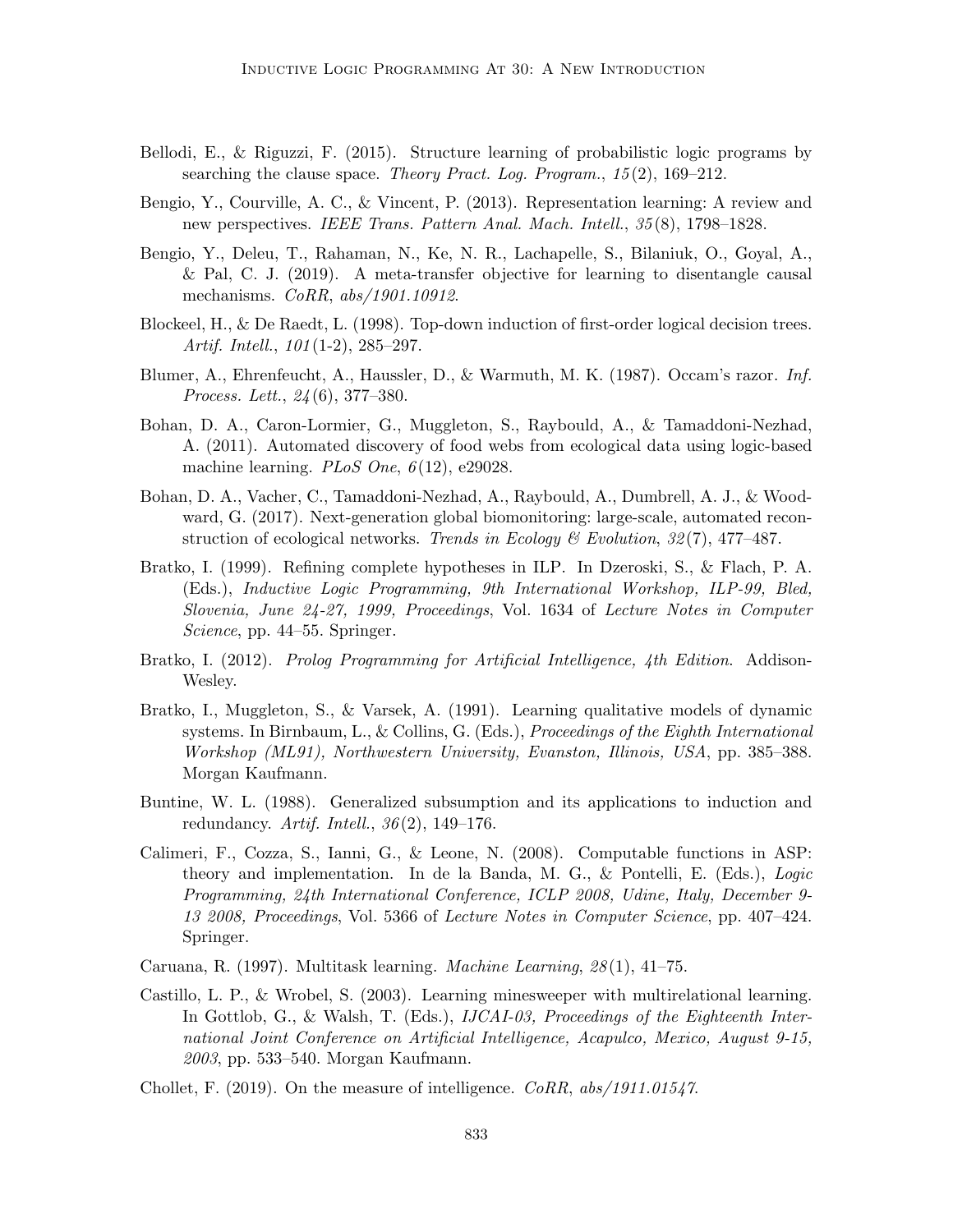Church, A. (1936). A note on the entscheidungsproblem. J. Symb. Log.,  $1(1)$ , 40–41.

- Clark, K. L. (1977). Negation as failure. In Gallaire, H., & Minker, J. (Eds.), Logic and Data Bases, Symposium on Logic and Data Bases, Centre d'études et de recherches de Toulouse, France, 1977, Advances in Data Base Theory, pp. 293–322, New York. Plemum Press.
- Cohen, W. W. (1994a). Grammatically biased learning: Learning logic programs using an explicit antecedent description language. Artif. Intell., 68(2), 303-366.
- Cohen, W. W. (1994b). Recovering software specifications with inductive logic programming. In Hayes-Roth, B., & Korf, R. E. (Eds.), Proceedings of the 12th National Conference on Artificial Intelligence, Seattle, WA, USA, July 31 - August 4, 1994, Volume 1, pp. 142–148. AAAI Press / The MIT Press.
- Cohen, W. W. (1995a). Inductive specification recovery: Understanding software by learning from example behaviors. Autom. Softw. Eng.,  $\mathcal{Q}(2)$ , 107–129.
- Cohen, W. W. (1995b). Pac-learning non-recursive prolog clauses. Artif. Intell.,  $79(1)$ , 1–38.
- Cohen, W. W. (1995c). Pac-learning recursive logic programs: Efficient algorithms. J. Artif. Intell. Res., 2, 501–539.
- Cohen, W. W. (1995d). Pac-learning recursive logic programs: Negative results. J. Artif. Intell. Res., 2, 541–573.
- Colmerauer, A., & Roussel, P. (1993). The birth of prolog. In Lee, J. A. N., & Sammet, J. E. (Eds.), History of Programming Languages Conference (HOPL-II), Preprints, Cambridge, Massachusetts, USA, April 20-23, 1993, pp. 37–52. ACM.
- Corapi, D., Russo, A., & Lupu, E. (2010). Inductive logic programming as abductive search. In Hermenegildo, M. V., & Schaub, T. (Eds.), *Technical Communications of the 26th* International Conference on Logic Programming, ICLP 2010, July 16-19, 2010, Edinburgh, Scotland, UK, Vol. 7 of LIPIcs, pp. 54–63. Schloss Dagstuhl - Leibniz-Zentrum fuer Informatik.
- Corapi, D., Russo, A., & Lupu, E. (2011). Inductive logic programming in answer set programming. In Muggleton, S., Tamaddoni-Nezhad, A., & Lisi, F. A. (Eds.), Inductive Logic Programming - 21st International Conference, ILP 2011, Windsor Great Park, UK, July 31 - August 3, 2011, Revised Selected Papers, Vol. 7207 of Lecture Notes in Computer Science, pp. 91–97. Springer.
- Costa, V. S., Rocha, R., & Damas, L. (2012). The YAP prolog system. Theory Pract. Log. *Program.*,  $12(1-2)$ , 5-34.
- Cropper, A. (2017). Efficiently learning efficient programs. Ph.D. thesis, Imperial College London, UK.
- Cropper, A. (2019). Playgol: Learning programs through play. In Kraus, S. (Ed.), Proceedings of the Twenty-Eighth International Joint Conference on Artificial Intelligence, IJCAI 2019, Macao, China, August 10-16, 2019, pp. 6074–6080. ijcai.org.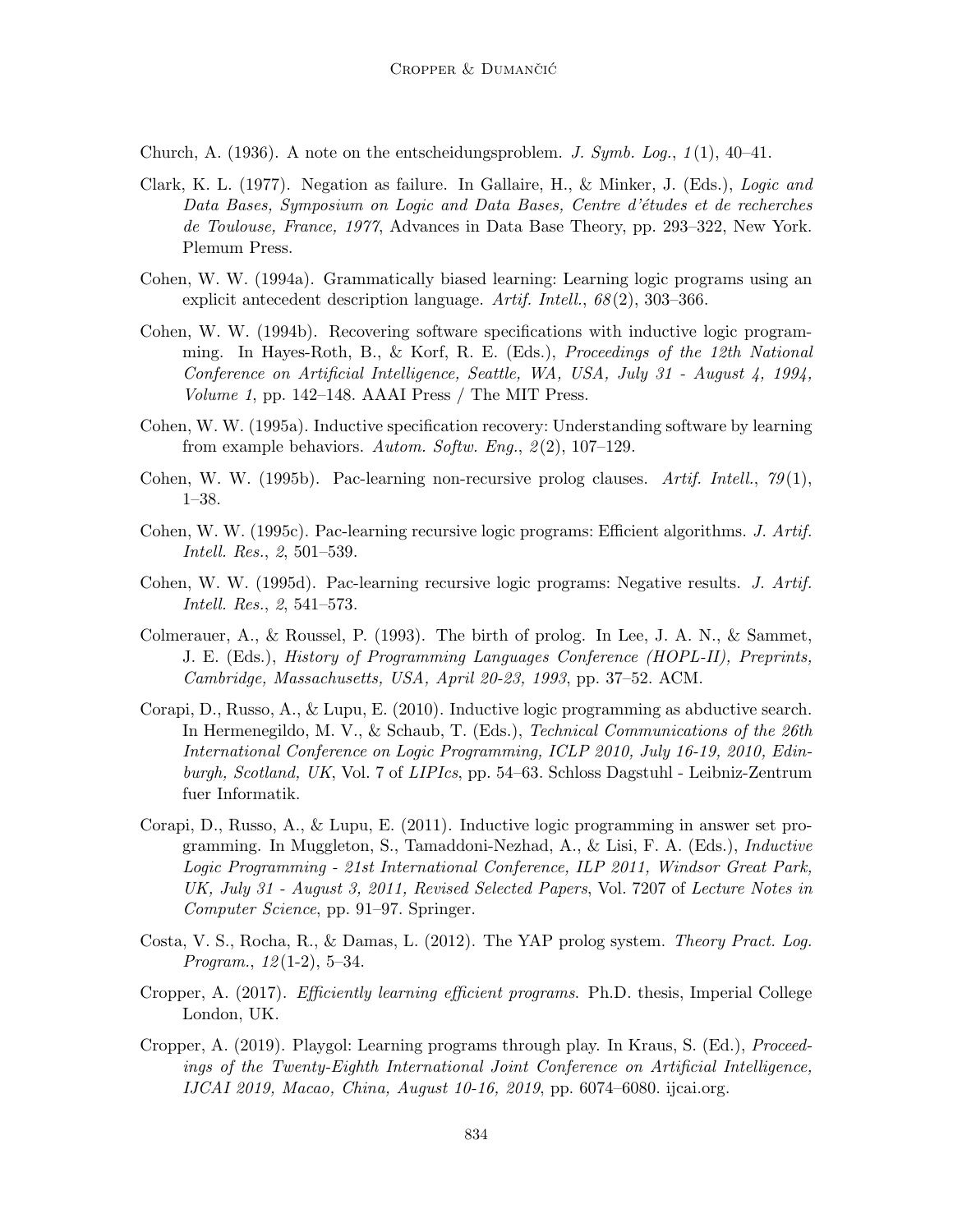- Cropper, A. (2020). Forgetting to learn logic programs. In The Thirty-Fourth AAAI Conference on Artificial Intelligence, AAAI 2020, New York, NY, USA, February 7-12, 2020, pp. 3676–3683. AAAI Press.
- Cropper, A. (2022). Learning logic programs through divide, constrain, and conquer. In Thirty-Sixth AAAI Conference on Artificial Intelligence (AAAI-22).
- Cropper, A., & Dumančić, S.  $(2020)$ . Learning large logic programs by going beyond entailment. In Bessiere, C. (Ed.), Proceedings of the Twenty-Ninth International Joint Conference on Artificial Intelligence, IJCAI 2020, pp. 2073–2079. ijcai.org.
- Cropper, A., Dumančić, S., & Muggleton, S. H. (2020a). Turning 30: New ideas in inductive logic programming. In Bessiere, C. (Ed.), Proceedings of the Twenty-Ninth International Joint Conference on Artificial Intelligence, IJCAI 2020, pp. 4833–4839. ijcai.org.
- Cropper, A., Evans, R., & Law, M. (2020b). Inductive general game playing. *Machine* Learning,  $109(7)$ , 1393–1434.
- Cropper, A., & Morel, R. (2021). Learning programs by learning from failures. Machine Learning.,  $110(4)$ , 801–856.
- Cropper, A., Morel, R., & Muggleton, S. (2020). Learning higher-order logic programs. Machine Learning, 109(7), 1289–1322.
- Cropper, A., & Muggleton, S. (2015). Can predicate invention compensate for incomplete background knowledge?. In Nowaczyk, S. (Ed.), Thirteenth Scandinavian Conference on Artificial Intelligence - SCAI 2015, Halmstad, Sweden, November 5-6, 2015, Vol. 278 of Frontiers in Artificial Intelligence and Applications, pp. 27–36. IOS Press.
- Cropper, A., & Muggleton, S. H. (2014). Logical minimisation of meta-rules within metainterpretive learning. In Davis, J., & Ramon, J. (Eds.), Inductive Logic Programming - 24th International Conference, ILP 2014, Nancy, France, September 14-16, 2014, Revised Selected Papers, Vol. 9046 of Lecture Notes in Computer Science, pp. 62–75. Springer.
- Cropper, A., & Muggleton, S. H. (2015). Learning efficient logical robot strategies involving composable objects. In Yang, Q., & Wooldridge, M. J. (Eds.), Proceedings of the Twenty-Fourth International Joint Conference on Artificial Intelligence, IJCAI 2015, Buenos Aires, Argentina, July 25-31, 2015, pp. 3423–3429. AAAI Press.
- Cropper, A., & Muggleton, S. H. (2016). Metagol system. https://github.com/metagol/metagol.
- Cropper, A., & Muggleton, S. H. (2019). Learning efficient logic programs. Machine Learn $ing, 108(7), 1063-1083.$
- Cropper, A., Tamaddoni-Nezhad, A., & Muggleton, S. H. (2015). Meta-interpretive learning of data transformation programs. In Inoue, K., Ohwada, H., & Yamamoto, A. (Eds.), Inductive Logic Programming - 25th International Conference, ILP 2015, Kyoto, Japan, August 20-22, 2015, Revised Selected Papers, Vol. 9575 of Lecture Notes in Computer Science, pp. 46–59. Springer.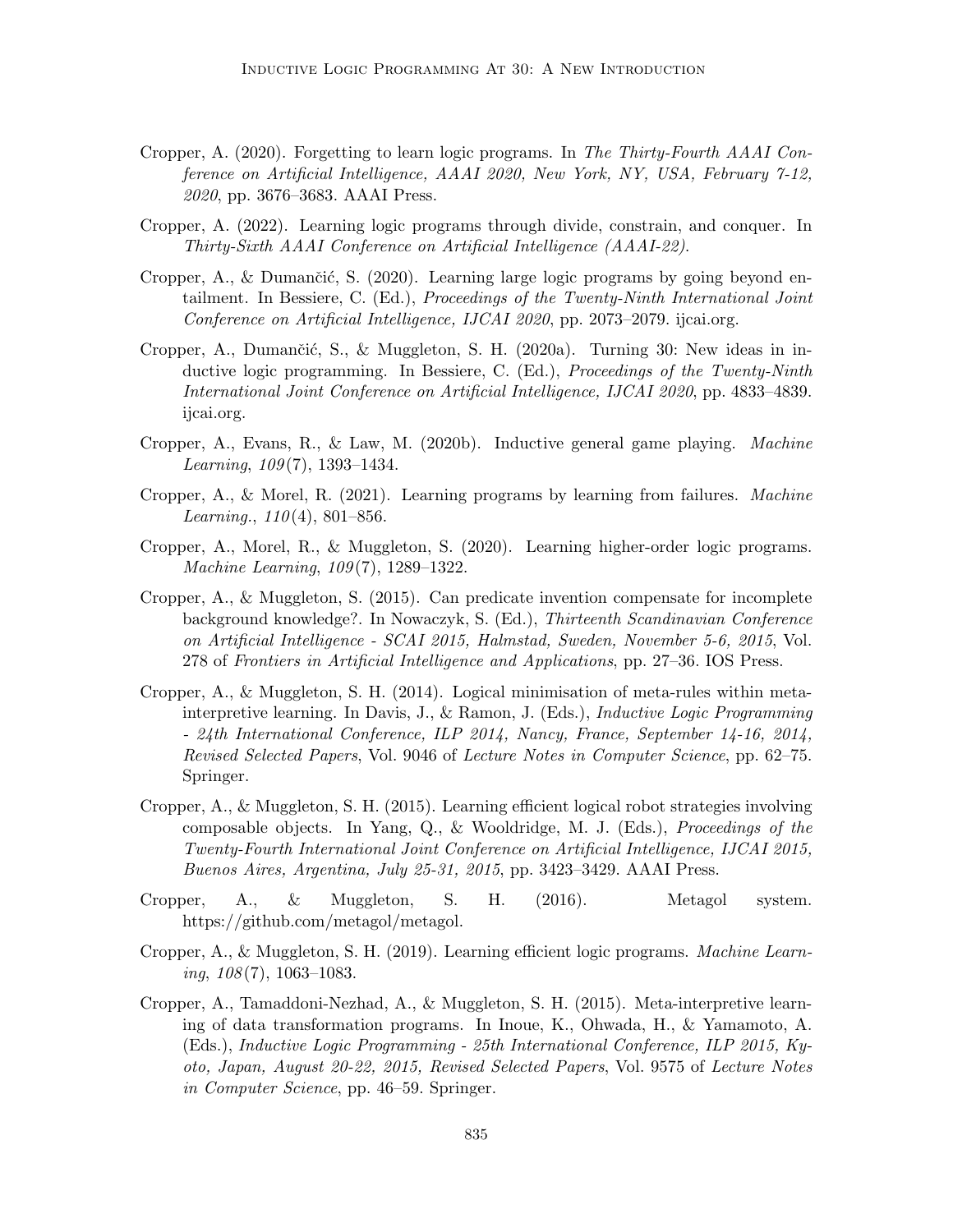- Cropper, A., & Tourret, S. (2020). Logical reduction of metarules. Machine Learning,  $109(7)$ , 1323-1369.
- Dai, W., & Muggleton, S. (2021). Abductive knowledge induction from raw data. In Zhou, Z. (Ed.), Proceedings of the Thirtieth International Joint Conference on Artificial Intelligence, IJCAI 2021, Virtual Event / Montreal, Canada, 19-27 August 2021, pp. 1845–1851. ijcai.org.
- Dai, W., Muggleton, S., Wen, J., Tamaddoni-Nezhad, A., & Zhou, Z. (2017). Logical vision: One-shot meta-interpretive learning from real images. In Lachiche, N., & Vrain, C. (Eds.), Inductive Logic Programming - 27th International Conference, ILP  $2017$ , Orléans, France, September 4-6, 2017, Revised Selected Papers, Vol. 10759 of Lecture Notes in Computer Science, pp. 46–62. Springer.
- Dai, W., Xu, Q., Yu, Y., & Zhou, Z. (2019). Bridging machine learning and logical reasoning by abductive learning. In Wallach, H. M., Larochelle, H., Beygelzimer, A., d'Alch´e-Buc, F., Fox, E. B., & Garnett, R. (Eds.), Advances in Neural Information Processing Systems 32: Annual Conference on Neural Information Processing Systems 2019, NeurIPS 2019, December 8-14, 2019, Vancouver, BC, Canada, pp. 2811–2822.
- Dantsin, E., Eiter, T., Gottlob, G., & Voronkov, A. (2001). Complexity and expressive power of logic programming. ACM Comput. Surv., 33 (3), 374–425.
- Dash, T., Srinivasan, A., Vig, L., Orhobor, O. I., & King, R. D. (2018). Large-scale assessment of deep relational machines. In Riguzzi, F., Bellodi, E., & Zese, R. (Eds.), Inductive Logic Programming - 28th International Conference, ILP 2018, Ferrara, Italy, September 2-4, 2018, Proceedings, Vol. 11105 of Lecture Notes in Computer Science, pp. 22–37. Springer.
- d'Avila Garcez, A. S., Gori, M., Lamb, L. C., Serafini, L., Spranger, M., & Tran, S. N. (2019). Neural-symbolic computing: An effective methodology for principled integration of machine learning and reasoning.  $FLAP$ ,  $6(4)$ , 611–632.
- De Raedt, L. (1997). Logical settings for concept-learning. Artif. Intell., 95 (1), 187–201.
- De Raedt, L. (2008). Logical and relational learning. Cognitive Technologies. Springer.
- De Raedt, L., & Bruynooghe, M. (1992). Interactive concept-learning and constructive induction by analogy. Machine Learing, 8, 107–150.
- De Raedt, L., & Dehaspe, L. (1997). Clausal discovery. Machine Learning, 26 (2-3), 99–146.
- De Raedt, L., Dries, A., Thon, I., den Broeck, G. V., & Verbeke, M. (2015). Inducing probabilistic relational rules from probabilistic examples. In Yang, Q., & Wooldridge, M. J. (Eds.), Proceedings of the Twenty-Fourth International Joint Conference on Artificial Intelligence, IJCAI 2015, Buenos Aires, Argentina, July 25-31, 2015, pp. 1835–1843. AAAI Press.
- De Raedt, L., & Kersting, K. (2008a). Probabilistic inductive logic programming. In De Raedt, L., Frasconi, P., Kersting, K., & Muggleton, S. (Eds.), Probabilistic Inductive Logic Programming - Theory and Applications, Vol. 4911 of Lecture Notes in Computer Science, pp. 1–27. Springer.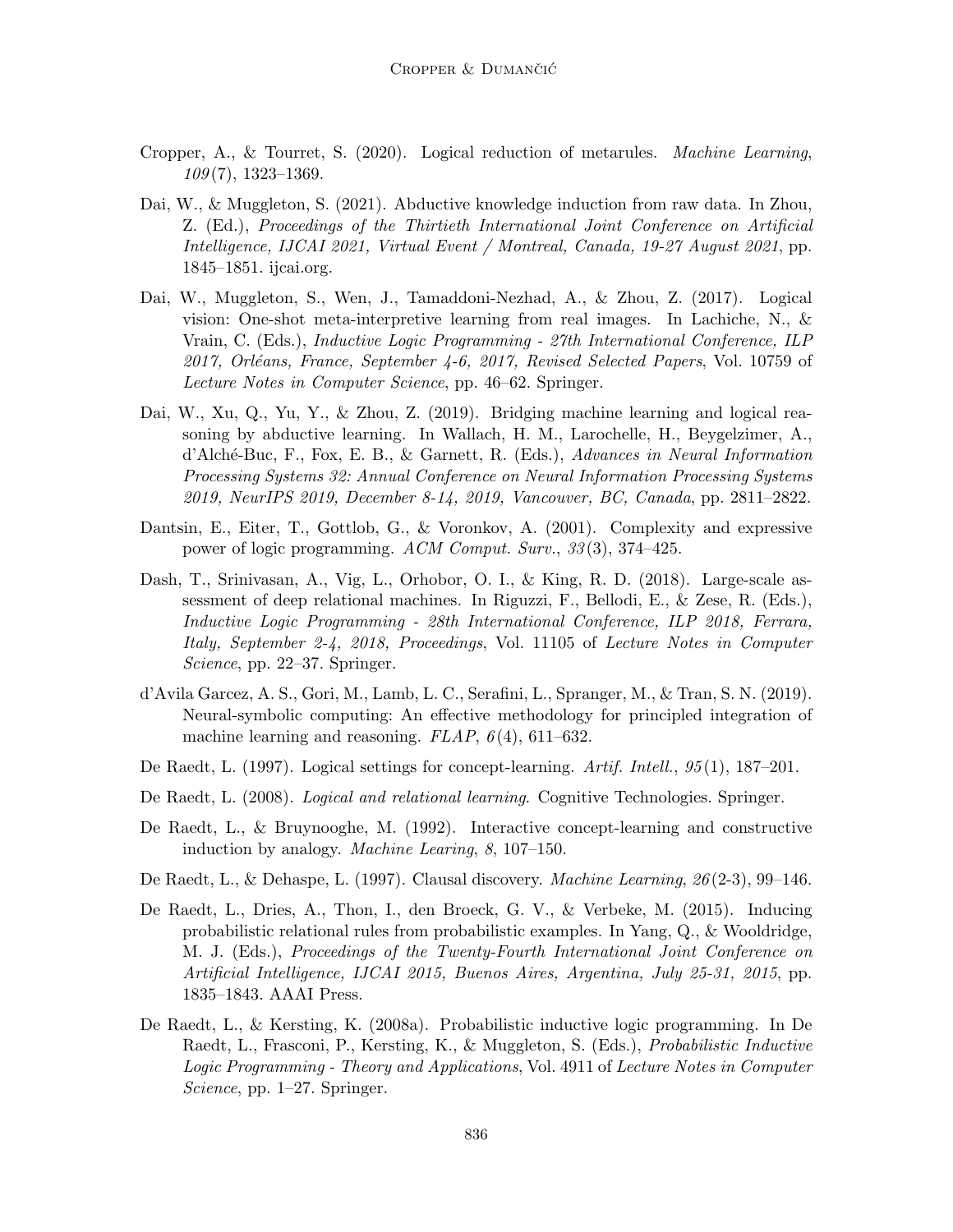- De Raedt, L., & Kersting, K. (2008b). Probabilistic Inductive Logic Programming, p. 1–27. Springer-Verlag, Berlin, Heidelberg.
- De Raedt, L., Kersting, K., Kimmig, A., Revoredo, K., & Toivonen, H. (2008). Compressing probabilistic prolog programs. Machine Learning,  $70(2-3)$ , 151–168.
- De Raedt, L., Kersting, K., Natarajan, S., & Poole, D. (2016). Statistical Relational Artificial Intelligence: Logic, Probability, and Computation. Synthesis Lectures on Artificial Intelligence and Machine Learning. Morgan & Claypool Publishers.
- De Raedt, L., Kimmig, A., & Toivonen, H. (2007). Problog: A probabilistic prolog and its application in link discovery. In IJCAI 2007, Proceedings of the 20th International Joint Conference on Artificial Intelligence, Hyderabad, India, January 6-12, 2007, pp. 2462–2467.
- Domingos, P. (2015). The master algorithm: How the quest for the ultimate learning machine will remake our world. Basic Books.
- Domingos, P. M. (1999). The role of occam's razor in knowledge discovery. *Data Min.* Knowl. Discov., 3 (4), 409–425.
- Dong, H., Mao, J., Lin, T., Wang, C., Li, L., & Zhou, D. (2019). Neural logic machines. In 7th International Conference on Learning Representations, ICLR 2019, New Orleans, LA, USA, May 6-9, 2019. OpenReview.net.
- Dumancic, S., Guns, T., & Cropper, A. (2021). Knowledge refactoring for inductive program synthesis. In Thirty-Fifth AAAI Conference on Artificial Intelligence, AAAI 2021, Thirty-Third Conference on Innovative Applications of Artificial Intelligence, IAAI 2021, The Eleventh Symposium on Educational Advances in Artificial Intelligence, EAAI 2021, Virtual Event, February 2-9, 2021, pp. 7271–7278. AAAI Press.
- Dumančić, S., & Blockeel, H. (2017). Clustering-based relational unsupervised representation learning with an explicit distributed representation. In Sierra, C. (Ed.), Proceedings of the Twenty-Sixth International Joint Conference on Artificial Intelligence, IJCAI 2017, Melbourne, Australia, August 19-25, 2017, pp. 1631–1637. ijcai.org.
- Dumančić, S., Guns, T., Meert, W., & Blockeel, H. (2019). Learning relational representations with auto-encoding logic programs. In Kraus, S. (Ed.), Proceedings of the Twenty-Eighth International Joint Conference on Artificial Intelligence, IJCAI 2019, Macao, China, August 10-16, 2019, pp. 6081–6087. ijcai.org.
- Dzeroski, S., Cussens, J., & Manandhar, S. (1999). An introduction to inductive logic programming and learning language in logic. In Cussens, J., & Dzeroski, S. (Eds.), Learning Language in Logic, Vol. 1925 of Lecture Notes in Computer Science, pp. 3–35. Springer.
- Ellis, K., Morales, L., Sabl´e-Meyer, M., Solar-Lezama, A., & Tenenbaum, J. (2018). Learning libraries of subroutines for neurally-guided bayesian program induction. In NeurIPS 2018, pp. 7816–7826.
- Ellis, K., Nye, M. I., Pu, Y., Sosa, F., Tenenbaum, J., & Solar-Lezama, A. (2019). Write, execute, assess: Program synthesis with a REPL. In Wallach, H. M., Larochelle, H., Beygelzimer, A., d'Alché-Buc, F., Fox, E. B., & Garnett, R. (Eds.), Advances in Neural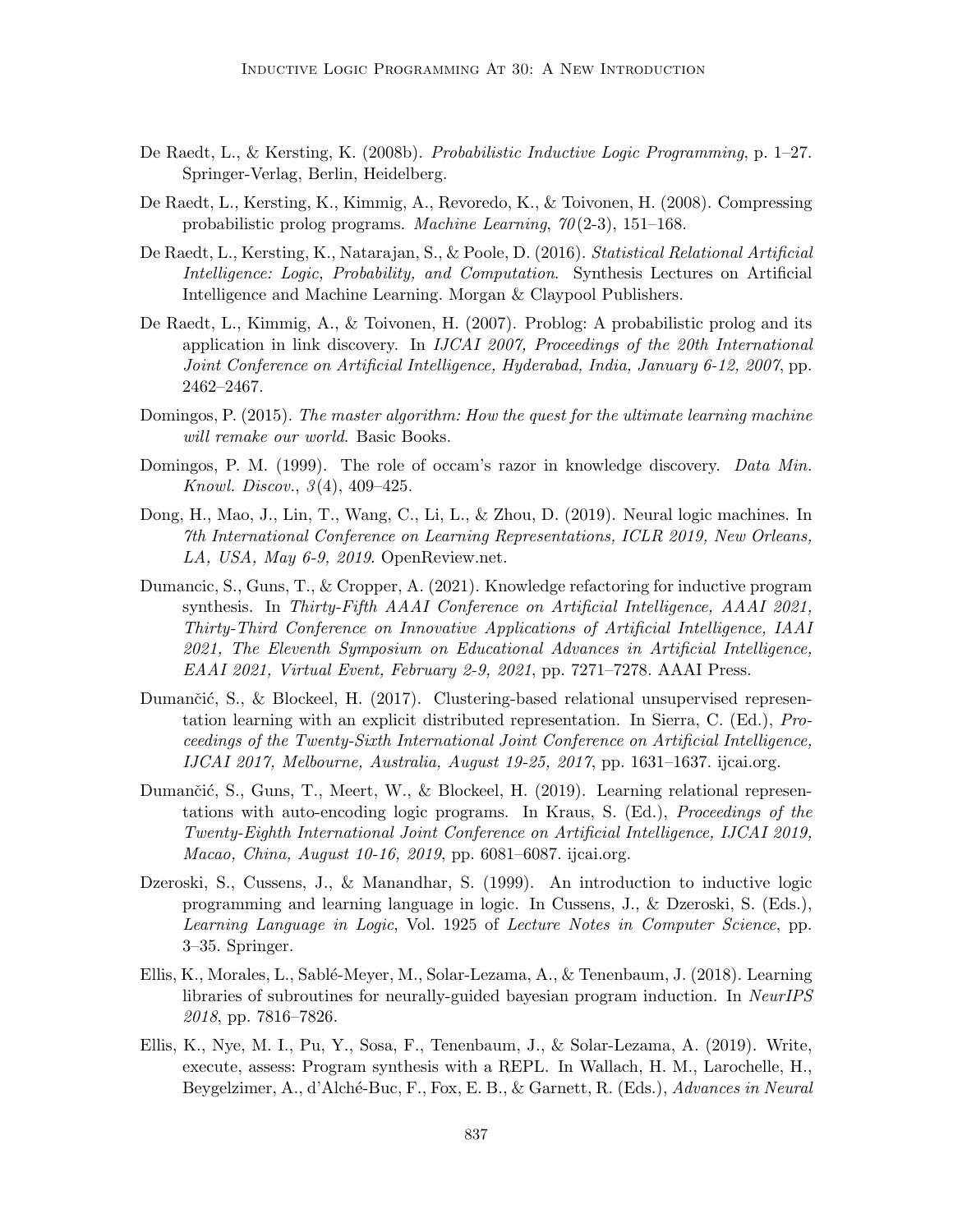Information Processing Systems 32: Annual Conference on Neural Information Processing Systems 2019, NeurIPS 2019, 8-14 December 2019, Vancouver, BC, Canada, pp. 9165–9174.

- Emde, W., Habel, C., & Rollinger, C. (1983). The discovery of the equator or concept driven learning. In Bundy, A. (Ed.), Proceedings of the 8th International Joint Conference on Artificial Intelligence. Karlsruhe, FRG, August 1983, pp. 455–458. William Kaufmann.
- Evans, R. (2020). Kant's cognitive architecture. Ph.D. thesis, Imperial College London, UK.
- Evans, R., & Grefenstette, E. (2018). Learning explanatory rules from noisy data. J. Artif. Intell. Res., 61, 1–64.
- Evans, R., Hernández-Orallo, J., Welbl, J., Kohli, P., & Sergot, M. J. (2021). Making sense of sensory input. Artif. Intell., 293, 103438.
- Ferilli, S., Esposito, F., Basile, T. M. A., & Mauro, N. D. (2004). Automatic induction of first-order logic descriptors type domains from observations. In Camacho, R., King, R. D., & Srinivasan, A. (Eds.), Inductive Logic Programming, 14th International Conference, ILP 2004, Porto, Portugal, September 6-8, 2004, Proceedings, Vol. 3194 of Lecture Notes in Computer Science, pp. 116–131. Springer.
- Feser, J. K., Chaudhuri, S., & Dillig, I. (2015). Synthesizing data structure transformations from input-output examples. In Proceedings of the 36th ACM SIGPLAN Conference on Programming Language Design and Implementation, Portland, OR, USA, June 15-17, 2015, pp. 229–239.
- Finn, P. W., Muggleton, S., Page, D., & Srinivasan, A. (1998). Pharmacophore discovery using the inductive logic programming system PROGOL. *Machine Learning*,  $30(2-3)$ , 241–270.
- Flach, P. A. (1993). Predicate invention in inductive data engineering. In Brazdil, P. (Ed.), Machine Learning: ECML-93, European Conference on Machine Learning, Vienna, Austria, April 5-7, 1993, Proceedings, Vol. 667 of Lecture Notes in Computer Science, pp. 83–94. Springer.
- Flach, P. A., & Hadjiantonis, A. (2013). Abduction and Induction: Essays on their relation and integration, Vol. 18. Springer Science & Business Media.
- Flener, P. (1996). Inductive logic program synthesis with DIALOGS. In Muggleton, S. (Ed.), Inductive Logic Programming, 6th International Workshop, ILP-96, Stockholm, Sweden, August 26-28, 1996, Selected Papers, Vol. 1314 of Lecture Notes in Computer Science, pp. 175–198. Springer.
- Gebser, M., Kaminski, R., Kaufmann, B., & Schaub, T. (2012). Answer Set Solving in Practice. Synthesis Lectures on Artificial Intelligence and Machine Learning. Morgan & Claypool Publishers.
- Gebser, M., Kaminski, R., Kaufmann, B., & Schaub, T. (2014). Clingo = ASP + control: Preliminary report. *CoRR*,  $abs/1405.3694$ .
- Gebser, M., Kaufmann, B., & Schaub, T. (2012). Conflict-driven answer set solving: From theory to practice. Artif. Intell., 187, 52–89.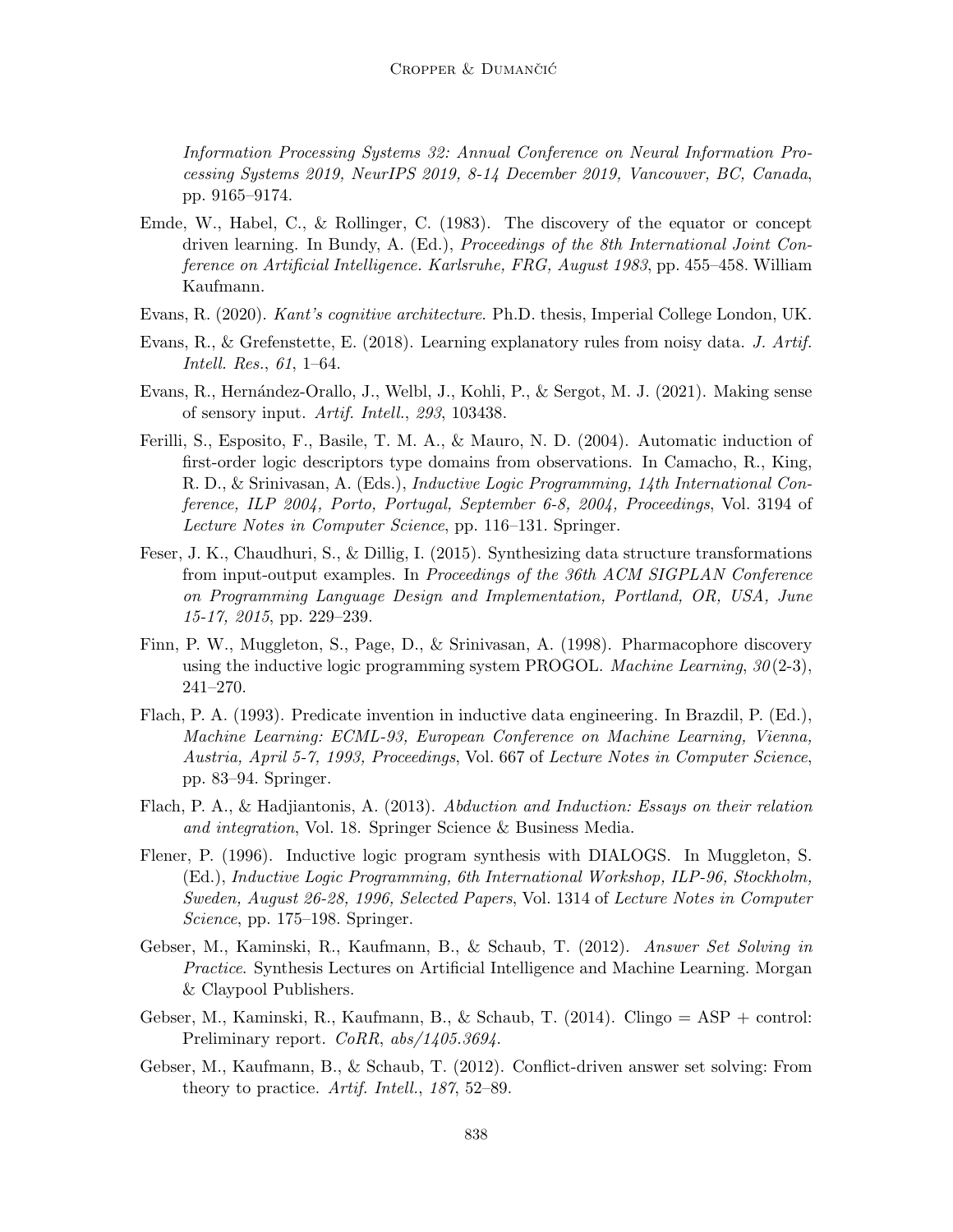- Gelder, A. V., Ross, K. A., & Schlipf, J. S. (1991). The well-founded semantics for general logic programs. *J. ACM*,  $38(3)$ , 620–650.
- Gelfond, M., & Lifschitz, V. (1988). The stable model semantics for logic programming. In Kowalski, R. A., & Bowen, K. A. (Eds.), Logic Programming, Proceedings of the Fifth International Conference and Symposium, Seattle, Washington, USA, August 15-19, 1988 (2 Volumes), pp. 1070–1080. MIT Press.
- Genesereth, M. R., & Björnsson, Y. (2013). The international general game playing competition. AI Magazine,  $34(2)$ , 107-111.
- Goodacre, J. (1996). Inductive learning of chess rules using Progol. Ph.D. thesis, University of Oxford.
- Gottlob, G., Leone, N., & Scarcello, F. (1997). On the complexity of some inductive logic programming problems. In Lavrac, N., & Dzeroski, S. (Eds.), Inductive Logic Programming, 7th International Workshop, ILP-97, Prague, Czech Republic, September 17-20, 1997, Proceedings, Vol. 1297 of Lecture Notes in Computer Science, pp. 17–32. Springer.
- Grobelnik, M. (1992). Markus: an optimized model inference system. In *Proceedings of the* Logic Approaches to Machine Learning Workshop.
- Gulwani, S. (2011). Automating string processing in spreadsheets using input-output examples. In Ball, T., & Sagiv, M. (Eds.), Proceedings of the 38th ACM SIGPLAN-SIGACT Symposium on Principles of Programming Languages, POPL 2011, Austin, TX, USA, January 26-28, 2011, pp. 317–330. ACM.
- Gulwani, S., Hernández-Orallo, J., Kitzelmann, E., Muggleton, S. H., Schmid, U., & Zorn, B. G.  $(2015)$ . Inductive programming meets the real world. *Commun. ACM*,  $58(11)$ , 90–99.
- Gulwani, S., Polozov, O., Singh, R., et al. (2017). Program synthesis. Foundations and Trends $\overline{R}$  in Programming Languages,  $\overline{4}(1-2)$ , 1-119.
- Harrison, J. (2009). Handbook of Practical Logic and Automated Reasoning (1st edition). Cambridge University Press, USA.
- Hoare, C. A. R. (1961). Algorithm 64: Quicksort. Commun. ACM, 4 (7), 321.
- Hocquette, C., & Muggleton, S. H. (2020). Complete bottom-up predicate invention in meta-interpretive learning. In Bessiere, C. (Ed.), Proceedings of the Twenty-Ninth International Joint Conference on Artificial Intelligence, IJCAI 2020, pp. 2312–2318. ijcai.org.
- Inoue, K. (2004). Induction as consequence finding. Machine Learning, 55 (2), 109–135.
- Inoue, K. (2016). Meta-level abduction.  $FLAP$ ,  $3(1)$ , 7-36.
- Inoue, K., Doncescu, A., & Nabeshima, H. (2013). Completing causal networks by metalevel abduction. Machine Learning, 91 (2), 239–277.
- Inoue, K., & Kudoh, Y. (1997). Learning extended logic programs. In *Proceedings of the* Fifteenth International Joint Conference on Artificial Intelligence, IJCAI 97, Nagoya, Japan, August 23-29, 1997, 2 Volumes, pp. 176–181. Morgan Kaufmann.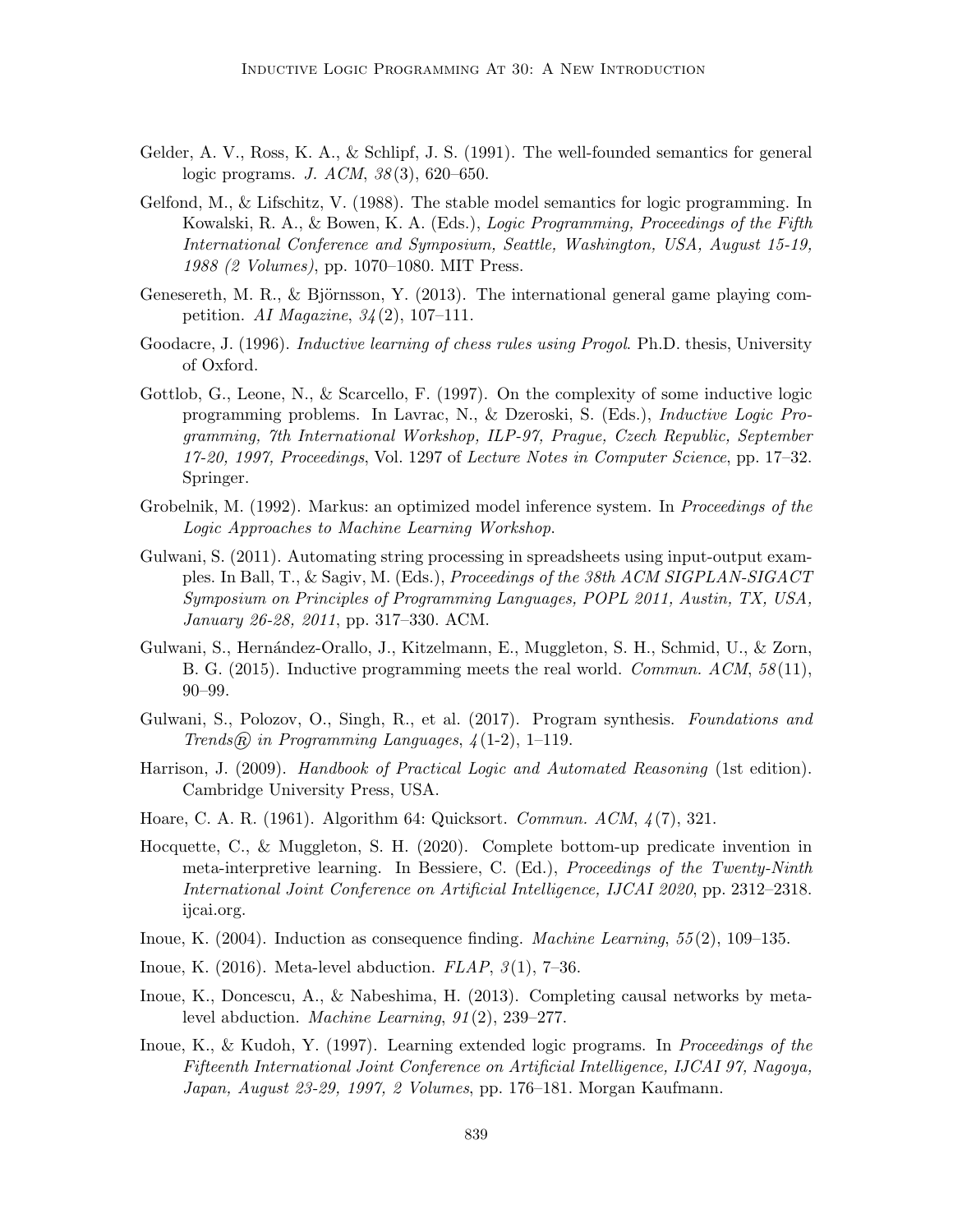- Inoue, K., Ribeiro, T., & Sakama, C. (2014). Learning from interpretation transition. *Machine Learning,*  $94(1)$ , 51–79.
- Kaalia, R., Srinivasan, A., Kumar, A., & Ghosh, I. (2016). Ilp-assisted de novo drug design. Machine Learning, 103 (3), 309–341.
- Kaiser, L., & Sutskever, I. (2016). Neural gpus learn algorithms. In Bengio, Y., & LeCun, Y. (Eds.), 4th International Conference on Learning Representations, ICLR 2016, San Juan, Puerto Rico, May 2-4, 2016, Conference Track Proceedings.
- Kaminski, T., Eiter, T., & Inoue, K. (2018). Exploiting answer set programming with external sources for meta-interpretive learning. Theory Pract. Log. Program., 18(3-4), 571–588.
- Katzouris, N., Artikis, A., & Paliouras, G. (2015). Incremental learning of event definitions with inductive logic programming. *Machine Learning*,  $100(2-3)$ , 555–585.
- Katzouris, N., Artikis, A., & Paliouras, G. (2016). Online learning of event definitions. Theory Pract. Log. Program., 16 (5-6), 817–833.
- Kaur, N., Kunapuli, G., Joshi, S., Kersting, K., & Natarajan, S. (2019). Neural networks for relational data. In Kazakov, D., & Erten, C. (Eds.), Inductive Logic Programming - 29th International Conference, ILP 2019, Plovdiv, Bulgaria, September 3-5, 2019, Proceedings, Vol. 11770 of Lecture Notes in Computer Science, pp. 62–71. Springer.
- Kaur, N., Kunapuli, G., & Natarajan, S. (2020). Non-parametric learning of lifted restricted boltzmann machines. Int. J. Approx. Reason., 120, 33–47.
- Kietz, J.-U., & Wrobel, S. (1992). Controlling the complexity of learning in logic through syntactic and task-oriented models. In *Inductive logic programming*. Citeseer.
- King, R. D., Muggleton, S., Lewis, R. A., & Sternberg, M. J. (1992). Drug design by machine learning: the use of inductive logic programming to model the structureactivity relationships of trimethoprim analogues binding to dihydrofolate reductase. Proceedings of the National Academy of Sciences, 89 (23), 11322–11326.
- King, R. D., Rowland, J., Oliver, S. G., Young, M., Aubrey, W., Byrne, E., Liakata, M., Markham, M., Pir, P., Soldatova, L. N., et al. (2009). The automation of science. Science, 324 (5923), 85–89.
- King, R. D., Whelan, K. E., Jones, F. M., Reiser, P. G., Bryant, C. H., Muggleton, S. H., Kell, D. B., & Oliver, S. G. (2004). Functional genomic hypothesis generation and experimentation by a robot scientist. *Nature*,  $\frac{427(6971)}{247-252}$ .
- Kowalski, R. A. (1974). Predicate logic as programming language. In Rosenfeld, J. L. (Ed.), Information Processing, Proceedings of the 6th IFIP Congress 1974, Stockholm, Sweden, August 5-10, 1974, pp. 569–574. North-Holland.
- Kowalski, R. A.  $(1988)$ . The early years of logic programming. *Commun. ACM*,  $31(1)$ , 38–43.
- Kowalski, R. A., & Kuehner, D. (1971). Linear resolution with selection function. Artif. *Intell.*,  $\mathfrak{2}(3/4)$ , 227–260.
- Kramer, S. (1995). Predicate invention: A comprehensive view. Rapport technique OFAI-TR-95-32, Austrian Research Institute for Artificial Intelligence, Vienna.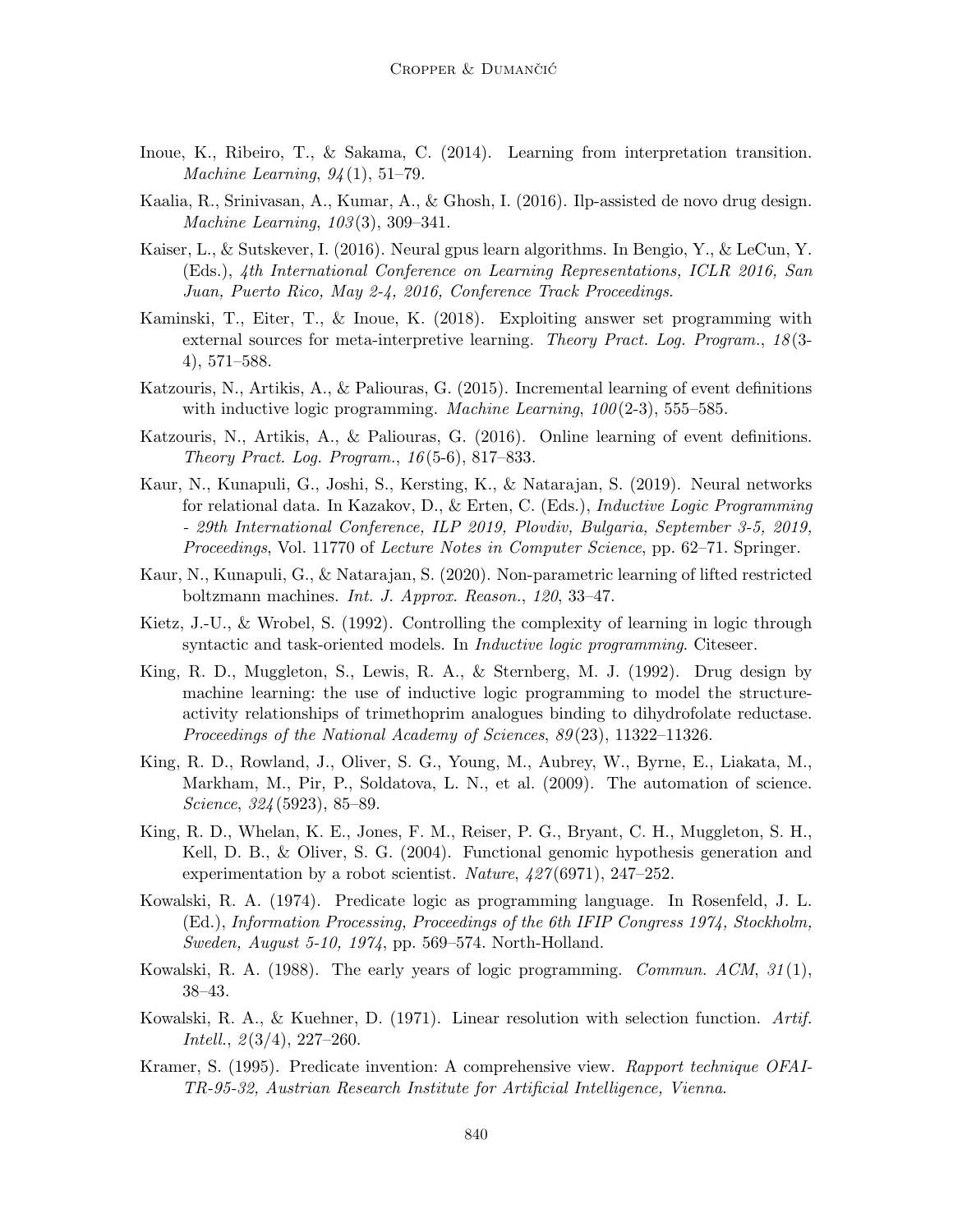- Lake, B. M., Salakhutdinov, R., & Tenenbaum, J. B. (2015). Human-level concept learning through probabilistic program induction. *Science*,  $350(6266)$ , 1332–1338.
- Lake, B. M., Ullman, T. D., Tenenbaum, J. B., & Gershman, S. J. (2016). Building machines that learn and think like people. CoRR, abs/1604.00289.
- Law, M. (2018). *Inductive learning of answer set programs*. Ph.D. thesis, Imperial College London, UK.
- Law, M., Russo, A., Bertino, E., Broda, K., & Lobo, J. (2019). Representing and learning grammars in answer set programming. In The Thirty-Third AAAI Conference on Artificial Intelligence, AAAI 2019, pp. 2919–2928. AAAI Press.
- Law, M., Russo, A., Bertino, E., Broda, K., & Lobo, J. (2020). Fastlas: Scalable inductive logic programming incorporating domain-specific optimisation criteria. In The Thirty-Fourth AAAI Conference on Artificial Intelligence, AAAI 2020, The Thirty-Second Innovative Applications of Artificial Intelligence Conference, IAAI 2020, The Tenth AAAI Symposium on Educational Advances in Artificial Intelligence, EAAI 2020, New York, NY, USA, February 7-12, 2020, pp. 2877–2885. AAAI Press.
- Law, M., Russo, A., & Broda, K. (2014). Inductive learning of answer set programs. In Fermé, E., & Leite, J. (Eds.), Logics in Artificial Intelligence - 14th European Conference, JELIA 2014, Funchal, Madeira, Portugal, September 24-26, 2014. Proceedings, Vol. 8761 of Lecture Notes in Computer Science, pp. 311–325. Springer.
- Law, M., Russo, A., & Broda, K. (2016). Iterative learning of answer set programs from context dependent examples. Theory Pract. Log. Program., 16 (5-6), 834–848.
- Law, M., Russo, A., & Broda, K. (2018). The complexity and generality of learning answer set programs. Artif. Intell., 259, 110–146.
- Law, M., Russo, A., & Broda, K. (2020). The ilasp system for inductive learning of answer set programs. The Association for Logic Programming Newsletter.
- Leban, G., Zabkar, J., & Bratko, I. (2008). An experiment in robot discovery with ILP. In Zelezn´y, F., & Lavrac, N. (Eds.), Inductive Logic Programming, 18th International Conference, ILP 2008, Prague, Czech Republic, September 10-12, 2008, Proceedings, Vol. 5194 of Lecture Notes in Computer Science, pp. 77–90. Springer.
- LeCun, Y., Bengio, Y., & Hinton, G. (2015). Deep learning. Nature, 521 (7553), 436–444.
- Legras, S., Rouveirol, C., & Ventos, V. (2018). The game of bridge: A challenge for ILP. In Riguzzi, F., Bellodi, E., & Zese, R. (Eds.), Inductive Logic Programming - 28th International Conference, ILP 2018, Ferrara, Italy, September 2-4, 2018, Proceedings, Vol. 11105 of Lecture Notes in Computer Science, pp. 72–87. Springer.
- Levin, L. A. (1973). Universal sequential search problems. Problemy Peredachi Informatsii,  $9(3)$ , 115–116.
- Lieberman, H. (2001). Your wish is my command: Programming by example..
- Lin, D., Dechter, E., Ellis, K., Tenenbaum, J. B., & Muggleton, S. (2014). Bias reformulation for one-shot function induction. In Schaub, T., Friedrich, G., & O'Sullivan, B. (Eds.), ECAI 2014 - 21st European Conference on Artificial Intelligence, 18-22 August 2014, Prague, Czech Republic - Including Prestigious Applications of Intelligent Systems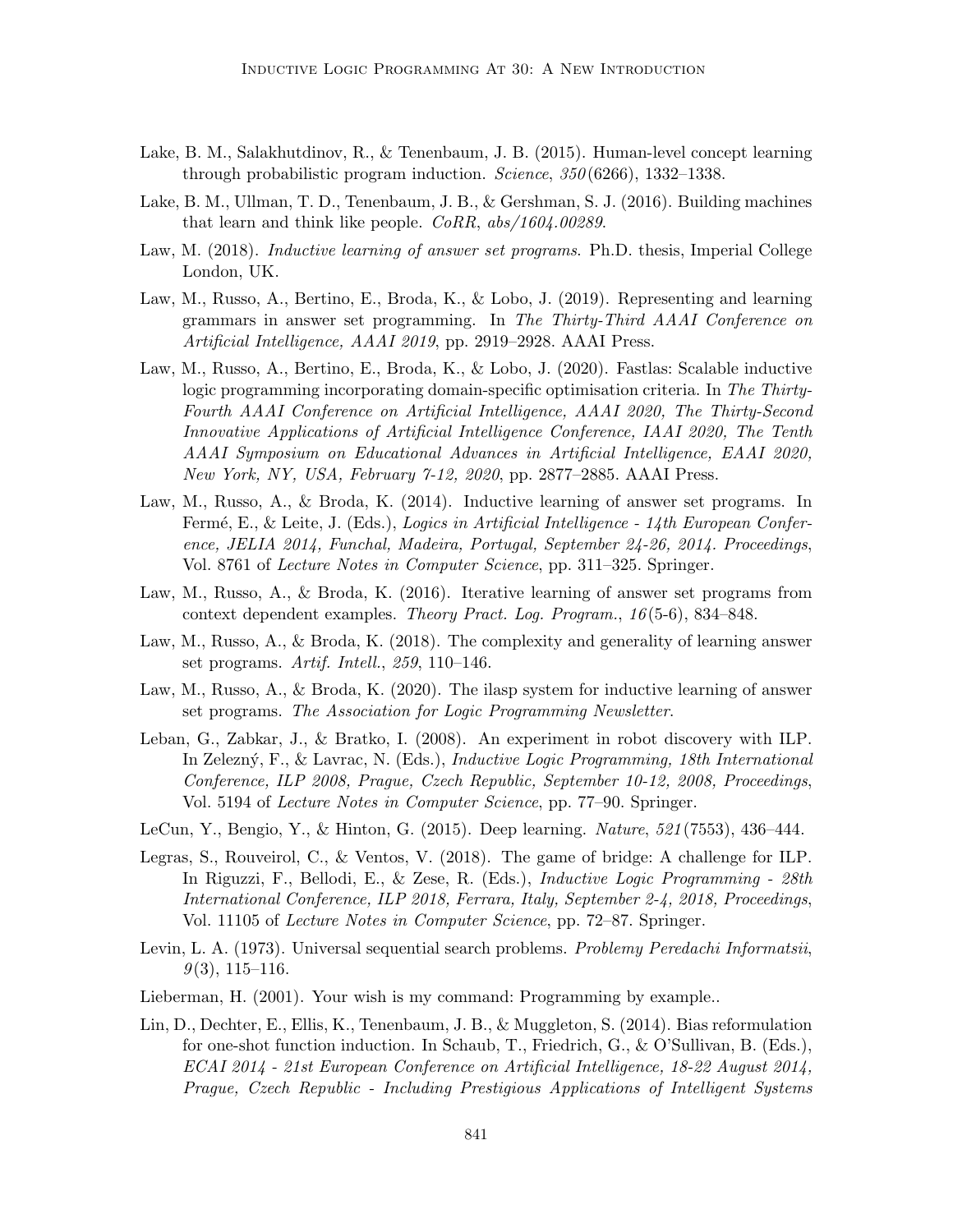(PAIS 2014), Vol. 263 of Frontiers in Artificial Intelligence and Applications, pp. 525–530. IOS Press.

- Lloyd, J. W. (1994). Practical advtanages of declarative programming. In 1994 Joint Conference on Declarative Programming, GULP-PRODE'94 Pe˜niscola, Spain, September 19-22, 1994, Volume 1, pp. 18–30.
- Lloyd, J. W. (2012). Foundations of logic programming. Springer Science & Business Media.
- Maher, M. J. (1988). Equivalences of logic programs. In Minker, J. (Ed.), *Foundations of* Deductive Databases and Logic Programming, pp. 627–658. Morgan Kaufmann.
- Manhaeve, R., Dumancic, S., Kimmig, A., Demeester, T., & De Raedt, L. (2018). Deepproblog: Neural probabilistic logic programming. In Bengio, S., Wallach, H. M., Larochelle, H., Grauman, K., Cesa-Bianchi, N., & Garnett, R. (Eds.), Advances in Neural Information Processing Systems 31: Annual Conference on Neural Information Processing Systems 2018, NeurIPS 2018, 3-8 December 2018, Montréal, Canada, pp. 3753–3763.
- Manna,  $Z_{\cdot}$ , & Waldinger, R. J. (1980). A deductive approach to program synthesis. ACM Trans. Program. Lang. Syst., 2 (1), 90–121.
- Marcus, G.  $(2018)$ . Deep learning: A critical appraisal.  $CORR$ ,  $abs/1801.00631$ .
- Martínez, D., Alenyà, G., Torras, C., Ribeiro, T., & Inoue, K. (2016). Learning relational dynamics of stochastic domains for planning. In Coles, A. J., Coles, A., Edelkamp, S., Magazzeni, D., & Sanner, S. (Eds.), Proceedings of the Twenty-Sixth International Conference on Automated Planning and Scheduling, ICAPS 2016, London, UK, June 12-17, 2016, pp. 235–243. AAAI Press.
- Martínez, D., Ribeiro, T., Inoue, K., Alenyà, G., & Torras, C. (2015). Learning probabilistic action models from interpretation transitions. In Vos, M. D., Eiter, T., Lierler, Y., & Toni, F. (Eds.), Proceedings of the Technical Communications of the 31st International Conference on Logic Programming (ICLP 2015), Cork, Ireland, August 31 - September 4, 2015, Vol. 1433 of CEUR Workshop Proceedings. CEUR-WS.org.
- McCarthy, J. (1959). Programs with common sense. In Proceedings of the Teddington Conference on the Mechanization of Thought Processes, pp. 75–91, London. Her Majesty's Stationary Office.
- McCreath, E., & Sharma, A. (1995). Extraction of meta-knowledge to restrict the hypothesis space for ilp systems. In Eighth Australian Joint Conference on Artificial Intelligence, pp. 75–82.
- Michalski, R. S. (1969). On the quasi-minimal solution of the general covering problem..
- Michie, D. (1988). Machine learning in the next five years. In Sleeman, D. H. (Ed.), Proceedings of the Third European Working Session on Learning, EWSL 1988, Turing Institute, Glasgow, UK, October 3-5, 1988, pp. 107–122. Pitman Publishing.
- Mitchell, T. M. (1997). Machine learning. McGraw Hill series in computer science. McGraw-Hill.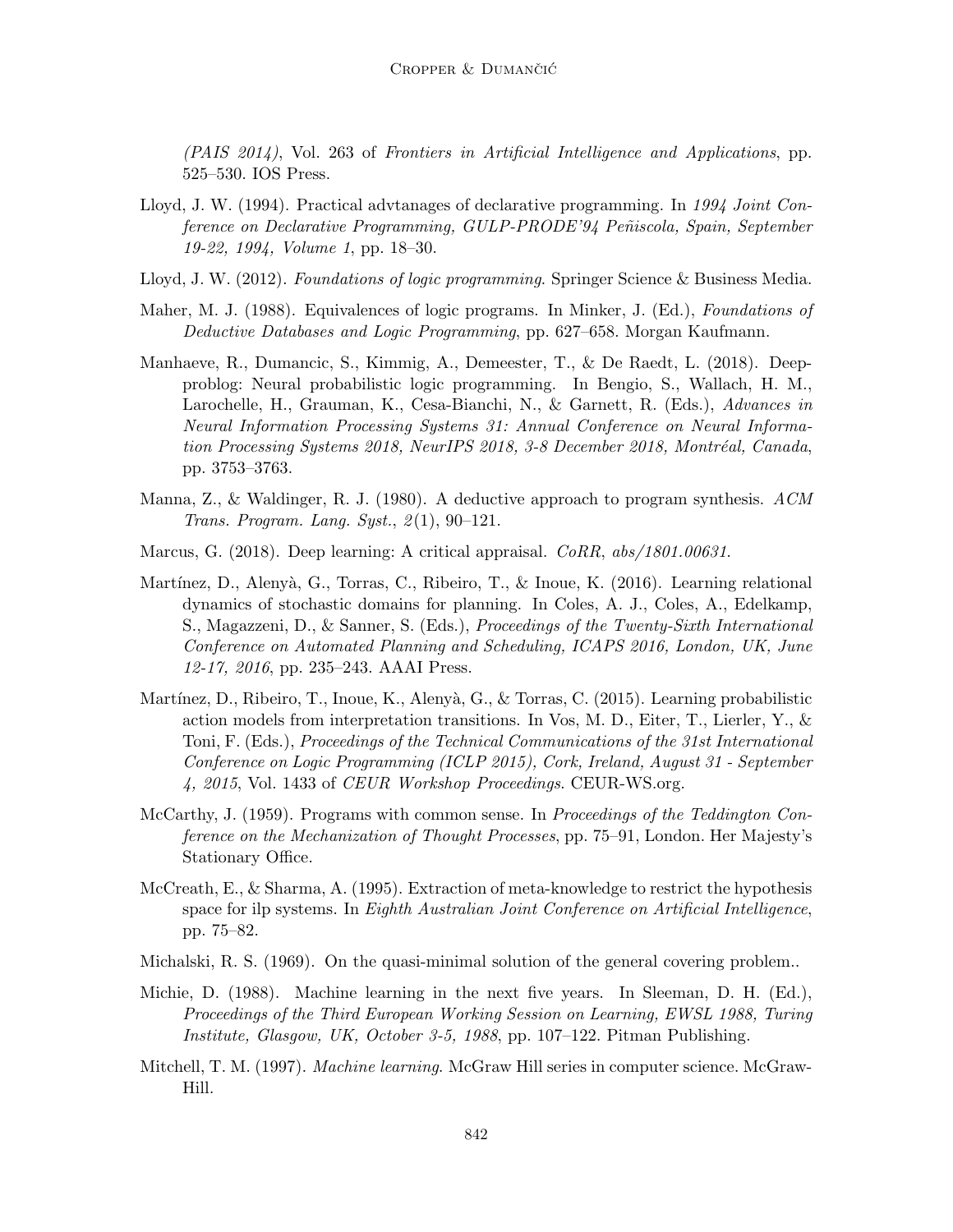- Mooney, R. J. (1999). Learning for semantic interpretation: Scaling up without dumbing down. In Cussens, J., & Dzeroski, S. (Eds.), Learning Language in Logic, Vol. 1925 of Lecture Notes in Computer Science, pp. 57–66. Springer.
- Mooney, R. J., & Califf, M. E. (1995). Induction of first-order decision lists: Results on learning the past tense of english verbs. J. Artif. Intell. Res., 3, 1–24.
- Morales, E. M. (1996). Learning playing strategies in chess. *Computational Intelligence*, 12, 65–87.
- Morel, R., Cropper, A., & Ong, C. L. (2019). Typed meta-interpretive learning of logic programs. In Calimeri, F., Leone, N., & Manna, M. (Eds.), Logics in Artificial Intelligence - 16th European Conference, JELIA 2019, Rende, Italy, May 7-11, 2019, Proceedings, Vol. 11468 of Lecture Notes in Computer Science, pp. 198–213. Springer.
- Muggleton, S. (1987). Duce, an oracle-based approach to constructive induction. In McDermott, J. P. (Ed.), Proceedings of the 10th International Joint Conference on Artificial Intelligence. Milan, Italy, August 23-28, 1987, pp. 287–292. Morgan Kaufmann.
- Muggleton, S.  $(1991)$ . Inductive logic programming. New Generation Computing,  $8(4)$ , 295–318.
- Muggleton, S. (1994a). Logic and learning: Turing's legacy. In *Machine Intelligence 13*, pp. 37–56.
- Muggleton, S. (1994b). Predicate invention and utilization. J. Exp. Theor. Artif. Intell.,  $6(1), 121-130.$
- Muggleton, S. (1995). Inverse entailment and progol. New Generation Comput.,  $13(3\&4)$ , 245–286.
- Muggleton, S. (1999a). Inductive logic programming: Issues, results and the challenge of learning language in logic. Artif. Intell.,  $114(1-2)$ , 283-296.
- Muggleton, S. (1999b). Scientific knowledge discovery using inductive logic programming. Commun.  $ACM$ ,  $42(11)$ ,  $42-46$ .
- Muggleton, S., & Buntine, W. L. (1988). Machine invention of first order predicates by inverting resolution. In Laird, J. E. (Ed.), *Machine Learning, Proceedings of the Fifth* International Conference on Machine Learning, Ann Arbor, Michigan, USA, June 12-14, 1988, pp. 339–352. Morgan Kaufmann.
- Muggleton, S., Dai, W., Sammut, C., Tamaddoni-Nezhad, A., Wen, J., & Zhou, Z. (2018). Meta-interpretive learning from noisy images. *Machine Learning*,  $107(7)$ ,  $1097-1118$ .
- Muggleton, S., & De Raedt, L. (1994). Inductive logic programming: Theory and methods. J. Log. Program., 19/20, 629–679.
- Muggleton, S., De Raedt, L., Poole, D., Bratko, I., Flach, P. A., Inoue, K., & Srinivasan, A.  $(2012)$ . ILP turns 20 - biography and future challenges. *Machine Learning*,  $86(1)$ , 3–23.
- Muggleton, S., & Feng, C. (1990). Efficient induction of logic programs. In Algorithmic Learning Theory, First International Workshop, ALT '90, Tokyo, Japan, October 8- 10, 1990, Proceedings, pp. 368–381.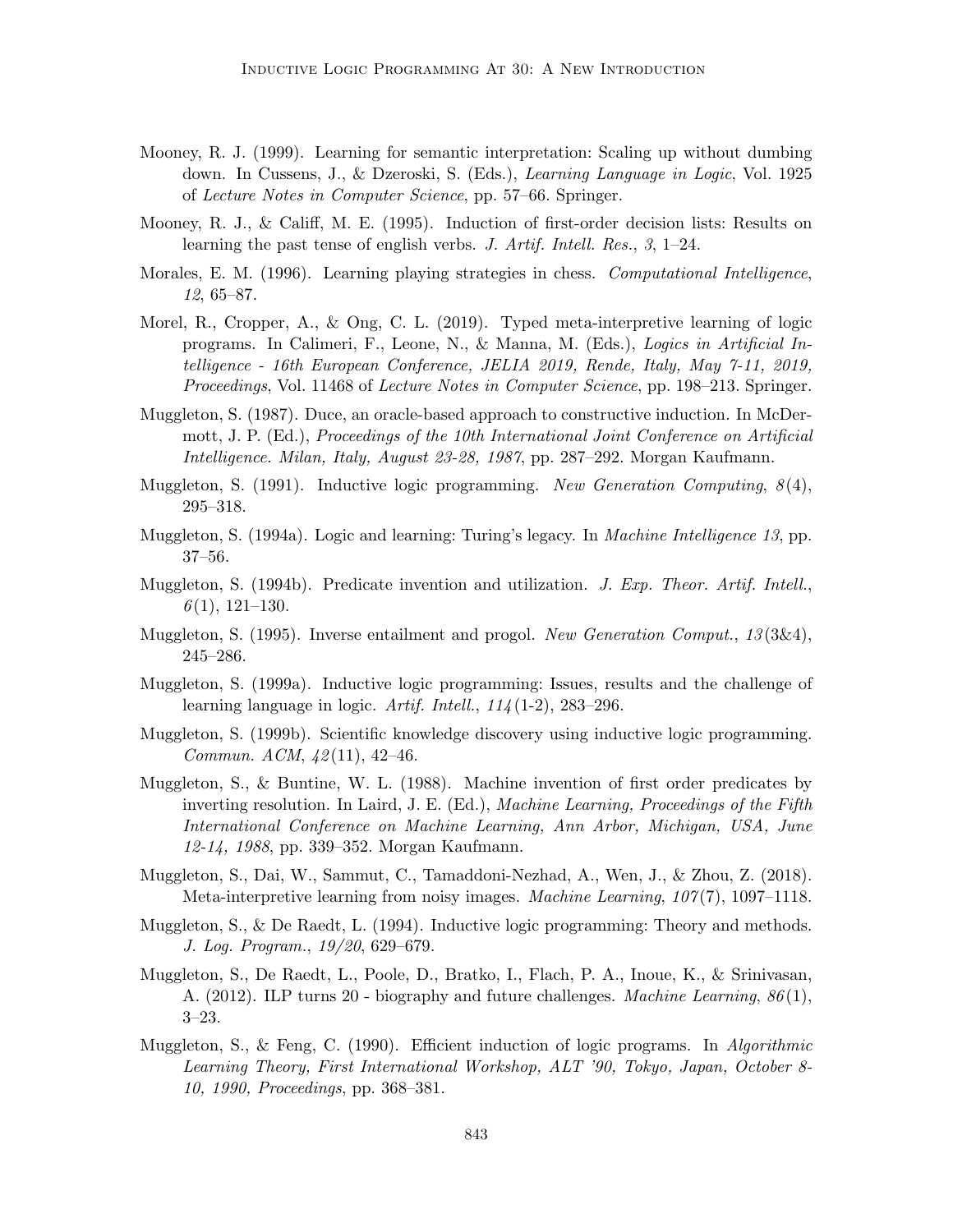- Muggleton, S., & Firth, J. (2001). Relational rule induction with cp rogol 4.4: A tutorial introduction. In Relational data mining, pp. 160–188. Springer.
- Muggleton, S., Paes, A., Costa, V. S., & Zaverucha, G. (2009). Chess revision: Acquiring the rules of chess variants through FOL theory revision from examples. In De Raedt, L. (Ed.), Inductive Logic Programming, 19th International Conference, ILP 2009, Leuven, Belgium, July 02-04, 2009. Revised Papers, Vol. 5989 of Lecture Notes in Computer Science, pp. 123–130. Springer.
- Muggleton, S., Santos, J. C. A., & Tamaddoni-Nezhad, A. (2008). Toplog: ILP using a logic program declarative bias. In de la Banda, M. G., & Pontelli, E. (Eds.), Logic Programming, 24th International Conference, ICLP 2008, Udine, Italy, December 9- 13 2008, Proceedings, Vol. 5366 of Lecture Notes in Computer Science, pp. 687–692. Springer.
- Muggleton, S., Santos, J. C. A., & Tamaddoni-Nezhad, A. (2009). Progolem: A system based on relative minimal generalisation. In De Raedt, L. (Ed.), Inductive Logic Programming, 19th International Conference, ILP 2009, Leuven, Belgium, July 02-04, 2009. Revised Papers, Vol. 5989 of Lecture Notes in Computer Science, pp. 131–148. Springer.
- Muggleton, S., & Tamaddoni-Nezhad, A. (2008). QG/GA: a stochastic search for progol. *Machine Learning, 70* (2-3), 121–133.
- Muggleton, S. H., Lin, D., Chen, J., & Tamaddoni-Nezhad, A. (2013). Metabayes: Bayesian meta-interpretative learning using higher-order stochastic refinement. In Inductive Logic Programming - 23rd International Conference, ILP 2013, Rio de Janeiro, Brazil, August 28-30, 2013, Revised Selected Papers, pp. 1–17.
- Muggleton, S. H., Lin, D., Pahlavi, N., & Tamaddoni-Nezhad, A. (2014). Meta-interpretive learning: application to grammatical inference. Machine Learning, 94 (1), 25–49.
- Muggleton, S. H., Lin, D., & Tamaddoni-Nezhad, A. (2011). Mc-toplog: Complete multiclause learning guided by a top theory. In Muggleton, S., Tamaddoni-Nezhad, A., & Lisi, F. A. (Eds.), Inductive Logic Programming - 21st International Conference, ILP 2011, Windsor Great Park, UK, July 31 - August 3, 2011, Revised Selected Papers, Vol. 7207 of Lecture Notes in Computer Science, pp. 238–254. Springer.
- Muggleton, S. H., Lin, D., & Tamaddoni-Nezhad, A. (2015). Meta-interpretive learning of higher-order dyadic Datalog: predicate invention revisited. Machine Learning,  $100(1)$ , 49–73.
- Muggleton, S. H., Schmid, U., Zeller, C., Tamaddoni-Nezhad, A., & Besold, T. R. (2018). Ultra-strong machine learning: comprehensibility of programs learned with ILP. Ma*chine Learning,*  $107(7)$ *, 1119–1140.*
- Nienhuys-Cheng, S.-H., & Wolf, R. d. (1997). Foundations of Inductive Logic Programming. Springer-Verlag New York, Inc., Secaucus, NJ, USA.
- Osera, P., & Zdancewic, S. (2015). Type-and-example-directed program synthesis. In Grove, D., & Blackburn, S. (Eds.), *Proceedings of the 36th ACM SIGPLAN Conference on* Programming Language Design and Implementation, Portland, OR, USA, June 15-17, 2015, pp. 619–630. ACM.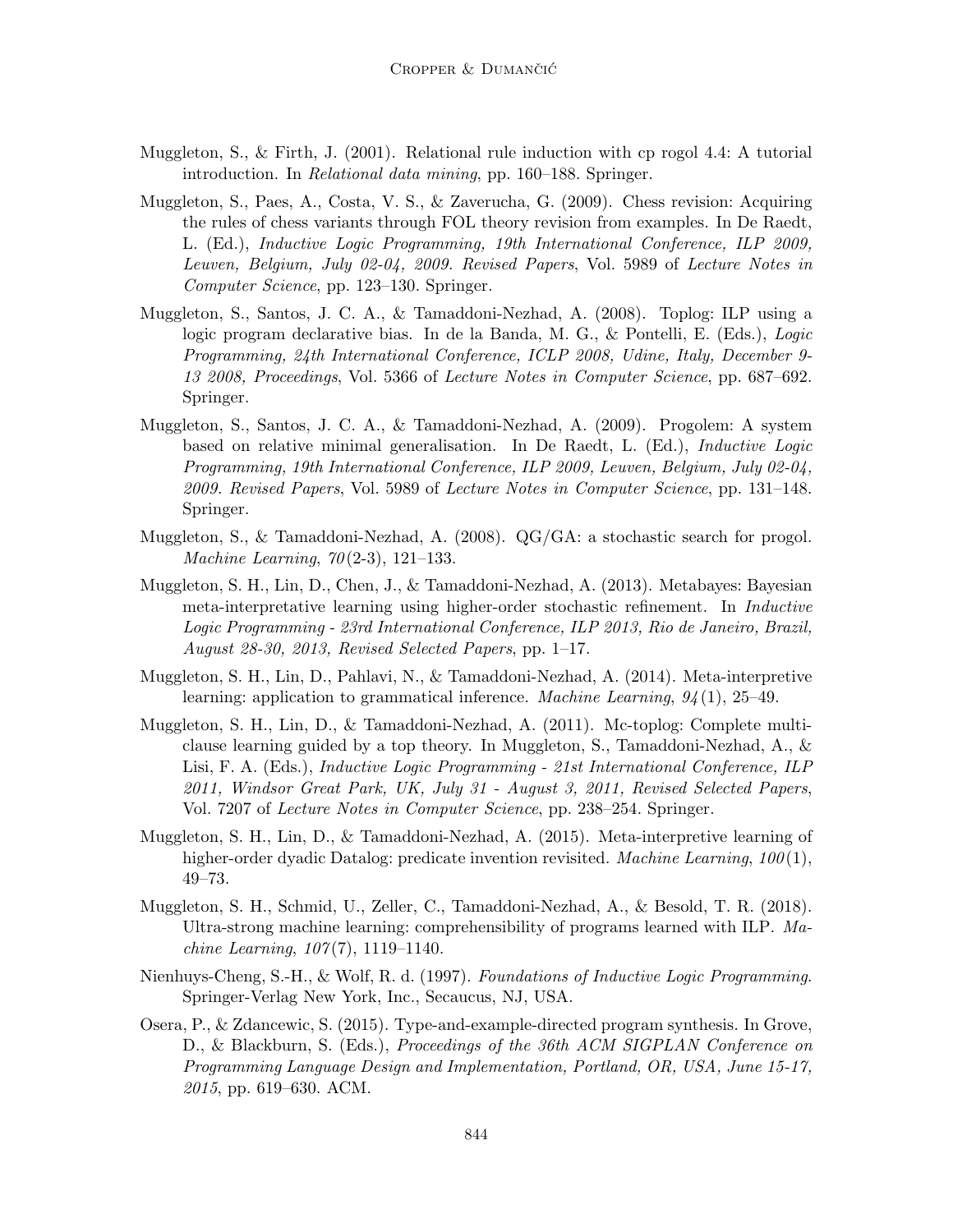- Otero, R. P. (2001). Induction of stable models. In Rouveirol, C., & Sebag, M. (Eds.), Inductive Logic Programming, 11th International Conference, ILP 2001, Strasbourg, France, September 9-11, 2001, Proceedings, Vol. 2157 of Lecture Notes in Computer Science, pp. 193–205. Springer.
- Page, D., & Srinivasan, A. (2003). ILP: A short look back and a longer look forward. J. Machine Learning Res., 4, 415–430.
- Picado, J., Termehchy, A., Fern, A., & Pathak, S. (2017). Towards automatically setting language bias in relational learning. In Schelter, S., & Zadeh, R. (Eds.), Proceedings of the 1st Workshop on Data Management for End-to-End Machine Learning, DEEM@SIGMOD 2017, Chicago, IL, USA, May 14, 2017, pp. 3:1–3:4. ACM.
- Plotkin, G. (1971). Automatic Methods of Inductive Inference. Ph.D. thesis, Edinburgh University.
- Quinlan, J. R. (1986). Induction of decision trees. *Machine Learning*,  $1(1)$ , 81–106.
- Quinlan, J. R. (1990). Learning logical definitions from relations. Machine Learning, 5, 239–266.
- Quinlan, J. R. (1993). C4.5: Programs for Machine Learning. Morgan Kaufmann.
- Raedt, L. D., Dumancic, S., Manhaeve, R., & Marra, G. (2020). From statistical relational to neuro-symbolic artificial intelligence. In Bessiere, C. (Ed.), Proceedings of the Twenty-Ninth International Joint Conference on Artificial Intelligence, IJCAI 2020, pp. 4943– 4950. ijcai.org.
- Raghothaman, M., Mendelson, J., Zhao, D., Naik, M., & Scholz, B. (2020). Provenanceguided synthesis of datalog programs. Proc. ACM Program. Lang.,  $\mathcal{A}$ (POPL), 62:1– 62:27.
- Ray, O. (2009). Nonmonotonic abductive inductive learning. J. Applied Logic, 7(3), 329– 340.
- Reed, S. E., & de Freitas, N. (2016). Neural programmer-interpreters. In Bengio, Y., & LeCun, Y. (Eds.), 4th International Conference on Learning Representations, ICLR 2016, San Juan, Puerto Rico, May 2-4, 2016, Conference Track Proceedings.
- Reiter, R. (1977). On closed world data bases. In Gallaire, H., & Minker, J. (Eds.), Logic and Data Bases, Symposium on Logic and Data Bases, Centre d'études et de recherches de Toulouse, France, 1977, Advances in Data Base Theory, pp. 55–76, New York. Plemum Press.
- Ribeiro, T., Folschette, M., Magnin, M., & Inoue, K. (2020). Learning any semantics for dynamical systems represented by logic programs. working paper or preprint.
- Ribeiro, T., & Inoue, K. (2014). Learning prime implicant conditions from interpretation transition. In Davis, J., & Ramon, J. (Eds.), Inductive Logic Programming - 24th International Conference, ILP 2014, Nancy, France, September 14-16, 2014, Revised Selected Papers, Vol. 9046 of Lecture Notes in Computer Science, pp. 108–125. Springer.
- Ribeiro, T., Magnin, M., Inoue, K., & Sakama, C. (2015). Learning multi-valued biological models with delayed influence from time-series observations. In Li, T., Kurgan, L. A.,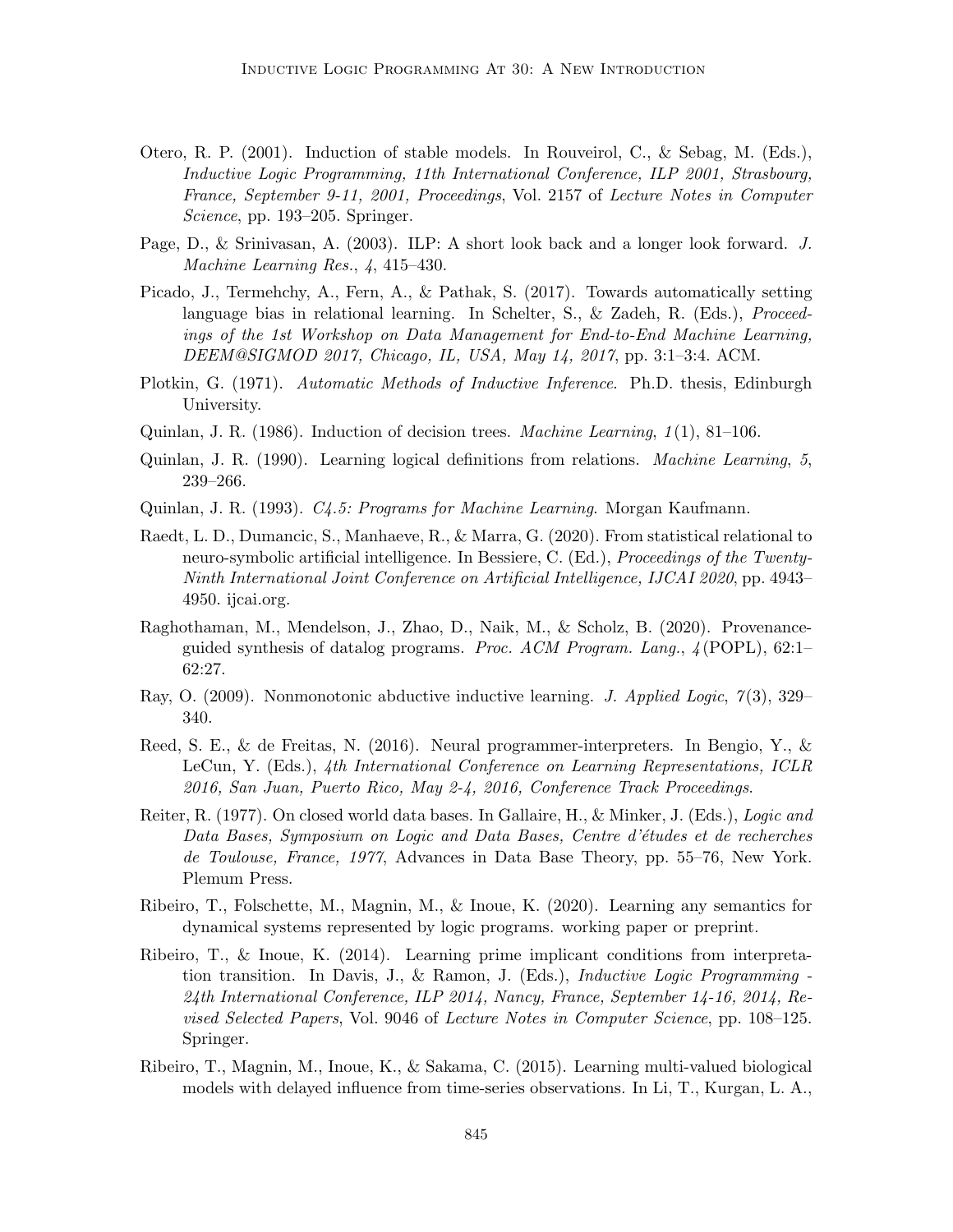Palade, V., Goebel, R., Holzinger, A., Verspoor, K., & Wani, M. A. (Eds.), 14th IEEE International Conference on Machine Learning and Applications, ICMLA 2015, Miami, FL, USA, December 9-11, 2015, pp. 25–31. IEEE.

- Richards, B. L., & Mooney, R. J. (1995). Automated refinement of first-order horn-clause domain theories. *Machine Learning.*,  $19(2)$ ,  $95-131$ .
- Richardson, M., & Domingos, P. M. (2006). Markov logic networks. Machine Learning,  $62(1-2), 107-136.$
- Robinson, J. A. (1965). A machine-oriented logic based on the resolution principle. J. ACM,  $12(1), 23-41.$
- Rocktäschel, T., & Riedel, S. (2017). End-to-end differentiable proving. In Guyon, I., von Luxburg, U., Bengio, S., Wallach, H. M., Fergus, R., Vishwanathan, S. V. N., & Garnett, R. (Eds.), Advances in Neural Information Processing Systems 30: Annual Conference on Neural Information Processing Systems 2017, 4-9 December 2017, Long Beach, CA, USA, pp. 3788–3800.
- Russell, S. (2019). Human compatible: Artificial intelligence and the problem of control. Penguin.
- Sakama, C. (2001). Nonmonotonic inductive logic programming. In Eiter, T., Faber, W., & Truszczynski, M. (Eds.), Logic Programming and Nonmonotonic Reasoning, 6th International Conference, LPNMR 2001, Vienna, Austria, September 17-19, 2001, Proceedings, Vol. 2173 of Lecture Notes in Computer Science, pp. 62–80. Springer.
- Sakama, C., & Inoue, K. (2009). Brave induction: a logical framework for learning from incomplete information. *Machine Learning*,  $76(1)$ , 3-35.
- Sammut, C. (1981). Concept learning by experiment. In Hayes, P. J. (Ed.), Proceedings of the 7th International Joint Conference on Artificial Intelligence, IJCAI '81, Vancouver, BC, Canada, August 24-28, 1981, pp. 104–105. William Kaufmann.
- Sammut, C. (1993). The origins of inductive logic programming: A prehistoric tale. In Proceedings of the 3rd international workshop on inductive logic programming, pp. 127–147. J. Stefan Institute.
- Sammut, C., Sheh, R., Haber, A., & Wicaksono, H. (2015). The robot engineer. In Inoue, K., Ohwada, H., & Yamamoto, A. (Eds.), Late Breaking Papers of the 25th International Conference on Inductive Logic Programming, Kyoto University, Kyoto, Japan, August 20th to 22nd, 2015, Vol. 1636 of CEUR Workshop Proceedings, pp. 101–106. CEUR-WS.org.
- Sato, T. (1995). A statistical learning method for logic programs with distribution semantics. In Sterling, L. (Ed.), Logic Programming, Proceedings of the Twelfth International Conference on Logic Programming, Tokyo, Japan, June 13-16, 1995, pp. 715–729. MIT Press.
- Sato, T., & Kameya, Y. (2001). Parameter learning of logic programs for symbolic-statistical modeling. J. Artif. Intell. Res., 15, 391–454.
- Schaffer, C. (1993). Overfitting avoidance as bias. Machine Learning, 10, 153–178.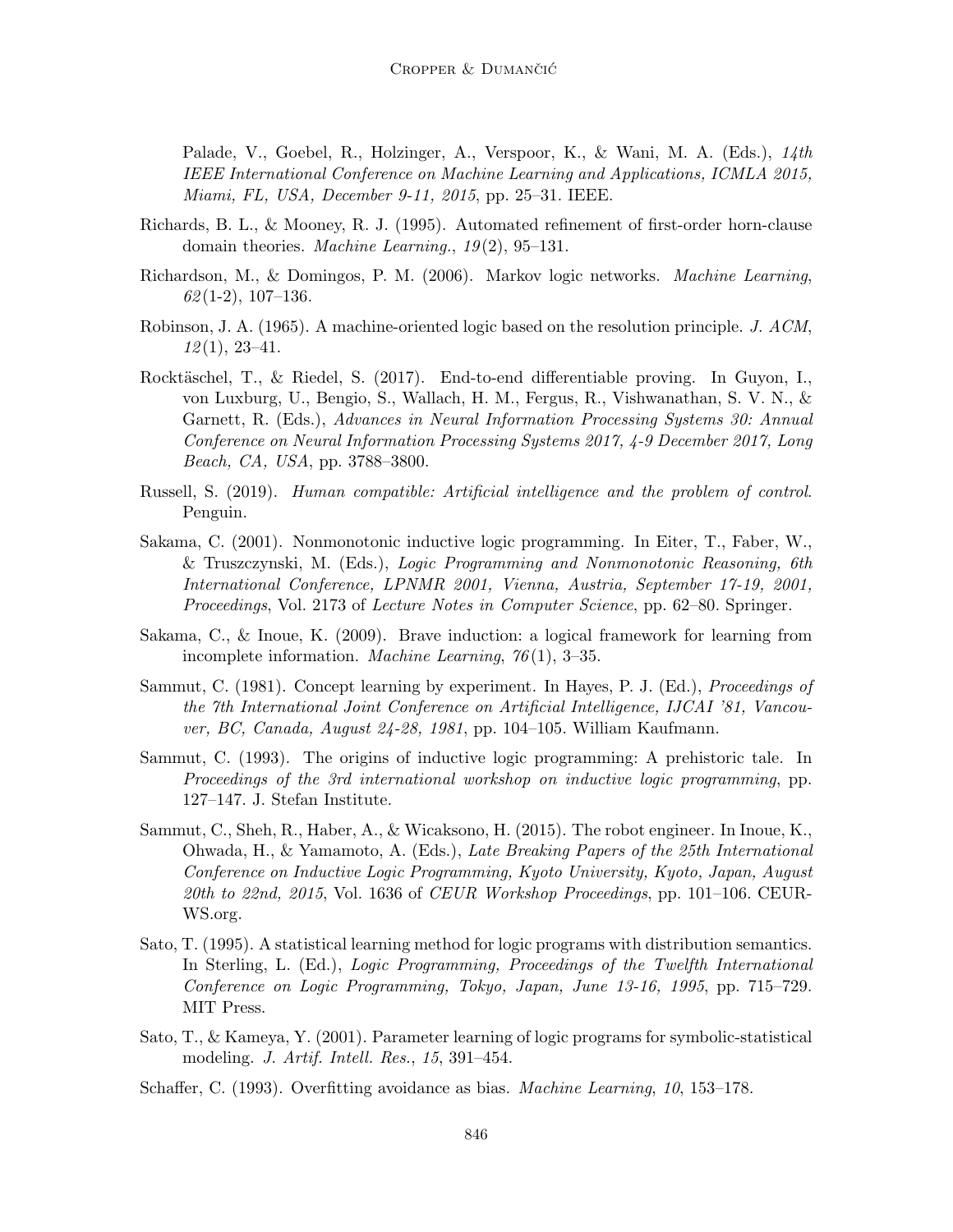Schüller, P., & Benz, M. (2018). Best-effort inductive logic programming via fine-grained cost-based hypothesis generation - the inspire system at the inductive logic programming competition. Machine Learning.,  $107(7)$ , 1141–1169.

Shapiro, E. Y. (1983). Algorithmic Program DeBugging. MIT Press, Cambridge, MA, USA.

- Si, X., Lee, W., Zhang, R., Albarghouthi, A., Koutris, P., & Naik, M. (2018). Syntaxguided synthesis of Datalog programs. In Leavens, G. T., Garcia, A., & Pasareanu, C. S. (Eds.), Proceedings of the 2018 ACM Joint Meeting on European Software Engineering Conference and Symposium on the Foundations of Software Engineering, ESEC/SIGSOFT FSE 2018, Lake Buena Vista, FL, USA, November 04-09, 2018, pp. 515–527. ACM.
- Si, X., Raghothaman, M., Heo, K., & Naik, M. (2019). Synthesizing datalog programs using numerical relaxation. In Kraus, S. (Ed.), *Proceedings of the Twenty-Eighth* International Joint Conference on Artificial Intelligence, IJCAI 2019, Macao, China, August 10-16, 2019, pp. 6117–6124. ijcai.org.
- Siebers, M., & Schmid, U. (2018). Was the year 2000 a leap year? step-wise narrowing theories with metagol. In Riguzzi, F., Bellodi, E., & Zese, R. (Eds.), Inductive Logic Programming - 28th International Conference, ILP 2018, Ferrara, Italy, September 2- 4, 2018, Proceedings, Vol. 11105 of Lecture Notes in Computer Science, pp. 141–156. Springer.
- Silver, D. L., Yang, Q., & Li, L. (2013). Lifelong machine learning systems: Beyond learning algorithms. In Lifelong Machine Learning, Papers from the 2013 AAAI Spring Symposium, Palo Alto, California, USA, March 25-27, 2013, Vol. SS-13-05 of AAAI Technical Report. AAAI.
- Silver, D., Huang, A., Maddison, C. J., Guez, A., Sifre, L., Van Den Driessche, G., Schrittwieser, J., Antonoglou, I., Panneershelvam, V., Lanctot, M., et al. (2016). Mastering the game of go with deep neural networks and tree search. nature, 529 (7587), 484.
- Sivaraman, A., Zhang, T., den Broeck, G. V., & Kim, M. (2019). Active inductive logic programming for code search. In Atlee, J. M., Bultan, T., & Whittle, J. (Eds.), Proceedings of the 41st International Conference on Software Engineering, ICSE 2019, Montreal, QC, Canada, May 25-31, 2019, pp. 292–303. IEEE / ACM.
- Solomonoff, R. J. (1964a). A formal theory of inductive inference. part I. *Information and* Control,  $7(1)$ , 1–22.
- Solomonoff, R. J. (1964b). A formal theory of inductive inference. part II. *Information and* Control,  $7(2)$ ,  $224-254$ .
- Sourek, G., Aschenbrenner, V., Zelezn´y, F., Schockaert, S., & Kuzelka, O. (2018). Lifted relational neural networks: Efficient learning of latent relational structures. J. Artif. Intell. Res., 62, 69–100.
- Srinivasan, A., Muggleton, S., King, R., & Sternberg, M. (1994). Mutagenesis: ILP experiments in a non-determinate biological domain. In Wrobel, S. (Ed.), Proceedings of the Fourth International Inductive Logic Programming Workshop. Gesellschaft fur Mathematik und Datenverarbeitung MBH. GMD-Studien Nr 237.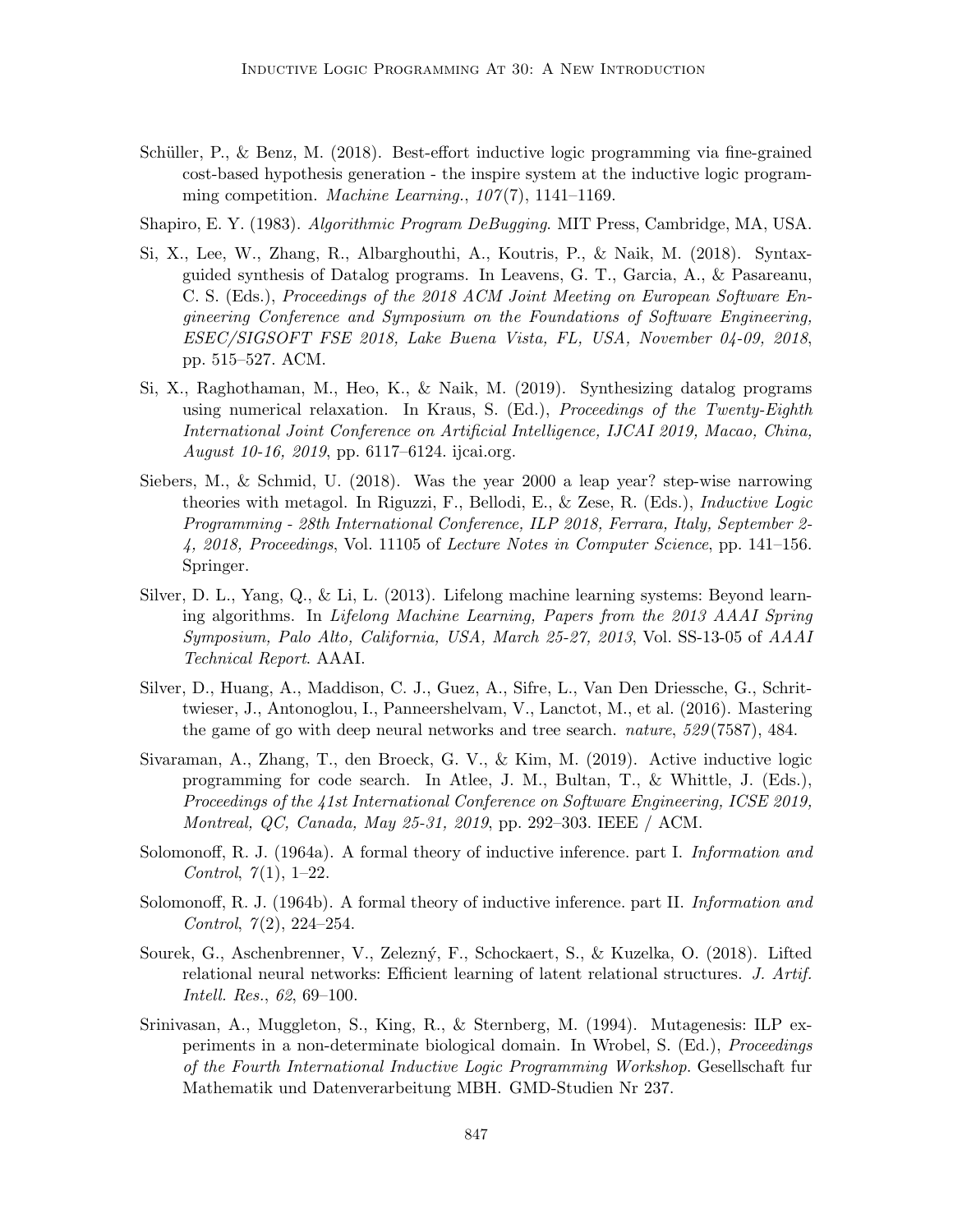- Srinivasan, A. (2001). The ALEPH manual. Machine Learning at the Computing Laboratory, Oxford University.
- Srinivasan, A., King, R. D., & Bain, M. (2003). An empirical study of the use of relevance information in inductive logic programming. J. Machine Learning Res., 4, 369–383.
- Srinivasan, A., King, R. D., Muggleton, S., & Sternberg, M. J. E. (1997). Carcinogenesis predictions using ILP. In Lavrac, N., & Dzeroski, S. (Eds.), Inductive Logic Programming, 7th International Workshop, ILP-97, Prague, Czech Republic, September 17-20, 1997, Proceedings, Vol. 1297 of Lecture Notes in Computer Science, pp. 273– 287. Springer.
- Srinivasan, A., Muggleton, S., Sternberg, M. J. E., & King, R. D. (1996). Theories for mutagenicity: A study in first-order and feature-based induction. Artif. Intell.,  $85(1$ -2), 277–299.
- Srinivasan, A., Muggleton, S. H., & King, R. D. (1995). Comparing the use of background knowledge by inductive logic programming systems. In Proceedings of the 5th International Workshop on Inductive Logic Programming, pp. 199–230. Department of Computer Science, Katholieke Universiteit Leuven.
- Srinivasan, A., Page, D., Camacho, R., & King, R. D. (2006). Quantitative pharmacophore models with inductive logic programming. Machine Learning, 64 (1-3), 65–90.
- Stahl, I. (1995). The appropriateness of predicate invention as bias shift operation in ILP. *Machine Learning,*  $20(1-2)$ *, 95-117.*
- Sterling, L., & Shapiro, E. Y. (1994). The art of Prolog: advanced programming techniques. MIT press.
- Struyf, J., Davis, J., & Jr., C. D. P. (2006). An efficient approximation to lookahead in relational learners. In Fürnkranz, J., Scheffer, T., & Spiliopoulou, M. (Eds.), Machine Learning: ECML 2006, 17th European Conference on Machine Learning, Berlin, Germany, September 18-22, 2006, Proceedings, Vol. 4212 of Lecture Notes in Computer Science, pp. 775–782. Springer.
- Summers, P. D. (1977). A methodology for LISP program construction from examples. J. ACM,  $24(1)$ , 161–175.
- Tamaddoni-Nezhad, A., Bohan, D., Raybould, A., & Muggleton, S. (2014). Towards machine learning of predictive models from ecological data. In Davis, J., & Ramon, J. (Eds.), Inductive Logic Programming - 24th International Conference, ILP 2014, Nancy, France, September 14-16, 2014, Revised Selected Papers, Vol. 9046 of Lecture Notes in Computer Science, pp. 154–167. Springer.
- Tamaddoni-Nezhad, A., Chaleil, R., Kakas, A. C., & Muggleton, S. (2006). Application of abductive ILP to learning metabolic network inhibition from temporal data. *Machine* Learning, 64 (1-3), 209–230.
- Tamaki, H., & Sato, T. (1984). Unfold/fold transformation of logic programs. In Tärnlund, S. (Ed.), Proceedings of the Second International Logic Programming Conference, Uppsala University, Uppsala, Sweden, July 2-6, 1984, pp. 127–138. Uppsala University.
- Tärnlund, S. (1977). Horn clause computability.  $BIT, 17(2), 215-226$ .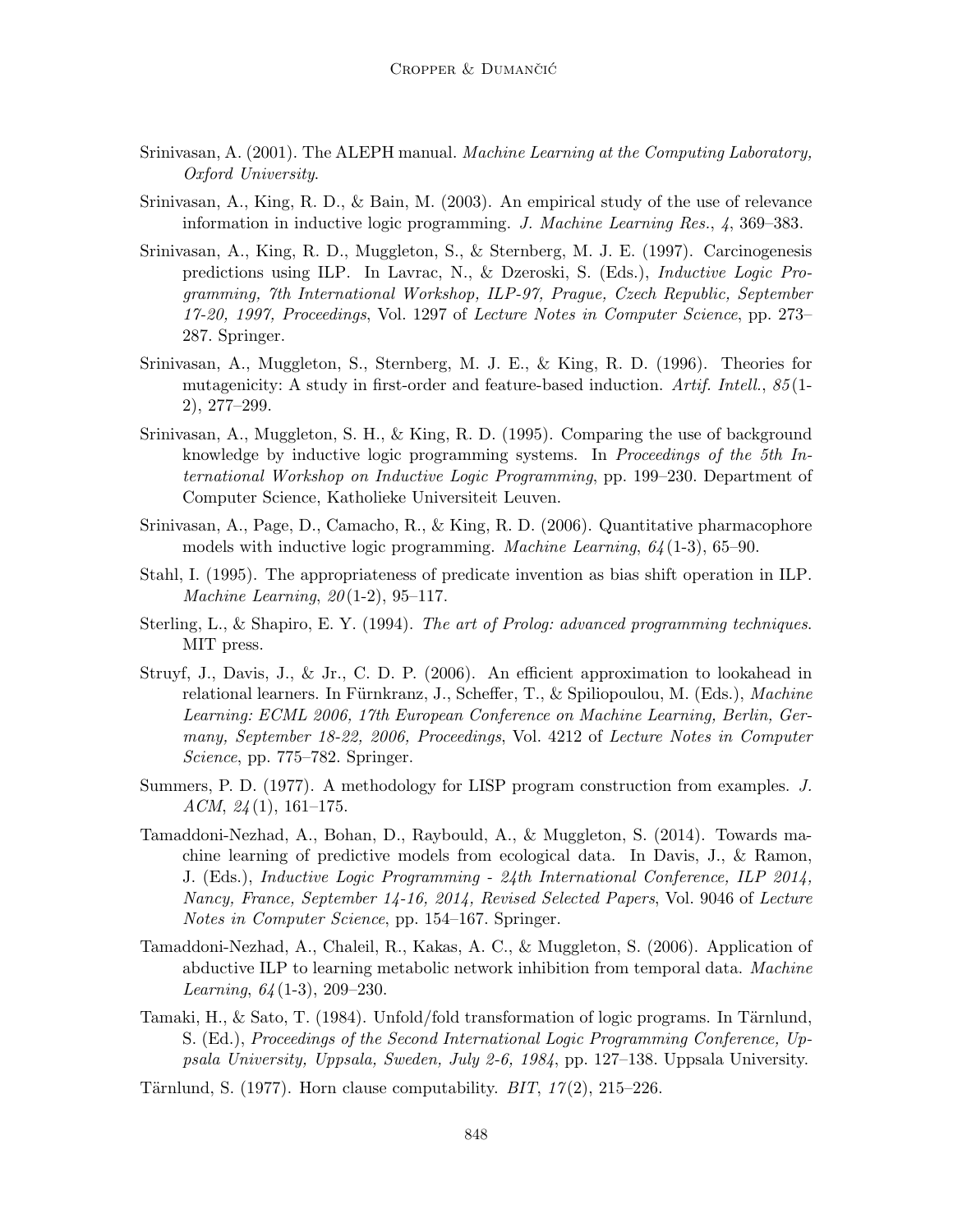- Torrey, L., & Shavlik, J. (2009). Transfer learning. Handbook of Research on Machine Learning Applications and Trends: Algorithms, Methods, and Techniques, 1, 242.
- Torrey, L., Shavlik, J. W., Walker, T., & Maclin, R. (2007). Relational macros for transfer in reinforcement learning. In Blockeel, H., Ramon, J., Shavlik, J. W., & Tadepalli, P. (Eds.), Inductive Logic Programming, 17th International Conference, ILP 2007, Corvallis, OR, USA, June 19-21, 2007, Revised Selected Papers, Vol. 4894 of Lecture Notes in Computer Science, pp. 254–268. Springer.
- Tourret, S., & Cropper, A. (2019). Sld-resolution reduction of second-order horn fragments. In Calimeri, F., Leone, N., & Manna, M. (Eds.), Logics in Artificial Intelligence - 16th European Conference, JELIA 2019, Rende, Italy, May 7-11, 2019, Proceedings, Vol. 11468 of Lecture Notes in Computer Science, pp. 259–276. Springer.
- Turcotte, M., Muggleton, S., & Sternberg, M. J. E. (2001). The effect of relational background knowledge on learning of protein three-dimensional fold signatures. Machine Learning,  $43(1/2)$ , 81–95.
- Turing, A. M. (1950). Computing machinery and intelligence. Mind, 59 (236), 433–460.
- Vera, S. (1975). Induction of concepts in the predicate calculus. In Advance Papers of the Fourth International Joint Conference on Artificial Intelligence, Tbilisi, Georgia, USSR, September 3-8, 1975, pp. 281–287.
- Wang, W. Y., Mazaitis, K., & Cohen, W. W. (2014). Structure learning via parameter learning. In Li, J., Wang, X. S., Garofalakis, M. N., Soboroff, I., Suel, T., & Wang, M. (Eds.), Proceedings of the 23rd ACM International Conference on Conference on Information and Knowledge Management, CIKM 2014, Shanghai, China, November 3-7, 2014, pp. 1199–1208. ACM.
- Wielemaker, J., Schrijvers, T., Triska, M., & Lager, T. (2012). Swi-prolog. Theory Pract. Log. Program.,  $12(1-2)$ , 67-96.
- Wirth, N. (1985). Algorithms and data structures. Prentice Hall.
- Wrobel, S. (1996). First-order theory refinement. In Advances in Inductive Logic Programming, pp. 14–33.
- Zahálka, J., & Zelezný, F. (2011). An experimental test of occam's razor in classification. Machine Learning, 82 (3), 475–481.
- Zelle, J. M., & Mooney, R. J. (1995). Comparative results on using inductive logic programming for corpus-based parser construction. In Wermter, S., Riloff, E., & Scheler, G. (Eds.), Connectionist, Statistical, and Symbolic Approaches to Learning for Natural Language Processing, Vol. 1040 of Lecture Notes in Computer Science, pp. 355–369. Springer.
- Zelle, J. M., & Mooney, R. J. (1996). Learning to parse database queries using inductive logic programming. In Clancey, W. J., & Weld, D. S. (Eds.), Proceedings of the Thirteenth National Conference on Artificial Intelligence and Eighth Innovative Applications of Artificial Intelligence Conference, AAAI 96, IAAI 96, Portland, Oregon, USA, August 4-8, 1996, Volume 2, pp. 1050–1055. AAAI Press / The MIT Press.